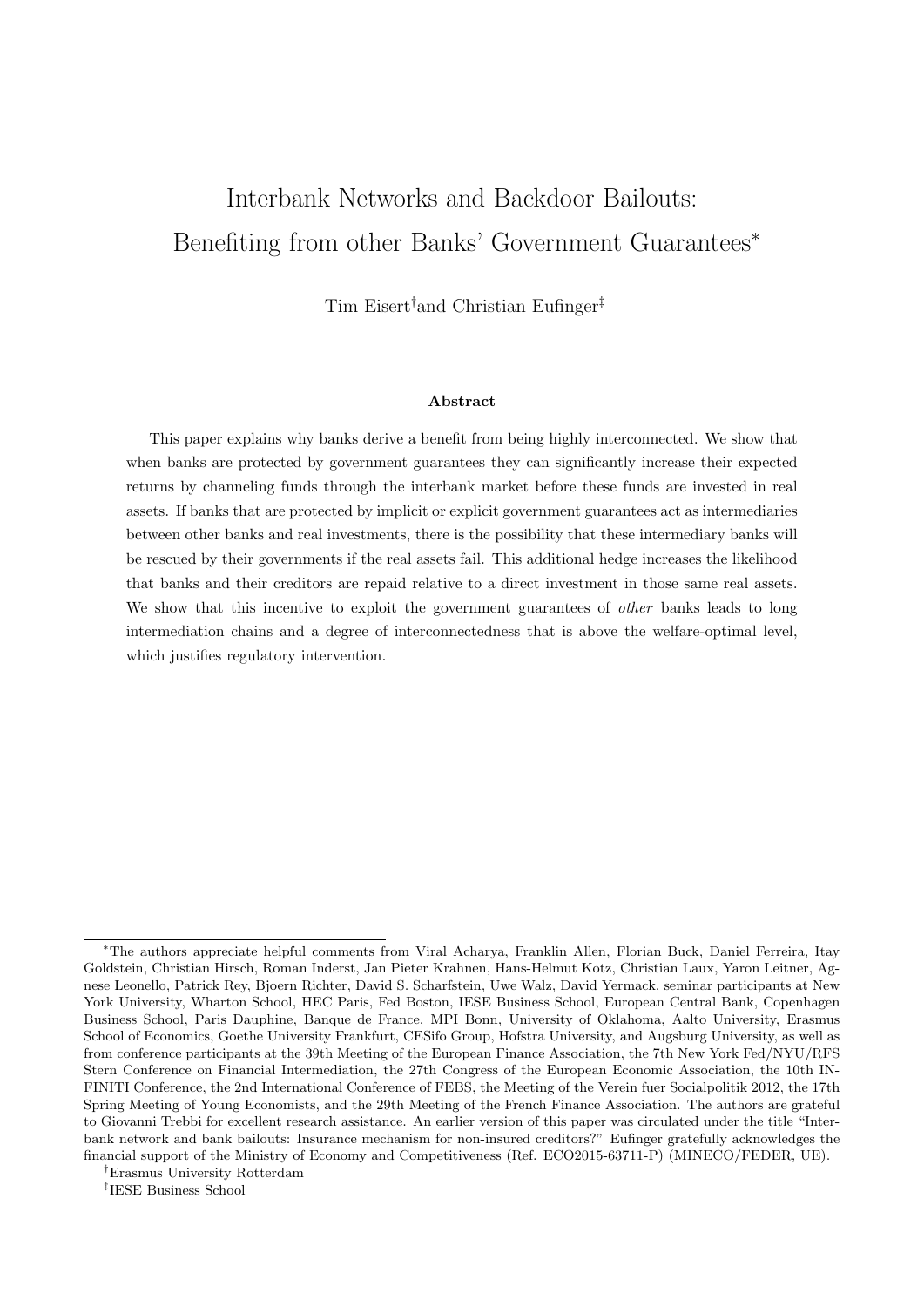## 1 Introduction

The 2008-2009 financial crisis vividly revealed how shocks can propagate through the financial system, which raised concerns that financial institutions are "too interconnected to fail" and elevated systemic risk as a priority for policymakers. Given these concerns about the system risk in the financial sector, the question arises as to why market solutions did not emerge to eliminate these concerns.

This paper provides a theoretical underpinning for why it benefits banks to be highly interconnected on the interbank market. In particular, we show that, when banks are protected by government guarantees, they can significantly increase their expected returns by channeling funds through the interbank market before these funds are invested in real assets. If banks that are protected by implicit or explicit government guarantees act as intermediaries between other banks and real investments, there is the possibility that these intermediary banks will be rescued by their governments if the real assets fail. This additional hedge increases the likelihood that banks and their creditors are repaid compared to a direct investment in the same real assets.

The bailout of American International Group (AIG) provides a good illustration of this mechanism. Just two days after allowing Lehman Brothers to collapse on September 15, 2008, U.S. authorities decided to rescue AIG, which ultimately led to a government bailout of \$170 billion for the insurer.<sup>1</sup> The authorities stated that the reason for AIG's bailout involved its complex ties with banks around the world, which meant that its failure would have entailed high systemic risk. Many commentators, however, have called it a "backdoor bailout," as a large fraction of the bailout funds was directly funneled to AIG's counterparties.<sup>2</sup> U.S. banks that received bailout funds injected into AIG included Goldman Sachs (\$12.9 billion), Merrill Lynch (\$6.8 billion), Bank of America (\$5.2 billion), Citigroup  $(\$2.3$  billion), and Wachovia  $(\$1.5$  billion).<sup>3</sup> Foreign banks also benefited tremendously from AIG's bailout. For example, Societe Generale received \$11.9 billion, Deutsche Bank \$11.8 billion, and Barclays \$8.5 billion.<sup>4</sup> However, not only were the bailout funds funneled to direct counterparties of AIG, but some of these counterparties also acted as intermediaries between AIG and other market participants. Goldman Sachs, for example, sold credit protection worth \$14 billion to its clients and then entered into contracts with AIG to hedge these positions, while Merrill Lynch undertook roughly \$6 billion of these deals.<sup>5</sup> Furthermore, some of AIG's counterparties attempted to limit their direct exposure to AIG by building in additional intermediaries. For example, Goldman Sachs used Societe Generale as an additional intermediary, and as a result, a portion of the \$11.9 billion that AIG paid to Societe Generale was subsequently transferred to Goldman Sachs.<sup>6</sup> Therefore, some of the bailout funds injected into AIG were passed on to Societe Generale, then to Goldman Sachs and, finally, to Goldman Sachs' clients.

Why were so many intermediaries built in between AIG and the final investor? Our paper shows

<sup>&</sup>lt;sup>1</sup>"A.I.G. Lists Banks It Paid With U.S. Bailout Funds" by Mary Williams Walsh, NY Times, March 15, 2009.

<sup>&</sup>lt;sup>2</sup> "Did Goldman Benefit The Most From AIG Bailout?" by Liz Moyer, *Forbes*, January 26, 2010.

<sup>&</sup>lt;sup>3</sup> "The Big Money: How AIG fell apart" by Adam Davidson, Reuters, September 19, 2008.

<sup>&</sup>lt;sup>4</sup>"AIG ships billions in bailout abroad" by Eamon Javers, Politico, March 15, 2009.

<sup>&</sup>lt;sup>5</sup> "Goldman Fueled AIG Gambles" by Serena Ng and Carrick Mollenkamp, *Wall Street Journal*, December 12, 2009.

<sup>&</sup>lt;sup>6</sup> "Testy Conflict With Goldman Helped Push A.I.G. to Edge" by Gretchen Morgenson and Louise Story, NY Times, February 2, 2010.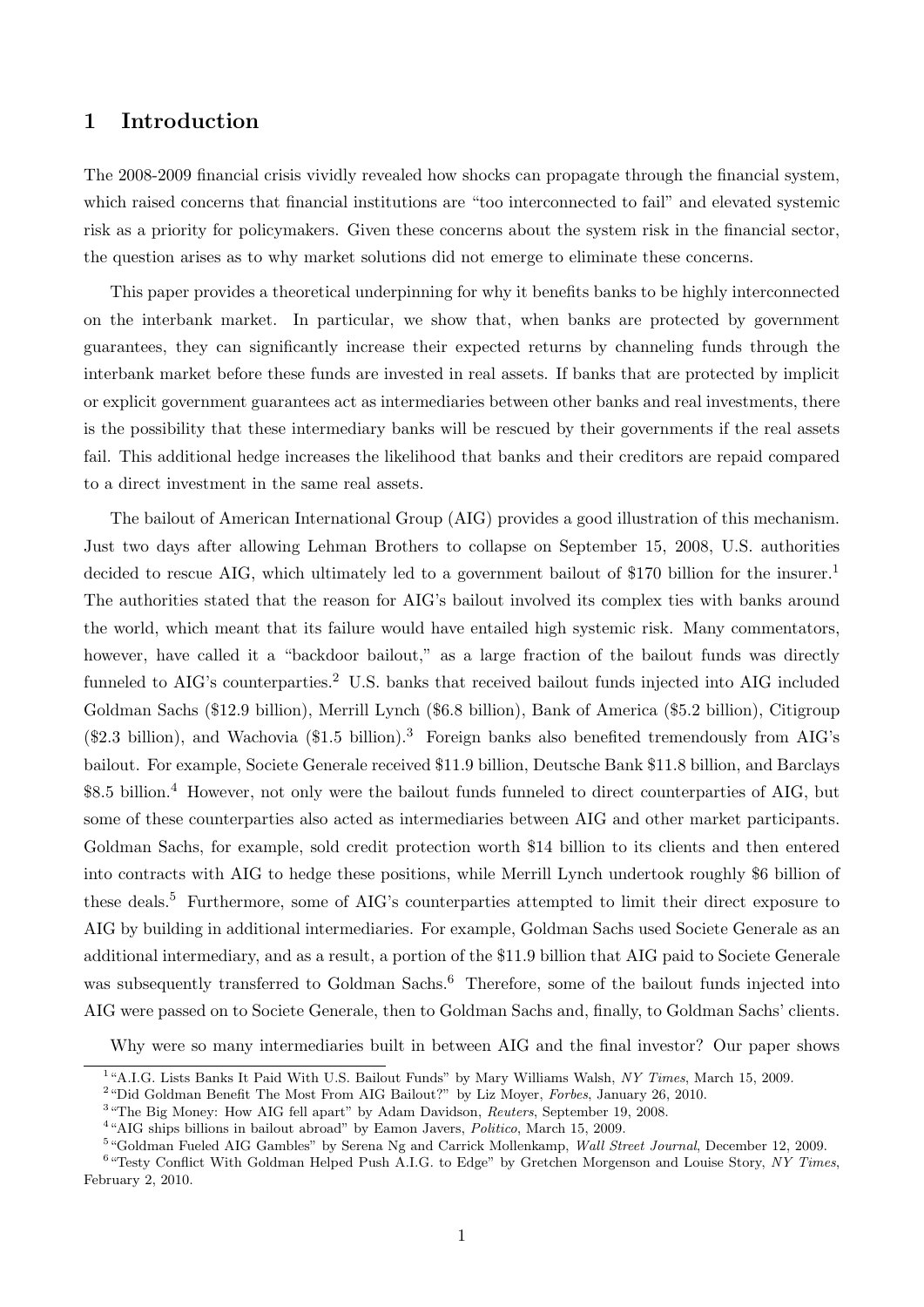that channeling funds through other government-protected banks before investing in real assets (i.e., exploiting the government bailout subsidies of other banks) increases the repayment probability of banks and their creditors since even when the real investments fail, the intermediary banks may still be rescued by their governments. As a result, higher interbank exposure (i.e., channeling more funds through other government-protected banks) increases the banks' expected returns due to a higher repayment probability and lower funding costs.

This result directly follows from the Modigliani-Miller intuition. As interbank exposure increases the value of bailout subsidies without affecting the total amount invested in real investments, banks can increase their total firm value (i.e., the sum of real investment returns and the value of the bailout subsidies) by increasing their interbank exposure. If banks have the bargaining power vis-a-vis their creditors, they appropriate all of the value increase in the government bailout subsidies and thus higher interbank exposure increases their expected returns.

Although channeling funds through government-protected intermediaries is especially valuable for non-insured entities (hedge funds, mutual funds, etc.), banks that are themselves protected by implicit bailout guarantees can also increase their repayment probability by channeling their funds through other implicitly-insured banks. This behavior potentially leads to long intermediation chains. Furthermore, our analysis shows that the incentive to channel funds through implicitly-insured intermediaries even exists in the case where banks' public guarantees are limited due to bounded government bailout budgets. Market participants only lose the incentive to channel additional funds through an implicitlyinsured bank when its interbank exposure is already increased to a level such that the bank's total liabilities exceed the available bailout budget of its government.

Moreover, we show that the incentive to establish interbank connections increases with the bailout probability of the bank's counterparties and decreases with a bank's own bailout probability. First, the value of the additional hedge provided by funneling funds through a government-protected intermediary increases with the intermediary's bailout probability. Second, if a bank itself has a comparatively low bailout probability, establishing interbank connections with banks that are very likely to be bailed out allows the bank to significantly increase insurance coverage for its creditors' funds, which, in turn, lowers its funding costs. Hence, we help to explain the formation of core-periphery network structures because borrowing and lending extensively on the interbank market makes a bank larger and more interconnected, which increases the likelihood that the bank is considered "too-big-to-fail" and "toointerconnected-to-fail." This classification, in turn, increases the bank's likelihood of being rescued by the government, which reinforces other banks' incentive to use this bank as an intermediary.

Furthermore, we document that when banks decide to be highly interconnected on the interbank market to exploit government bailout subsidies of other banks, they can maximize the government subsidy per invested unit of capital by investing in correlated assets. This finding is related to the existing literature on the time-inconsistency of bank rescue decisions, which has pointed out that this time-inconsistency might give banks an incentive to herd, a result shown, for example, in Acharya and Yorulmazer (2007, 2008a) and Farhi and Tirole (2012). In our model, this herding incentive results from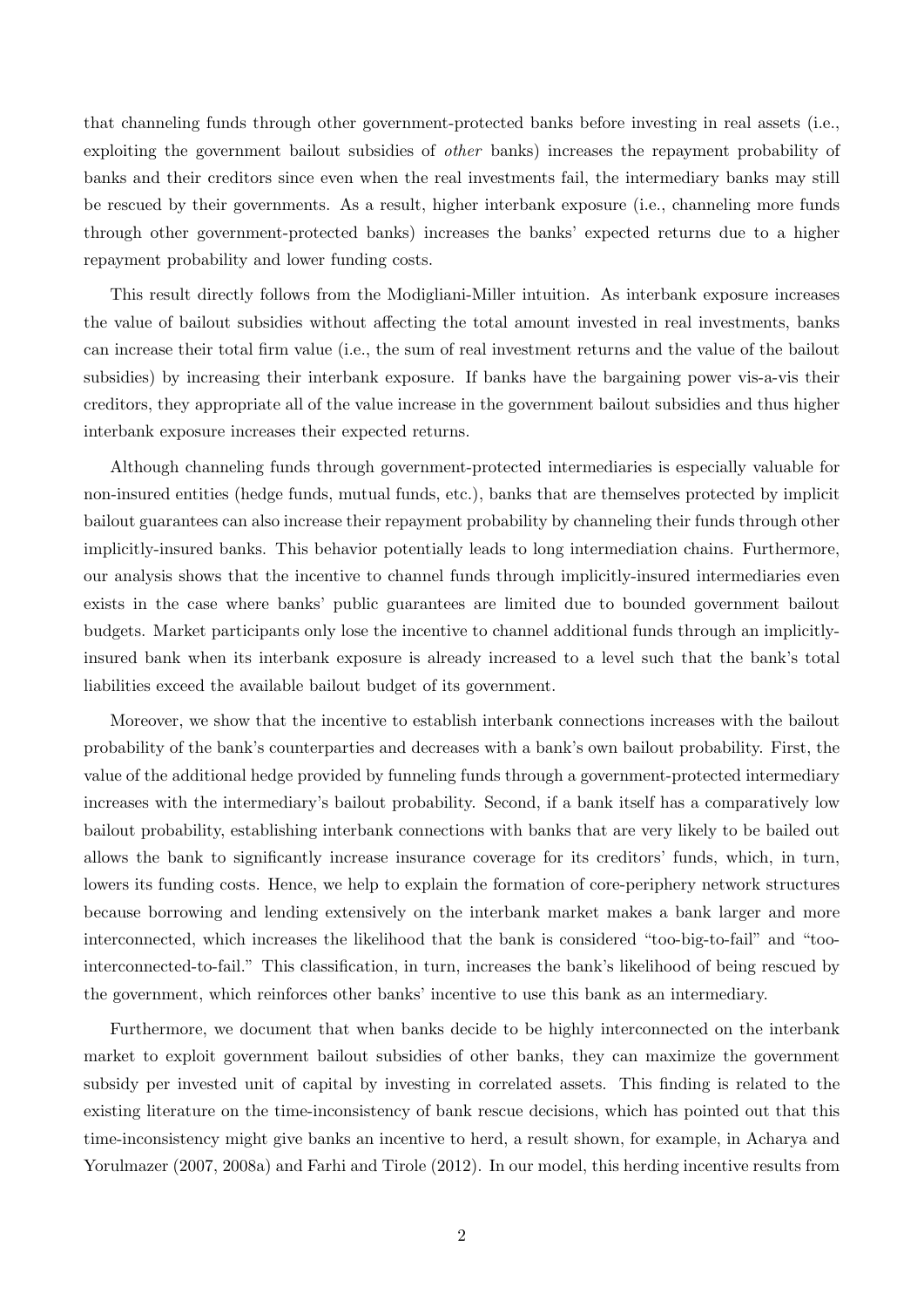the following mechanism: The possibility that banks will be rescued by their governments reduces the downside risk for their creditors. Therefore, their required risk premia become less sensitive to banks' liquidation value in default states. Hence, given public guarantees, banks benefit less from co-insuring one another by engaging in interbank lending and investing in negatively correlated assets, which would allow them to repay their creditors in states in which their real investments fail but their interbank investments are repaid. Since, at the same time, higher portfolio correlation between banks increases their cash flows in success states (i.e., interbank loans are repaid in the same states in which their real investments are successful), banks have an incentive to invest in similar portfolios.

Finally, we show that banks have an incentive to become excessively interconnected even when we allow the interbank market to exist for welfare-improving reasons, providing a justification for regulatory intervention. Hence, we discuss possible measures that aim at reducing banks' incentive to create excessive interbank exposures, including (i) increasing the risk weights for interbank liabilities, (ii) lowering bailout expectations, (iii) limiting a bailout to domestic counterparties, (iv) introducing a financial transaction tax, and (v) introducing a bank levy.

# 2 Related Literature

Our paper contributes to the literature on bank bailouts. Freixas (1999) shows that if the social cost of a bank's bankruptcy is too high, it might be optimal for the government to rescue the bank, leading to a "too-big-to-fail" problem. Diamond and Rajan (2002) show that bailouts alter available liquidity in the economy and distinguish between well-targeted bailouts (which can be beneficial) and poorly-targeted bailouts that can lead to systemic crisis. Gorton and Huang (2004) argue that there is a potential role for governments to provide liquidity through bailouts to reduce the problem of agents hoarding liquidity inefficiently. Leitner (2005) and David and Lehar (2011) show that interbank linkages can be optimal ex ante because they act as a commitment device to facilitate mutual private sector bailouts. Similarly, Rogers and Veraart (2013) analyze the incentive and ability of banks to rescue failing banks to avoid interbank contagion. By contrast, we investigate the effect of public government bailouts on the incentives of banks to create such liabilities. Finally, Niepmann and Schmidt-Eisenlohr (2013) study the incentives of governments to bail out banks when there are international spillover effects.

Moreover, our paper adds to the literature on interbank network formation and contagion. Pioneering work by Allen and Gale (2000) shows that banks can co-insure one another through an interbank market against liquidity shocks as long as these shocks are not perfectly correlated. This theme has since been explored by many other papers. Brusco and Castiglionesi (2007) show that interbank markets, while leading to an increase of the expected social welfare, may also decrease financial stability due to risk-shifting incentives. Dasgupta (2004) and Babus (2013) determine the optimal level of interconnectedness when interbank deposits can be used by banks to hedge against shocks but simultaneously expose them to the risk of contagion. Freixas and Holthausen (2005) analyze the scope of international interbank market integration when cross-border information about banks is less precise than home country information. Zawadowski (2013) analyzes how banks use OTC contracts to hedge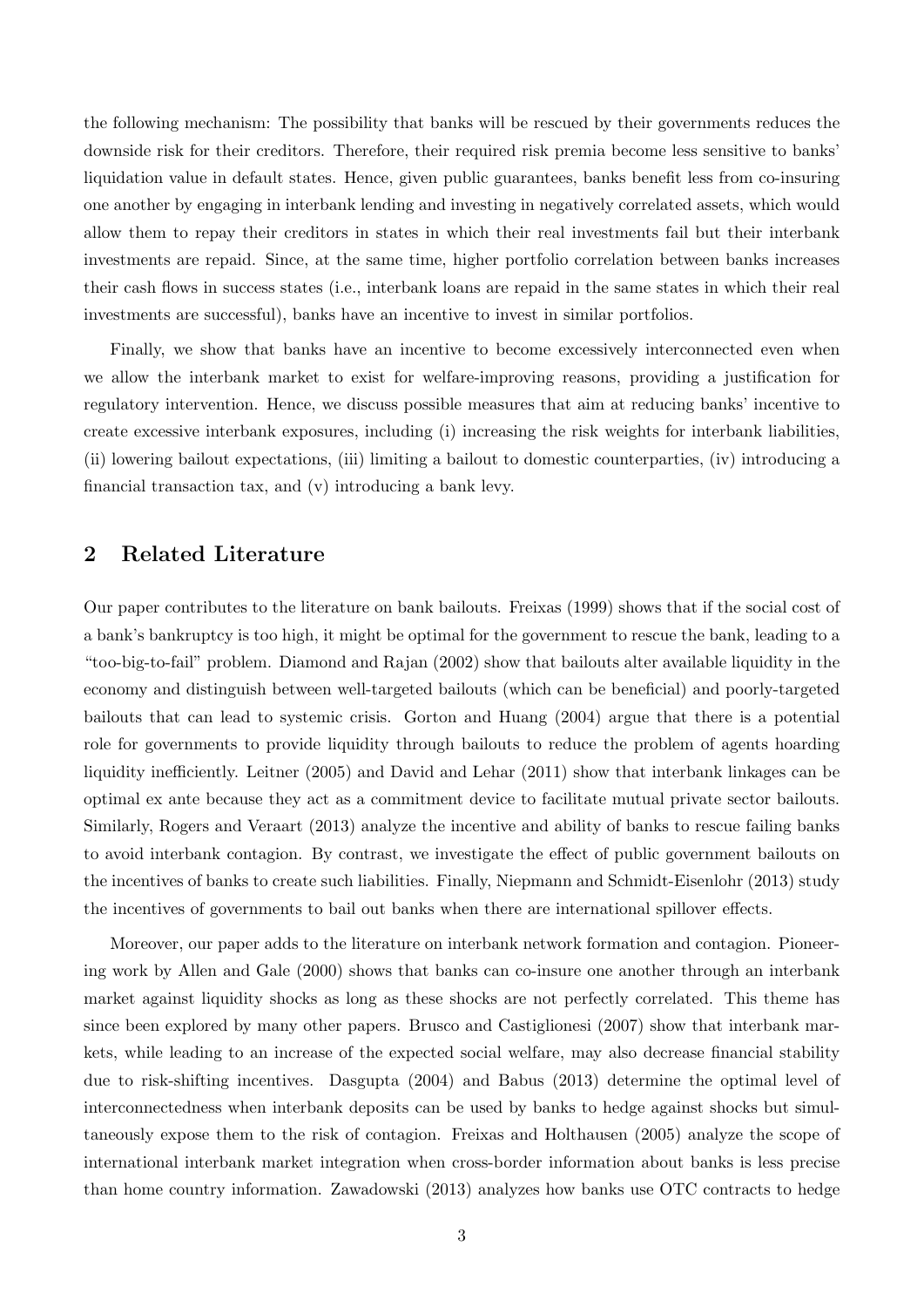their portfolio risks. Finally, Farboodi (2015) develops a model in which excessive interbank exposure (compared with the socially optimal exposure) emerges as a result of incentives to capture intermediation profits. In particular, each intermediary receives a fraction of the positive net present value of the investment opportunities of the final borrower bank. In our model, banks also benefit from intermediation. However, this intermediation benefit is attributable to the increased value of the banks' government guarantees and is not the result of a redistribution of the returns of real investments.

Furthermore, our paper is related to the literature on the effects of government guarantees on bank behavior, which shows that the time-inconsistency of bank rescue decisions might give banks an incentive to herd by investing in highly correlated portfolios to increase their bailout probability. In particular, Acharya and Yorulmazer (2007, 2008a) show that banks can increase their own bailout probability when they invest in a manner such that they will jointly default. In this case, there are no survivor banks that could acquire the failed banks. Therefore, if banks have a high portfolio correlation, the government is incentivized to rescue failed banks to avoid inefficient bank bankruptcies.<sup>7</sup> Farhi and Tirole (2012) describe a similar mechanism. In their model policymakers are content to incur the "fixed cost" associated with an intervention only when a sufficient number of financial institutions are simultaneously exposed to a shock, which again incentivizes banks to correlate their risk exposures. Related to these findings, we show that banks also have an incentive to become highly interconnected and to herd because this allows them to optimally exploit the government guarantees of *other* banks.

Moreover, herding incentives can also arise from mechanisms not related to government guarantees. Acharya (2009) shows that herding can result from a reduction in the aggregate supply of capital during a recession when banks are protected by limited liability. Acharya and Yorulmazer (2008b) show that banks might have an incentive to herd because herding minimizes the impact of information contagion. Furthermore, herding can occur due to reputation concerns of managers (see, for example, Rajan 1994 and Scharfstein and Stein 1990).

Our paper is also related to several empirical contributions. Iyer and Peydro (2011) find evidence that interbank linkages can lead to financial contagion, which validates the "too-interconnected-to-fail" concerns. Moreover, in line with the predictions of our model, there is ample evidence that banking networks are both highly dense and highly concentrated and resemble a core periphery network (see Soramäki et al. 2007, Minoiu and Reyes 2013, Mueller 2006, Wells 2004).<sup>8</sup> Furthermore, as predicted by our model, superfluous interbank liabilities can be observed both bilaterally between banks (e.g., Craig and Von Peter 2014, Wetherilt et al. 2010) and throughout the entire financial system (e.g., Heijmans et al. 2008).<sup>9</sup> Consistent with our results, empirical studies analyzing the extent to which banks engage in herding behavior find that banks tend to herd more when economic conditions are less favorable, when the health of the banking industry is rather weak, and when they are systemically

<sup>&</sup>lt;sup>7</sup>More generally, banks can increases the probability of a joint default either through a coordinated investment in certain assets or due to diversification motives, which also leads to situations in which banks have a very high portfolio correlation (see Wagner 2010).

<sup>&</sup>lt;sup>8</sup>In addition, there is also high interconnectedness on other interbank markets. See, e.g., Markose et al. (2012) for the Credit Default Swaps (CDS) market.

<sup>9</sup>Superfluous interbank liabilities are interbank transactions that do not reallocate funds but only serve to increase total bank exposure.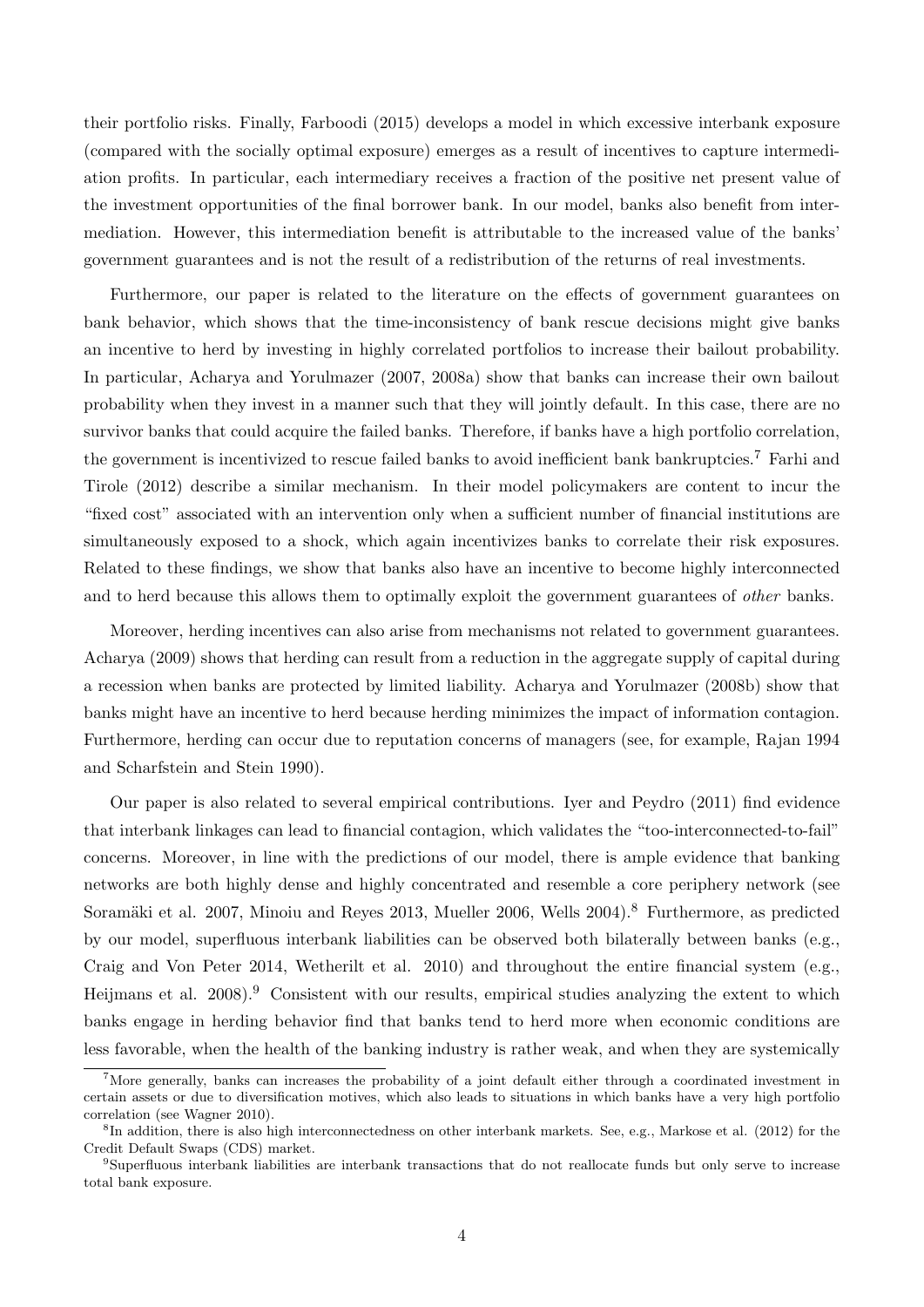important (Bonfim and Moshe 2012, Liu 2011, Stever and Wilcox 2007). Cai et al. (2014) show that, in fact, a larger overlap of banks' loan portfolios makes them greater contributors to systemic risk, which highlights the importance of analyzing banks' incentives to increase their portfolio correlations.

# 3 Setup

We consider an economy that consists of two time periods  $t = 0$  and  $t = 1$  and N different countries, which are denoted by the index i, where  $i \in \{1, ..., N\}$ . In each country, there is a bank (protected by limited liability) with an equity endowment of  $e$  at  $t = 0$  and a government which potentially bails out its domestic bank in case of a bank failure. Furthermore, each country contains a continuum of creditors that can either lend to the domestic bank at  $t = 0$  or invest in a risk-free asset that transfers one unit of capital to the next period. In total, the creditors in each country are endowed with  $c$  units of capital at  $t = 0$ . For simplicity, we normalize  $e + c$  to one. The contract between the creditors and the bank in country  $i$  takes the form of a standard debt contract, that is, it specifies the interest payment  $C_i$ , and it cannot be made contingent on either the realization of the investment or the realization of the state of nature. Furthermore, we assume that banks have all the bargaining power vis-a-vis the creditors.<sup>10</sup> All parties are assumed to be risk neutral.

Moreover, we assume that the banks can borrow and lend on an interbank market at  $t = 0$  and that interbank loans must be repaid at  $t = 1$ . In Section 4, we consider the case in which banks are located on a line, i.e., bank i can lend to bank  $i+1$  at  $t=0$ . Hence, the first bank can only lend – and the last bank can only borrow – on the interbank market. This specification allows us to clearly illustrate and analyze the banks' incentive to inefficiently channel funds through the interbank markets. In Section 5, we then extend the model to a fully symmetric setup in which banks are located on a circle and, thus, all banks can borrow and lend funds on the interbank market. The size of the interbank loan extended from bank *i* to bank  $i + 1$  is denoted as  $b_{i,i+1}$  with an interest rate of  $B_{i,i+1}$ . Although we consider only interbank loans in our model, the mechanisms presented in this paper also hold for other types of interbank exposures, such as credit derivatives, etc.<sup>11</sup>

Furthermore, at  $t = 0$ , each bank can invest in a risky, scalable investment possibility. This real asset generates a risky return  $\tilde{A}$ , that is, a high return A per unit of invested capital with probability  $\lambda_a$ , and zero with probability  $(1 - \lambda_a)$ . The asset matures at  $t = 1$  and has a positive NPV, i.e.,  $\lambda_a A > 1$ . The investment of bank  $i$  in the risky real asset is denoted  $a_i$ .

Regarding the banks' investment in the real asset, we assume that the banks can alter their mutual portfolio correlation (i.e., the probability that the banks' real investments are successful or unsuccessful at the same time). In particular, bank *i* can choose the joint probability,  $\rho_{i,i+1} \in [0, \lambda_a]$ , that bank *i* 

 $10$ Shifting the bargaining power to the creditors does not affect bank behavior qualitatively, it only changes the distribution of the gains from exploiting the government guarantees by artificially channeling funds through the interbank market. If creditors have the bargaining power, they will increase their interest rate until the bank owners just break even in expectations.

 $11\text{ n}$  fact, creating interbank exposure with derivatives posts even lower requirements, as the banks do not necessarily need liquidity to lend to one another to create interbank exposures but rather can create exposure "out of thin air".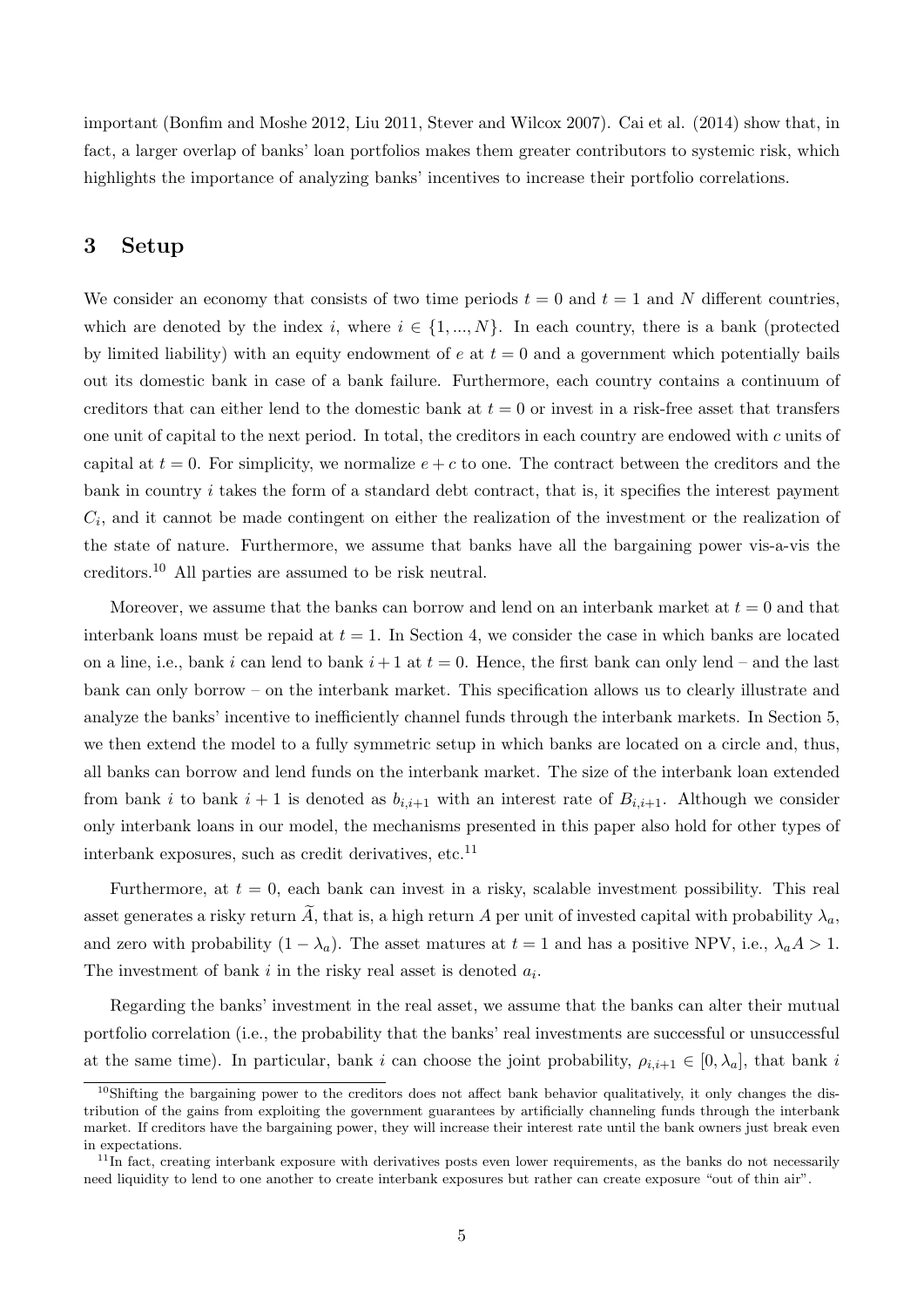and bank  $i + 1$  both have a successful risky asset at the same time. Because  $\rho_{i,i+1}$  is the joint success probability, it follows that  $(\lambda_a - \rho_{i,i+1})$  is the joint probability that only one of the banks is successful, and  $(1 - 2\lambda_a + \rho_{i,i+1})$  is the joint probability that both banks' investments fail at the same time.<sup>12</sup> Hence, for  $\rho_{i,i+1} = \lambda_a$ , the banks' portfolios are perfectly positively correlated, for  $\rho_{i,i+1} = \lambda_a^2$ , they are uncorrelated, and for  $\rho_{i,i+1} = 0$ , they are strongly negatively correlated (i.e., both banks cannot be successful simultaneously). Table 1 depicts the respective joint probabilities.

| $4_{i+1}$ |  | $\rho_{i,i+1}$             | $\lambda_a - \rho_{i,i+1}$  |  |  |  |  |
|-----------|--|----------------------------|-----------------------------|--|--|--|--|
|           |  | $\lambda_a - \rho_{i,i+1}$ | $1-2\lambda_a+\rho_{i,i+1}$ |  |  |  |  |

**Table 1:** Joint probabilities for the banks' return realizations of the risky asset (i.e., bank  $i$  and bank  $(i + 1)$ 

Moreover, we assume that the governments in the  $N$  different countries provide implicit public guarantees for their respective domestic bank. In particular, if bank  $i$  defaults on its debt liabilities, we assume that the government of country *i* settles the bank's liabilities with probability  $\alpha \in (0,1)$ . Furthermore, we assume that the goverment becomes the residual claimant and thus receives any payments paid to the insolvent bank after having bailed out its domestic bank, which gives a lower bound for the banks' incentive to channel funds through the interbank market. If the equityholders would remain residual claimants and thus receive any payments that the bank receives after the bailout, this would reinforce the banks' incentive to increase their interbank exposure.

If several banks are illiquid and/or insolvent simultaneously, we assume that insolvent banks are rescued before illiquid banks and if more than one bank is illiquid or insolvent simultaneously, the banks are saved in a random order (each bank with equal probability of being the first to be considered for a bailout).<sup>13</sup> Furthermore, in the main analysis, we assume that the bankruptcy costs for the banks are equal to zero.<sup>14</sup> Finally, if bank  $i$  is not able to meet all its debt liabilities, but it has a positive liquidation value, we assume that its liquidation value is shared pro-rata, that is, the creditors of bank *i* receive the share  $\delta_{i,c} = cC_i/(cC_i + b_{i-1,i}B)$  and the lender bank  $\delta_{i,b} = b_{i-1,i}B/(cC_i + b_{i-1,i}B)$  of bank  $i$ 's liquidation value.<sup>15</sup>

In the main analysis in Sections 4 and 5 we consider the case in which the governments' bailout budgets are unlimited and consider  $\alpha$  to be exogenous and constant. These assumptions also imply that the banks' bailout probabilities are independent.

<sup>&</sup>lt;sup>12</sup>Restricting the success probability to  $\lambda_a \leq 1/2$  ensures that all joint probabilities are greater than zero for all  $\rho_{i,i+1} \in [0, \lambda_a].$ 

 $13$ Illiquid banks are banks that still have claims outstanding that can enable them to fully settle their creditors' claims, while insolvent banks are banks that are definitively not able to fully repay their creditors.

 $14$ In Section 6.4, we consider the consequences of bankruptcy costs for the banks' incentive to become interconnected and in Section 8.5 in the Online Appendix, we discuss the implications of introducing private bankruptcy costs for the banks' herding incentive.

<sup>&</sup>lt;sup>15</sup>The pro-rata sharing rule is the common procedure in bankruptcy proceedings.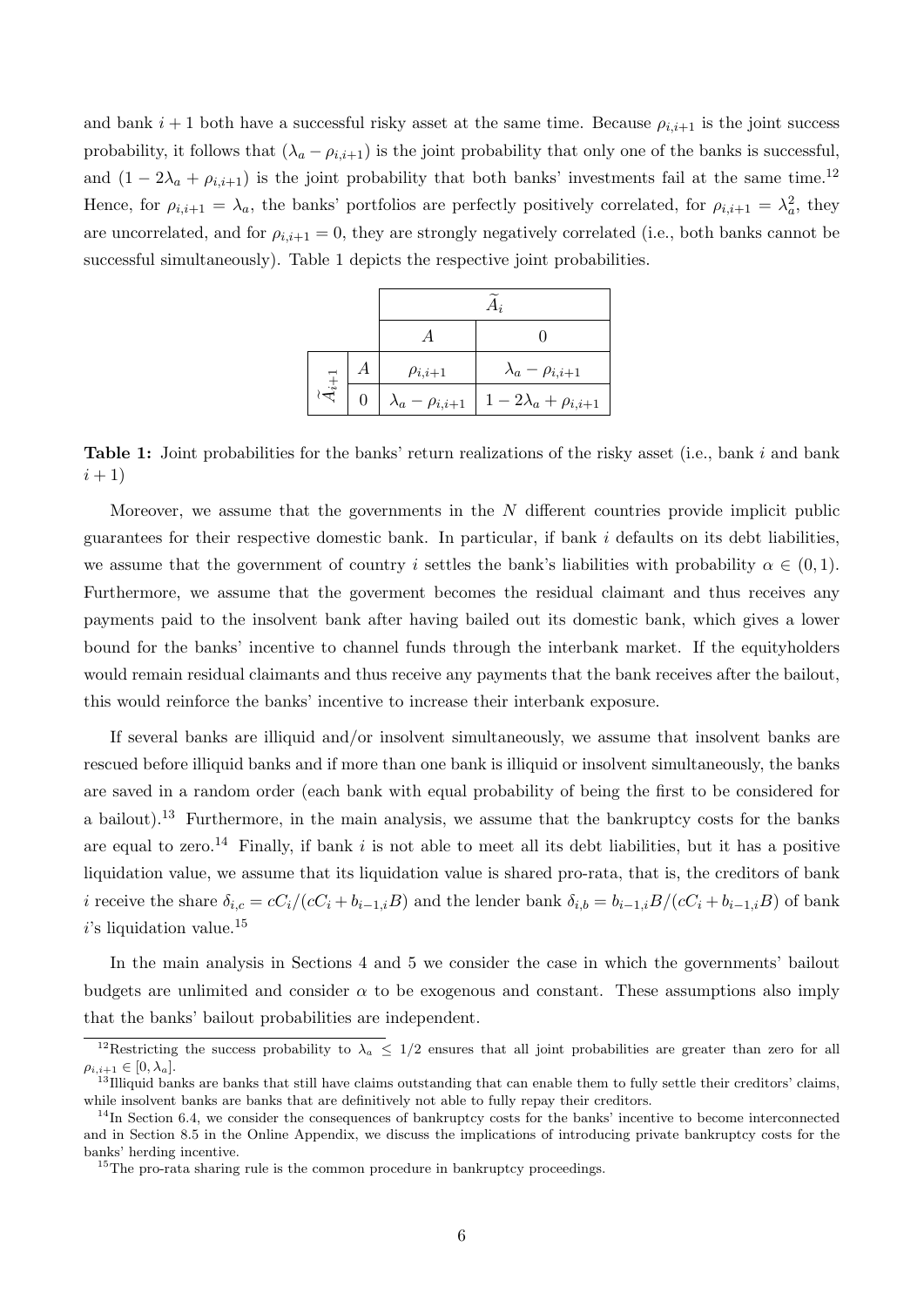Anecdotal and empirical evidence suggests that the likelihood of a bailout actually increases after a bank defaults (within the same country and across countries). In March 2008, U.S. authorities decided to support Bear Stearns by guaranteeing creditors' claims worth \$30 billion during its acquisition by J.P. Morgan, while in September of the same year, U.S. authorities decided to allow Lehman Brothers to fail. Then, only two days later, they decided to bailout AIG with a massive rescue package, as outlined in the introduction. Even more importantly, Hett and Schmidt (2015) show empirically that bailout expectations actually increased significantly following the failure of Lehman Brothers. In particular, their study shows that market participants believed that there was a higher probability that failing U.S. banks would be bailed out after the U.S. government decided against a bailout of Lehman Brothers, compared with the perceived bailout probabilities prior to the default of Lehman Brothers. Crosscountry examples include the bailouts of Dexia (headquartered in Belgium), Fortis (headquartered in the Netherlands and Belgium), the Royal Bank of Scotland (headquartered in the UK), and HSH Nordbank, Landesbank Baden-Wuerttemberg, and BayernLB (all headquartered in Germany). All these banks had significant exposure to Lehman Brothers and were bailed out by their governments shortly after the U.S. government decided not to rescue Lehman Brothers.  $^{16}$ 

We relax the assumptions of unlimited bailout budgets and independent exogenous bailout probabilities in Section 6. First, in Section 6.1, we relax the assumption that the banks' bailout probabilities are independent and show that if the bailout probability increases for a bank's counterparties after the bank fails, as suggested by the empirical and anecdotal evidence, the banks' incentive to become interconnected would be reinforced. If, however, the likelihood of being rescued would decrease for the counterparties of a bank after the bank fails and is not rescued by its government, banks' incentive to become interconnected decreases (but does not disappear). Second, in Section 6.2, we relax the assumption that governments bailout budgets are unlimited and consider the case in which the governments' bailout budget is fixed to a maximum of  $g$ . Third, in Section 6.3, we relax the assumption that the bailout probabilities are symmetric and consider asymmetric bailout probabilities. Finally, in the welfare analysis in Section 6.4, we present a micro-foundation for the bailout probability  $\alpha$  by endogenizing the governments' decision whether to rescue a bank.

## 4 Channeling funds through the interbank market

We begin by showing that, given the existence of government guarantees, banks have an incentive to channel funds through the interbank network. In this section, for ease of illustration, we will consider the case in which banks are located on a line, that is, bank i can lend to bank  $i + 1$  at  $t = 0$ . Therefore, bank 1 can only lend and bank  $N$  can only borrow on the interbank market, while all other banks can both borrow and lend at the same time. Regarding the negotiation of the interbank interest rate, we assume that the lender bank has the bargaining power.<sup>17</sup> These assumptions allows us to clearly

<sup>&</sup>lt;sup>16</sup>See Pisani-Ferry et al. (2010), "RBS admits £1bn gross exposure to Lehman Brothers" by Peter Taylor, Telegraph, September 18, 2008, and "Lehman-Pleite trifft Landesbanken hart" by Peter Koehler, Handelsblatt, September 19, 2008.

 $17$ All our results are qualitatively similar for all bargaining power distributions between the banks. Only the distribution of the gains from exploiting the government guarantees changes.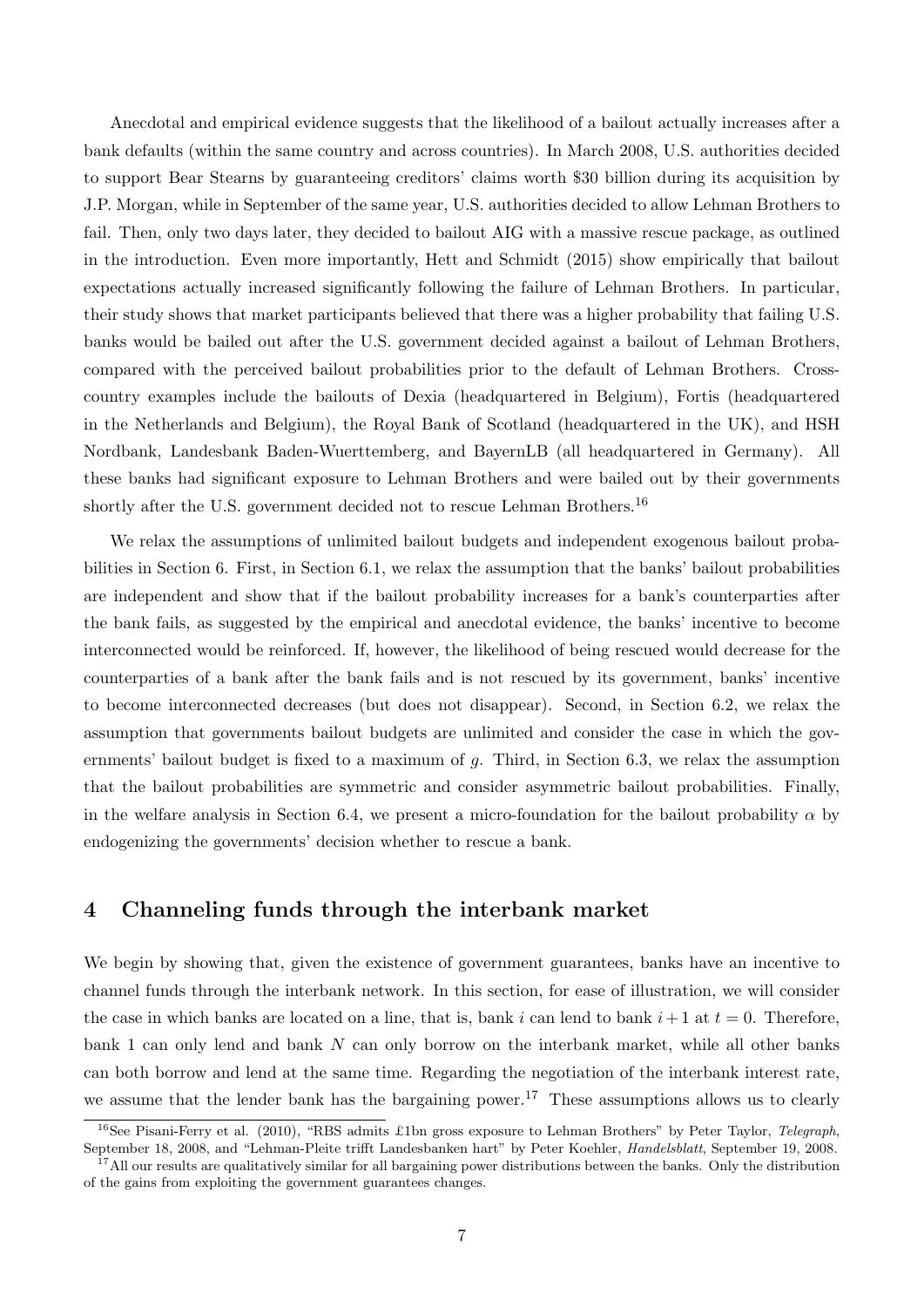analyze banks' incentives to inefficiently channel funds through the interbank markets. In Section 5, we then extend the model to a setup in which banks are located on a circle, which allows all banks to both borrow and lend funds on the interbank market.



Figure 1: Cash flows for the case in which two banks are located on a line

#### 4.1  $N = 2$  banks

First, we consider the two-country case, that is,  $N = 2$ . Figure 1 depicts the cash flows at  $t = 0$  and the potential cash flows at  $t = 1$  for this case. In the first step, we determine the expected return of bank 1 for the case in which it invests directly in the risky asset (i.e., the autarky case). In the second step, we then show that bank 1 can increase its expected return by instead investing its funds in bank 2, and determine whether bank 2 has an incentive to borrow from bank 1. In Section 4.2, we extend this analysis to a  $N$  country setting.

#### 4.1.1 Bank 1 - Investment in the real asset.

As described above, bank 1 has an equity endowment of  $e$  and can also take on debt from its creditors. Therefore, if bank 1 decides to directly invest its funds in the real asset (i.e.,  $a_1 = e + c$ ), its expected return becomes

$$
\Pi_{1,a} = \lambda_a \left[ (e+c)A - cC_{1,a} \right]. \tag{1}
$$

The investment in the risky asset is successful with probability  $\lambda_a$ , in which case the bank receives the residual asset return after having repaid its creditors. To borrow the creditors' endowment  $c$ , the bank must offer an interest rate that makes the creditors at least indifferent between lending to the bank and investing in their outside option.<sup>18</sup> When the bank's investment in the risky asset is unsuccessful, the government of country 1 settles the creditors' claims with probability  $\alpha$ . Hence, the participation constraint of bank 1's creditors becomes

$$
\lambda_a c C_{1,a} + (1 - \lambda_a) \alpha c C_{1,a} \ge c. \tag{2}
$$

<sup>&</sup>lt;sup>18</sup>Borrowing the maximum possible amount from the creditors is optimal for the bank because their required expected return is lower than the expected return of the risky asset.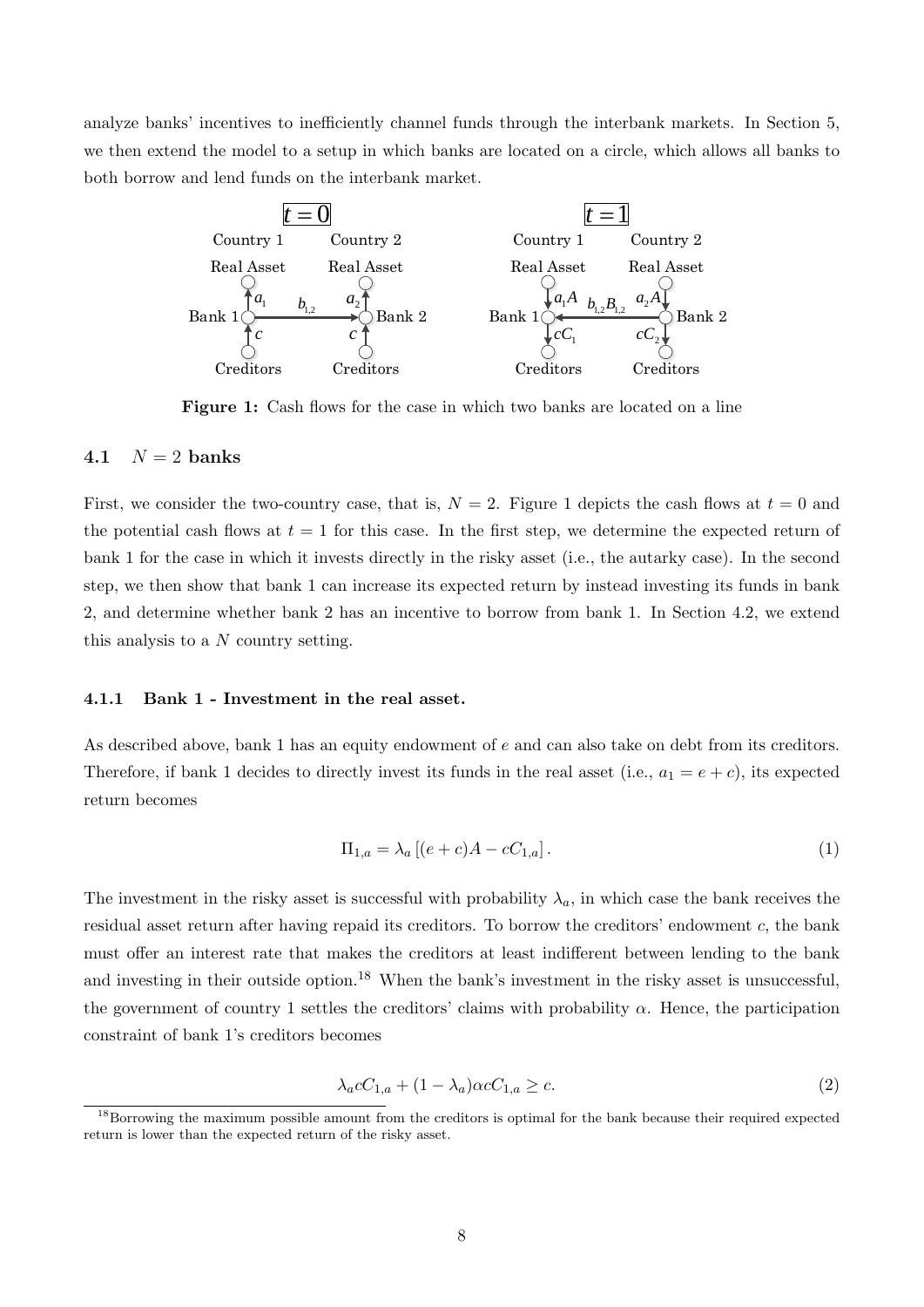As the participation constraint must be binding in the optimum, it follows that

$$
C_{1,a}^* = \frac{1}{\lambda_a + (1 - \lambda_a)\alpha}.\tag{3}
$$

Plugging the binding creditors' participation constraint from Eq. (2) into Eq. (1) yields

$$
\Pi_{1,a}^* = \lambda_a A + \underbrace{(1 - \lambda_a)\alpha c C_{1,a}^* - c}_{= G_{1,a}^*} - c,\tag{4}
$$

where we already incorporated that  $e + c = 1$ . Eq. (4) consist of the following terms: The bank earns in expectations  $\lambda_a A$  from the real investment (first term) and repays its creditors in expectations their initial investment  $c$  (third term). Moreover, as the bank has the bargaining power vis-a-vis its creditors, it appropriates all the bailout subsidy (second term). As government 1 repays the creditors of bank 1 with probability  $\alpha$  in case the bank fails (which happens with probability  $(1 - \lambda_a)$ ), the expected value of the bailout subsidy for bank 1 is equal to  $G_{1,a}^*$ .

Plugging the interest rate from Eq. (3) into Eq. (4) and simplifying yields the maximized expected bank return in the case where bank 1 invests all its funds in the real asset

$$
\Pi_{1,a}^* = \lambda_a \left[ A - \frac{c}{\lambda_a + (1 - \lambda_a)\alpha} \right].
$$
\n(5)

Therefore, investing in the interbank market (i.e., lending its funds to bank 2) dominates the direct investment in the real asset if bank 1's expected return associated with investing in bank 2 equals or is greater than  $\Pi_{1,a}^*$ .

#### 4.1.2 Bank 2.

Like bank 1, bank 2 is also endowed with  $e$  units of equity capital and can borrow  $c$  units of capital from the creditors in its country. If bank 2 decides to operate in autarky, that is, without borrowing on the interbank market, its maximum expected return is equal to  $\Pi_{2,a}^* = \Pi_{1,a}^*$  and the value of government 2's bailout subsidy for bank 2 is equal to  $G_{2,a}^* = G_{1,a}^*$  (due to the symmetric setup).

If, however, bank 2 borrows funds (denoted  $b_{1,2}$ ) from bank 1 on the interbank market, its total investment in the real asset becomes  $a_2 = e + c + b_{1,2}$ . The loan size,  $b_{1,2}$ , is limited to bank 1's total budget, i.e.,  $b_{1,2} \leq 1$ . Hence, when borrowing  $b_{1,2} = 1$  from bank 1, bank 2's expected return becomes

$$
\Pi_{2,b} = \lambda_a \left[ (e + c + b_{1,2})A - cC_{2,b} - b_{1,2}B_{1,2} \right],\tag{6}
$$

where  $B_{1,2}$  is the interbank interest rate offered by bank 1 to bank 2. The participation constraint of bank 2's creditors becomes

$$
\lambda_a c C_{2,b} + (1 - \lambda_a) \alpha c C_{2,b} \ge c \Rightarrow C_{2,b}^* = \frac{1}{\lambda_a + (1 - \lambda_a)\alpha},\tag{7}
$$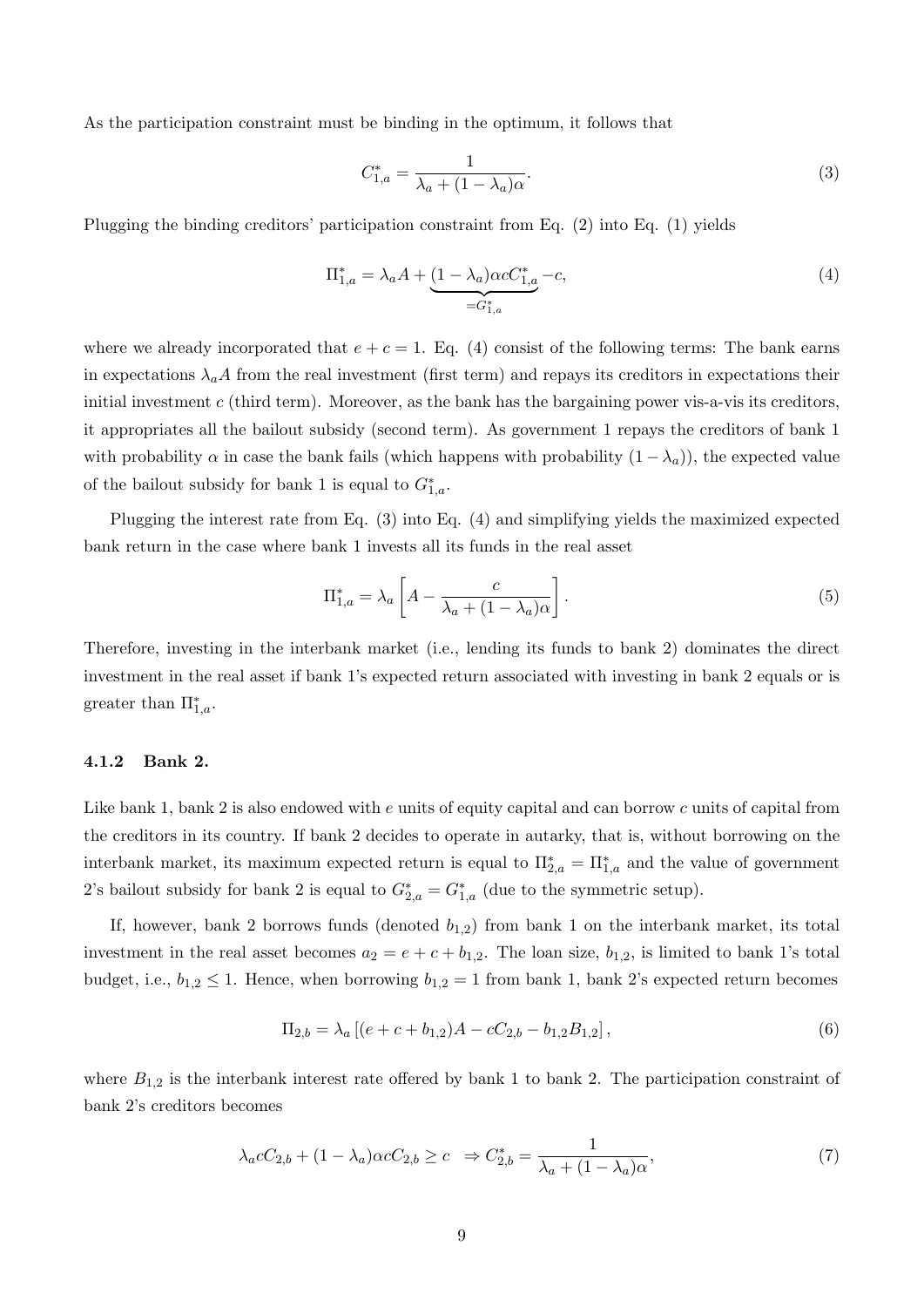where with probability  $\alpha$  government 2 rescues bank 2 if its investment in the real asset fails. Plugging the binding creditors' participation constraint from Eq. (7) into Eq. (6) and simplifying yields bank 2's expected return and its participation constraint

$$
\Pi_{2,b} = \lambda_a \left[ (1 + b_{1,2})A - b_{1,2}B_{1,2} \right] + \underbrace{(1 - \lambda_a)\alpha c C_{2,b}^*}_{= G_{2,b}^*} - c \ge \Pi_{2,a}^*,
$$
\n
$$
(8)
$$

where  $\Pi_{2,a}^*$  is bank 2's maximum possible expected return in autarky (which is equal to  $\Pi_{1,a}^*$ ) and  $G_{2,b}^*$ the value of the government bailout subsidy for bank 2 (where  $G_{2,b}^* = G_{2,a}^*$ ). From Condition (8), it directly follows that bank 2 has an incentive to maximize the funds borrowed from bank 1 (i.e., to maximize  $b_{1,2}$ ) for all  $B_{1,2} \leq A$ .

#### 4.1.3 Bank 1 - Investment in the interbank market.

Next, we determine whether bank 1 can increase its expected profits by lending its funds to bank 2 instead of directly investing in the real asset (i.e.,  $b_{1,2} = e + c$ ). In this case, bank 1's expected profit becomes

$$
\Pi_{1,b} = \lambda_a \left[ (e+c)B_{1,2} - cC_{1,b} \right] + (1-\lambda_a)\alpha \left[ (e+c)B_{1,2} - cC_{1,b} \right].
$$
\n(9)

Therefore, bank 1's repayment probability increases if it lends its funds to bank 2 instead of directly investing in the risky asset since even if the real investment fails, bank 1 receives the interbank repayment if bank 2 is bailed out (i.e.,  $\lambda_a + (1 - \lambda_a)\alpha > \lambda_a$  for  $\alpha > 0$ ).

Furthermore, if bank 1 decides to invest its funds in the interbank market, its creditors' participation constraint becomes

$$
\lambda_a c C_{1,b} + (1 - \lambda_a) \left[ \alpha c C_{1,b} + (1 - \alpha) \alpha c C_{1,b} \right] \ge c \Rightarrow C_{1,b}^* = \frac{1}{\lambda_a + (1 - \lambda_a) \left[ \alpha + (1 - \alpha) \alpha \right]}.
$$
 (10)

In particular, the creditors of bank 1 are fully repaid if either the real investment is successful (first term), or unsuccessful but either bank 1 or bank 2 is bailed out by its respective government (second term). As a result, as  $\alpha \in (0,1)$ , it follows that  $C_{1,b}^* < C_{1,a}^*$ . Hence, if banks are partially protected by government guarantees, bank 1 can lower its financing costs by investing in the interbank market instead of investing directly in the real asset. When bank 1 lends the funds it borrowed from its creditors to bank 2, these funds are not only protected by bank 1's government guarantee but are also covered by the government guarantee of bank 2.

Bank 1 has an incentive to invest in the interbank market (i.e., lend its funds to bank 2), whenever

$$
\Pi_{1,b} \ge \Pi_{1,a}^*.\tag{11}
$$

Plugging the creditors' interest rate from Eq. (10) into bank 1's expected return  $\Pi_{1,b}$  and solving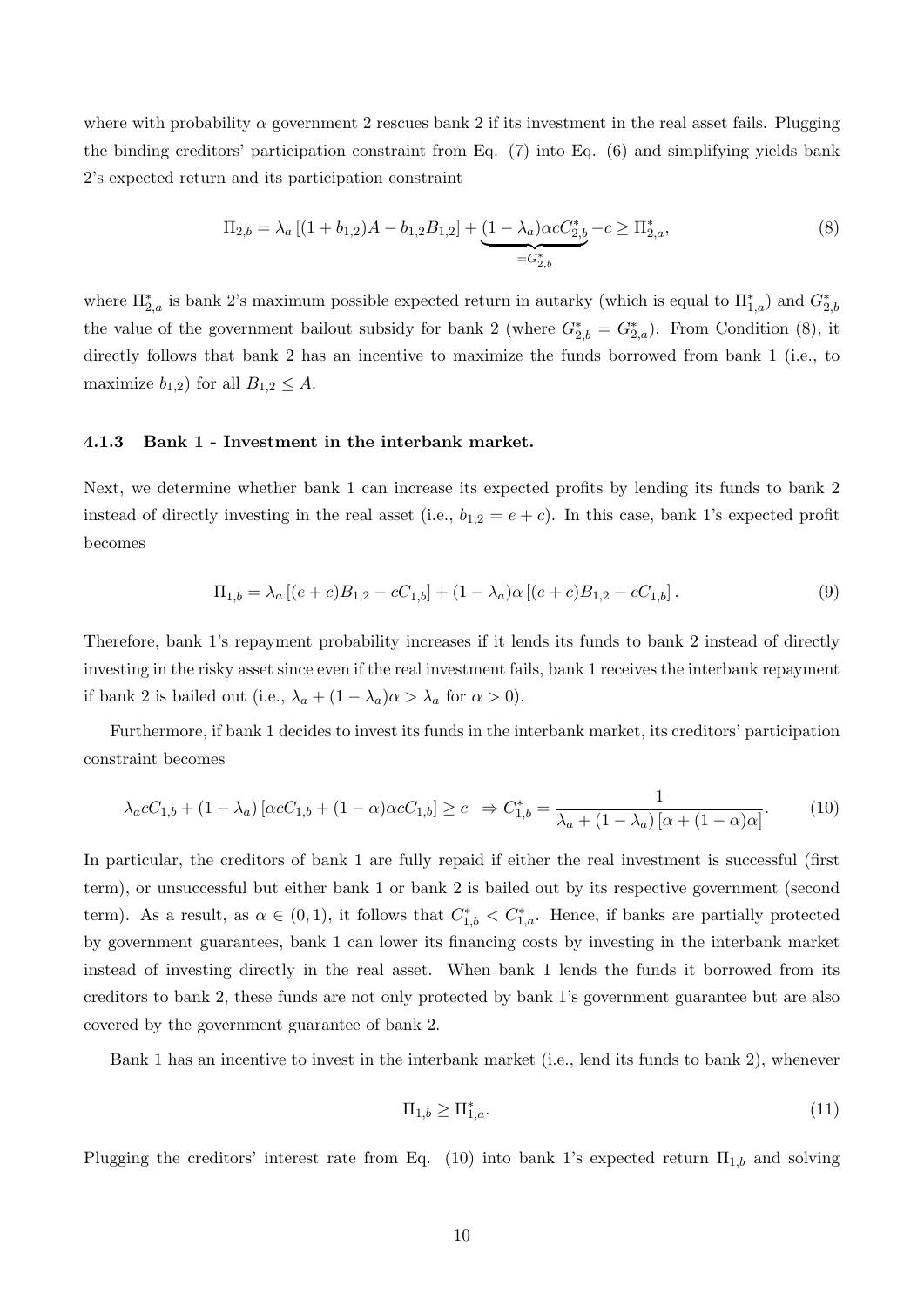Condition (11) for the lowest interbank interest rate that still satisfies this condition yields

$$
\underline{B}_{1,2} = \frac{\lambda_a}{\lambda_a + (1 - \lambda_a)\alpha} \left[ A - \frac{c}{\lambda_a + (1 - \lambda_a)\alpha} \right] + \frac{c}{\lambda_a + (1 - \lambda_a)\left[ \alpha + (1 - \alpha)\alpha \right]}.
$$
(12)

Comparing  $\underline{B}_{1,2}$  and the risky investment's return A yields the following lemma.

**Lemma 1** If banks are protected by implicit government guarantees (i.e.,  $\alpha > 0$ ), it follows that  $\underline{B}_{1,2} <$  $A$ .

**Proof.** Proof For  $\alpha = 0$  it holds that  $\underline{B}_{1,2} = A$ . As both terms on the right-hand side of Eq. (12) decrease with  $\alpha$ , it follows that  $\underline{B}_{1,2} < A$  if  $\alpha > 0$ .

As for  $\alpha > 0$  it holds that  $\underline{B}_{1,2} < A$ , bank 1 is willing to lend to bank 2 at an interest rate that is lower than the return on its real investment when bank 2 is protected by government guarantees. As bank 2 has an incentive to borrow the maximum possible amount (i.e.,  $b_{1,2} = e + c = 1$ ) from bank 1 for all  $B_{1,2} \leq A$  (follows from  $d\Pi_{2,b}/db_{1,2} \geq 0$  for  $B_{1,2} \leq A$ ), both banks agree to proceed with the interbank loan for all  $B_{1,2} \in [\underline{B}_{1,2}, A]$ . Because the lender bank has the bargaining power, bank 1 will set the interest rate to  $B_{1,2} = A$  such that bank 2's expected return is equal to its expected return in the autarky case (i.e.,  $\Pi_{2,b}^* = \Pi_{2,a}^*$ ).

Plugging the binding creditors' participation constraint from Eq. (10) and  $B_{1,2} = A$  into Eq. (9) yields for bank 1's expected return

$$
\Pi_{1,b}^* = \lambda_a A + \underbrace{(1 - \lambda_a)\alpha A + (1 - \lambda_a)(1 - \alpha)\alpha c C_{1,b}^* - c.}_{= G_{1,b}^*} \tag{13}
$$

That is, when lending its funds to bank 2, bank 1 earns in expectations  $\lambda_a A$  from the investment of its funds into the real asset made by bank 2 (first term of Eq. (13)) and repays its creditors in expectations their initial investment  $c$  (last term of Eq. (13)). Moreover, in addition to the bailout subsidy provided by government 1, bank 1 now also benefits from the bailout subsidy provided by government 2 through its investment in bank 2. In particular, even if the real investment fails, but bank 2 is bailed out by government 2, bank 1 receives the interbank payment (second term in Eq. (13)). If bank 2 is not bailed out, but bank 1 is bailed out by government 1, the creditors of bank 1 are again fully repaid (third term in Eq. (13)). Hence, the value of the bailout subsidies for bank 1 with interbank exposure is given by  $G_{1,b}^*$ , which is larger than  $G_{1,a}^*$  (as  $A > cC_{1,a}^*$ ). Since the banks have the bargaining power vis-a-vis their creditors and bank 1 vis-a-vis bank 2 regarding the interbank loan interest rate, bank 1 appropriates any value increase of the bailout subsidies induced by the banks' interbank exposure.

Comparing the total value of the banks' bailout subsidies in autarky and with interbank lending shows that

$$
G_{1,b}^* + G_{2,b}^* \geq G_{1,a}^* + G_{2,a}^* \tag{14}
$$

$$
(1 - \lambda_a)\alpha \left[ A + \frac{(1 - \alpha)c}{\lambda_a + (1 - \lambda_a)\left[ \alpha + (1 - \alpha)\alpha \right]} + \frac{c}{\lambda_a + (1 - \lambda_a)\alpha} \right] > (1 - \lambda_a)\alpha \frac{2c}{\lambda_a + (1 - \lambda_a)\alpha} (15)
$$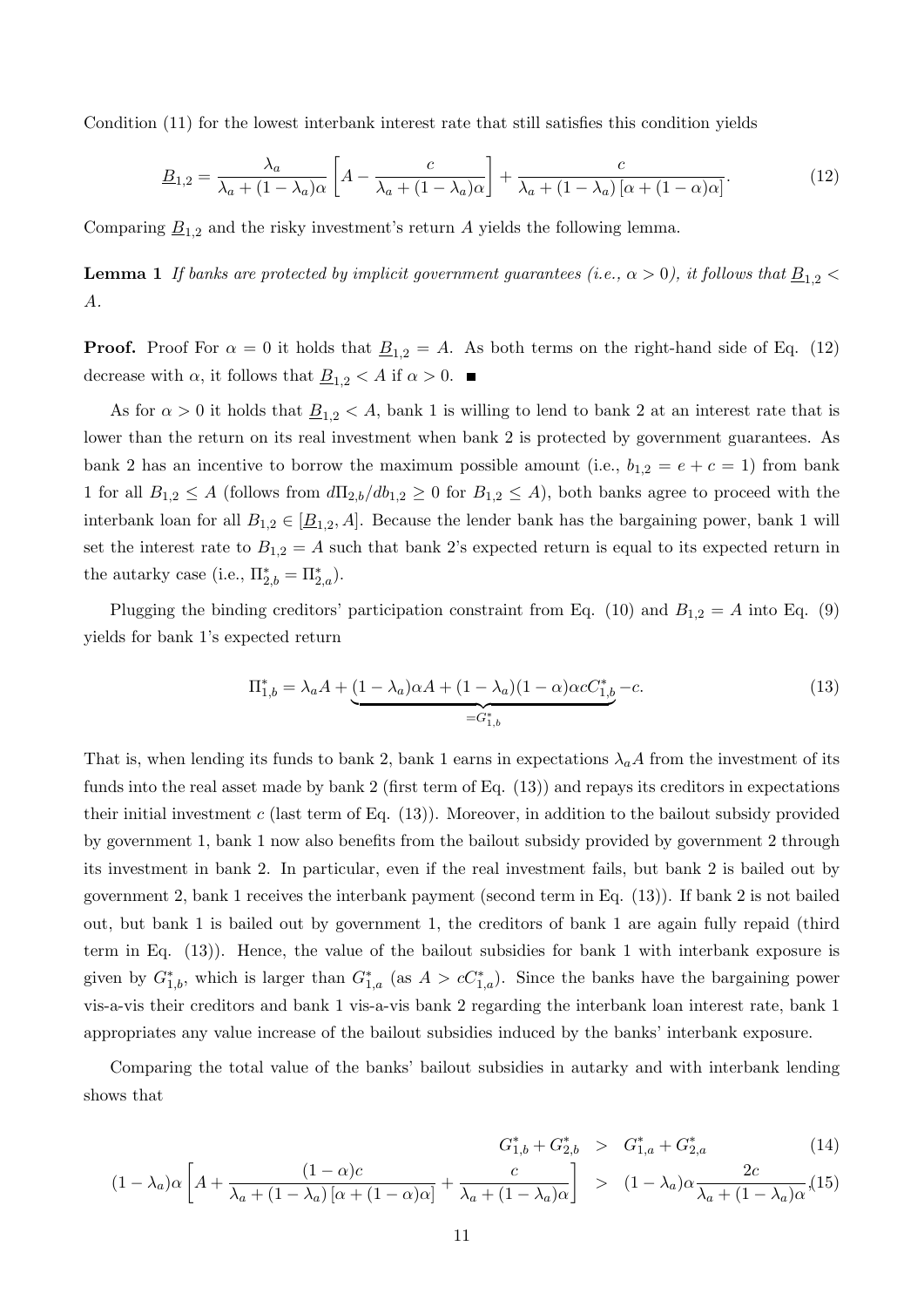which holds as  $A > c/(\lambda_a + (1 - \lambda_a)\alpha)$ . Therefore, channeling bank 1's funds through bank 2 before they are invested in the real asset increases the total value of the government bailout subsidies.

Plugging  $cC_{1,b}^*$  from Eq. (10) into Eq. (13) and simplifying yields for bank 1's expected return

$$
\Pi_{1,b}^* = (\lambda_a + (1 - \lambda_a)\alpha) \left[ A - \frac{c}{\lambda_a + (1 - \lambda_a) \left[ \alpha + (1 - \alpha)\alpha \right]} \right] > \Pi_{1,a}^*.
$$
\n(16)

Hence, if bank 2 is rescued with a positive probability  $\alpha > 0$ , lending to bank 2 increases bank 1's repayment probability compared to directly investing in the risky asset. In addition, lending to bank 2 also increases the repayment probability for bank 1's creditors and thereby decreases bank 1's financing costs. As a result, bank 1's expected return when it channels its funds through bank 2 before they are invested in the real asset (i.e.,  $\Pi_{1,b}^*$ ) is higher than in the case in which it directly invests in the real asset (i.e.,  $\Pi_{1,a}^*$ ).

This result directly follows from the Modigliani-Miller intuition. Due to the absence of bankruptcy costs and as banks have all the bargaining power vis-a-vis their creditors (i.e., they appropriate all of the value of the government bailout subsidies), banks can maximize their expected return by maximizing the total firm value (i.e., the sum of the value generated by the banks' investment in the real asset and the value of the government bailout subsidies). As interbank exposure does not affect the total amount that both banks combined invest in the real asset, but increases the value of the government bailout subsidies, bank 1 can increase its expected return by investing its funds into bank 2 compared to direct investment in the real asset (i.e., the autarky case). These findings are summarized in the following proposition.

**Proposition 2** If banks are protected by public quarantees, they have an incentive to channel their funds through the interbank market as this increases the value of the government bailout subsidies and, in turn, the banks' expected returns.

#### 4.2  $N$  banks

Next, we consider the case of  $N$  banks. For brevity, we directly consider the case where banks can borrow and lend on the interbank market at the interest rate  $B_{i,i+1} = A$ . First, we analyze the incentives of the last bank in the lending chain (i.e., bank  $N$ ). Similar to the expected return of bank 2 in Section 4.1, the expected return of bank  $N$  is given by

$$
\Pi_{N,b} = \lambda_a \left[ (1 + b_{N-1,N})A - \frac{c}{\lambda_a + (1 - \lambda_a)\alpha} - b_{N-1,N}A \right],
$$
\n(17)

when borrowing funds from bank  $N-1$ . From Eq. (17), it follows that bank N is willing to borrow the maximum possible funds from bank  $N-1$ . When bank  $N-1$  invests all its available funds into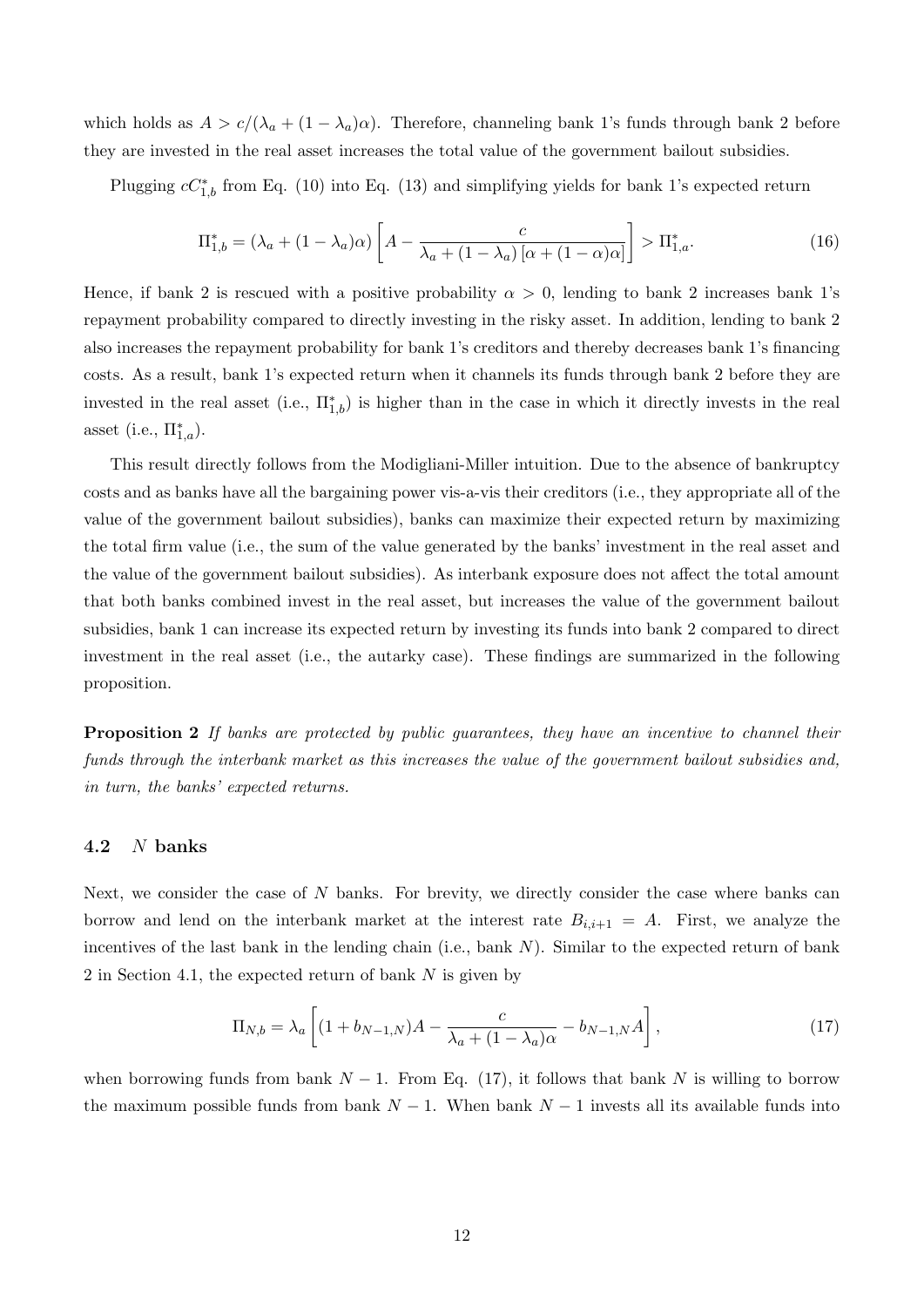bank N (i.e.,  $b_{N-1,N} = 1 + b_{N-2,N-1}$ ), its expected return therefore becomes

$$
\Pi_{N-1,b} = (\lambda_a + (1 - \lambda_a)\alpha) \left[ (1 + b_{N-2,N-1})A - \frac{c}{\lambda_a + (1 - \lambda_a) [\alpha + (1 - \alpha)\alpha]} - b_{N-2,N-1}A \right],
$$
 (18)

which is larger than its expected return in autarky,  $\Pi_{N-1,a} = \Pi_{1,a}^*$ . The same argument holds for all other banks in the chain. Therefore, all banks can increase their expected return by borrowing the maximum possible amount from their predecessor bank and lend all funds to their successor bank, before bank N finally invests the funds in the real asset. Hence, when lending to its successor bank, the expected returns for banks  $1, ..., N - 1$  are

$$
\Pi_{i,b}^* = \lambda_i \left[ (1+i-1)A - \frac{c}{\lambda_i + (1-\lambda_i)\alpha} - (i-1)A \right] = \lambda_i \left[ A - \frac{c}{\lambda_i + (1-\lambda_i)\alpha} \right],\tag{19}
$$

with

$$
\lambda_i = \lambda_a + (1 - \lambda_a) \sum_{k=i+1}^{N} (1 - \alpha)^{N-k} \alpha, \text{ for } i \in \{1, ..., N-1\}. \tag{20}
$$

Because  $\Pi_{i,b}^*$  >  $\Pi_{i,a}^*$  for all  $i \in \{1, ..., N-1\}$ , investing in the interbank market strictly dominates the direct investment in the real asset for all banks  $1, ..., N - 1$ . Moreover, bank N's expected return becomes

$$
\Pi_{N,b}^* = \lambda_a \left[ (1+N-1)A - \frac{c}{\lambda_a + (1-\lambda_a)\alpha} - (N-1)A \right] = \lambda_a \left[ A - \frac{c}{\lambda_a + (1-\lambda_a)\alpha} \right] = \Pi_{N,a}^*.
$$
 (21)

From Eqs. (19) and (20), it follows that if banks are protected by implicit government guarantees, the repayment probability of bank  $i$  increases with the number of government-protected intermediary banks that are between bank  $i$  and the bank that finally invests the funds in the real asset (i.e., bank ). Each implicitly-insured bank through which the funds are channeled adds additional insurance coverage due to its implicit government guarantee, which gives banks an incentive to become highly interconnected and to create long intermediation chains. These findings yield the following proposition.

Proposition 3 If governments provide banks with implicit government guarantees through bailout possibilities, banks can increase their expected return by increasing the number of implicitly-insured banks through which their funds are channeled before being invested in a real asset.

## 5 Banks located on a circle

In this section, we extend the model to a fully symmetric case in which all banks are able to borrow and lend funds on the interbank market, that is, two identical banks located on a circle.<sup>19</sup> For simplicity, we assume that banks can borrow and lend on the interbank market at the interest rate  $B_{1,2} = B_{2,1} = B$ 

 $19\text{We consider the case in which more than two banks are located on a circle in Section 8.1 in the Online Appendix and$ show that the results derived in this section also hold for longer intermediation circles.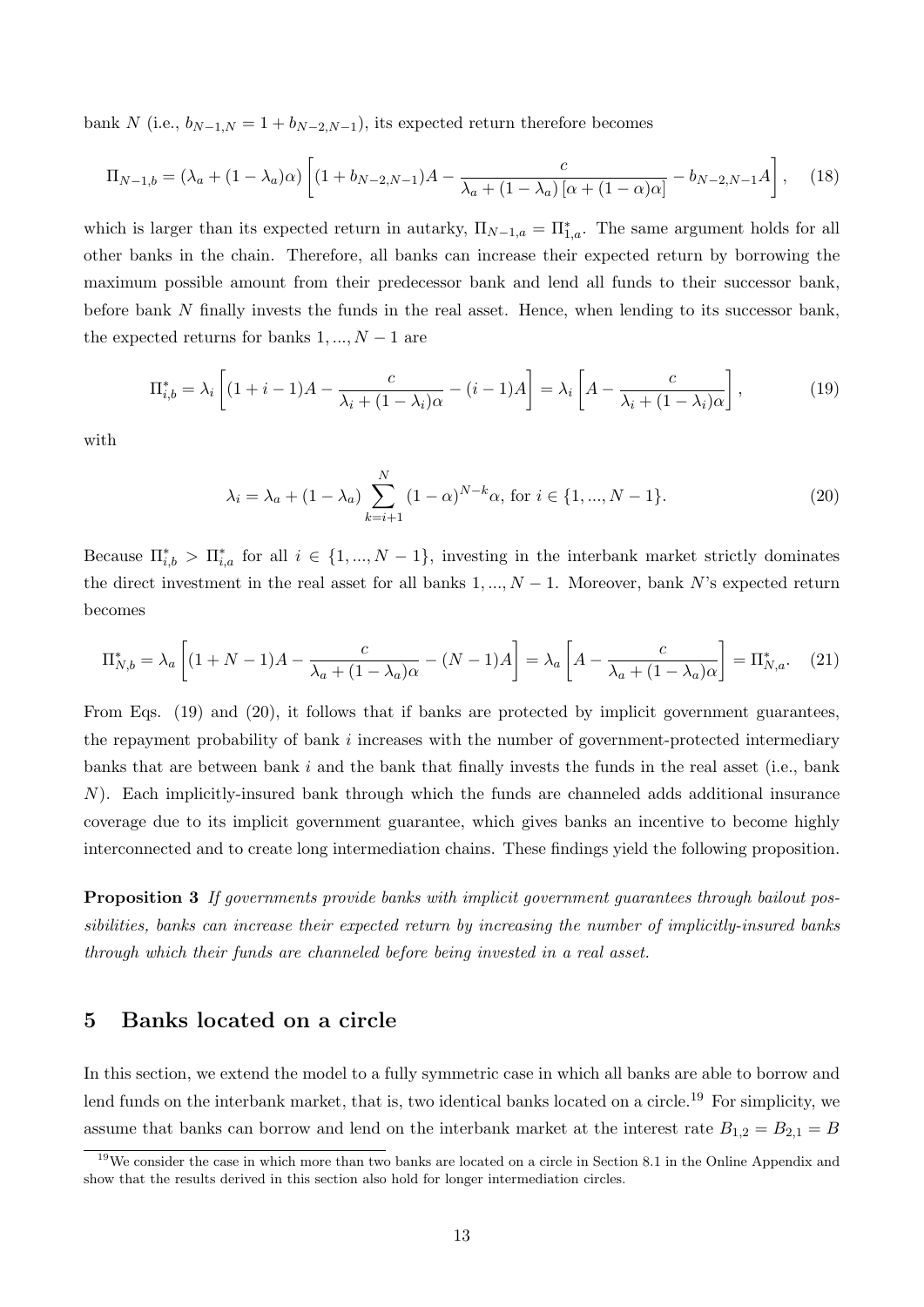and we assume from now on an investment limit equal to one for the real asset. Hence, bank  $i$ 's budget constraint becomes

$$
e + c + b_{j \neq i, i} = a_i + b_{i, j \neq i}, \tag{22}
$$

where  $a_i \leq 1$ . The left hand side of Condition (22) is the banks' sources of funds (i.e., equity and loans from the creditors and the other bank) and the right hand side the uses of funds (i.e., the investment in the real asset and the loan to the other bank). Figure 2 depicts the cash flows at  $t = 0$  and the potential cash flows at  $t = 1$ .



Figure 2: Cash flows for the case in which two banks are located on a circle

In the following, we consider the case in which a bank always remains solvent as soon as its real investment is successful and fails otherwise. In Section 8.2 in the Online Appendix, we show that the results and intuition derived in this section hold for all possible cases. With a positive interbank exposure, there are nine different outcomes (depending on the investment returns and whether the banks are bailed out or not), depicted in Table 2.

|       | Probability                                 | $A_1$          | A <sub>2</sub>   | <i>Bailout</i>            | Creditor 1             | Creditor 2             | Bank <sub>1</sub> | Bank <sub>2</sub> |
|-------|---------------------------------------------|----------------|------------------|---------------------------|------------------------|------------------------|-------------------|-------------------|
| $S_1$ | $\rho_{1,2}$                                | A              | $\overline{A}$   | No bailout needed         | $cC_{1,b}$             | $cC_{2,b}$             | solvent           | solvent           |
| $S_2$ | $(1 - 2\lambda_a + \rho_{1,2})\alpha^2$     | $\overline{0}$ | $\overline{0}$   | Both banks are bailed out | $cC_{1,b}$             | $cC_{2,b}$             | insolvent         | insolvent         |
| $S_3$ | $(1-2\lambda_a+\rho_{1,2})(1-\alpha)\alpha$ | $\Omega$       | $\overline{0}$   | Only bank 1 is bailed out | $cC_{1,b}$             | $\delta_{2,c}b_{2,1}B$ | insolvent         | insolvent         |
| $S_4$ | $(1-2\lambda_a+\rho_{1,2})(1-\alpha)\alpha$ | $\theta$       | $\overline{0}$   | Only bank 2 is bailed out | $\delta_{1,c}b_{1,2}B$ | $cC_{2,b}$             | insolvent         | insolvent         |
| $S_5$ | $(1-2\lambda_a+\rho_{1,2})(1-\alpha)^2$     | $\Omega$       | $\overline{0}$   | No bank is bailed out     | $\overline{0}$         | $\theta$               | insolvent         | insolvent         |
| $S_6$ | $(\lambda_a - \rho_{1,2})\alpha$            | А              | $\overline{0}$   | Bank 2 is bailed out      | $cC_{1,b}$             | $cC_{2,b}$             | solvent           | insolvent         |
| $S_7$ | $(\lambda_a - \rho_{1,2})\alpha$            | 0              | $\boldsymbol{A}$ | Bank 1 is bailed out      | $cC_{1,b}$             | $cC_{2,b}$             | insolvent         | solvent           |
| $S_8$ | $(\lambda_a - \rho_{1,2})(1-\alpha)$        | $\overline{A}$ | $\Omega$         | Bank 2 is not bailed out  | $cC_{1,b}$             | $\delta_{2,c}b_{2,1}B$ | solvent           | insolvent         |
| $S_9$ | $(\lambda_a - \rho_{1,2})(1-\alpha)$        | $\overline{0}$ | A                | Bank 1 is not bailed out  | $\delta_{1,c}b_{1,2}B$ | $cC_{2,b}$             | insolvent         | solvent           |

Table 2: Possible states for the case in which banks are located on a circle

With two identical banks located on a circle, bank  $i$ 's expected return is given by

$$
\Pi_{i,b} = \rho_{1,2} [a_i A + b_{i,j \neq i} B - cC_{i,b} - b_{j \neq i,i} B] + (\lambda_a - \rho_{1,2}) [a_i A + \alpha b_{i,j \neq i} B + (1 - \alpha) \delta_{j \neq i,b} b_{j \neq i,i} B - cC_{i,b} - b_{j \neq i,i} B].
$$
\n(23)

As described in Section 3, the coefficients  $\delta_{i,b}$  and  $\delta_{i,c}$  are the result of country *i*'s sharing rule during bankruptcy proceedings. In particular, the creditors of bank *i* receive the share  $\delta_{i,c} = cC_{i,b}/(cC_{i,b} + cC_{i,b})$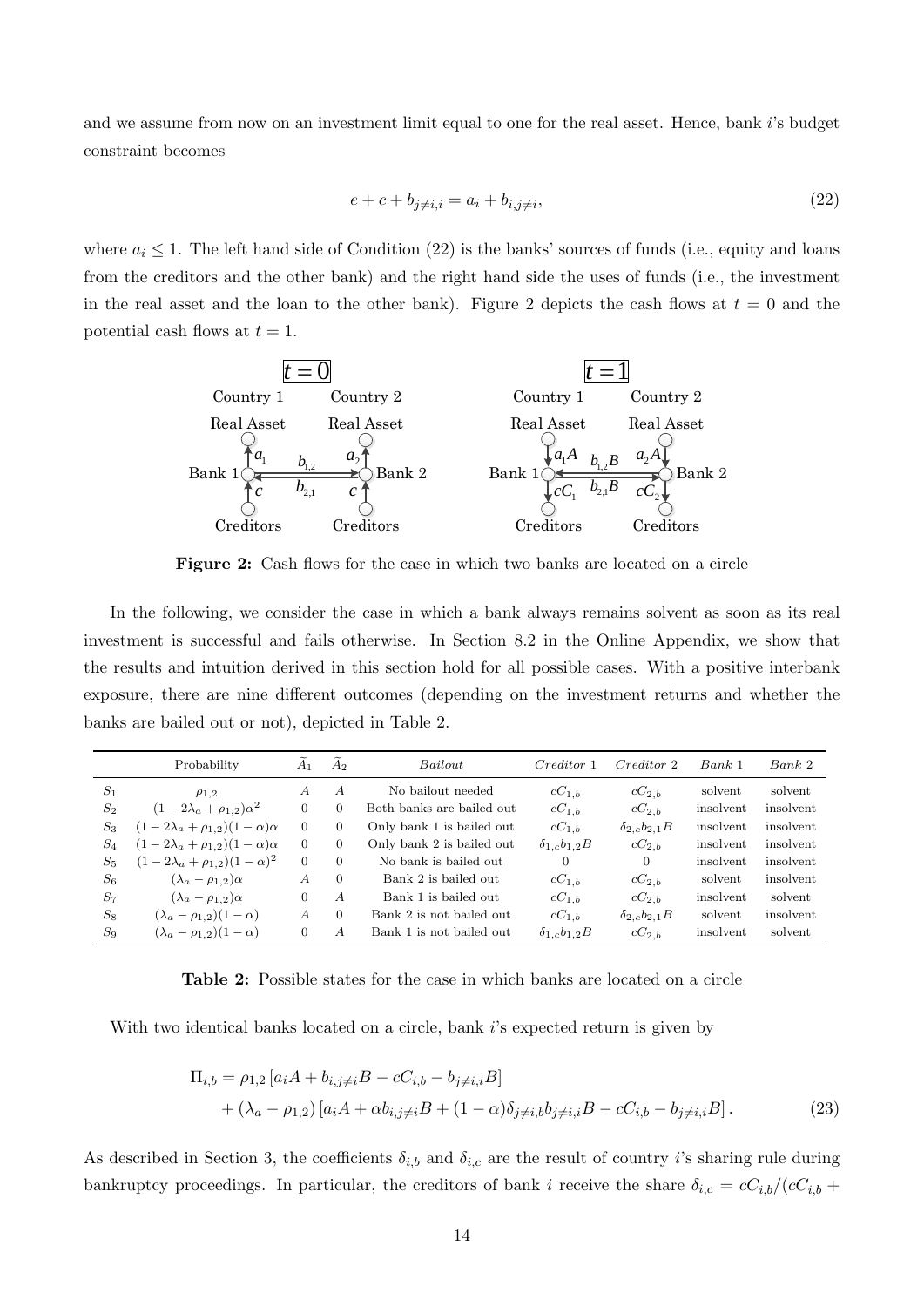$b_{j\neq i,i}B$ ) and the lender bank receives  $\delta_{i,b}=b_{j\neq i,i}B/(cC_{i,b}+b_{j\neq i,i}B)$  of bank i's liquidation value.

Eq. (23) consist of the following parts. The first line represents the case where both banks are successful, which happens with probability  $\rho_{1,2}$ . In this case, bank *i* receives the return from its real investment and the loan repayment from bank  $j \neq i$  and has to repay its creditors and bank  $j \neq i$ . With probability  $(\lambda_a - \rho_{1,2})$ , bank *i*'s investment in the real asset is successful, but bank  $j \neq i$ 's investment in the real asset fails. In this case, which is given in the second line of Eq.  $(23)$ , bank *i* receives the full loan repayment of bank  $j \neq i$  only if this bank is rescued by government  $j \neq i$ , which occurs with probability  $\alpha$ . If bank  $j \neq i$  fails and is not rescued (which happens with probability  $(1 - \alpha)$ ), bank i receives only the fraction  $\delta_{j\neq i,b}$  of its own loan payment  $b_{j\neq i,i}B$  that it paid to bank  $j\neq i$ , as these funds are divided among all creditors of bank  $j \neq i$  on a pro-rata basis.

From Eq. (23), it follows that the banks' expected cash flow in success states increases with  $\rho_{1,2}$ for  $\alpha \in (0,1)$ . In particular, if the banks' portfolio correlation increases, the likelihood that the banks receive an interbank repayment in the states in which they are solvent (i.e., when their real investment is also successful) also increases. Hence, the banks' portfolio correlation has a positive effect on the banks' expected returns through this channel.

Next, we determine the interest rate that is required to incentivize the banks' creditors to lend their endowment to the respective bank. The participation constraint of the creditors of bank  $i$  is given by

$$
\rho_{1,2}cC_{i,b} + (\lambda_a - \rho_{1,2}) cC_{i,b} + (\lambda_a - \rho_{1,2}) [\alpha cC_{i,b} + (1 - \alpha)\delta_{i,c}b_{i,j\neq i}B]
$$
  
+ 
$$
(1 - 2\lambda_a + \rho_{1,2}) \left[ \frac{1}{2} (\alpha cC_{i,b} + (1 - \alpha)\alpha \delta_{i,c}b_{i,j\neq i}B) + \frac{1}{2} (\alpha^2 cC_{i,b} + (1 - \alpha)\alpha cC_{i,b} + \alpha(1 - \alpha)\delta_{i,c}b_{i,j\neq i}B) \right]
$$
  
≥c. (24)

The creditors of bank  $i$  receive full repayment in all states in which either bank  $i$ 's real investment is successful (first two terms of Constraint  $(24)$ ) or bank *i* is rescued. If only bank *i* fails (third term), bank *i* is rescued with probability  $\alpha$  by government *i*, in which case its creditors are fully repaid. If bank is not rescued, its creditors are only partially repaid as they receive the fraction  $\delta_{i,c}$  of the interbank repayment  $b_{i,j\neq i}B$  from bank  $j\neq i$ .

Moreover, with probability  $(1 - 2\lambda_a + \rho_{1,2})$ , both banks' real investments fail and both banks are thus insolvent as a consequence (fourth term in Eq. (24)). Therefore, governments decide upon bailing out their respective bank in a random order and thus the probability of being the first to be considered for a bailout is  $1/2$  for both banks. If bank i is considered first for a bailout (first half of fourth term), the creditors of bank  $i$  are only fully repaid if bank  $i$  is bailed out. If bank  $i$  is not bailed out, but bank  $j \neq i$  is bailed out, the creditors of bank i again receive a partial repayment due to the interbank repayment (i.e.,  $\delta_{i,c}b_{i,j\neq i}B$ ). That is, bank  $j\neq i$  repays  $b_{i,j\neq i}B$  to bank i, of which the creditors of bank *i* receive  $\delta_{i,c}b_{i,j\neq i}B$  and  $\delta_{i,b}b_{i,j\neq i}B$  is paid back to bank  $j\neq i$  (and thus received by government  $j \neq i$ , which is now the residual claimant of bank  $j \neq i$  after the bailout).<sup>20</sup> If bank  $j \neq i$  is considered

<sup>&</sup>lt;sup>20</sup>This assumption yields a lower bound for the incentive to channel funds through the interbank market. If the equityholders would receive any payments that the bank receives after the bailout, the banks' incentive to increase their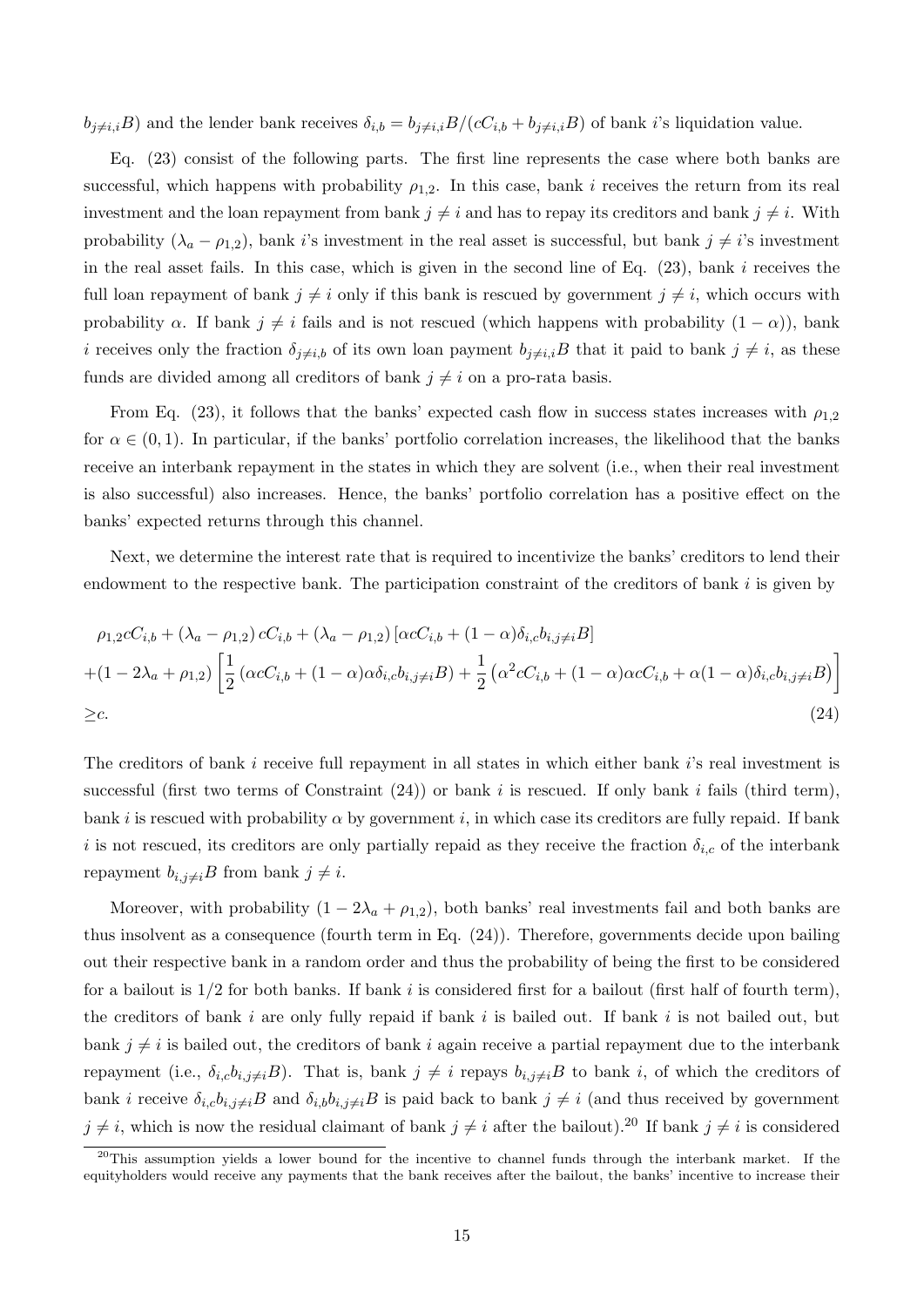first for a bailout (second half of fourth term), the creditors of bank  $i$  are fully repaid if either both banks are bailed out or if only bank *i* is bailed out. If bank *i* is not bailed out, but bank  $j \neq i$  is bailed out, the creditors of bank *i* again receive the fraction  $\delta_{i,c}$  of the interbank repayment  $b_{i,j\neq i}B$ .

Comparing Constraint (24) with the autarky case (see Constraint (2)) shows that the interbank loan provides an additional hedge for bank is creditors. Simplifying the binding Condition (24) yields

$$
C_{i,b}^{*} = \frac{1}{\lambda_a + (1 - \lambda_a)\alpha} - \frac{(1 - \alpha)\left[ (\lambda_a - \rho_{1,2}) + (1 - 2\lambda_a + \rho_{1,2})\alpha \right]}{c(\lambda_a + (1 - \lambda_a)\alpha)} \delta_{i,c} b_{i,j \neq i} B < C_{i,a}^{*},\tag{25}
$$

which is lower than  $C_{i,a}^*$  due to the additional hedge for the bank's creditors provided by the interbank network.

Next, we first determine the banks' optimal portfolio correlation given interbank exposure and then, in a second step, their optimal amount of interbank borrowing and lending.

#### 5.1 Portfolio correlation

Taking the implicit derivative of  $C_{i,b}^*$  with respect to  $\rho_{1,2}$  yields<sup>21</sup>

$$
\frac{dC_{i,b}^*}{d\rho_{1,2}} = \frac{1}{c} \frac{(1-\alpha)^2 \delta_{i,c} b_{i,j \neq i} B}{\lambda_a + (1-\lambda_a)\alpha + (1-\alpha)\left[ (\lambda_a - \rho_{1,2}) + (1-2\lambda_a + \rho_{1,2})\alpha \right] \frac{b_{i,j \neq i} B b_{j \neq i,i} B}{(cC_{i,b} + b_{j \neq i,i} B)^2}} > 0.
$$
(26)

As the portfolio correlation between banks increases, the value of the creditors' additional hedge provided by the interbank loan decreases. As a result, the creditors' interest rate  $C_{i,b}^*$  increases with  $\rho_{1,2}$ because with a higher portfolio correlation, it is less likely that bank i's creditors receive at least a partial repayment in the event that bank i's investment in the real asset fails. Therefore, through this second channel, the banks' portfolio correlation has a negative effect on the banks' expected return because a higher portfolio correlation leads to a higher creditor interest rate and, thus, to higher financing costs.

Bank *i*'s optimization problem is thus to maximize Eq. (23) such that the bank's budget constraint from Eq. (22) and the participation constraint of the bank's creditors from Eq. (24) are satisfied. Incorporating the binding budget and participation constraint into Eq. (23) and taking the derivative of  $\Pi_{i,b}$  with respect to  $\rho_{1,2}$  yields<sup>22</sup>

$$
\frac{d\Pi_{i,b}}{d\rho_{1,2}} = \frac{(1-\alpha)\alpha \left[1 + (1-\lambda_a)(1-\alpha)\frac{b_{i,j\neq i}B_{b_{j\neq i,i}B}}{(cC_{i,b} + b_{j\neq i,i}B)^2}\right]}{\lambda_a + (1-\lambda_a)\alpha + (1-\alpha)\left[(\lambda_a - \rho_{1,2}) + (1-2\lambda_a + \rho_{1,2})\alpha\right]\frac{b_{i,j\neq i}B_{b_{j\neq i,i}B}}{(cC_{i,b} + b_{j\neq i,i}B)^2}} \delta_{i,c}b_{i,j\neq i}B > 0. \tag{27}
$$

From Eqs. (27), it follows that, given implicit government guarantees (i.e.,  $\alpha \in (0,1)$ ) and interbank exposure, the banks will maximize their portfolio correlation by choosing  $\rho_{1,2}^* = \lambda_a$ .

interbank exposure would be reinforced.

<sup>&</sup>lt;sup>21</sup>Please see Section 9.1 in the Online Appendix for the derivation of Eq.  $(26)$ .

 $22$ Please see Section 9.2 in the Online Appendix for the derivation of Eq. (27).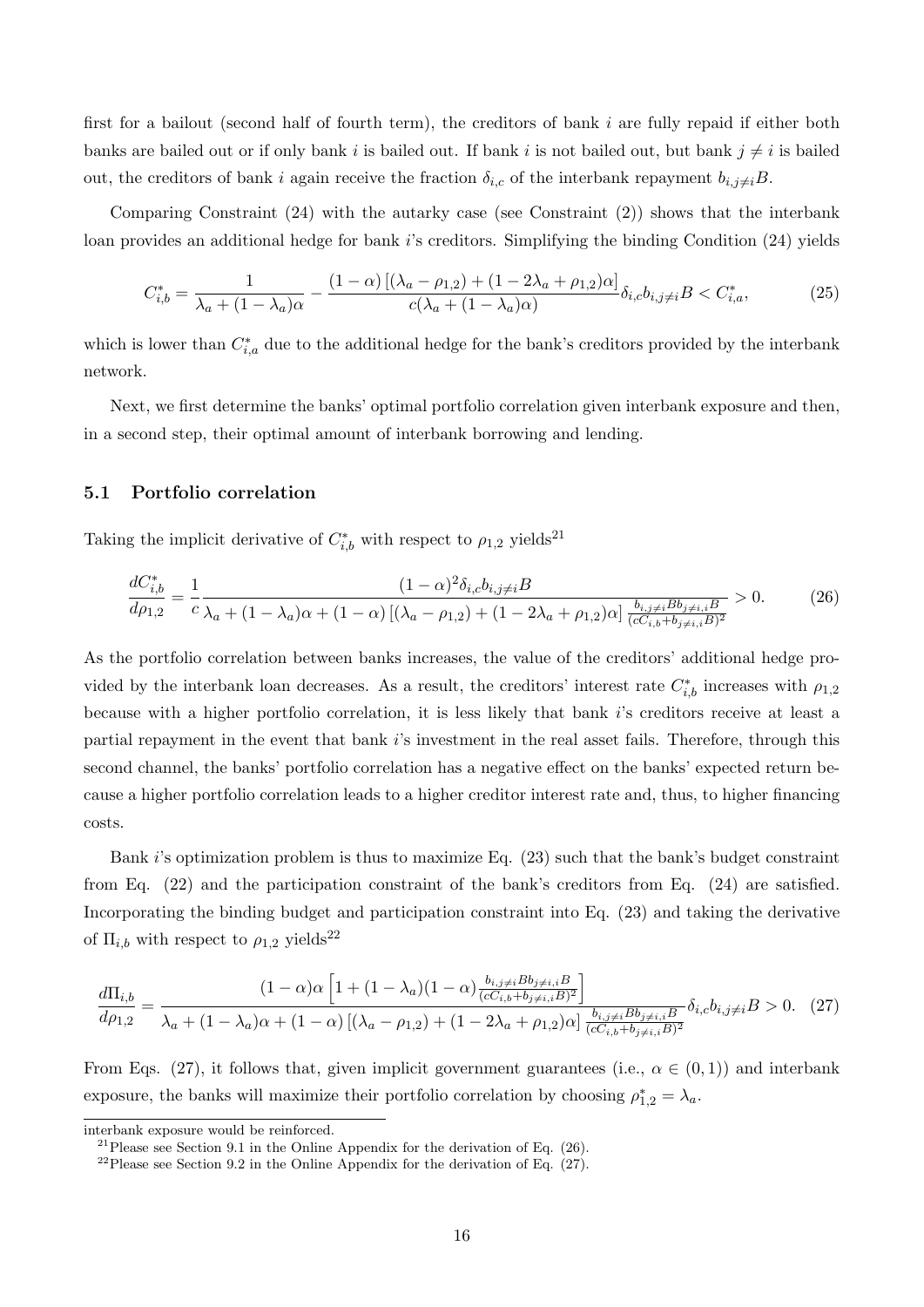This result also follows from analyzing the effect of a change in the banks' portfolio correlation on the value of the governments' bailout subsidies. As the banks' have the bargaining power vis-a-vis their creditors (i.e., they appropriate all of the value of the government bailout subsidies) and the portfolio correlation does not affect the value generated by the banks' real investments, the portfolio correlation that maximizes the value of the government bailout subsidies also maximizes the banks' expected returns. Plugging the binding creditors' participation constraints from Condition (24) into the banks' combined expected return yields, after simplifying,

$$
\Pi_{1,b} + \Pi_{2,b} = \lambda_a (a_1 + a_2)A + \underbrace{(1 - \lambda_a)\alpha (cC_{1,b}^* + cC_{2,b}^*) + (1 - 2\lambda_a + \rho_{1,2})\alpha (\delta_{1,c}b_{1,2}B + \delta_{2,c}b_{2,1}B)}_{=G_{1,b}^* + G_{2,b}^*} - 2c.
$$
\n(28)

That is, the banks earn in expectations both  $\lambda_a a_i A$  from their investment into the real asset and repay their creditors in expectations their initial investment (i.e.,  $2c$ ). Furthermore, when bank *i* defaults, it is bailed out with probability  $\alpha$  by government i, in which case its creditors are repaid (second term in Eq. (28)). Finally, if both banks default at the same time and only one bank is bailed out (third term in Eq. (28)), the other bank' creditors also receive a partial repayment due to the banks' interbank exposure.

From Eq. (28) it follows that the total value of the bailout subsidies increases with  $\rho_{1,2}$  as  $C_{1,b}^*$  and  $C_{2,b}^*$  (see Eq. (26)) and the third term in Eq. (28) increase with  $\rho_{1,2}$ . These findings yield the following proposition.

Corollary 1 If banks are protected by implicit government guarantees and given interbank exposure, they have an incentive to maximize their portfolio correlation, that is, choose  $\rho_{1,2}^* = \lambda_a$ , since this maximizes the value of the government bailout guarantees, and, in turn, their expected return.

The intuition for this result is as follows: Increasing the portfolio correlation has both benefits and costs (i.e., higher gross returns in success states vs. higher financing costs). Without government guarantees, these benefits and costs exactly offset each other  $(d\Pi_{i,b}/d\rho_{1,2}=0$  for  $\alpha=0)$ .

This changes when bank creditors are at least partially protected by government guarantees. The benefit of increasing the portfolio correlation, that is, bank  $i$ 's higher interbank repayment probability in success states, is the same with and without government guarantees for bank  $i$ 's debt liabilities. However, with government guarantees, the disadvantage of higher portfolio correlation in the form of higher financing costs is mitigated. In particular, because the creditors of bank  $i$  receive full repayment in the case of a bailout of bank  $i$  in any case, they do not value interbank repayments in states in which bank  $i$  fails and is rescued.

Hence, implicit public guarantees decrease the value of the additional hedge for the banks' creditors provided by possible interbank repayments and, as a result, having negatively correlated portfolios does not reduce the creditors' interest rate as much as it does without government guarantees. Because the advantage of higher portfolio correlation remains the same as it is with no government guarantees, and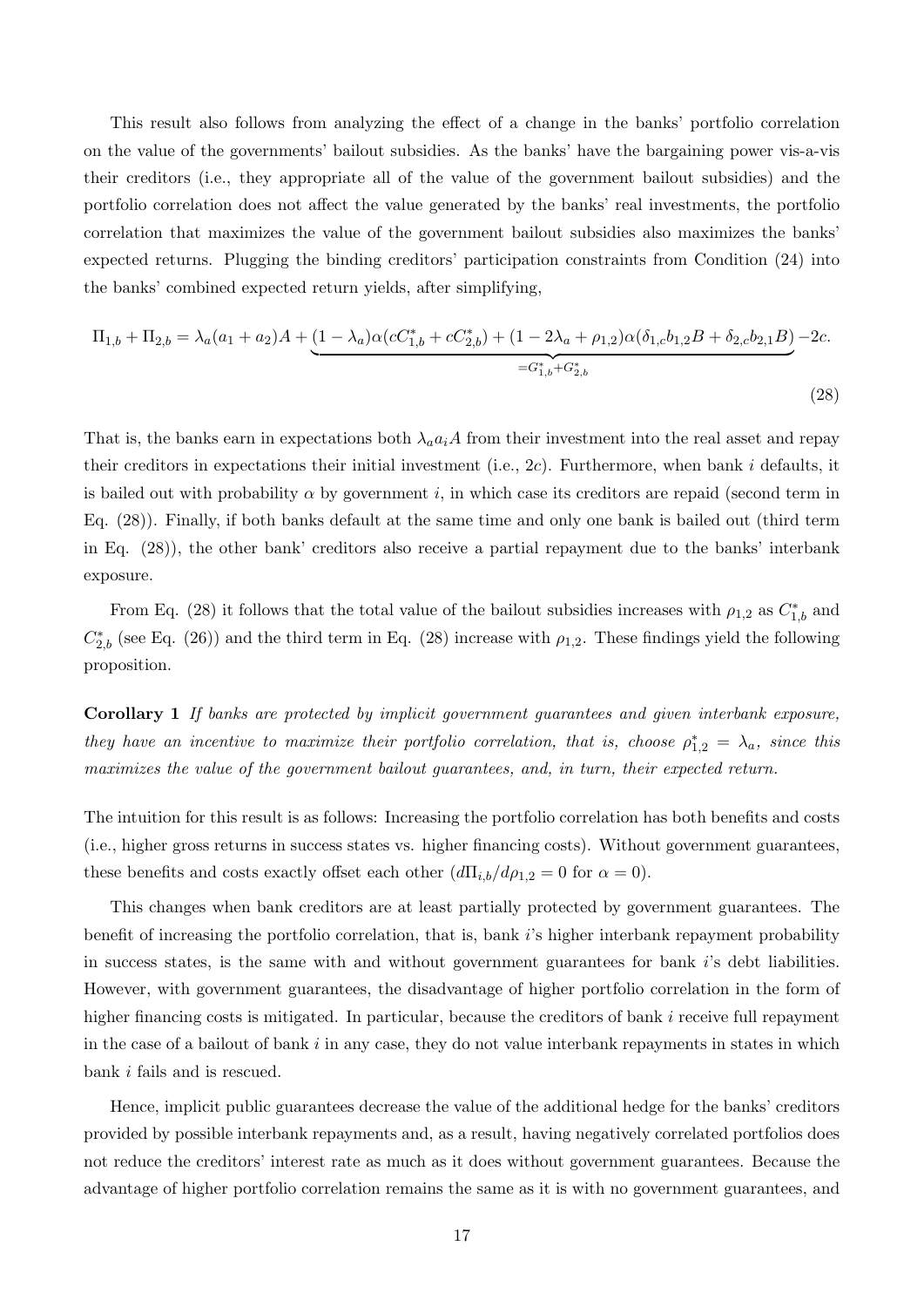the disadvantage is mitigated, banks' incentives shift toward more portfolio correlation. Therefore, given interbank exposure and public guarantees, banks benefit less from co-insuring each other by investing in negatively correlated assets and hence choose perfectly correlated investments, that is,  $\rho_{1,2}^* = \lambda_a^{23}$ 

This finding is related to Acharya and Yorulmazer (2007, 2008a) and Farhi and Tirole (2012), who have pointed out that the time-inconsistency of bank rescue decisions might give banks an incentive to invest in correlated asset. In their models, the welfare loss is convex in the number of jointly defaulting banks and thus herding behavior increases the likelihood of a government intervention during crisis episodes.

With  $\rho_{1,2}^* = \lambda_a$  the binding participation constraint of bank i's creditors becomes

$$
\lambda_a c C_{i,b}^* + (1 - \lambda_a) \left[ \alpha c C_{i,b}^* + (1 - \alpha) \alpha \delta_{i,c} b_{i,j \neq i} B \right] = c,\tag{29}
$$

and plugging  $\rho_{1,2}^* = \lambda_a$  and the creditors' interest rate  $C_{i,b}^*$  into Eq. (23) yields for bank i's expected return

$$
\Pi_{i,b} = \lambda_a \left[ a_i A + b_{i,j \neq i} B - \frac{c}{\lambda_a + (1 - \lambda_a)\alpha} - b_{j \neq i,i} B \right] + \frac{\lambda_a (1 - \lambda_a)(1 - \alpha)\alpha}{\lambda_a + (1 - \lambda_a)\alpha} \delta_{i,c} b_{i,j \neq i} B. \tag{30}
$$

#### 5.2 Interbank exposure

Next, we determine the level of interbank exposure that maximizes the banks' expected return. Incorporating the banks' budget constraints from Eq. (22) and taking the derivative of Eq. (30) with respect to bank *i*'s interbank loan size to bank  $i \neq i$  yields<sup>24</sup>

$$
\frac{d\Pi_{i,b}}{db_{i,j\neq i}} = \frac{\lambda_a (1 - \lambda_a)(1 - \alpha)\alpha}{\lambda_a + (1 - \lambda_a)\alpha + (1 - \lambda_a)(1 - \alpha)\alpha \frac{b_{i,j\neq i} B_{j\neq i,i} B}{(cC_{i,b} + b_{j\neq i,i} B)^2}} \delta_{i,c}^2 B > 0.
$$
\n(31)

From Eq. (31) it follows that the banks' expected return always increases with the banks' interbank exposure. This is due to the fact that interbank exposure increases the expected repayment of a bank's creditors by exploiting the other bank's implicit bailout guarantee. In particular, when only one bank is bailed out by its government, the creditors of the bank that was not rescued by its government also receive a fraction of these bailout funds. Moreover, the amount paid to the creditors of the bank that was not rescued increases with the banks' interbank exposure. As a result, banks always have an incentive to lend and borrow more on the interbank market and for any positive interbank exposure it holds that  $\Pi_{i,b} > \Pi_{i,a}^*$ .<sup>25</sup>

This result also follows from analyzing the effect of interbank exposure on the value of the bailout

<sup>&</sup>lt;sup>23</sup>Note that, when banks choose perfectly correlated investments, they always default in the same states, which eliminates the risk of contagious defaults. A potential counter-incentive can arise from bankruptcy costs since such costs create the opportunity for diversification benefits. We consider this possibility in Section 8.5 in the Online Appendix.

 $^{24}$ Please see Section 9.3 in the Online Appendix for the derivation of Eq. (31).

<sup>&</sup>lt;sup>25</sup>As shown in Section 6.2, in the case where government guarantees are limited, banks only have an incentive to increase their interbank exposure as long as the governments bailout budgets are not fully exhausted.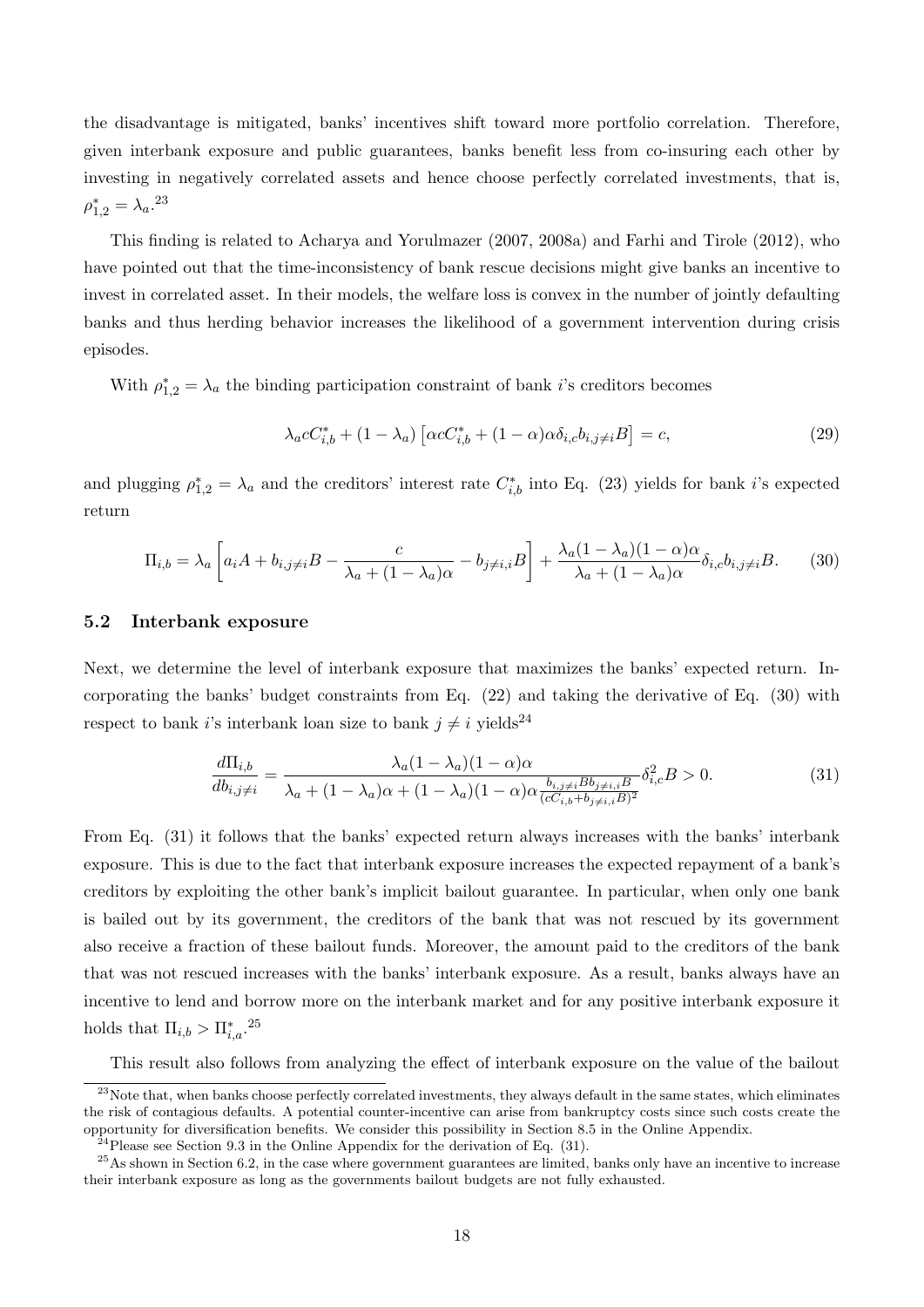subsidies provided by the governments in countries 1 and 2. Again, while the banks' interbank exposure does not affect the expected return generated by the banks' real investments, it affects the value of the government bailout subsidies. Since banks are the residual claimants and have the bargaining power visa-vis their creditors, the level of interbank exposure that maximizes the value of the government bailout subsidies thus also maximizes the banks' expected return. Using the binding creditors' participation constraints from Eq. (29) and the banks' budget constraints from Eq. (22), the banks' expected returns from Eq. (30) can be rewritten as

$$
\Pi_{i,b} = \lambda_a A + \underbrace{(1 - \lambda_a)\alpha c C_{i,b}^* + (1 - \lambda_a)\alpha \delta_{i,c} b_{i,j \neq i}B}_{=G_{i,b}^*} - c.
$$
\n
$$
(32)
$$

That is, bank *i* earns in expectations  $\lambda_a A$  from the investment of its funds into the real asset and repays its creditors in expectations their initial investment  $c$ . In case the banks' real investment fails, government *i* bails out bank *i* with probability  $\alpha$ , in which case the creditors of bank *i* are fully repaid (second term in Eq.  $(32)$ ). In addition, due to its interbank exposure, bank *i* also benefits from the government bailout guarantee of bank  $j \neq i$  (third term in Eq. (32)). Comparing the value of the government bailout subsidies for bank  $i$  in the case where the banks' engage in interbank lending (i.e.,  $G_{i,b}^*$ ) to its value in the autarky case, that is, without interbank exposure (i.e.,  $G_{i,a}^*$ ) shows that

$$
G_{i,b}^* = (1 - \lambda_a)\alpha c C_{i,b}^* + (1 - \lambda_a)\alpha \delta_{i,c} b_{i,j \neq i} B > G_{i,a}^* = (1 - \lambda_a)\alpha \frac{c}{\lambda_a + (1 - \lambda_a)\alpha},\tag{33}
$$

which is true as  $\lambda_a + (1 - \lambda_a)\alpha^2 > 0$ . Hence, the value of the government guarantees and thus the banks' expected return is higher with interbank exposure. These findings yield the following proposition.

**Proposition 4** If banks are located on a circle (and thus all banks are able to borrow and lend on the interbank market), they always have an incentive to lend and borrow more on the interbank market when they are protected by unlimited implicit government guarantees as this increases the value of these guarantees. Moreover, if banks are located on a circle there is no endogenous limit for their interbank exposure.

While banks also always have an incentive to channel more funds through the interbank market when being located on a line, the banks' interbank exposure is limited by their budget constraints in this case and thus interbank borrowing is limited to the total endowment of the preceding banks on the lending chain. When banks' are located on a circle and are thus all able to lend and borrow on the interbank market, the banks' budget constraint does not limit their interbank exposure anymore. Hence, in theory, banks can increase their interbank exposure to infinity.

### 6 Extensions

In the following, we provide four extensions to our main model. First, we consider the case where the bailout decisions are dependent. Second, we analyze the case in which governments' bailout budgets are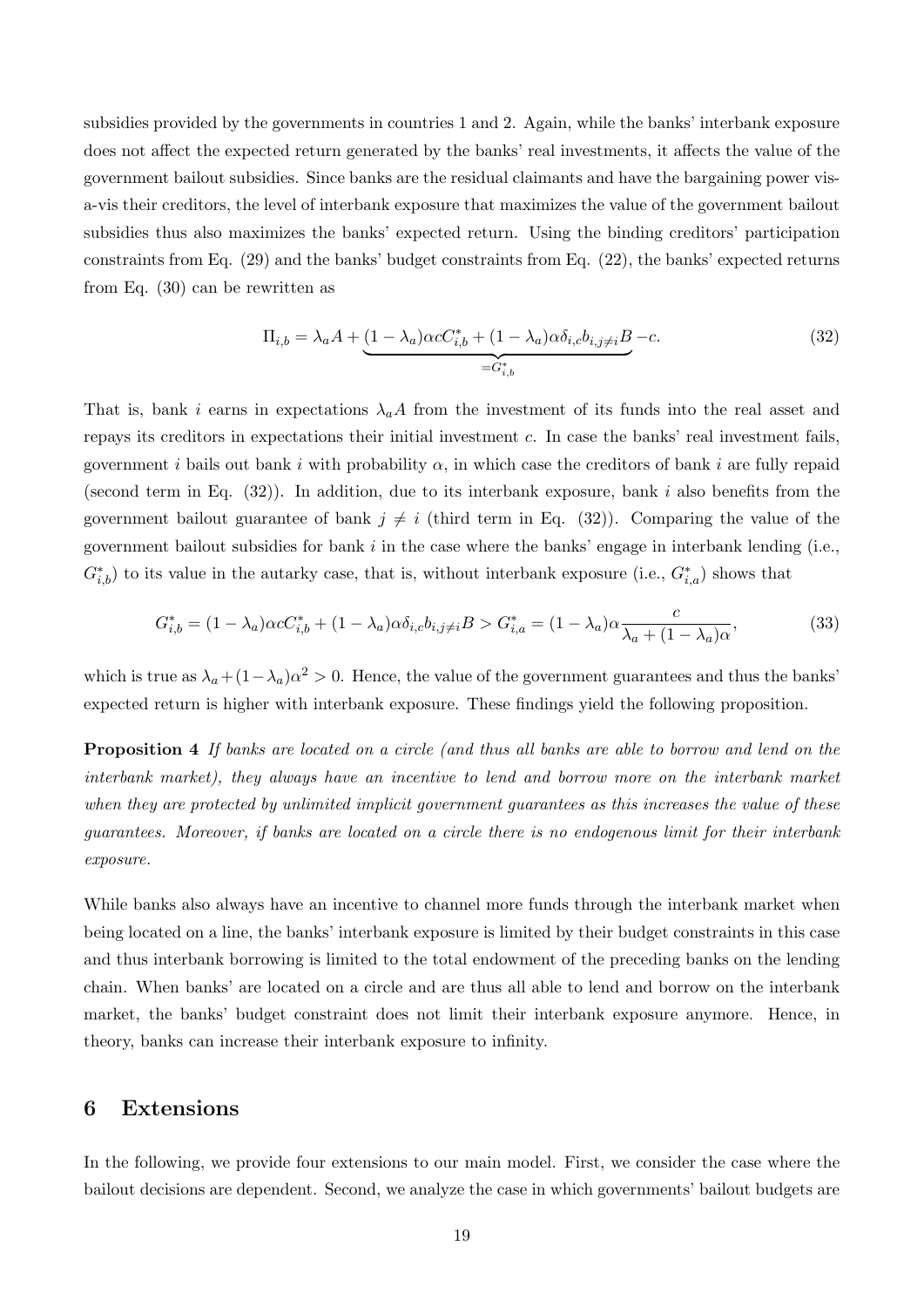limited. Third, we introduce transaction costs and analyze the implications of asymmetric bailout probabilities and changes in the banks' bailout probabilities on their incentives to become interconnected. Finally, we provide a micro-foundation for the bailout probability  $\alpha$  and analyze the banks' incentive to become interconnected if the interbank market can also be used for welfare-improving purposes. Based on this analysis, we then derive welfare implications.

#### 6.1 Dependent government rescue decisions

In the following, we analyze the banks' incentive to inefficiently channel funds through the interbank market when the banks' bailout probabilities are not independent. We closely follow the analysis in Section 4.1. However, with regard to the banks' bailout probability, we assume from this point forward that if bank *i* does not lend funds to another bank, its bailout probability is equal to  $\alpha_i = \alpha_{i,a}$  (autarky case). If, however, bank  $i$  lends funds to another bank, the conditional probability that bank  $i$  is rescued given that the borrower bank fails and is not bailed out becomes  $\alpha_{i,b}$ . Hence, if  $\alpha_{i,b} > \alpha_{i,a}$  ( $\alpha_{i,b} < \alpha_{i,a}$ ), it becomes more (less) likely that bank  $i$  is rescued if it becomes interconnected with another bank. Therefore, if bank 1 invests solely in the real asset, its expected return becomes

$$
\Pi_{1,a} = \lambda_a \left[ (e+c)A - cC_{1,a} \right],\tag{34}
$$

and the creditors' participation constraint becomes

$$
\lambda_a c C_{1,a} + (1 - \lambda_a) \alpha_{1,a} c C_{1,a} \ge c. \tag{35}
$$

Plugging the binding creditors' participation constraint from Eq. (35) into Eq. (34) yields

$$
\Pi_{1,a}^* = \lambda_a \left[ A - \frac{c}{\lambda_a + (1 - \lambda_a)\alpha_{1,a}} \right] = \lambda_a A + \underbrace{(1 - \lambda_a)\alpha_{1,a} \frac{c}{\lambda_a + (1 - \lambda_a)\alpha_{1,a}}}_{=G_{1,a}^*} - c,\tag{36}
$$

In contrast, if bank 1 decides to lend its funds to bank 2, its expected return changes to

$$
\Pi_{1,b} = \lambda_a \left[ (e+c)A - cC_{1,b} \right] + (1-\lambda_a)\alpha_{2,a} \left[ (e+c)A - cC_{1,b} \right],\tag{37}
$$

where we already incorporated that  $B_{1,2} = A$ . Moreover, the creditors' participation constraint changes to

$$
\lambda_a c C_{1,b} + (1 - \lambda_a) [\alpha_{2,a} c C_{1,b} + (1 - \alpha_{2,a}) \alpha_{1,b} c C_{1,b}] \ge c.
$$
\n(38)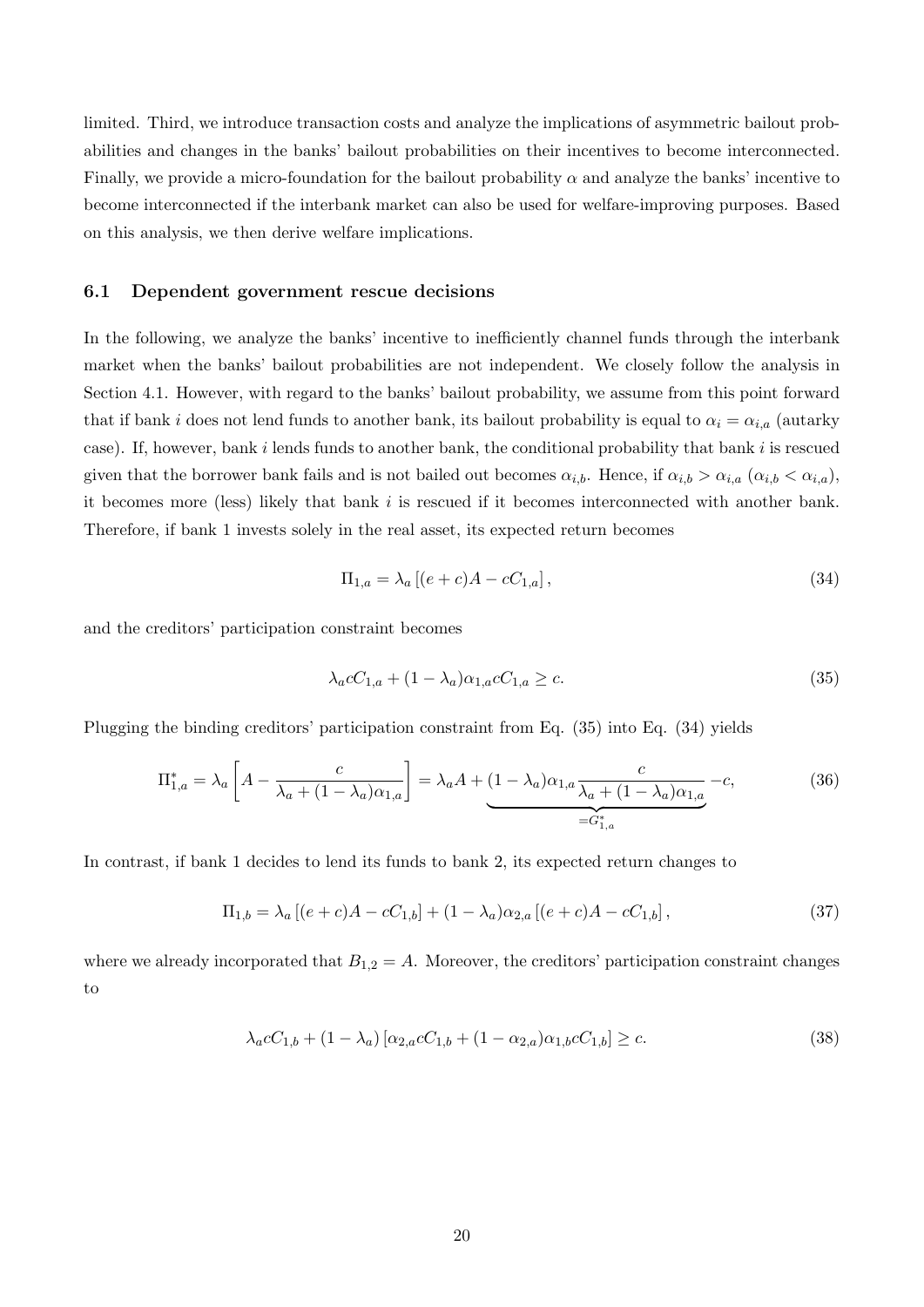Plugging the binding creditors' participation constraint from Eq. (38) into Eq. (37) yields

$$
\Pi_{1,b}^{*} = (\lambda_a + (1 - \lambda_a)\alpha_{2,a}) \left[ A - \frac{c}{\lambda_a + (1 - \lambda_a) [\alpha_{2,a} + (1 - \alpha_{2,a})\alpha_{1,b}]} \right]_c
$$
\n(39)

$$
= \lambda_a A + (1 - \lambda_a)\alpha_{2,a}A + (1 - \lambda_a)(1 - \alpha_{2,a})\alpha_{1,b} \frac{1}{\lambda_a + (1 - \lambda_a)\left[\alpha_{2,a} + (1 - \alpha_{2,a})\alpha_{1,b}\right]} - c.(40)
$$

Comparing Eqs. (36) and (39) shows that if  $\alpha_{1,b} \ge \alpha_{1,a}$  or  $\alpha_{2,a} \ge \alpha_{1,a}$ , banks always have an incentive to invest in the interbank market instead of investing directly in the real asset. Hence, if the governments' rescue decisions are either unaffected by banks' interconnectedness, the bailout probability increases as banks become more interconnected, or the borrower bank has a higher bailout probability than the lender bank in autarky, banks always have an incentive to become interconnected.

The same result follows from comparing the value of the government bailout subsidies for bank 1 in the case where the banks' engage in interbank lending (i.e.,  $G_{1,b}^*$ ) to its value in the autarky case (i.e.,  $G_{1,a}^*$ ):

$$
G_{i,b}^* \ge G_{i,a}^* \tag{41}
$$

$$
(1 - \lambda_a) \left[ \alpha_{2,a} A + \frac{(1 - \alpha_{2,a}) \alpha_{1,b} c}{\lambda_a + (1 - \lambda_a) \left[ \alpha_{2,a} + (1 - \alpha_{2,a}) \alpha_{1,b} \right]} \right] \ge \frac{(1 - \lambda_a) \alpha_{1,a} c}{\lambda_a + (1 - \lambda_a) \alpha_{1,a}}.
$$
(42)

That is, if either  $\alpha_{1,b} \ge \alpha_{1,a}$  or  $\alpha_{2,a} \ge \alpha_{1,a}$  it always holds that  $G_{i,b}^* \ge G_{i,a}^*$ . Moreover, Condition (42) shows that the expected bailout subsidy in the case where banks engage in interbank lending increases with  $\alpha_{i,b}$ . Hence, the more negatively correlated the banks' bailout probabilities are, the higher is the value of the government bailout subsidies and thus the banks' incentives to be interconnected.

Furthermore, comparing Eqs. (36) and (39) shows that a necessary (although not sufficient) condition for  $\Pi_{1,b} < \Pi_{1,a}$  is

$$
\lambda_a + (1 - \lambda_a) [\alpha_{2,a} + (1 - \alpha_{2,a})\alpha_{1,b}] < \lambda_a + (1 - \lambda_a)\alpha_{1,a} \Leftrightarrow \alpha_{2,a} + (1 - \alpha_{2,a})\alpha_{1,b} < \alpha_{1,a}.\tag{43}
$$

Hence, banks can only (potentially) lose the incentive to become interconnected if the probability that at least one of the banks in the intermediation chain is rescued is lower than bank 1's probability of receiving a bailout in autarky, i.e., in the case in which it does not have interbank connections.

Finally, solving  $\Pi_{1,b} \geq \Pi_{1,a}$  for  $\alpha_{1,b}$  yields

$$
\alpha_{1,b} \geq \underline{\alpha}_{1,b} = \frac{c}{(1-\lambda_a)(1-\alpha_{2,a})A - \frac{\lambda_a(1-\lambda_a)(1-\alpha_{2,a})}{\lambda_a+(1-\lambda_a)\alpha_{2,a}} \left[A - \frac{c}{\lambda_a+(1-\lambda_a)\alpha_{1,a}}\right]} - \frac{\lambda_a+(1-\lambda_a)\alpha_{2,a}}{(1-\lambda_a)(1-\alpha_{2,a})},\tag{44}
$$

which is the threshold  $\underline{\alpha}_{1,b}$  for the bailout probability above which the banks have an incentive to become interconnected. This implies that banks lose the incentive to invest in banks with significantly lower bailout probabilities when their bailout probabilities are sufficiently positively correlated (i.e.,  $\alpha_{1,b} < \underline{\alpha}_{1,b}$ . Hence, in this case, only the bank with the lower bailout probability has an incentive to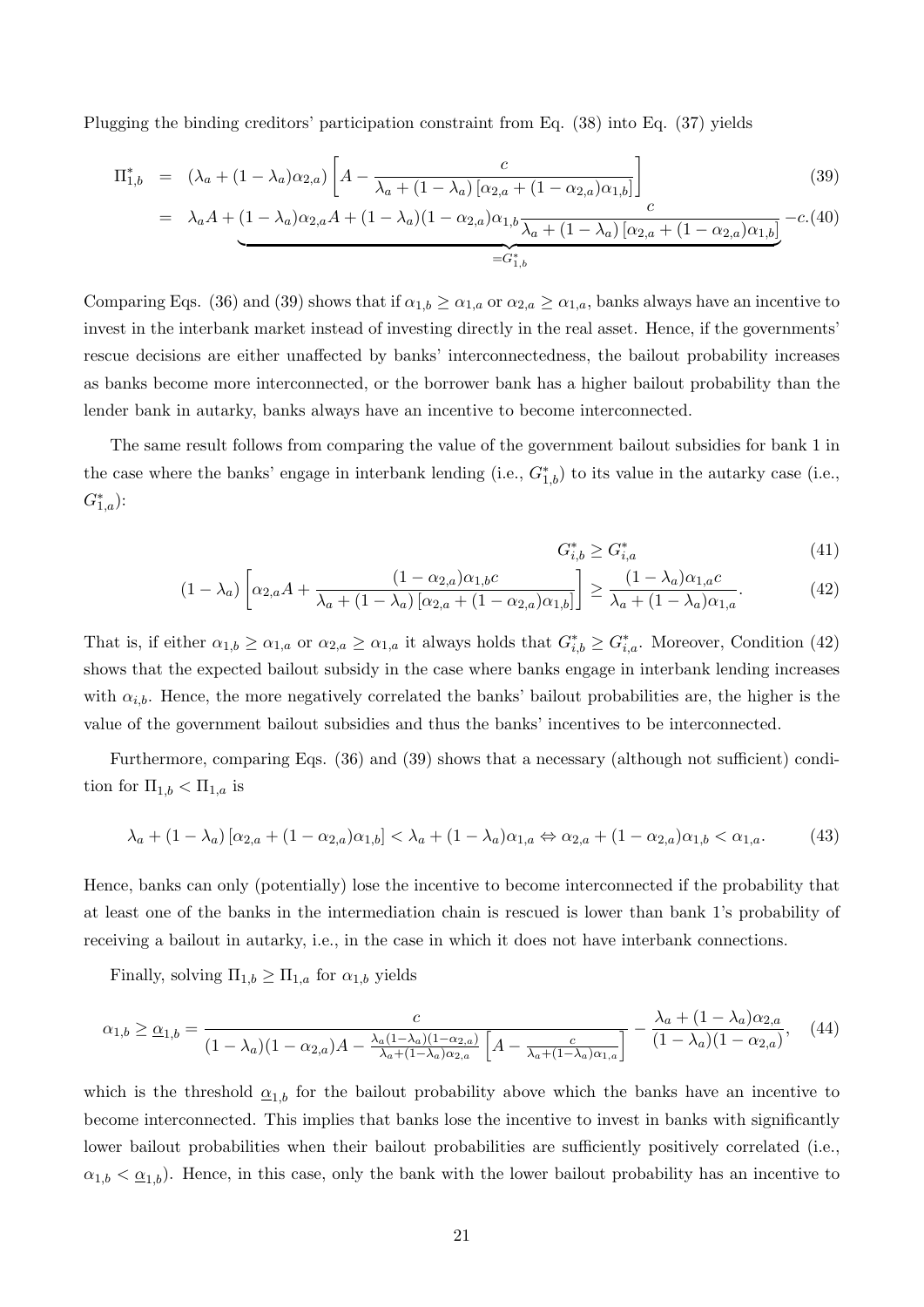invest in the bank with the higher bailout probability but not vice versa. Moreover, solving Condition (42) for  $\alpha_{1,b}$  yields the same threshold as in Condition (44). Therefore, in line with the Modigliani-Miller intuition, as soon as  $G_{i,b}^* \geq G_{i,a}^*$  it holds that  $\Pi_{1,b} \geq \Pi_{1,a}$ . These results yield the following proposition.

Proposition 5 Banks always have an incentive to lend to banks with higher bailout probabilities than their own (even if their bailout probabilities are perfectly positively correlated) and to banks that have independent or negatively correlated bailout probabilities. If the bailout probabilities between two banks are sufficiently positively correlated (i.e.,  $\alpha_{1,b} < \underline{\alpha}_{1,b}$ ), only the bank with the lower bailout probability has an incentive to invest in the bank with the higher bailout probability but not vice versa.

#### 6.2 Limited government bailout budgets

In this section, we relax the assumption that the governments' bailout budgets are unlimited. For simplicity, we again consider the two-country case where banks are located on a line, as discussed in Section 4.1. However, now we assume that the bailout budget of each government in the two countries is limited to  $q$  (which is exogenously determined by a country's spending capacity). In Section 8.4 in the Online Appendix, we analyze the case in which the banks are located in the same country and where the bailout funds that the respective government is able to provide are again limited to  $q$ , which yields qualitatively the same results as in the two-country case.

To investigate how the banks' incentive to become interconnected changes when increasing the interbank exposure potentially leads to a situation where governments are no longer able to fully bail out all banks in the economy, we again compare the banks' maximum expected return when they engage in interbank lending to the autarky case. For the comparison, we focus on the case where the bailout funds of the governments would be sufficient to bail out their respective domestic banks in autarky, i.e.,  $g \ge cC_{1,a} = cC_{2,a}$ .

For the the two-country case where banks are located on a line, the banks' budget constraints for bank 1 and 2, respectively, are given by

$$
e + c = a_1 + b_{1,2}.\tag{45}
$$

$$
e + c + b_{1,2} = a_2. \tag{46}
$$

Moreover, for positive interbank exposure, we have to distinguish two possible cases:

- Case (a)  $cC_{2,b} + b_{1,2}B_{1,2} \leq g$ : the interbank exposure is low enough that government 2's budget is still sufficient to fully bailout bank 2 and
- Case (b)  $cC_{2,b} + b_{1,2}B_{1,2} > g$ : the interbank exposure is so high that bank 2's total liabilities exceed government 2's bailout budget.<sup>26</sup>

 $^{26}$ Due to the symmetry of the setup and the additional interbank hedge for the creditors of bank 1, it always holds that  $C_{1,b} < C_{1,a}$  and thus government 1 can always fully bail out bank 1 as  $g \geq cC_{1,a} = cC_{2,a}$ .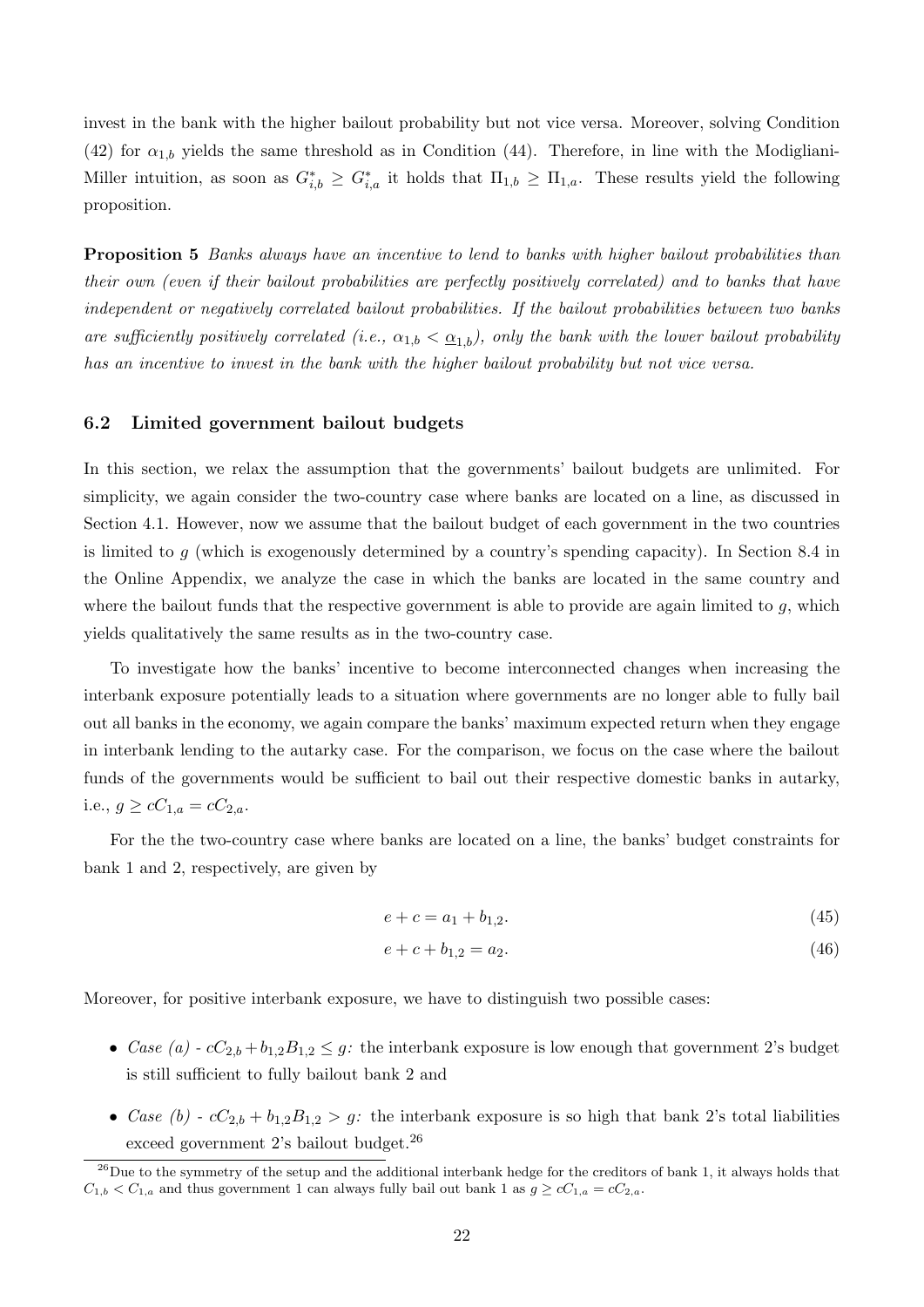## **6.2.1** Case (a) -  $cC_{2,b} + b_{1,2}B_{1,2} \leq g$ :

In which states bank 1 remains solvent depends on its portfolio choice (i.e., the investment size in the real asset and the interbank loan) and the real asset's return. In particular, we have to distinguish four different sub-cases, that is, bank 1 remains solvent (a.i) only if its real investment is successful; (a.ii) only if the interbank loan is repaid; (a.iii) only if both the real asset and the interbank loan are successful; and (a.iv) as soon as one of the bank's investments (interbank loan or real asset) is successful.

For brevity, we again focus our main analysis on the case where bank 1 remains solvent only if its real investment is successful, i.e., Case (a.i). In Section 8.3 in the Online Appendix, we show that the results and the intuition derived in this section hold for all possible cases. For Case (a.i) the expected return for bank 1 becomes

$$
\Pi_{1,b} = \rho_{1,2} \left[ a_1 A + b_{1,2} B_{1,2} - c C_{1,b} \right] + \left( \lambda_a - \rho_{1,2} \right) \left[ a_1 A + \alpha b_{1,2} B_{1,2} - c C_{1,b} \right],\tag{47}
$$

and the participation constraint of its creditors is given by

$$
\rho_{1,2}cC_{1,b} + (\lambda_a - \rho_{1,2})cC_{1,b} + (\lambda_a - \rho_{1,2})[\alpha cC_{1,b} + (1 - \alpha)b_{1,2}B_{1,2}] + (1 - 2\lambda_a + \rho_{1,2})\left[\frac{1}{2}(\alpha cC_{1,b} + (1 - \alpha)\alpha b_{1,2}B_{1,2}) + \frac{1}{2}(\alpha^2 cC_{1,b} + \alpha(1 - \alpha)b_{1,2}B_{1,2} + (1 - \alpha)\alpha cC_{1,b})\right] \geq c.
$$
\n(48)

With probability  $\rho_{1,2}$ , both banks' investment in the real asset are successful, bank 2 repays bank 1, bank 1 is solvent, and thus the creditors of bank 1 are fully repaid (first term in Eqs. (47) and (48)). With probability  $(\lambda_a - \rho_{1,2})$  only the real investment of bank 1 is successful (second term in Eqs. (47) and (48)). In this state, bank 1 remains solvent (and its creditors are thus fully repaid), but it only receives the interbank repayment if bank 2 is bailed out by its government, which happens with probability  $\alpha$ . Moreover, again with probability  $(\lambda_a - \rho_{1,2})$ , only bank 2's real investment is successful, in which case bank 1 always defaults (third term in Eq. (48)). The creditors of bank 1 are hence only fully repaid if government 1 bails out bank 1, which again happens with probability  $\alpha$ . Otherwise, the creditors just receive the interbank repayment of bank 2.

Finally, with probability  $(1 - 2\lambda_a + \rho_{1,2})$ , both banks' real assets fail and both banks are thus insolvent (fourth term in Eq. (48)). Hence, the governments decide whether to bail out their respective bank in a random order (i.e., the banks' likelihood of being considered first for a bailout is  $1/2$ ). If bank 1 is considered first for a bailout (first half of fourth term), its creditors are only fully repaid if bank 1 is bailed out. If bank 1 is not bailed out, but bank 2 is rescued, the creditors of bank 1 receive the interbank repayment  $b_{1,2}B_{1,2}$ . If bank 2 is considered first for a bailout (second half of fourth term), the creditors of bank 1 are fully repaid if bank 1 is bailed out as well. If bank 2 is bailed out, but bank 1 is not, the creditors of bank 1 again receive the interbank repayment  $b_{1,2}B_{1,2}$ . If bank 2 is not rescued, but bank 1 is bailed out, the creditors of bank 1 are again fully repaid.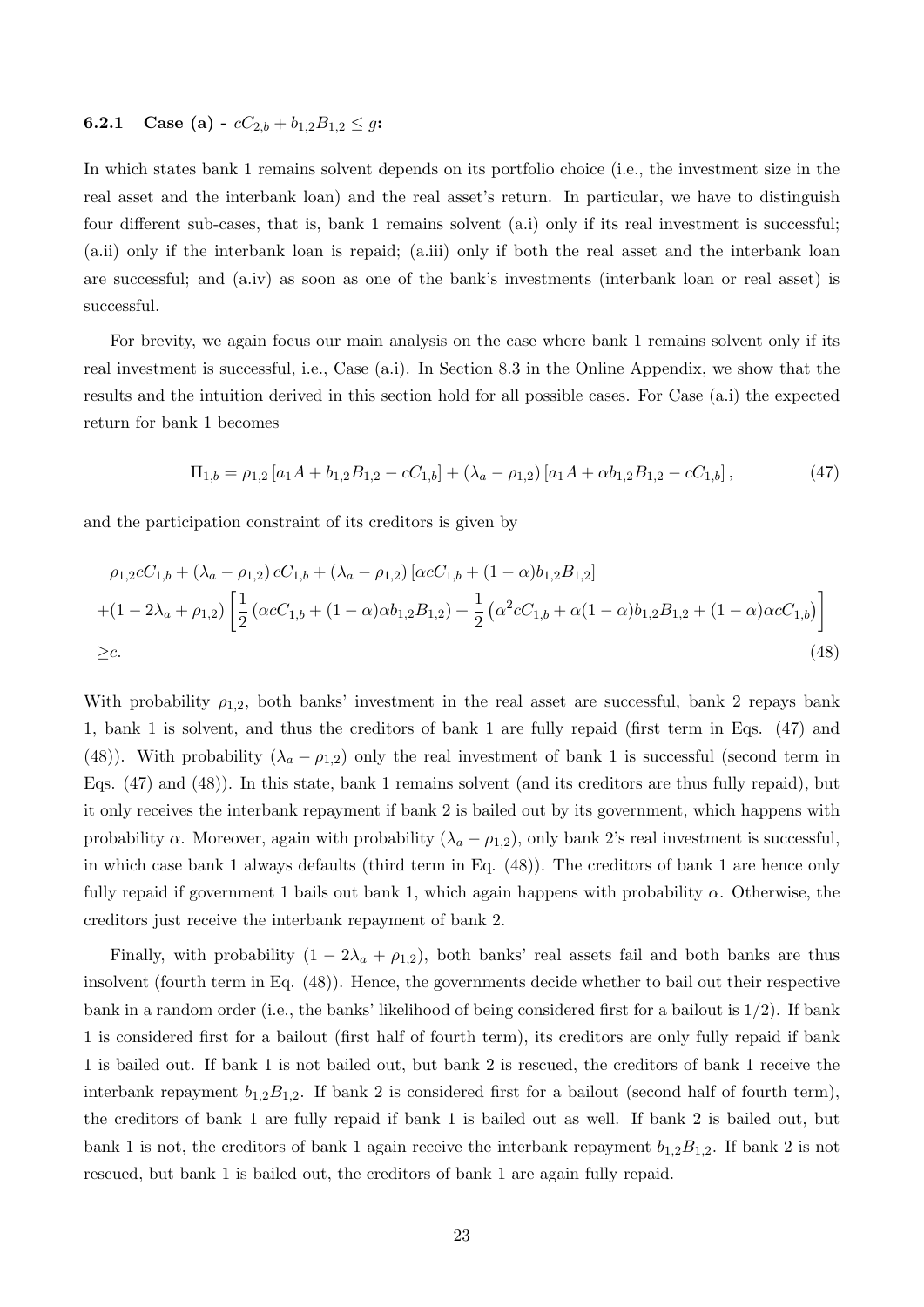Moreover, the participation constraint of bank 2's creditors becomes

$$
\rho_{1,2}cC_{2,b} + (\lambda_a - \rho_{1,2})cC_{2,b} + (\lambda_a - \rho_{1,2})\alpha cC_{2,b}
$$
  
 
$$
+ (1 - 2\lambda_a + \rho_{1,2}) \left[ \frac{1}{2} \alpha cC_{2,b} + \frac{1}{2} \left( \alpha^2 cC_{2,b} + (1 - \alpha)\alpha cC_{2,b} \right) \right] \ge c \Rightarrow C_{2,b}^* = \frac{1}{\lambda_a + (1 - \lambda_a)\alpha}.
$$
 (49)

The creditors of bank 2 are fully repaid if bank 2 is successful (first and second term) or bank 2 fails but is bailed out (third and fourth term). Furthermore, bank 2's expected return and participation constraint is given by

$$
\Pi_{2,b} = \lambda_a \left[ (1 + b_{1,2})A - cC_{2,b}^* - b_{1,2}B_{1,2} \right] \ge \Pi_{2,a} = \lambda_a \left[ A - \frac{c}{\lambda_a + (1 - \lambda_a)\alpha} \right].
$$
\n(50)

From Conditions (49) and (50) it directly follows that bank 1 will set the interest rate to  $B_{1,2} = A$ . Next, we determine the banks' optimal portfolio correlation by taking the derivative of bank 1's expected return with respect to  $\rho_{1,2}$ , which yields<sup>27</sup>

$$
\frac{d\Pi_{1,b}}{d\rho_{1,2}} = \frac{(1-\alpha)\alpha}{\lambda_a + (1-\lambda_a)\alpha} b_{1,2} A > 0,
$$
\n(51)

where we already incorporated that the participation constraint of the creditors of bank 1 will be binding in the optimum. Therefore, the banks will choose perfectly positively correlated portfolios, i.e.,  $\rho_{1,2}^* = \lambda_a$ , to maximize their expected return.

Plugging  $\rho_{1,2}^* = \lambda_a$  and the binding creditors' participation constraint from Eq. (48) into bank 1's expected return from Eq. (47) yields, after rearranging,

$$
\Pi_{1,b} = \lambda_a \left[ a_1 A + b_{1,2} B_{1,2} \right] + \underbrace{(1 - \lambda_a) \left[ \frac{\alpha c}{\lambda_a + (1 - \lambda_a)\alpha} + \frac{\lambda_a (1 - \alpha) \alpha b_{1,2} B_{1,2}}{\lambda_a + (1 - \lambda_a)\alpha} \right]}_{= G_{1,b}} - c. \tag{52}
$$

Finally, taking the derivative of Eq.  $(52)$  with respect to  $b_{1,2}$  yields

$$
\frac{d\Pi_{1,b}}{db_{1,2}} = \frac{\lambda_a (1 - \lambda_a)(1 - \alpha)\alpha A}{\lambda_a + (1 - \lambda_a)\alpha} > 0,
$$
\n(53)

where we incorporated already that  $B_{1,2} = A$ . Taking the derivative of the value of the bailout subsidies  $G_{1,b}$  from Eq. (52) with respect to  $b_{1,2}$  and comparing the results to Eq. (53) shows that  $dG_{1,b}/db_{1,2} = d\Pi_{1,b}/db_{1,2} > 0$ . Hence, for Case (a), the banks have an incentive to increase their interbank exposure, that is, increase  $b_{1,2}$  as long as the interbank exposure is still low enough such that  $cC_{2,b} + b_{1,2}B_{1,2} \leq g.$ 

The intuition for this result is as follows: As long as the bailout budget of the government of the country where the borrower bank is located (i.e., government 2) is still sufficient to fully bailout the bank, the banks can increase the value of the bailout subsidies by channeling more funds through this

 $^{27}$ Please see Section 9.4 in the Online Appendix for the derivation of Eq. (51).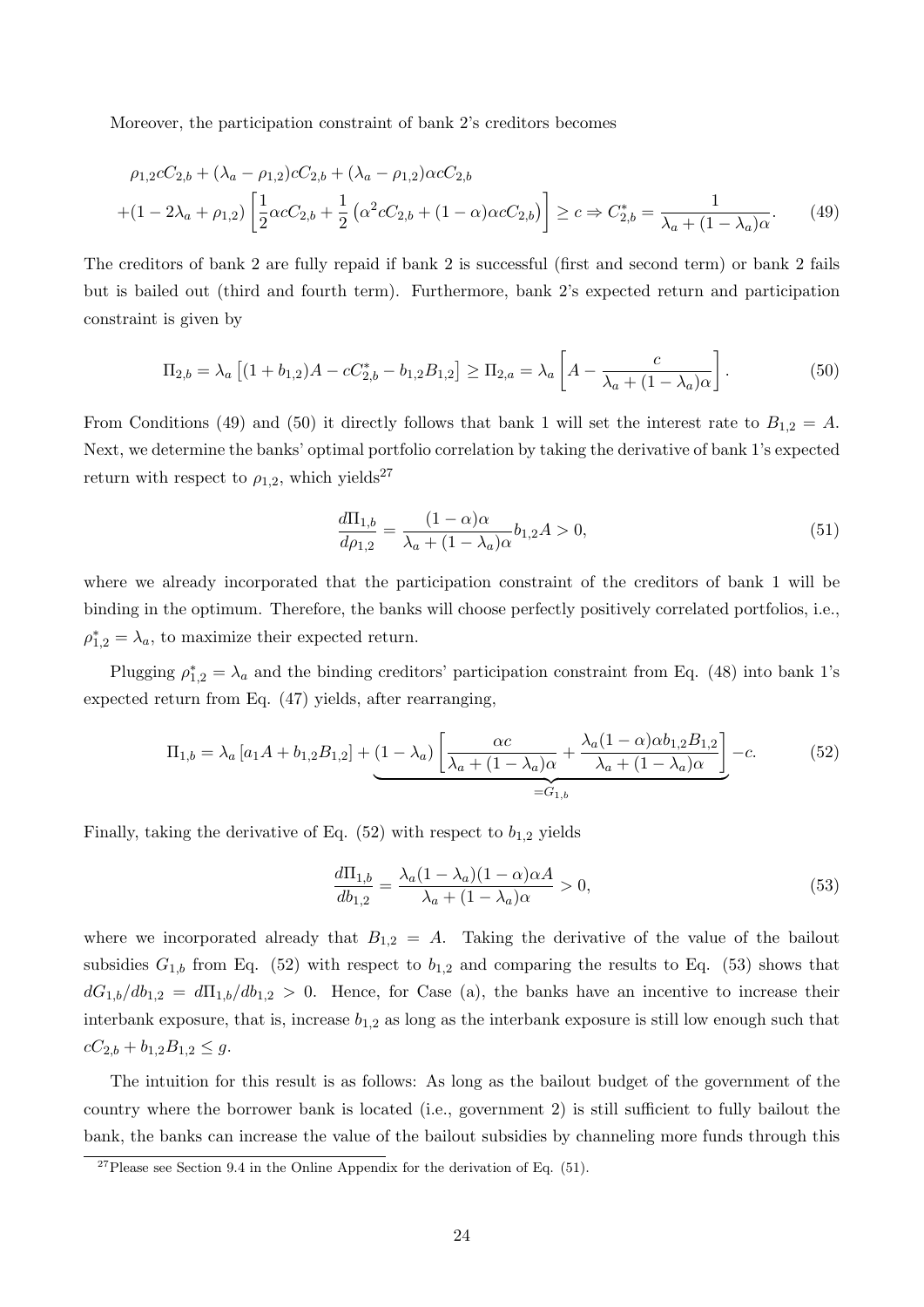bank. Thereby, the banks increase the potential (bailout funds) injection into the banking system in case of a default of the borrower bank (i.e., bank 2).

This yields for bank 1's expected return

$$
\Pi_{1,b}^* = \lambda_a \left[ A - \frac{c}{\lambda_a + (1 - \lambda_a)\alpha} \right] + \frac{\lambda_a (1 - \lambda_a)(1 - \alpha)\alpha}{\lambda_a + (1 - \lambda_a)\alpha} b_{1,2} A > \Pi_{1,a}^*,\tag{54}
$$

where  $\Pi_{1,b}^*$  is larger than  $\Pi_{1,a}^*$  for all  $b_{1,2} > 0$ , while bank 2's expected return is again equal to the expected return in the autarky case, i.e.,  $\Pi_{2,b}^* = \Pi_{2,a}^*$ .

Hence, for Case (a), the banks always choose a positive interbank exposure as bank 1's expected return with interbank exposure always exceeds its return in the autarky case due to the increased value of the government bailout subsidies.

#### **6.2.2** Case (b) -  $cC_{2,b} + b_{1,2}B_{1,2} > g$ :

Next, we analyze Case (b), that is, the case in which the banks' increase the interbank exposure to a level such that bank 2's total liabilities exceed the bailout budget of government 2 (i.e.,  $c_2b_1 + b_1,2B_1,2 > g$ ). Again, we have to distinguish between four possible sub-cases. Depending on bank 1's portfolio choice and the real asset's return, bank 1 remains solvent (b.i) only if its real investment is successful; (b.ii) only if at least part of the interbank loan is repaid; (b.iii) only if both the investment in the risky asset and the interbank investment are successful; and (b.iv) as soon as one of the investments is successful.

Again, for brevity, we focus our analysis on the case where bank 1 remains solvent only if its real investment is successful, i.e., Case (b.i), and show in Section 8.3 in the Online Appendix that the results derived in this section also hold for all remaining cases. For Case (b.i), the expected return for bank 1 is given by

$$
\Pi_{1,b} = \rho_{1,2} \left[ a_1 A + b_{1,2} B_{1,2} - c C_{1,b} \right] + (\lambda_a - \rho_{1,2}) \left[ a_1 A + \alpha \delta_{2,b} g - c C_{1,b} \right],\tag{55}
$$

while bank 2's expected return and participation constraint is again the same as in Eq. (50). Moreover, the creditors' participation constraint of bank 1 becomes

$$
\rho_{1,2}cC_{1,b} + (\lambda_a - \rho_{1,2})cC_{1,b} + (\lambda_a - \rho_{1,2}) (\alpha cC_{1,b} + (1 - \alpha)b_{1,2}B_{1,2})
$$
  
 
$$
+ (1 - 2\lambda_a + \rho_{1,2}) \left[ \frac{1}{2} (\alpha cC_{1,b} + (1 - \alpha)\alpha \delta_{2,b}g) + \frac{1}{2} (\alpha^2 cC_{1,b} + \alpha(1 - \alpha)\delta_{2,b}g + (1 - \alpha)\alpha cC_{1,b}) \right] \ge c,
$$
  
(56)

and bank 2's creditors' participation constraint is

$$
\rho_{1,2}cC_{2,b} + (\lambda_a - \rho_{1,2})cC_{2,b} + (\lambda_a - \rho_{1,2})\alpha\delta_{2,c}g
$$
  
 
$$
+ (1 - 2\lambda_a + \rho_{1,2}) \left[ \frac{1}{2} \alpha \delta_{2,c}g + \frac{1}{2} (\alpha^2 \delta_{2,c}g + (1 - \alpha)\alpha \delta_{2,c}g) \right] \ge c.
$$
 (57)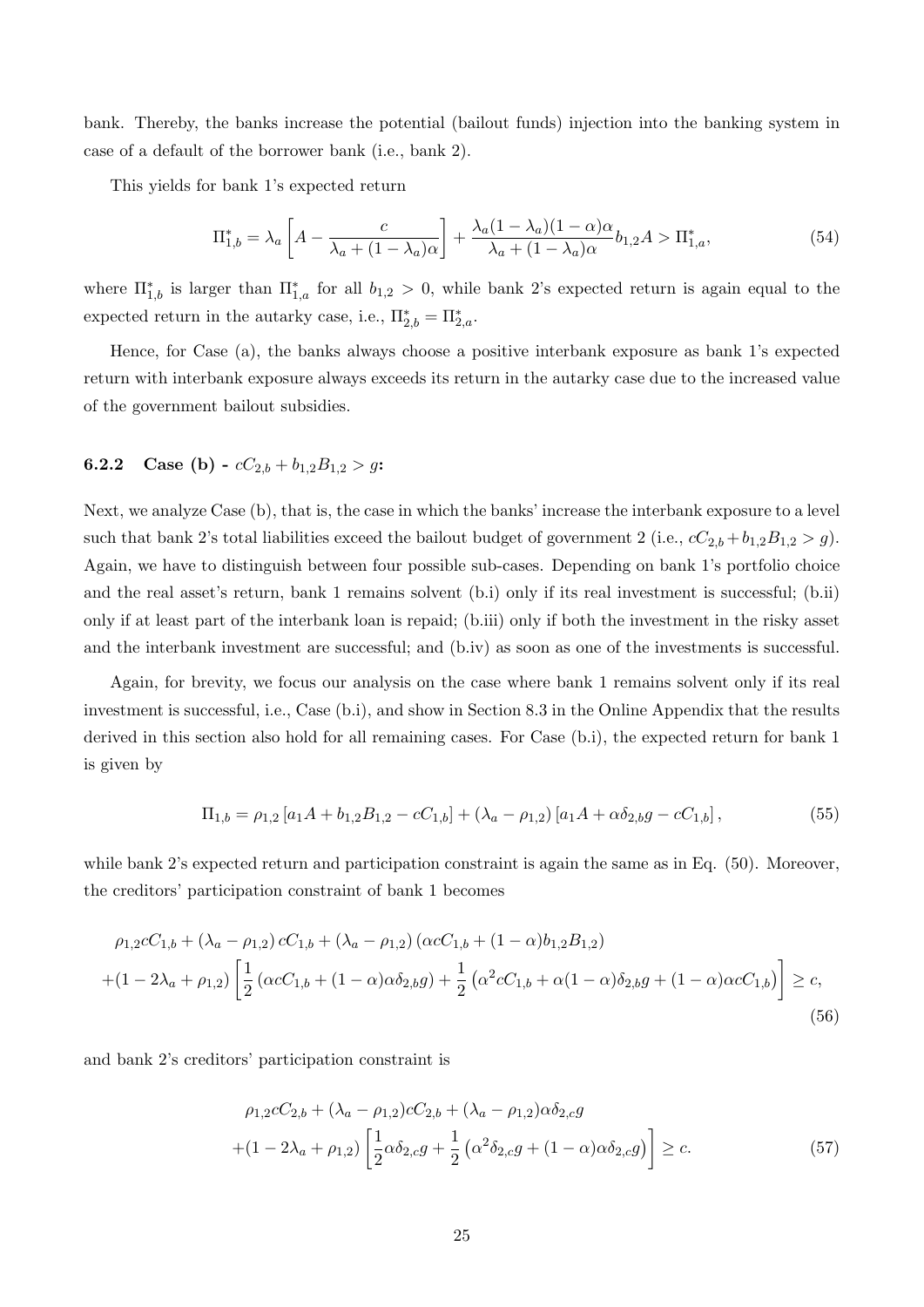This case is similar to Case (a.i), but now if bank 2 is rescued, bank 1 is only paid  $\delta_{2,b}g$  instead of the full interbank repayment. Next, we determine the banks' optimal portfolio correlation for Case (b). Incorporating the binding participation constraints and taking the derivative of bank 1's expected returns with respect to  $\rho_{1,2}$  yields<sup>28</sup>

$$
\frac{d\Pi_{1,b}}{d\rho_{1,2}} = \alpha \frac{b_{1,2}B_{1,2} - \alpha \delta_{2,b}g}{\lambda_a + (1 - \lambda_a)\alpha} > 0.
$$
\n(58)

Therefore, the banks will again choose  $\rho_{1,2}^* = \lambda_a$ . Next, we determine the banks' optimal interbank exposure. Plugging  $\rho_{1,2}^* = \lambda_a$  into bank 1's expected return yields

$$
\Pi_{1,b} = \lambda_a \left[ a_1 A + b_{1,2} B_{1,2} - c C_{1,b} \right] \tag{59}
$$

$$
\text{PC credits} \quad 1: \ \lambda_a c C_{1,b} + (1 - \lambda_a) \left[ \alpha c C_{1,b} + (1 - \alpha) \alpha \delta_{2,b} g \right] \geq c \tag{60}
$$

$$
\text{PC credits} \quad \text{2:} \quad \lambda_a c C_{2,b} + (1 - \lambda_a) \alpha \delta_{2,c} g \ge c. \tag{61}
$$

Incorporating the binding participation constraints and taking the derivative of Eq. (59) with respect to  $b_{1,2}$  yields<sup>29</sup>

$$
\frac{d\Pi_{1,b}}{db_{1,2}} = -\frac{\frac{\lambda_a (1 - \lambda_a)\alpha^2}{\lambda_a + (1 - \lambda_a)\alpha} \frac{\delta_{2,c} g A}{cC_{2,b} + b_{1,2} B_{1,2}}}{\lambda_a + (1 - \lambda_a)\alpha \frac{g}{cC_{2,b} + b_{1,2} B_{1,2}}} < 0. \tag{62}
$$

Hence, for Case (b), that is, the case where banks increase their interbank exposure to a level such that bank 2's total liabilities exceed the government budget, increasing the interbank exposure even further than this threshold reduces the banks' expected return. As in Case (a), the derivative of the value of the bailout subsidies with respect to  $b_{1,2}$  again equals the derivative of the expected returns, given in Eq. (62). That is, also for Case (b) it holds that  $dG_{1,b}/db_{1,2} = d\Pi_{1,b}/db_{1,2}.^{30}$ 

The intuition for this result is as follows. If the total liabilities of the borrower bank already exceed the bailout budget of the respective government, channeling more funds through this bank has no effect on the size of the bailout injection in case of a default of the borrower bank. However, it shifts bailout funds from the borrower to the lender bank (i.e., from bank 2 to bank 1). Hence, for Case (b), higher interbank exposure decreases the amount of bailout funds received by the creditors of bank 2 and thus increases the interest rate  $C_{2,b}$  of the creditors of bank 2. However, the increase in  $C_{2,b}$  has no effect on the value of the bailout subsidy provided by government 2 since its bailout budget is already maxed out.

Moreover, an increase in the interbank exposure increases the amount received by the creditors of bank 1 and thus lowers  $C_{1,b}$ , which lowers the value of the bailout subsidy provided by government 1 (a lower  $C_{1,b}$  implies a smaller bailout injection when bank 1 is bailed out by government 1). Overall, channeling more funds through bank 2 when the bailout budget of government 2 is already maxed out

 $28$ Please see Section 9.8 in the Online Appendix for the derivation of Eq. (58).

<sup>&</sup>lt;sup>29</sup>Please see Section 9.16 in the Online Appendix for the derivation of Eq.  $(62)$ .

<sup>&</sup>lt;sup>30</sup>See Section 9.16 in the Online Appendix for the derivation of  $dG_{1,b}/db_{1,2}$ .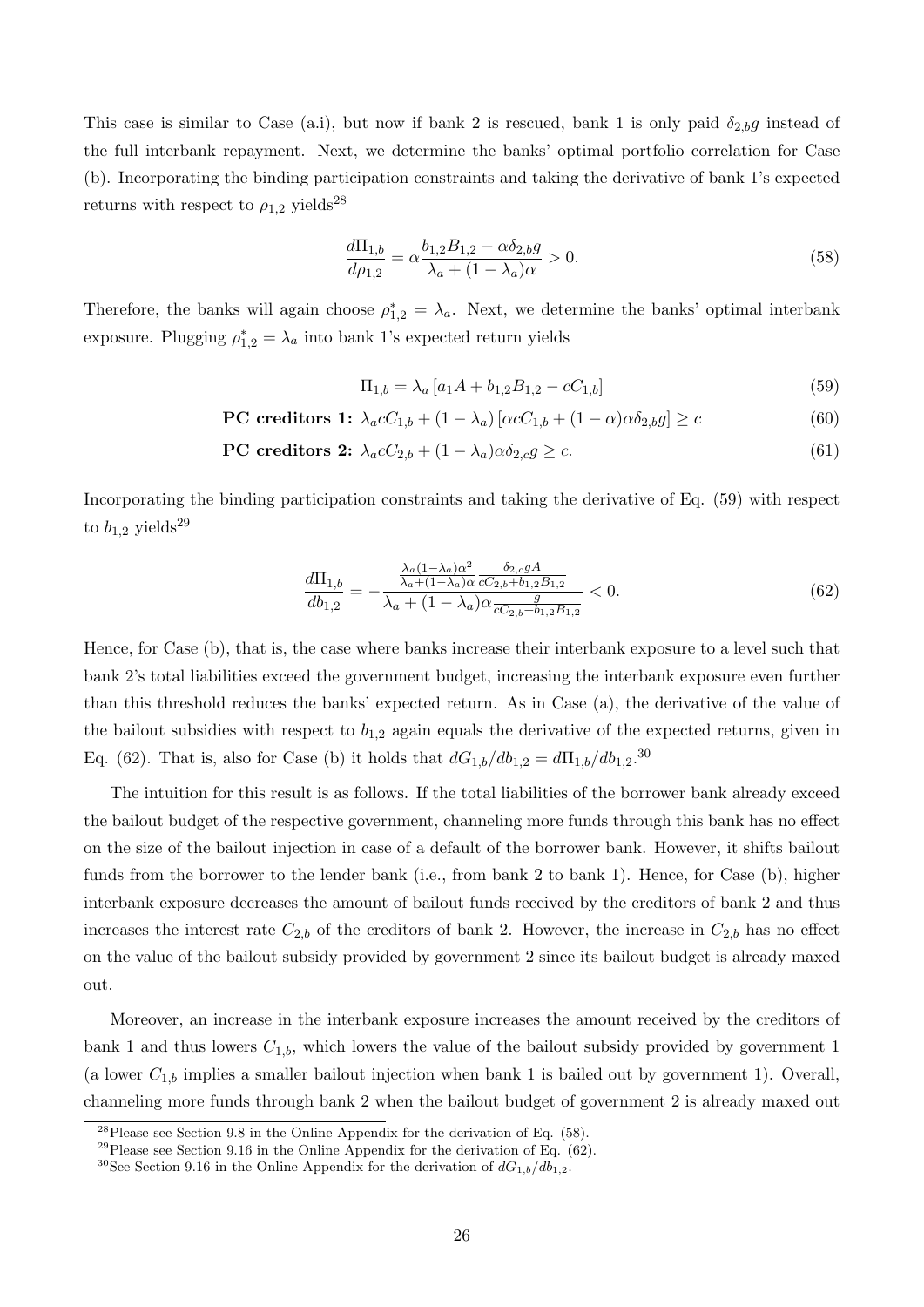thus decreases the value of the total government bailout subsidies and reduces the banks' expected return.

Taken together, the analysis of Cases (a) and (b) shows that, with limited government bailout budgets, increasing their interbank exposure still allows banks to increase the value of the implicit bailout guarantee provided to the borrower bank (i.e., bank 2) as long as the government's bailout budget is still sufficient to settle all of the borrower bank's liabilities. These results are summarized in the following proposition.

**Proposition 6** If banks are protected by limited public quarantees, they have an incentive to channel funds through the interbank market until the bailout budget of the government providing guarantees for the borrower bank is completely exhausted.

#### 6.3 Transaction costs and asymmetric bailout probabilities

In this section, we analyze the implications of asymmetric bailout probabilities and determine how a bank's incentives to establish interbank connections are affected by changes in its own bailout probability and the bailout probability of its counterparty. For this analysis, we again build on the case discussed in Sections 4.1, that is, the two-country case where banks are located on a line. However, to be able to analyze marginal effects of changes in the bailout probabilities on the banks' incentive to engage in interbank lending, we introduce costs on interbank transactions, which allows for interior solutions for the banks' interbank exposure. For brevity, we take the banks' decision to invest in perfectly correlated portfolios as given and focus on the case where bank 1 remains solvent only if its investment in the risky asset is successful.

In particular, we consider now the case where the likelihood that government 1 bails out bank 1 in case of a failure is  $\alpha_1$  and the probability that government 2 bails out bank 2 is  $\alpha_2$ . Moreover, we now assume that bank *i* incurs transaction costs  $\tau(b_{i,i+1})$ , where  $\tau(0) = \tau'(0) = 0$  and  $\tau'' > 0$ , when lending funds on the interbank market. These costs include a variety of expenses associated with trading funds, such as brokerage, CHIPS or Fedwire transaction fees, as well as the costs of searching for banks with matching liquidity needs. The convex form of  $\tau(\cdot)$  represents the increasing marginal costs of searching for trade partners and those resulting from the need to split large interbank transactions into many small transactions to work around credit lines (e.g., Neyer and Wiemers, 2004). With transaction costs, bank 1's expected return thus becomes

$$
\Pi_{1,b} = \lambda_a \left[ a_1 A + b_{1,2} B_{1,2} - c C_{1,b} \right] - \tau(b_{1,2}). \tag{63}
$$

and the participation constraint of bank 1's creditors becomes

$$
\lambda_a c C_{1,b} + (1 - \lambda_a) \frac{1}{2} \left[ \alpha_1 c C_{1,b} + (1 - \alpha_1) \alpha_2 b_{1,2} B_{1,2} \right]
$$

$$
+ (1 - \lambda_a) \frac{1}{2} \left[ \alpha_2 \alpha_1 c C_{1,b} + \alpha_2 (1 - \alpha_1) b_{1,2} B_{1,2} + (1 - \alpha_2) \alpha_1 c C_{1,b} \right] \ge c.
$$
(64)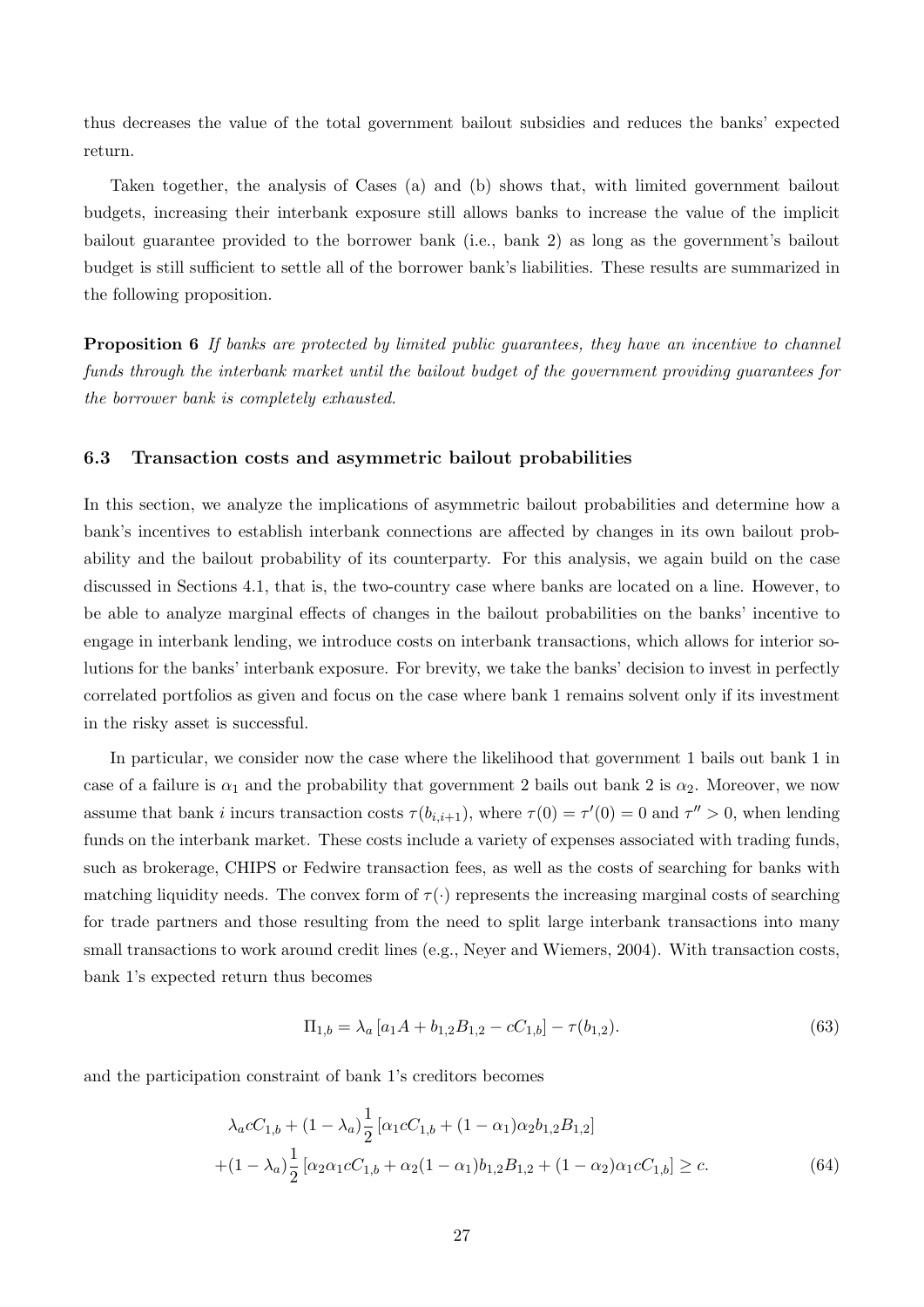Moreover, bank 2's expected return and participation constraint is given by

$$
\Pi_{2,b} = \lambda_a \left[ (1 + b_{1,2})A - cC_{2,b} - b_{1,2}B_{1,2} \right] \ge \Pi_{2,a} = \lambda_a \left[ A - \frac{c}{\lambda_a + (1 - \lambda_a)\alpha_2} \right],\tag{65}
$$

while the participation constraint of its creditors becomes

$$
\lambda_a c C_{2,b} + (1 - \lambda_a) \left[ \frac{1}{2} \alpha_2 c C_{2,b} + \frac{1}{2} (\alpha_1 \alpha_2 c C_{2,b} + (1 - \alpha_1) \alpha_2 c C_{2,b}) \right] \ge c.
$$
 (66)

From the binding Conditions (65) and (66) it follows that  $B_{1,2} = A$ . Incorporating  $B_{1,2} = A$ , bank 1's budget constraint, and the participation constraint of its creditors and taking the derivative of Eqs. (63) with respect to the interbank loan size yields the first-order condition for the banks' optimal interbank exposure<sup>31</sup>

$$
\frac{d\Pi_{1,b}}{db_{1,2}} = \frac{\lambda_a (1 - \lambda_a)(1 - \alpha_1)\alpha_2 A}{\lambda_a + (1 - \lambda_a)\alpha_1} - \tau'(b_{1,2}^*) = 0.
$$
\n(67)

Next, we analyze the implications of a change in the banks' bailout probabilities on bank 1's incentive to lend funds to bank 2. Taking the implicit derivative of  $b_{1,2}^*$  with respect to bank 1's own bailout probability  $(\alpha_1)$  and its counterparty's bailout probability  $(\alpha_2)$  yields

$$
\frac{db_{1,2}^*}{d\alpha_1} = -\frac{\lambda_a (1 - \lambda_a) \alpha_2 A}{(\lambda_a + (1 - \lambda_a)\alpha_1)^2 \tau''(b_{1,2})} < 0 \tag{68}
$$

$$
\frac{db_{1,2}^*}{d\alpha_2} = \frac{\lambda_a (1 - \lambda_a)(1 - \alpha_1)A}{(\lambda_a + (1 - \lambda_a)\alpha_1)\tau''(b_{1,2})} > 0.
$$
\n(69)

These results yield the following proposition.

**Proposition 7** A bank's desire to invest on the interbank market increases with the bailout probability of its counterparty and decreases with the bank's own bailout probability.

First of all, if bank is counterparty has a comparatively high likelihood of being rescued in case of an investment failure, funneling funds through this intermediary bank significantly increases bank is repayment probability. Second, if bank  $i$  has a comparatively low bailout probability, establishing interbank connections with banks that are very likely to be bailed out allows the bank to increase insurance coverage for its creditors' funds, which, in turn, lowers its funding costs. However, if bank  $i$ already has relatively high individual government insurance coverage, the additional insurance value of establishing interbank connections with other banks is comparatively low. Hence, bank  $i$  would not able to significantly lower its funding costs by increasing its interbank exposure. Taken together, the analysis shows that banks have an incentive to establish a large interbank exposure to counterparties with high government insurance coverage, which is even stronger if the bank itself has only low government insurance coverage.

This result can help to explain the formation of core-periphery network structures. Banks with a

<sup>&</sup>lt;sup>31</sup>Since  $\tau'' > 0$ , the second-order condition for a maximum is satisfied.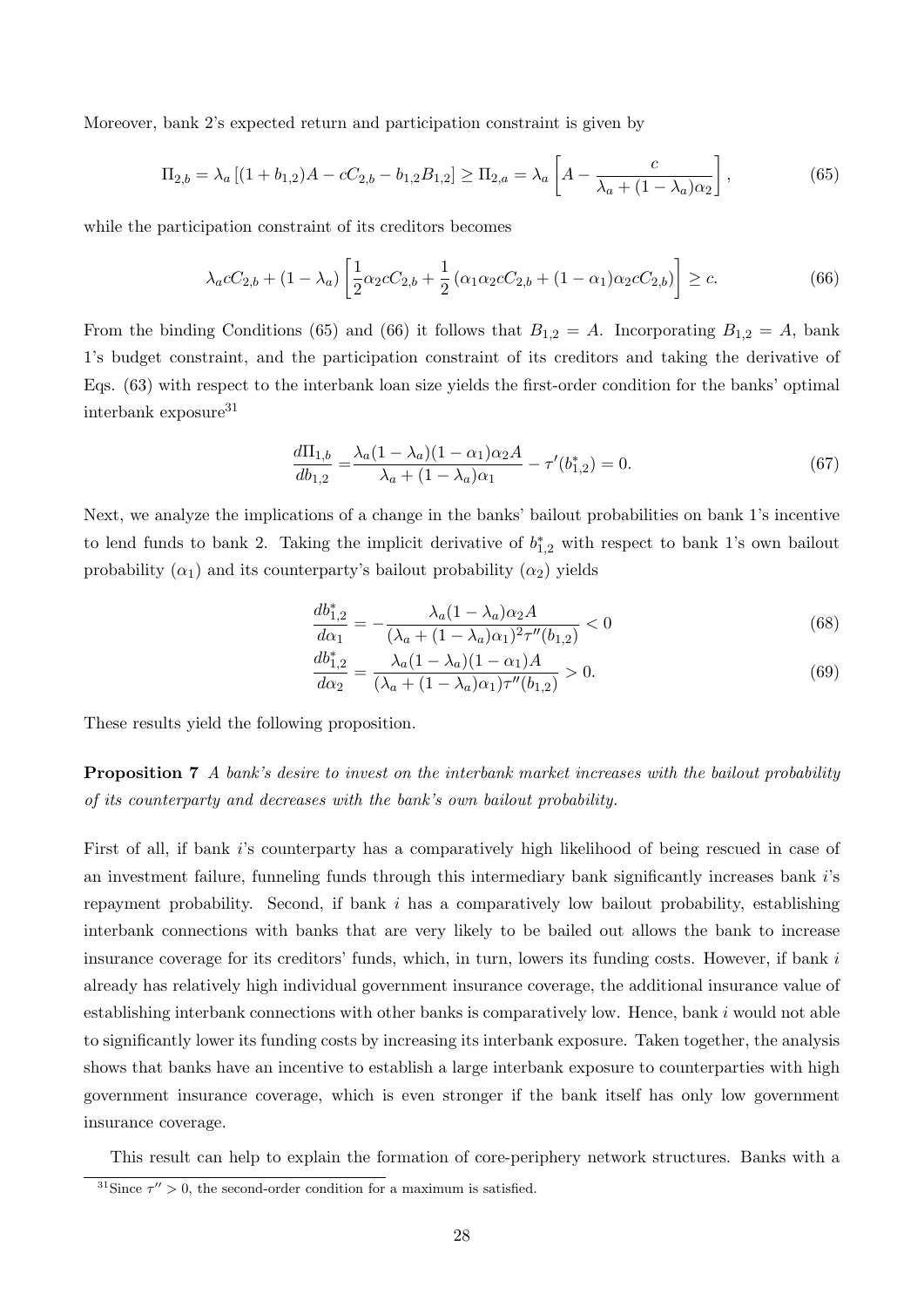high probability of being rescued attract substantial fund inflows and thereby become an important hub in the interbank network. These banks thus borrow and lend extensively on the interbank market, which makes them even larger and more interconnected. This, in turn, is associated with an increase in the likelihood that the bank is rescued in case of default based on "too-big-to-fail" and "too-interconnectedto-fail" concerns. Because an increase in the bank's government insurance coverage reinforces the incentive of other banks to use this bank as an intermediary, it becomes a self-reinforcing mechanism.

#### 6.4 Government decision and welfare implications

In the main analysis, we show that, due to implicit government guarantees, banks have an incentive to inefficiently channel funds through the interbank market. However, the literature on interbank markets has stressed that interbank networks are also able to improve welfare. For example, through interbank lending, banks can co-insure each other against liquidity shocks, that is, negative shocks resulting from sudden deposit withdrawals (e.g., Allen and Gale, 2000) or positive shocks resulting from emerging investment opportunities (e.g., Rochet and Tirole, 1996). In this section, we show that, when the interbank network additionally serves welfare-improving purposes, banks have an incentive to inefficiently increase their interbank exposure beyond the first-best level if they are protected by implicit government guarantees. Based on this analysis, we then derive policy implications and propose measures to counteract bank incentives to inefficiently channel funds through the interbank market in Section 7.

For this analysis, we add two features to the model: (i) a welfare-improving purpose of interbank networks, and (ii) an endogenous government rescue decision that trades-off the costs of letting a bank fail and rescuing it. In the following, we build on the case discussed in Section 5, that is, two banks located on a circle which are both able to invest up to one unit of capital in the real asset (i.e.,  $a_1 \leq 1$ and  $a_2 \leq 1$ ). For brevity, we again focus on the case in which the banks invest in perfectly correlated portfolios and where a bank remains solvent only if its own investment in the real asset is successful.

We modify the setup as follows. Instead of two countries, we assume that the economy now consists of two regions 1 and 2, both located in the same country with a government that tries to maximize welfare. In each region, there is a bank, endowed with equity  $e$  and a continuum of households (creditors). The banks can only raise capital and invest in their own region. To add a welfare-improving purpose of the interbank network to the model, we assume that the total endowment of the households in region 1 is  $c - \epsilon$  (with  $\epsilon \in (0, c)$ ), while the total endowment of the households in region 2 is  $c + \overline{\epsilon}$ , with  $\overline{\epsilon} > \epsilon$ . Hence, interbank lending can be used to transfer funds that bank 2 raised from its creditors to bank 1, which can then invest the funds in the real asset. Moreover, we consider the case where the interbank interest rate is equal to  $A$ , which ensures that both banks have an incentive to transfer excess funds from bank 2 to bank 1.

With regard to the government rescue decision, we assume that, when a bank defaults at  $t = 1$ , the government must decide whether to rescue the bank by settling its liabilities or to let the bank fail. In particular, the government must trade-off the costs of a bank failure against the costs of transferring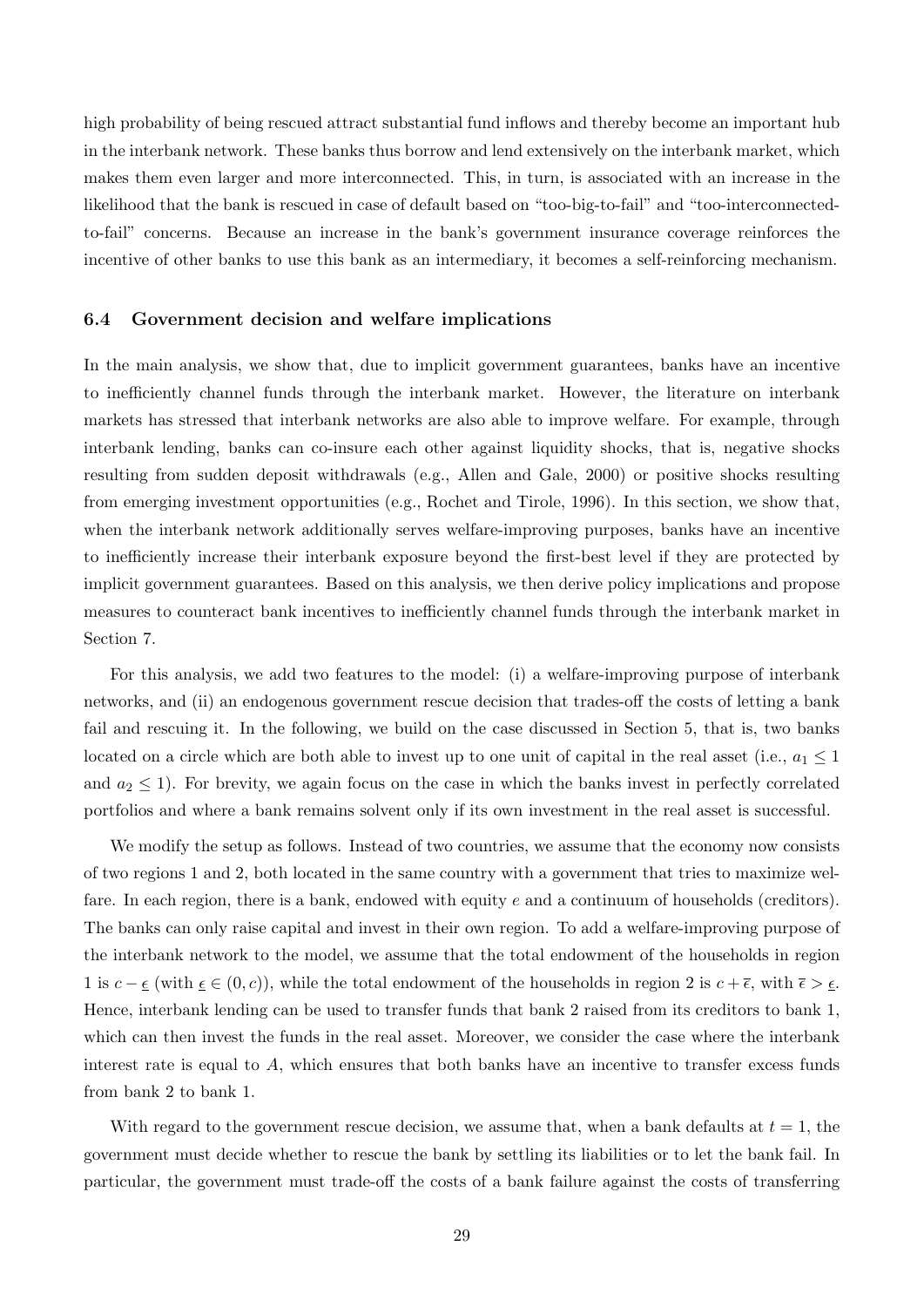funds from the public to the private sector (e.g., deadweight costs that originate from taxation, see, e.g., Ballard, Shoven, and Whalley, 1985 and Feldstein, 1999). For the taxation deadweight costs, we assume that when the government raises the funds necessary for the bailout (which it only can do from households that still have funds available, i.e., households that did not lend their funds to a bank), it causes the costs  $\chi > 0.^{32}$ 

To add costs of a bank failure to the model, we assume that, in addition to the real asset, bank 2 has another illiquid investment with a value of L where  $L < c^{33}$  When the bank defaults and is not rescued, we assume that the fraction  $\beta L$  is lost due to bankruptcy costs (where we assume that L is sufficiently low such that raising  $\epsilon$  from bank 2's creditors and lending it to bank 1 is welfare improving).<sup>34</sup> These costs can be interpreted as fire sale costs due to rapid asset liquidation, legal expenditures, or costs that result from breaking a loan originator-borrower relationship (e.g., Acharya and Yorulmazer, 2008a). Because the costs of a bank failure are driven by bank-specific factors (e.g., availability of outside investors, asset liquidity, and lending relationships with the non-financial sector) that are revealed only in times of distress, we assume that at  $t = 0$ , only the distribution of  $\beta$  is known, which is a uniform distribution between zero and some upper limit  $\overline{\beta}$  (i.e.,  $\beta = \mathcal{U}(0, \overline{\beta})$ ), where  $\overline{\beta} \leq 1$ and  $\overline{\beta}L > \chi$ . Note that only bank 2 is potentially bailed out in case of a failure since bank 1 does not own an asset whose value is impaired by bankruptcy.<sup>35</sup>

To capture the "too-big-to-fail" argument (e.g., Freixas, 1999), we assume that, at least initially, the upper limit of the bankruptcy costs  $\overline{\beta}$  increases with a bank's size and thus interbank liabilities (i.e.,  $d\overline{\beta}/db_{1,2} \ge 0$  and for  $b_{1,2} = 0$ ,  $d\overline{\beta}/db_{1,2} > 0$ . This assumption captures the fact that the complexity (and thus the costs) involved in breaking up a bank increases with the bank's size and thus also its interbank liabilities.

Overall, welfare consists of the bank and creditor returns, minus the costs that are incurred when a bank fails or when the government raises the taxes to rescue a bank. Therefore, at  $t = 1$ , it is optimal for the government to bail out bank 2 if

$$
\chi \le \beta L. \tag{70}
$$

Hence, the ex-ante probability of bank 2 being bailed out at  $t = 1$  is equal to  $\alpha = 1 - \chi/(\overline{\beta}L)$  and, thus, increases with government's efficiency to raise bailout funds and with the costs of a bank failure. The first-best interbank exposure is thus given by

$$
\left[b_{1,2}^{FB}, b_{2,1}^{FB}\right] = [0, \underline{\epsilon}].\tag{71}
$$

 $32$ This assumption models the fact that a bailout is a costly wealth redistribution from households that still have taxable wealth to households that lent funds to a failed bank. Moreover, we assume that  $\bar{\epsilon}$  is large enough such that the government is able to raise sufficient funds to bail out a bank in default and that the taxes and costs  $\chi$  are shared equally by the households that still have funds available.

 $33$ For simplicity, we assume that bank 2 can pledge this illiquid investment as collateral to its outside creditors such that they receive the liquidation value of this asset in case of bankruptcy.

<sup>&</sup>lt;sup>34</sup>Note that bank 2 always fails when its investment  $a_2$  in the real asset is unsuccessful since  $L < c$ .

<sup>&</sup>lt;sup>35</sup>This assumption does not qualitatively affect our results, but it makes the analysis much more tractable.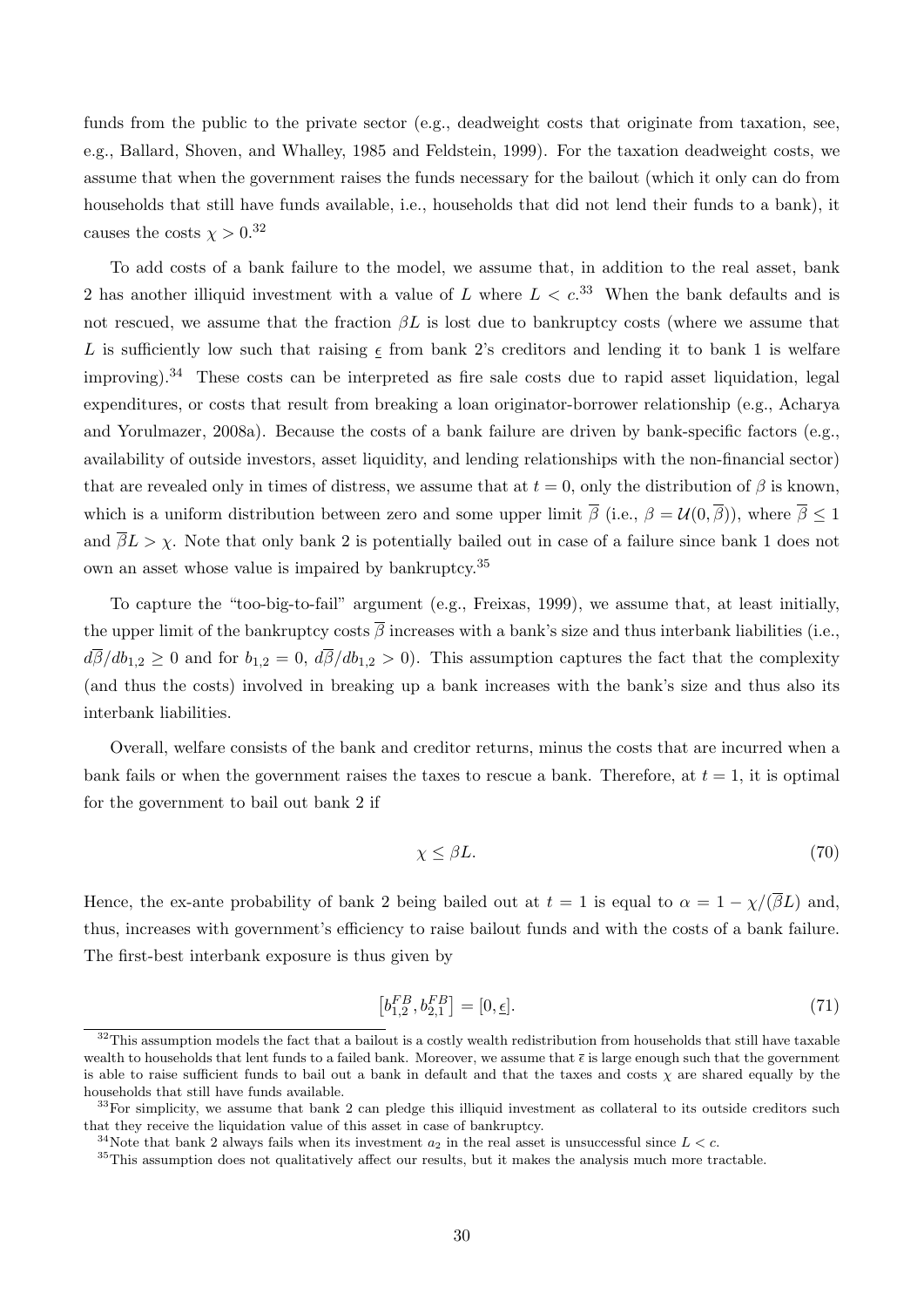That is, it is always beneficial for both, the banks and the government, that bank 2 raises the total amount  $c + \epsilon$  from its creditors and lends the amount  $\epsilon$  to bank 1. However, due to the mechanism described in the main analysis, banks might have an incentive to increase their interbank exposure beyond this level. Therefore, we next determine the level of interbank exposure banks choose at  $t = 0$ . With the additional model ingredients, the expected bank returns at  $t = 0$  become

$$
\Pi_{1,b} = \lambda_a [A + b_{1,2}B - (c - \underline{\epsilon})C_{1,b} - b_{2,1}B] \tag{72}
$$

$$
\Pi_{2,b} = \lambda_a [A + L + b_{2,1}B - (c + \underline{\epsilon})C_{2,b} - b_{1,2}B]. \tag{73}
$$

Moreover, the participation constraint of the banks' creditors becomes  $36$ 

$$
\lambda_a(c - \underline{\epsilon})C_{1,b} + (1 - \lambda_a)\alpha \delta_{1,c} b_{1,2}B \ge (c - \underline{\epsilon}) \tag{74}
$$

$$
\lambda_a(c+\underline{\epsilon})C_{2,b} + (1-\lambda_a)\left[\alpha(c+\underline{\epsilon})C_{2,b} + (1-\alpha)\left(1-\frac{\chi}{2L}\right)L\right] \ge (c+\underline{\epsilon}),\tag{75}
$$

where  $\chi/(2L)$  is the expected value of  $\beta$  conditional on bank 2 not being bailed out, and  $\delta_{1,c}$  $(c - \epsilon)C_{1,b}/((c - \epsilon)C_{1,b} + b_{2,1}B)$ . Determining the derivative of the banks' expected return with respect to  $b_{1,2}$  at  $b_{1,2} = 0$  yields:<sup>37</sup>

$$
\frac{d\Pi_{1,b}}{db_{1,2}}(b_{1,2}=0) = (1 - \lambda_a)\,\alpha\delta_{1,c}B > 0\tag{76}
$$

$$
\frac{d\Pi_{2,b}}{db_{1,2}}(b_{1,2}=0) = \frac{\lambda_a (1 - \lambda_a) \frac{\chi_{\frac{d\overline{\beta}}{db_{1,2}}}}{\overline{\beta^2} L} \left[ (c + \underline{\epsilon}) C_{2,b} - (1 - \frac{\chi}{2L}) L \right]}{\lambda_a + (1 - \lambda_a) \alpha} > 0.
$$
\n(77)

Therefore, as a result of the government bailout subsidies, both banks have an incentive to increase their interbank exposure beyond the first-best level, which yields the following proposition.

Proposition 8 When the interbank network serves welfare-improving purposes, banks always have an incentive to inefficiently increase their interbank exposure beyond the first-best level if they are protected by implicit government guarantees.

In particular, bank 1 has an incentive to become highly interconnected with bank 2 to exploit bank 2's government bailout subsidies (due to the mechanism presented in this paper) and bank 2 has an incentive to become bigger to increase its own bailout probability (due to the well-known "too-bigto-fail" problem; see, e.g., Freixas, 1999), which reduces its funding costs. Hence, as pointed out by the literature on the time-inconsistency of government bailout decisions, it would be optimal for the government to commit to a no-bailout policy at  $t = 0$  from an ex-ante perspective. However, this solution is inconsistent with the government's ex-post decision at  $t = 1$ , creating a commitment problem similar to the one in, for example, Freixas (1999) and Farhi and Tirole (2012). This result yields important policy implications, which are discussed in the next section below.

<sup>&</sup>lt;sup>36</sup>Note that creditors that lent their funds to the banks do not incur the deadweight costs that originate from taxation as these costs are only borne by households that still have funds available (i.e., households that did not lend to the banks).  $37$ Please see Section 9.17 in the Online Appendix for the derivations of Eqs. (76) and (77).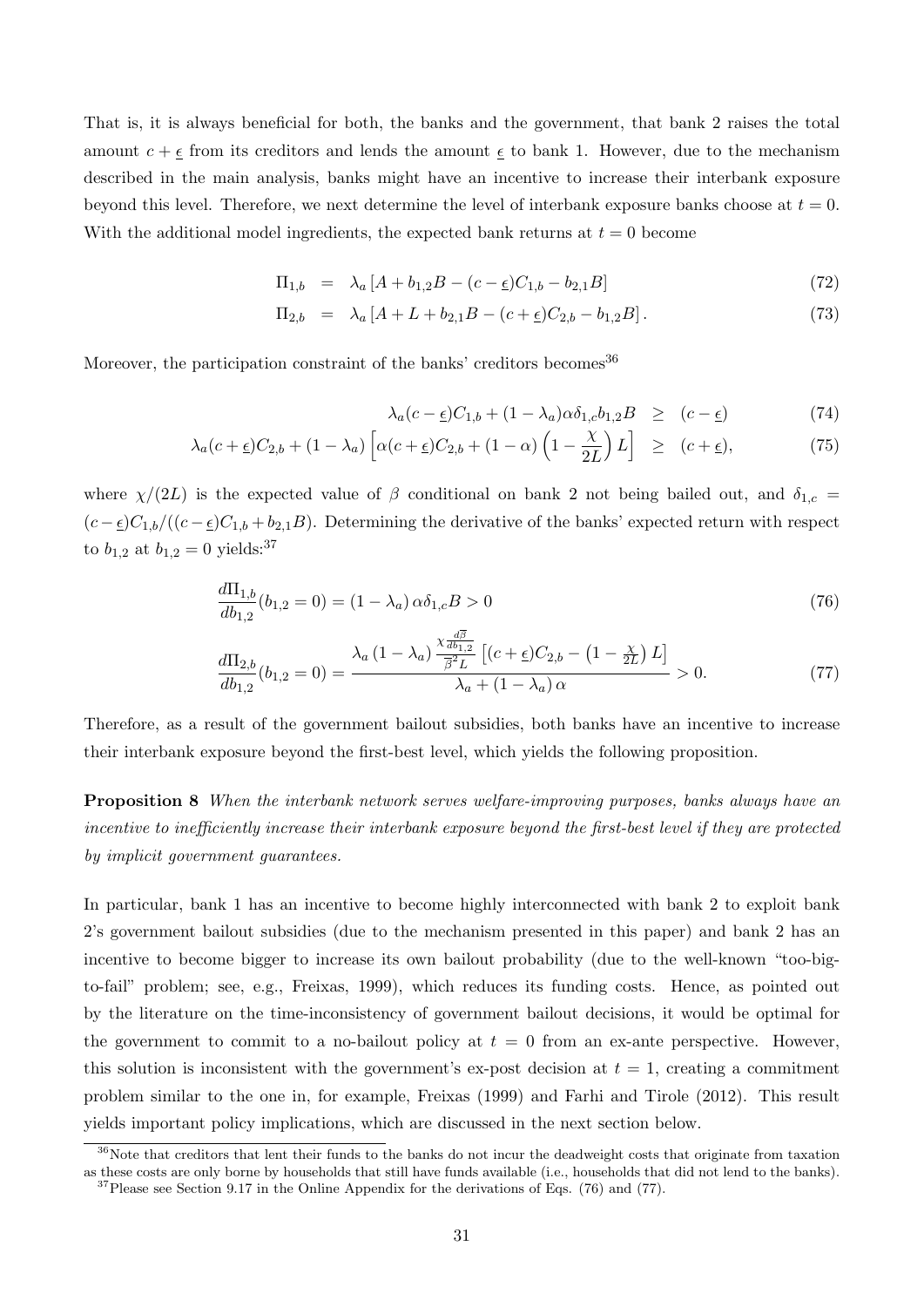# 7 Conclusion and policy implications

This paper sheds light on the puzzle of why banks have an incentive to be highly interconnected on the interbank market. We show that banks have an incentive to inefficiently channel funds through the interbank market before these funds are invested in real assets because this increases the value of government bailout guarantees and, in turn, the banks' expected returns. In particular, if banks that are protected by implicit or explicit government guarantees act as intermediaries between other banks and real investments, there is the possibility that these intermediary banks are rescued by their governments when the real assets fail. This additional hedge increases the likelihood that banks and their creditors are repaid relative to a direct investment in the real assets. As a result, banks have an incentive to choose a higher interbank exposure than necessary in order to fully exploit welfare-improving possibilities provided by the interbank market. This behavior considerably increases expected bankruptcy costs, systemic risk, and leverage without altering the aggregate relation with the real economy, which justifies regulatory intervention.

Therefore, governments should introduce measures that aim at reducing banks' incentive to create excessive interbank exposures. A first possibility would be to increase the risk weights for interbank liabilities under the Basel accord, which would tighten the minimum capital requirements. If interbank liabilities receive a higher risk weight, banks are incentivized to reduce their excessive lending activities and, hence, reduce systemic risk in the interbank market. However, banks might potentially counter this regulatory measure by engaging in cross-equity holdings in addition to interbank debt liabilities. By mutually investing equity in other banks in the interbank network, banks can reach any desired equity ratio without being dependent on outside investors.

From the results discussed in Section 6.3, it follows that if a government lowers bailout expectations (e.g., by credibly committing to a no-bailout policy), this actually leads to higher interconnectedness when other governments do not make the same no-bailout commitment. The reason is that the incentive to be interconnected increases if a bank's own government insurance coverage is reduced. Hence, if the government insurance coverage of banks is reduced in only one country, these banks then aim to have more interbank exposure to banks in other countries to benefit from their government guarantees. Therefore, reducing interconnectedness on the interbank market by lowering bailout expectations can only be achieved when governments employ a coordinated approach and lower expectations in all countries simultaneously.

Another possible option might be to limit a bailout to domestic counterparties, which would reduce the incentive of foreign banks to establish interbank connections with domestic banks. However, this process would require an adjustment of the principles of national treatment and equality of competitive opportunity in the International Banking Act, which requires that domestic banks and branches of foreign banks are treated equally (see Baxter (2010) for more details). Additionally, national laws often prohibit regulators from treating foreign and domestic banks differently. For example, the principles embodied in Section 4 of the Federal Reserve Act require the Federal Reserve to treat member banks and other banks equally. Another reason why regulators might be reluctant to limit a possible bailout only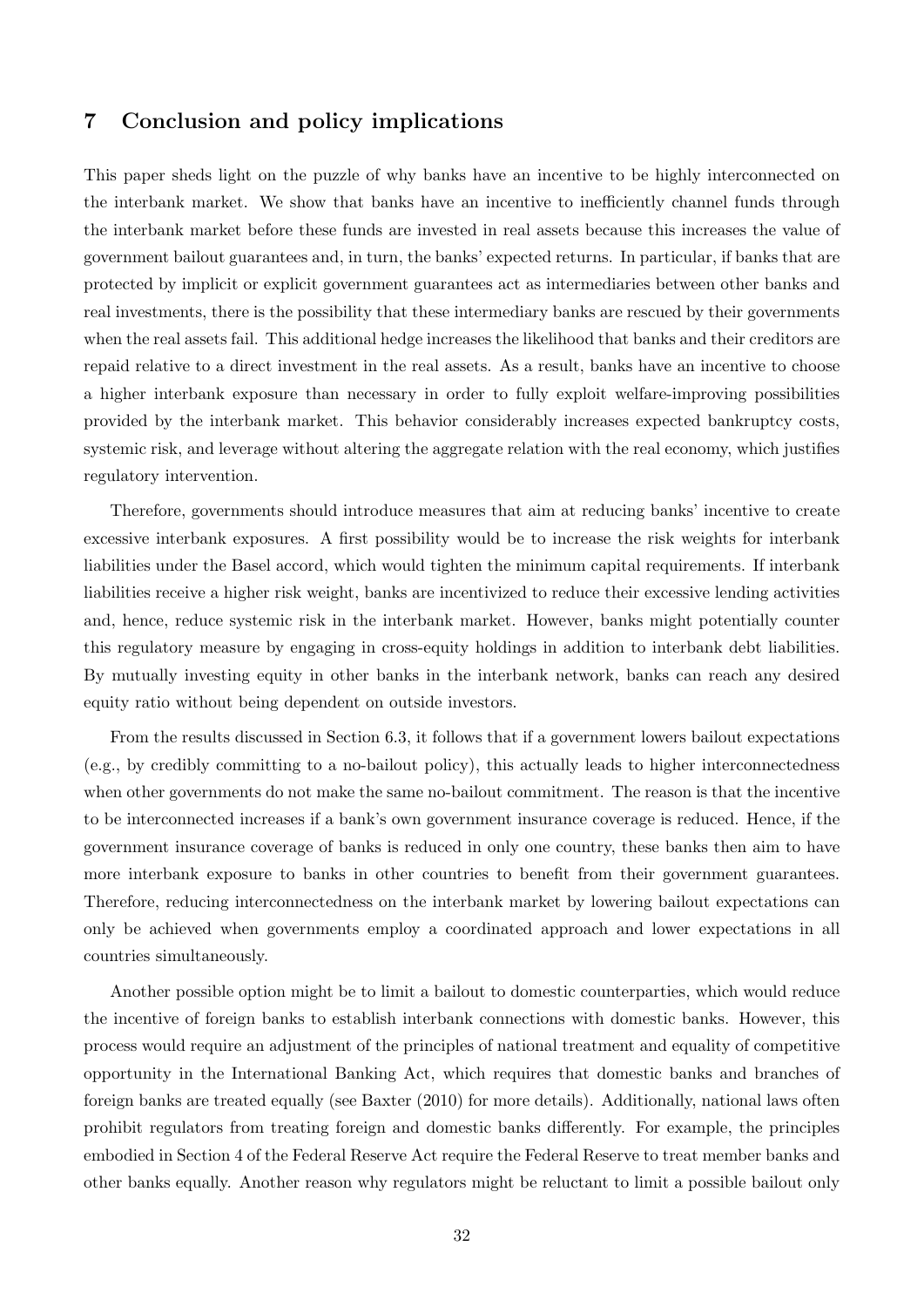to domestic banks might be the quid pro quo response of other countries (see Baker, 2009). Moreover, regulators might be concerned that committing to limit bailouts to domestic counterparties of a bailedout bank might severely reduce the competitiveness of the country's banking system because foreign banks would be reluctant to lend funds to domestic banks. In general, limiting bailouts to domestic banks would also not completely eliminate the incentives of foreign banks to become interconnected with domestic banks to exploit their government guarantees, as they only have to incorporate additional domestic intermediaries. In this case, bailout funds are first funneled through other domestic banks before they are transferred to foreign banks (as in the AIG bailout, where bailout funds from AIG were paid to Goldman Sachs and then passed on to foreign counterparties).

Furthermore, one of the key topics in the current discussion in the European Union is whether to introduce a financial transaction tax to limit speculative trading activities. Because interconnectedness can also be created via derivatives, such as CDSs (in addition to interbank loans), such a tax might potentially reduce the high interconnectedness by adding transaction costs (which reduce bank incentives to become interconnected, as shown in Section 6.3). Another measure to mitigate the incentives to inefficiently channel funds through the interbank market is to introduce the widely discussed bank levy. Levying higher taxes against banks with large balance sheets (which can very well result from high interconnectedness) based on their systemic risk can potentially mitigate the incentive to create large interbank exposures in the first place.

With regard to the interbank network structure, it is important to note that, for interbank liabilities that exist bilaterally between two banks, regulators might be able to net gross exposures before deciding to conduct bank bailouts. If, however, these interbank flows involve more than two banks, regulators would have to know the entire network topology to be able to cancel out superfluous interbank exposures.<sup>38</sup> Because interbank exposures are highly complex, opaque, and layered across different countries, canceling out these flows before bailing out a bank is impossible in practice. However, creating a centralized clearing house for interbank activities can potentially mitigate the perverse incentives described in this paper. If all interbank activities are channeled through a clearing house, the regulator knows the complete interbank network topology and is thus able to cancel the matching interbank deposits of the various banks. However, this approach would require a global clearing house and, thus, a collaboration of all the bank regulators involved.

<sup>&</sup>lt;sup>38</sup>In Section 8.1 in the Online Appendix, we show that banks also always have an incentive to lend and borrow more on the interbank market when they are located on a circle that involves more than two banks.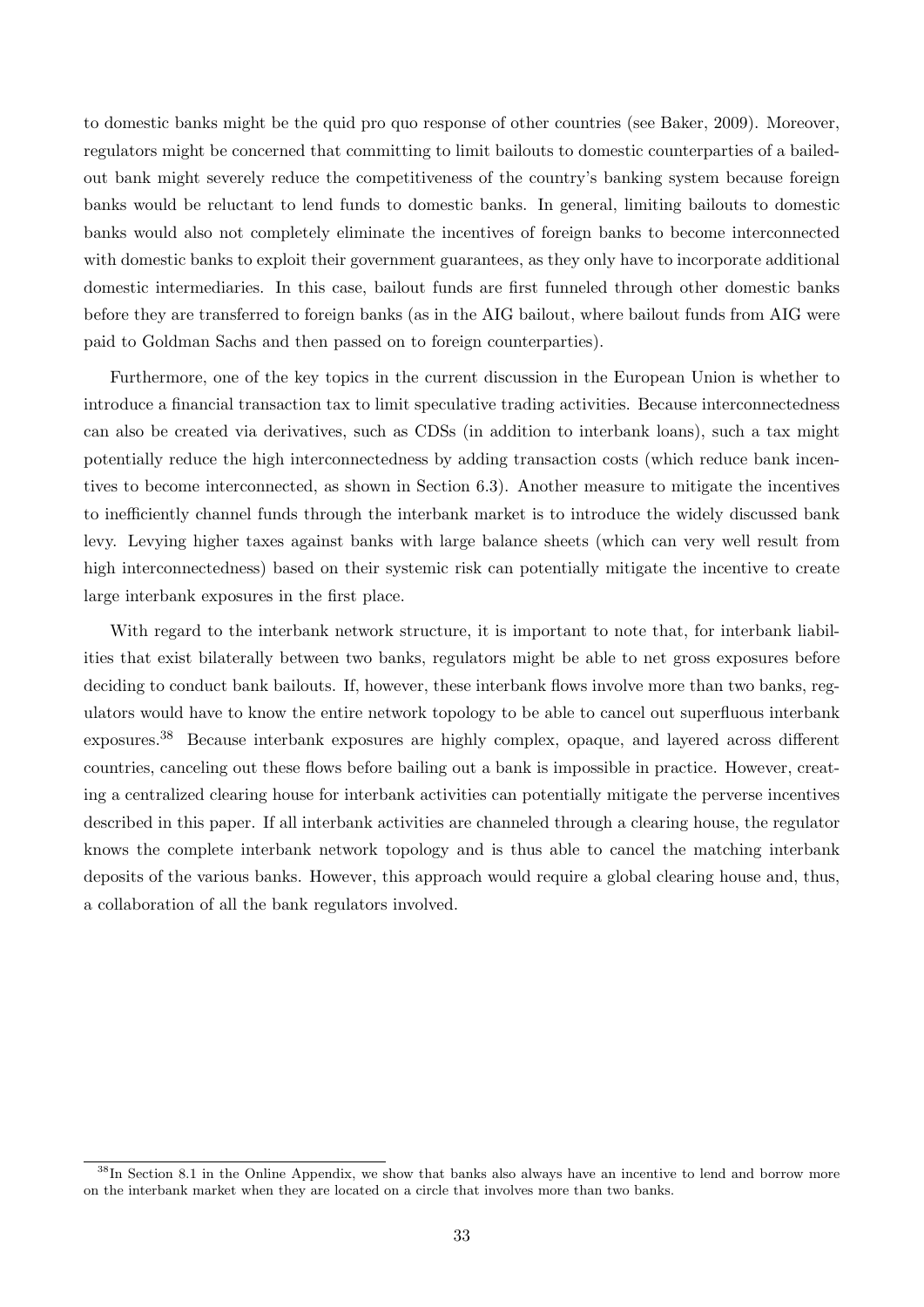# References

- [1] Acharya, V., Yorulmazer, T., 2007. Too many to fail An analysis of time-inconsistency in bank closure policies. Journal of Financial Intermediation, 16(1), 1-31.
- [2] Acharya, V., 2009. A theory of systemic risk and design of prudential bank regulation. Journal of Financial Stability, 5(3), 224-255.
- [3] Acharya, V., Yorulmazer, T., 2008a. Cash-in-the-market pricing and optimal resolution of bank failures. Review of Financial studies, 21(6), 2705-2742.
- [4] Acharya, V., Yorulmazer, T., 2008b. Information contagion and bank herding. Journal of Money, Credit and Banking, 40(1), 215-231.
- [5] Allen, F., Gale, D., 2000. Financial Contagion. Journal of Political Economy 108(1), 1-33.
- [6] Arnold, J., Bech, M. L., Beyeler, W. E., Glass, R.J., Soramki, K., 2007. The topology of interbank payment flows. Physica A: Statistical Mechanics and its Applications, 379(1), 317-333.
- [7] Babus, A., 2013. The Formation of Financial Networks. The RAND Journal of Economics, 47(2), 239-272.
- [8] Baker, D., 2009. The AIG Saga: A Brief Primer. CEPR (March 2009).
- [9] Ballard, C. L., Shoven, J. B., Whalley, J., 1985. General Equilibrium Computations of the Marginal Welfare Costs of Taxes in the United States. American Economic Review 75(1), 128-38.
- [10] Baxter, T. C., 2010. Factors affecting efforts to limit payments to AIG counterparties.
- [11] Bonfim, D., Moshe, K., 2012. Liquidity risk in banking: is there herding? Working paper.
- [12] Brusco, S., Castiglionesi, F., 2007. Liquidity Coinsurance, Moral Hazard and Financial Contagion. Journal of Finance, 62(5), 2275-2302.
- [13] Cai, J., Saunders, A., Steffen, S., 2014. Syndication, Interconnectedness, and Systemic Risk. Working paper.
- [14] Craig, B., Von Peter, G., 2014. Interbank tiering and money center banks. Journal of Financial Intermediation, 23(3), 322-347.
- [15] Dasgupta, A., 2004. Financial contagion through capital connections: A model of the origin and spread of bank panics. Journal of the European Economic Association, 2(6), 1049-1084.
- [16] David, A., Lehar, A., 2011. Why are Banks Highly Interconnected? Working paper.
- [17] Diamond, D. W., Rajan, R. G., 2002. Bank Bailouts and Aggregate Liquidity. American Economic Review (Papers and Proceedings) 92(2), 38-41.
- [18] Farboodi, M., 2015. Intermediation and voluntary exposure to counterparty risk. Working paper.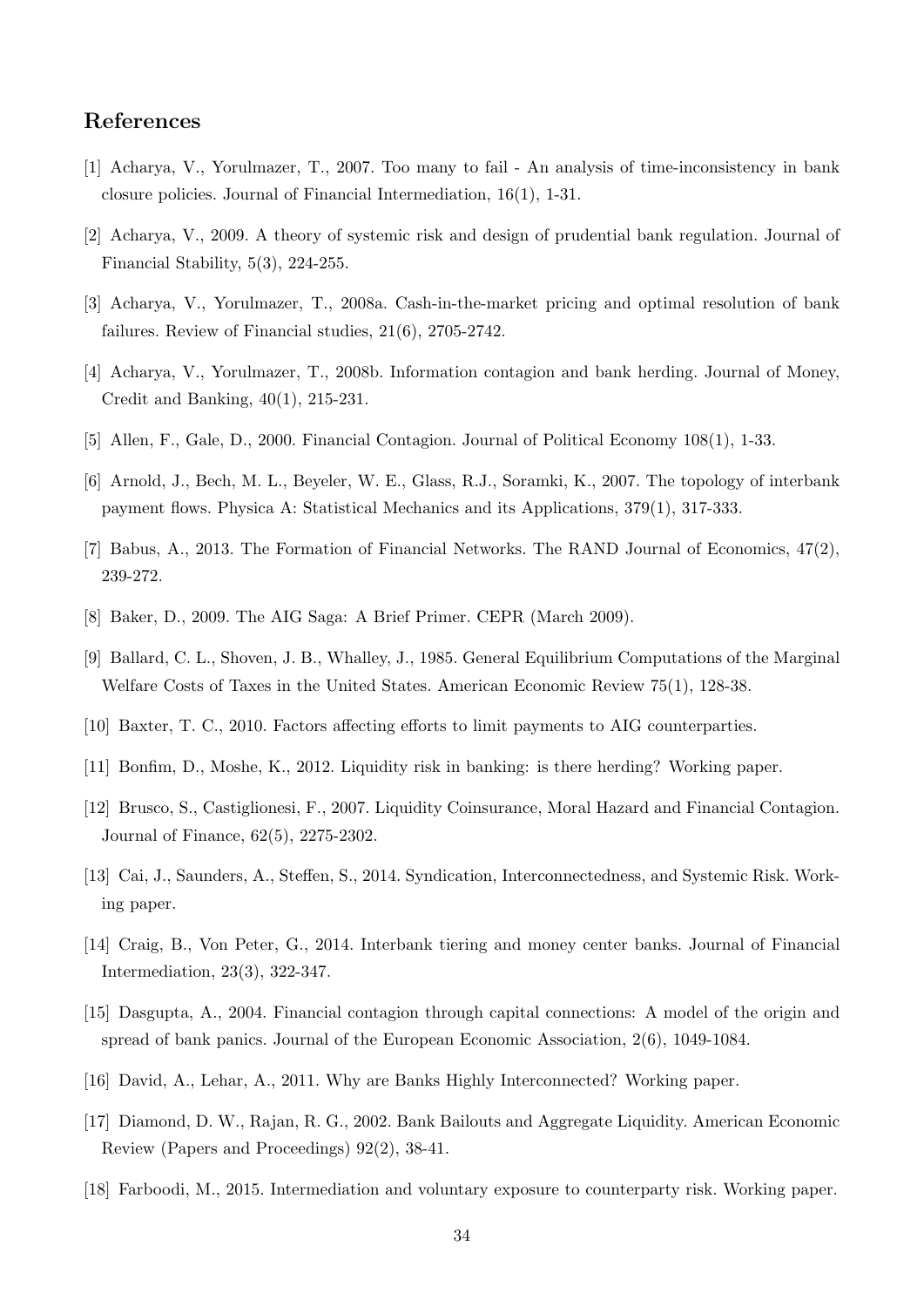- [19] Farhi, E., Tirole, T., 2012. Collective moral hazard, maturity mismatch, and systemic bailouts. American Economic Review, 102(1), 60-93.
- [20] Feldstein, M., 1999. Tax Avoidance and the Deadweight Loss of the Income Tax. Review of Economics and Statistics, 81(4), 674-680.
- [21] Freixas, X., 1999. Optimal bailout policy, conditionality and constructive ambiguity. Working paper.
- [22] Freixas, X., Holthausen, C., 2005. Interbank Market Integration under Asymmetric Information. Review of Financial Studies, 18(2), 459-490.
- [23] Gorton, G., Huang, L., 2004. Liquidity, Efficency and Bank Bailouts. American Economic Review, 94(3), 455-483.
- [24] Heijmans, R., Proepper, M., van Lelyveld, I., 2008. Towards a Network Description of Interbank Payment Flows. Working paper.
- [25] Hett, F., Schmidt, A., 2015. Bank Rescues and Bailout Expectations: The Erosion of Market Discipline During the Financial Crisis. Journal of Financial Economics (forthcoming).
- [26] Iyer, R., Peydro, J. L., 2011. Interbank contagion at work: Evidence from a natural experiment. Review of Financial Studies, 24(4), 1337-1377.
- [27] Leitner, Y., 2005. Financial Networks: Contagion, Commitment, and Private Sector Bailouts. Journal of Finance, 60(6), 2925-2953.
- [28] Liu, C. (2011): Herding behavior in bank lending: Evidence from U.S. Commercial Banks. Working Paper.
- [29] Markose, S., Giansante, S., Shaghaghi, A. R., 2012. Too interconnected to fail financial network of US CDS market: Topological fragility and systemic risk. Journal of Economic Behavior and Organization, 83(3), 627-646.
- [30] Minoiu, C., Reyes, J. A., 2013. A network analysis of global banking: 1978–2010. Journal of Financial Stability, 9(2), 168-184.
- [31] Mueller, J., 2006. Interbank Credit Lines as a Channel of Contagion. Journal of Financial Services Research 29(1), 37-60.
- [32] Neyer, U., Wiemers, J., 2004. The Influence of a Heterogeneous Banking Sector on the Interbank Market Rate in the Euro Area. Swiss Journal of Economics and Statistics, 140(III), 395-428.
- [33] Niepmann, F., Schmidt-Eisenlohr, T., 2013. Bank bailouts, international linkages, and cooperation. American Economic Journal: Economic Policy, 5(4), 270-305.
- [34] Pisani-Ferry, J., Sapir, A., Tille, C., 2010. Banking crisis management in the EU: an early assessment. Economic Policy, 25(62), 341-373.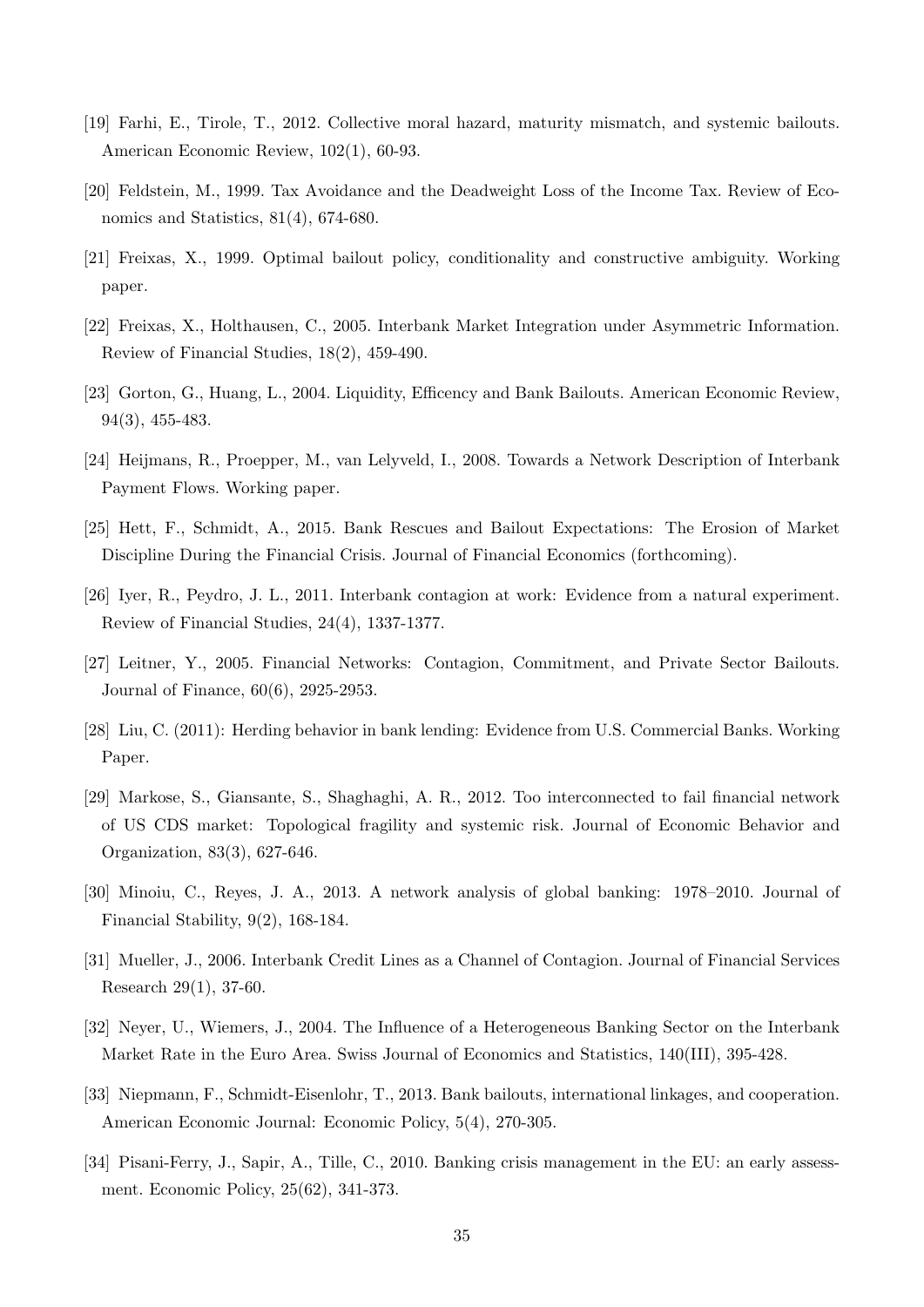- [35] Rajan, R., 1994. Why bank credit policies fluctuate: A theory and some evidence. The Quarterly Journal of Economics, 109(2), 399-441.
- [36] Rochet, J. C., Tirole, J. 1996. Interbank lending and systemic risk. Journal of Money, Credit and Banking, 28(4), 733-762.
- [37] Rogers, L. C. G., Veraart, L. A., 2013. Failure and rescue in an interbank network. Management Science, 59(4), 882-898.
- [38] Scharfstein, D., Stein, J., 1990. Herd behavior and investment. American Economic Review, 465- 479.
- [39] Stever, R., Wilcox, J. A., 2007. Regulatory discretion and banks' pursuit of safety in similarity. Working Paper.
- [40] Wagner, W., 2010. Diversification at financial institutions and systemic crises. Journal of Financial Intermediation, 19(3), 373-386.
- [41] Wagner, W., 2011. Systemic Liquidation Risk and the Diversity–Diversification TradeOff. The Journal of Finance, 66(4), 1141-1175.
- [42] Soramki, K., Wetherilt, A., Zimmerman, P., 2010. The sterling unsecured loan market during 2006–08: Insights from network theory. Working paper.
- [43] Wells, S., 2004. U.K. Interbank Exposures: Systemic Risk Implications. Journal of Monetary Economics, 2(1), 66-77.
- [44] Zawadowski, A., 2013. Entangled Financial Systems. Review of Financial Studies, 26(5), 1291-1323.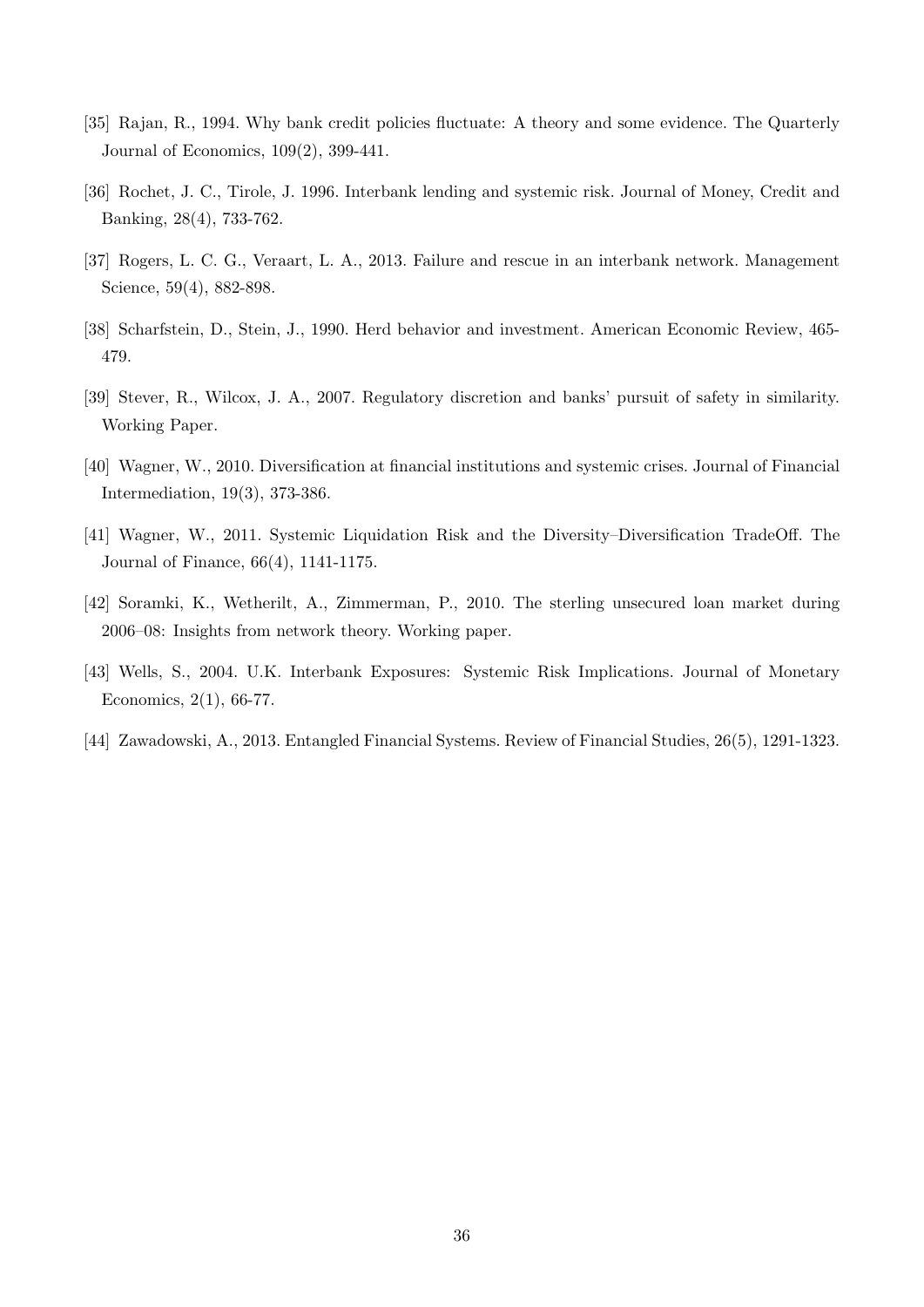# For Online Publication

Online Appendix for

Interbank Networks and Backdoor Bailouts: Benefiting from other Banks' Government Guarantees

Tim Eisert

Christian Eufinger

October 2017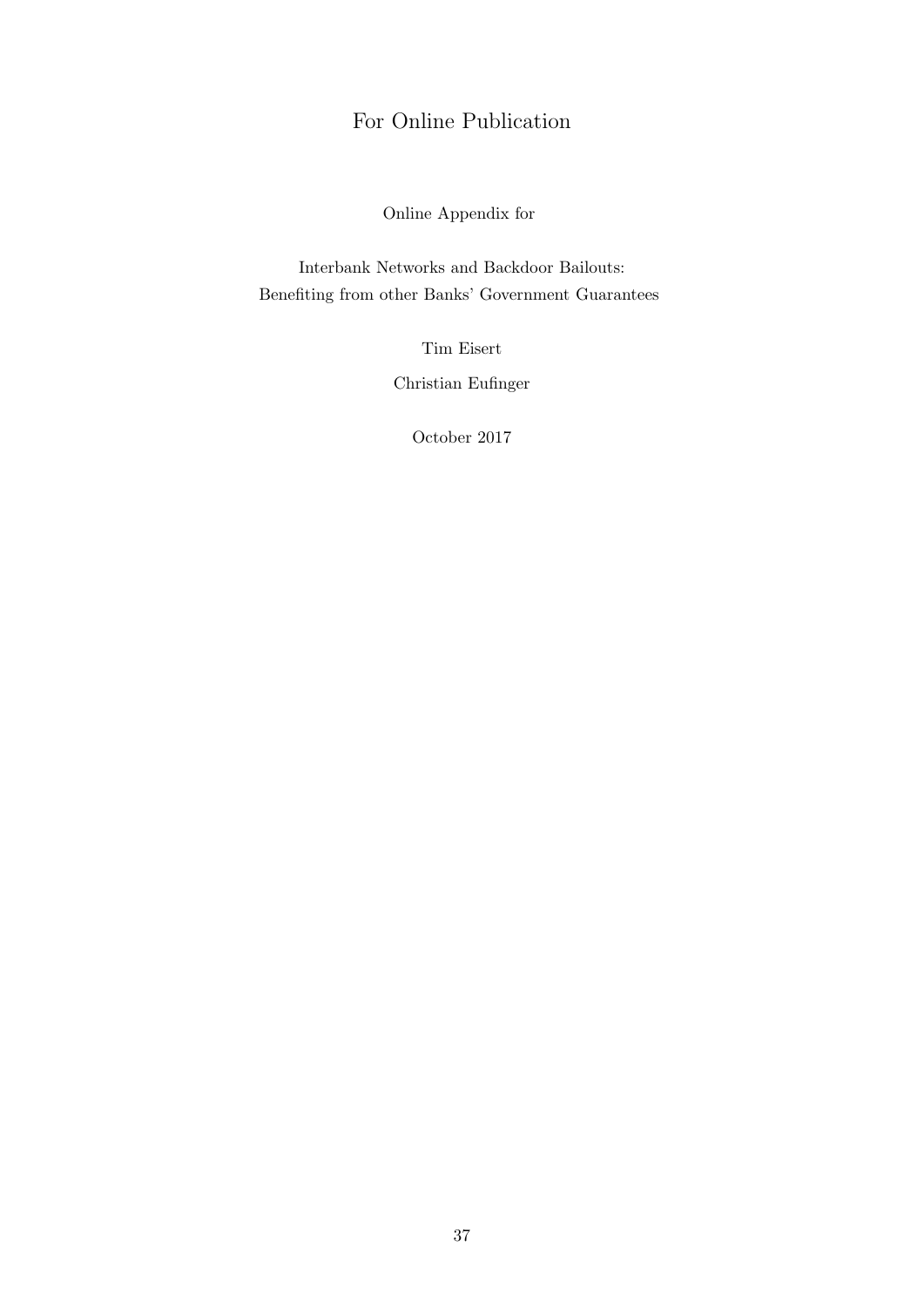# 8 Robustness checks

#### 8.1 Three banks located on a circle

For brevity, we take the banks' decision to invest in perfectly correlated portfolios as given and focus on the case where banks remain solvent only if their investment in the risky asset is successful. Similar to the setting in Section 5, with three banks located on a circle, the banks' expected returns become

$$
\Pi_{1,b} = \lambda_a \left[ a_1 A + b_{1,2} B - c C_{1,b} - b_{3,1} B \right] \tag{78}
$$

$$
\Pi_{2,b} = \lambda_a \left[ a_2 A + b_{2,3} B - c C_{2,b} - b_{1,2} B \right] \tag{79}
$$

$$
\Pi_{3,b} = \lambda_a \left[ a_3 A + b_{3,1} B - c C_{3,b} - b_{2,3} B \right],\tag{80}
$$

while the banks' budget constraints become

$$
e + c + b_{3,1} = a_1 + b_{1,2} \tag{81}
$$

$$
e + c + b_{1,2} = a_2 + b_{2,3} \tag{82}
$$

$$
e + c + b_{2,3} = a_3 + b_{3,1}.\tag{83}
$$

Moreover, the creditors' participation constraints become

$$
\lambda_a c C_{1,b} + (1 - \lambda_a) \left[ \alpha c C_{1,b} + (1 - \alpha) \alpha \delta_{1,c} b_{1,2} B \right] \ge c \tag{84}
$$

$$
\lambda_a c C_{2,b} + (1 - \lambda_a) \left[ \alpha c C_{2,b} + (1 - \alpha) \alpha \delta_{2,c} b_{2,3} B \right] \ge c \tag{85}
$$

$$
\lambda_a c C_{3,b} + (1 - \lambda_a) \left[ \alpha c C_{3,b} + (1 - \alpha) \alpha \delta_{3,c} b_{3,1} B \right] \ge c,
$$
\n(86)

where we assume that all banks (and their creditors) expect that their respective successor bank invests the funds it borrowed on the interbank market in the real asset. If the banks would expect that their successor bank also invests these funds in the interbank market, their expected return would be even higher due to the additional insurance coverage of the additional borrower bank's government guarantee. Hence, this assumption will give lower bounds for the banks' expected returns. Incorporating the banks' budget constraints and their creditors' participation constraints and taking the derivatives of Eqs. (78) to  $(80)$  with respect to the banks' interbank exposure yields<sup>39</sup>

$$
\frac{d\Pi_{1,b}}{db_{1,2}} = \frac{\lambda_a (1 - \lambda_a) (1 - \alpha) \alpha}{\lambda_a + (1 - \lambda_a) \alpha + (1 - \lambda_a) (1 - \alpha) \alpha \frac{b_{1,2} B b_{3,1} B}{(cC_{1,b} + b_{3,1} B)^2}} \delta_{1,c}^2 B > 0
$$
\n(87)

$$
\frac{d\Pi_{2,b}}{db_{2,3}} = \frac{\lambda_a (1 - \lambda_a) (1 - \alpha) \alpha}{\lambda_a + (1 - \lambda_a) \alpha + (1 - \lambda_a) (1 - \alpha) \alpha \frac{b_{2,3} B b_{1,2} B}{(c C_{2,b} + b_{1,2} B)^2}} \delta_{2,c}^2 B > 0
$$
\n(88)

$$
\frac{d\Pi_{3,b}}{db_{3,1}} = \frac{\lambda_a (1 - \lambda_a) (1 - \alpha) \alpha}{\lambda_a + (1 - \lambda_a) \alpha + (1 - \lambda_a) (1 - \alpha) \alpha \frac{b_{3,1} B b_{2,3} B}{(cC_{3,b} + b_{2,3} B)^2}} \delta_{3,c}^2 B > 0.
$$
\n(89)

Hence, due to their implicit government guarantees, all banks are always incentivized to borrow and lend more on the interbank market.

 $39$ Please see Section 9.18 for the derivation of Eqs. (87) to (89).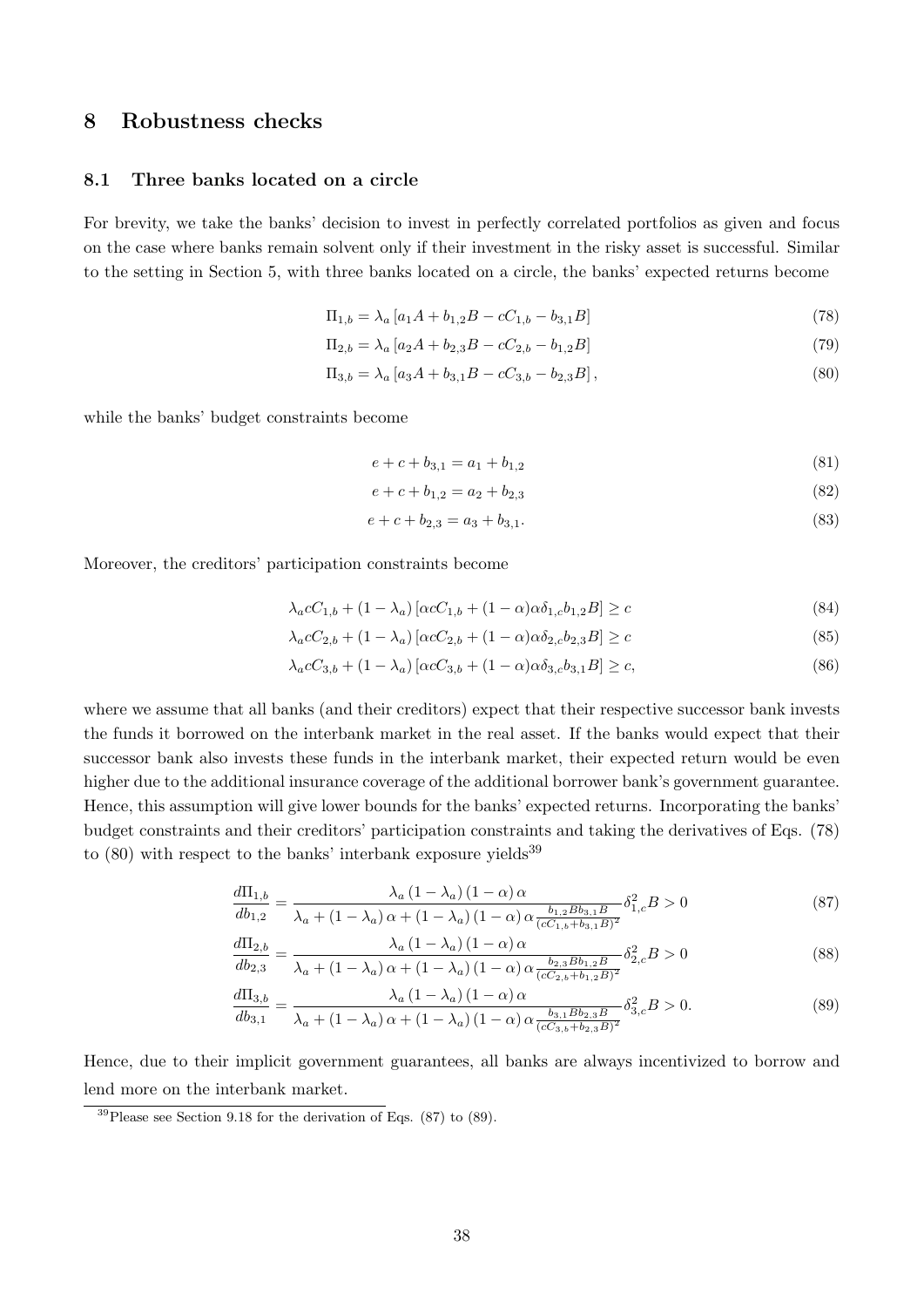#### 8.2 Remaining case for Section 5

In the following, we analyze the case in which the banks fail if their interbank loan is not repaid. First, we again determine the banks' optimal portfolio correlation given interbank exposure and then their optimal amount of interbank borrowing and lending. For this case, the expected return of bank  $i$  is given by

$$
\Pi_{i,b} = (\rho_{1,2} + (\lambda_a - \rho_{1,2}) \alpha) [a_i A + b_{i,j \neq i} B - c C_{i,b} - b_{j \neq i,i} B].
$$
\n(90)

The participation constraint of the creditors of bank  $i$  is given by

$$
\rho_{1,2}cC_{i,b} + (\lambda_a - \rho_{1,2}) \left[ \alpha cC_{i,b} + (1 - \alpha)\alpha cC_{i,b} + (1 - \alpha)^2 a_i A \left[ 1 - \frac{b_{j \neq i,i} BC_{j \neq i,b}}{b_{i,j \neq i} BC_{i,b} + (cC_{i,b} + b_{j \neq i,i} B)C_{j \neq i,b}} \right] \right]
$$
  
+ 
$$
(\lambda_a - \rho_{1,2}) \left[ \alpha cC_{i,b} + (1 - \alpha)\alpha \delta_{i,c} b_{i,j \neq i} B + (1 - \alpha)^2 a_{j \neq i} A \frac{b_{j \neq i,i} BC_{j \neq i,b}}{b_{i,j \neq i} BC_{i,b} + (cC_{i,b} + b_{j \neq i,i} B)C_{j \neq i,b}} \right]
$$
  
+ 
$$
(1 - 2\lambda_a + \rho_{1,2}) \left[ \frac{1}{2} \left( \alpha cC_{i,b} + (1 - \alpha)\alpha \delta_{i,c} b_{i,j \neq i} B \right) + \frac{1}{2} \left( \alpha^2 cC_{i,b} + (1 - \alpha)\alpha cC_{i,b} + \alpha (1 - \alpha)\delta_{i,c} b_{i,j \neq i} B \right) \right]
$$
  
\n
$$
\geq c.
$$
 (91)

The repayment that the creditors of bank  $i$  receive in the case where only bank  $i$  is successful follows from

$$
\sum_{n=0}^{\infty} a_i A \delta_{i,c} \delta_{i,b}^n \delta_{j \neq i,b}^n = a_i A \frac{\delta_{i,c}}{1 - \delta_{i,b} \delta_{j \neq i,b}} = a_i A \left[ 1 - \frac{b_{j \neq i,i} BC_{j \neq i,b}}{b_{i,j \neq i} BC_{i,b} + (cC_{i,b} + b_{j \neq i,i} B) C_{j \neq i,b}} \right].
$$
\n(92)

That is, the liquidation funds are passed from bank  $i$  to bank  $j \neq i$ , back to bank i, and so on. Similarly, if bank  $j \neq i$  is the only successful bank and it is not bailed out, the creditors of bank i receive

$$
\sum_{n=0}^{\infty} a_{j\neq i} A \delta_{i,c} \delta_{i,b}^{n} \delta_{j\neq i,b}^{1+n} = a_{j\neq i} A \delta_{i,c} \delta_{j\neq i,b} \frac{1}{1 - \delta_{i,b} \delta_{j\neq i,b}} = a_{j\neq i} A \frac{b_{j\neq i,i} BC_{j\neq i}}{b_{i,j\neq i} BC_{i,b} + (cC_{i,b} + b_{j\neq i,i} B)C_{j\neq i}}.
$$
(93)

Solving the binding Constraint (91) for the interest rate  $C_{i,b}$  yields

$$
C_{i,b} = \frac{1}{\rho_{1,2} + (1 - \rho_{1,2})\alpha + (\lambda_a - \rho_{1,2})(1 - \alpha)\alpha} - \frac{(\lambda_a - \rho_{1,2})(1 - \alpha)^2 A}{c(\rho_{1,2} + (1 - \rho_{1,2})\alpha + (\lambda_a - \rho_{1,2})(1 - \alpha)\alpha)}
$$

$$
-\frac{(1 - \lambda_a)(1 - \alpha)\alpha}{c(\rho_{1,2} + (1 - \rho_{1,2})\alpha + (\lambda_a - \rho_{1,2})(1 - \alpha)\alpha)} \delta_{i,c} b_{i,j} \neq iB,
$$
(94)

where we used that  $a_i = a_{i \neq i} = 1$ , which follows from the banks' budget constraints from Eq. (22) and  $a_i \leq 1$  (see Section 9.2). The implicit derivative of  $C_{i,b}$  with respect to  $\rho_{1,2}$  is<sup>40</sup>

$$
\frac{dC_{i,b}}{d\rho_{1,2}} = \frac{1}{c} \frac{(1-\alpha)^2 (A - cC_{i,b})}{\rho_{1,2} + (1-\rho_{1,2})\alpha + (\lambda_a - \rho_{1,2})(1-\alpha)\alpha + (1-\lambda_a)(1-\alpha)\alpha \frac{b_{i,j\neq i}B_{b_{j\neq i,i}B}}{(cC_{i,b} + b_{j\neq i,i}B)^2}} > 0.
$$
(95)

 $^{40}$ Please see Section 9.19 for the derivation of Eq. (95).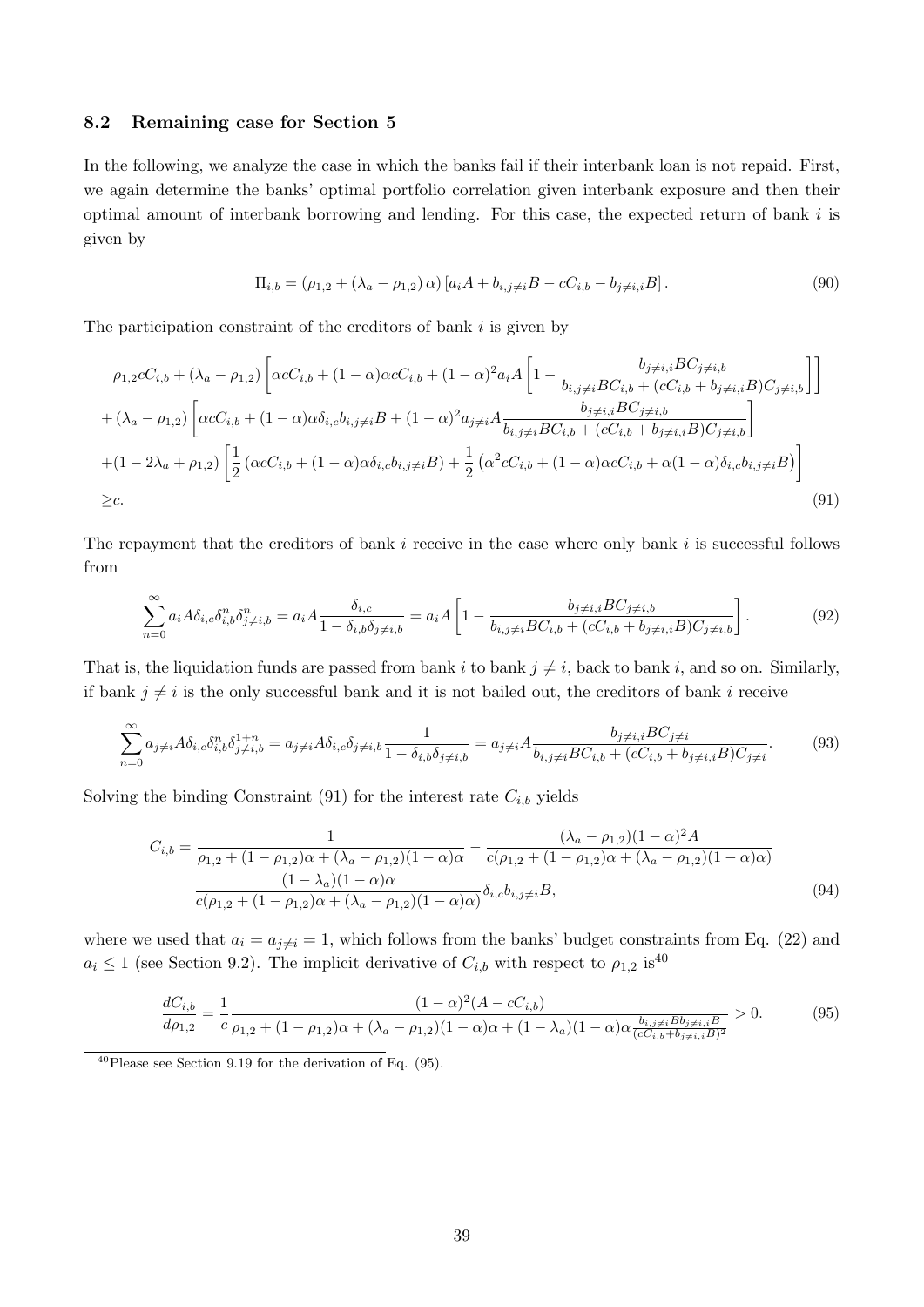Finally, incorporating the banks' budget constraints and the creditors' participation constraint and taking the derivative of  $\Pi_{i,b}$  with respect to  $\rho_{1,2}$  yields<sup>41</sup>

$$
\frac{d\Pi_{i,b}}{d\rho_{1,2}} = \frac{(1-\alpha)\alpha \left[1 + (1-\lambda_a)(1-\alpha)\frac{b_{i,j\neq i}B_{b_{j\neq i,i}B}}{(cC_{i,b} + b_{j\neq i,i}B)^2}\right](A - cC_{i,b})}{\rho_{1,2} + (1-\rho_{1,2})\alpha + (\lambda_a - \rho_{1,2})(1-\alpha)\alpha + (1-\lambda_a)(1-\alpha)\alpha\frac{b_{i,j\neq i}B_{b_{j\neq i,i}B}}{(cC_{i,b} + b_{j\neq i,i}B)^2}} > 0.
$$
\n(96)

From Eq. (96), it follows that when the banks are protected by government guarantees, they both have an incentive to maximize their portfolio correlation (i.e., choose  $\rho_{1,2}^* = \lambda_a$ ) and their expected returns become

$$
\Pi_{i,b} = \lambda_a \left[ a_i A + b_{i,j \neq i} B - \frac{c}{\lambda_a + (1 - \lambda_a)\alpha} - b_{j \neq i,i} B \right] + \frac{\lambda_a (1 - \lambda_a)(1 - \alpha)\alpha}{\lambda_a + (1 - \lambda_a)\alpha} \delta_{i,c} b_{i,j \neq i} B,\tag{97}
$$

which equals Eq. (30). Hence, the banks again have the incentive to maximize their interbank exposure.

### 8.3 Remaining cases for Section 6.2

In this section, we derive the optimal portfolio correlation and the optimal interbank exposure for the remaining sub-cases of Cases (a) and (b) discussed in Section 6.2.

# 8.3.1 Case (a) -  $cC_{2,b} + b_{1,2}B_{1,2} \leq g$ :

First, bank 2's expected return and participation constraint for all remaining sub-cases of Case (a) (i.e., a.ii to a.iv) is given by Eq. (50). Moreover, for Cases (a.ii), (a.iii), and (a.iv), the expected returns for bank 1 and the participation constraints (PC) of the creditors of both banks become

Case (a.ii): 
$$
\Pi_{1,b} = \rho_{1,2} [a_1 A + b_{1,2} B_{1,2} - c C_{1,b}] + (\lambda_a - \rho_{1,2}) \alpha [a_1 A + b_{1,2} B_{1,2} - c C_{1,b}]
$$
  
  $+ (\lambda_a - \rho_{1,2}) [b_{1,2} B_{1,2} - c C_{1,b}] + (1 - 2\lambda_a + \rho_{1,2}) \alpha [b_{1,2} B_{1,2} - c C_{1,b}]$  (98)

$$
PC creditors 1: \rho_{1,2}cC_{1,b} + (\lambda_a - \rho_{1,2}) [\alpha cC_{1,b} + (1 - \alpha)\alpha cC_{1,b} + (1 - \alpha)^2 a_1 A]
$$

$$
+(\lambda_a - \rho_{1,2}) cC_{1,b} + (1 - 2\lambda_a + \rho_{1,2}) [\alpha cC_{1,b} + (1 - \alpha)\alpha cC_{1,b}] \ge c
$$
\n(99)

$$
\text{PC credentials 2: } \rho_{1,2}cC_{2,b} + (\lambda_a - \rho_{1,2})cC_{2,b} + (\lambda_a - \rho_{1,2})\alpha cC_{2,b} + (1 - 2\lambda_a + \rho_{1,2})\alpha cC_{2,b} \ge c \tag{100}
$$

Case (a.iii): 
$$
\Pi_{1,b} = \rho_{1,2} [a_1 A + b_{1,2} B_{1,2} - cC_{1,b}] + (\lambda_a - \rho_{1,2}) \alpha [a_1 A + b_{1,2} B_{1,2} - cC_{1,b}]
$$
 (101)  
\n**PC credits 1:**  $\rho_{1,2} cC_{1,b} + (\lambda_a - \rho_{1,2}) [\alpha cC_{1,b} + (1 - \alpha) \alpha cC_{1,b} + (1 - \alpha)^2 a_1 A]$   
\n $+ (\lambda_a - \rho_{1,2}) [\alpha cC_{1,b} + (1 - \alpha) b_{1,2} B_{1,2}] + (1 - 2\lambda_a + \rho_{1,2}) \frac{1}{2} (\alpha cC_{1,b} + (1 - \alpha) \alpha b_{1,2} B_{1,2})$   
\n $+ (1 - 2\lambda_a + \rho_{1,2}) \frac{1}{2} (\alpha^2 cC_{1,b} + \alpha (1 - \alpha) b_{1,2} B_{1,2} + (1 - \alpha) \alpha cC_{1,b}) \ge c$   
\n**PC credits 2:**  $\rho_{1,2} cC_{2,b} + (\lambda_a - \rho_{1,2}) cC_{2,b} + (\lambda_a - \rho_{1,2}) \alpha cC_{2,b}$   
\n $+ (1 - 2\lambda_a + \rho_{1,2}) \left[ \frac{1}{2} \alpha cC_{2,b} + \frac{1}{2} (\alpha^2 cC_{2,b} + (1 - \alpha) \alpha cC_{2,b}) \right] \ge c$  (103)

 $41$ Please see Section 9.20 for the derivation of Eq. (96).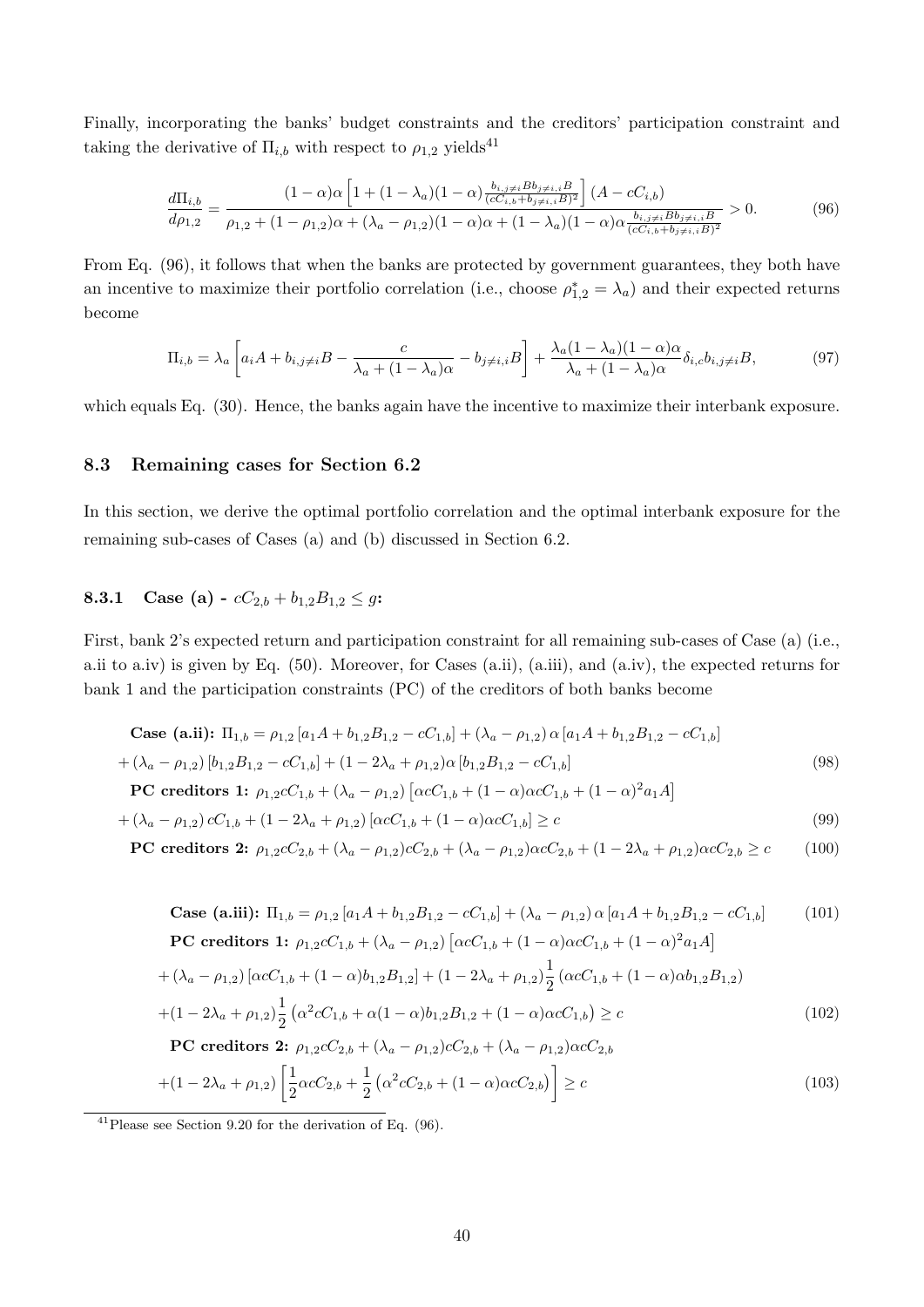Case (a.vi): 
$$
\Pi_{1,b} = \rho_{1,2} [a_1 A + b_{1,2} B_{1,2} - c C_{1,b}] + (\lambda_a - \rho_{1,2}) [a_1 A + \alpha b_{1,2} B_{1,2} - c C_{1,b}]
$$
  
  $+ (\lambda_a - \rho_{1,2}) [b_{1,2} B_{1,2} - c C_{1,b}] + (1 - 2\lambda_a + \rho_{1,2}) \alpha [b_{1,2} B_{1,2} - c C_{1,b}]$  (104)

$$
\text{PC credits} \quad 1; \quad \rho_{1,2} C_{1,b} + 2 \left( \lambda_a - \rho_{1,2} \right) c C_{1,b} + (1 - 2\lambda_a + \rho_{1,2}) \left[ \alpha c C_{1,b} + (1 - \alpha) \alpha c C_{1,b} \right] \ge c \tag{105}
$$

**PC creditors 2:** 
$$
\rho_{1,2}cC_{2,b} + (\lambda_a - \rho_{1,2})cC_{2,b} + (\lambda_a - \rho_{1,2})\alpha cC_{2,b} + (1 - 2\lambda_a + \rho_{1,2})\alpha cC_{2,b} \geq c.
$$
 (106)

In Case (a.ii), bank 1 is solvent whenever it is repaid by bank 2, either because bank 2's investment is successful (first and third term of Eq. (98)) or bank 2 is bailed out (second and fourth term in Eq. (98)). In Case (a.iii), bank 1 only stays solvent if either both banks are successful (first term in Eq.  $(101)$ ) or if bank 1 is successful and bank 2 is bailed out (second term in Eq.  $(101)$ ), in which case the creditors of bank 1 are fully repaid. Otherwise, they receive the respective liquidation value of bank 1. Finally, in Case (a.vi) bank 1 stays solvent as soon as one bank is successful or if bank 2 is bailed out.

Taking the derivative of bank 1's expected returns with respect to  $\rho_{1,2}$  yields for the remaining three  $sub-cases<sup>42</sup>$ 

Case (a.ii): 
$$
\frac{d\Pi_{1,b}}{d\rho_{1,2}} = \frac{(1-\alpha)\alpha}{\lambda_a + (1-\lambda_a)[\alpha + (1-\alpha)\alpha]} > 0
$$
 (107)

Case (a.iii): 
$$
\frac{d\Pi_{1,b}}{d\rho_{1,2}} = \frac{(1-\alpha)\alpha \left[a_1 A + b_{1,2} B_{1,2} - c C_{1,b}\right]}{\alpha + (1-\alpha) \left[\rho_{1,2} + (\lambda_a - \rho_{1,2})\alpha\right]} a_1 A > 0
$$
\n(108)

Case (a.iv): 
$$
\frac{d\Pi_{1,b}}{d\rho_{1,2}} = \frac{(1-\alpha)\alpha}{\rho_{1,2} + 2(\lambda_a - \rho_{1,2}) + (1-2\lambda_a + \rho_{1,2})[\alpha + (1-\alpha)\alpha]}cC_{1,b} > 0,
$$
 (109)

which shows that in all possible sub-cases of Case (a) banks will choose perfectly positively correlated portfolios, i.e.,  $\rho_{1,2}^* = \lambda_a$ . Plugging  $\rho_{1,2}^* = \lambda_a$  and the respective binding creditors' participation constraint (Eqs. (99), (102), and (105)) into bank 1's expected return (Eqs. (98), (101), and (104)) yields, after rearranging,

Case (a.iii): 
$$
\Pi_{1,b} = \lambda_a [a_1 A + b_{1,2} B_{1,2}] + (1 - \lambda_a) \left[ \frac{\alpha c}{\lambda_a + (1 - \lambda_a)\alpha} + \frac{\lambda_a (1 - \alpha) \alpha b_{1,2} B_{1,2}}{\lambda_a + (1 - \lambda_a)\alpha} \right] - c
$$
  
=  $G_{1,b}$  (110)

**Cases (a.ii) and (a.vi):** 
$$
\Pi_{1,b} = \lambda_a [a_1 A + b_{1,2} B_{1,2}] + (1 - \lambda_a) \left[ \alpha b_{1,2} B_{1,2} + \frac{(1 - \alpha) \alpha c}{\lambda_a + (1 - \lambda_a) [\alpha + (1 - \alpha) \alpha]} \right] - c.
$$
  

$$
= G_{1,b}
$$
 (111)

Finally, taking the derivative of Eqs. (110) and (111) with respect to  $b_{1,2}$  yields for the three cases

Case (a.iii): 
$$
\frac{d\Pi_{1,b}}{db_{1,2}} = \frac{\lambda_a (1 - \lambda_a)(1 - \alpha)\alpha A}{\lambda_a + (1 - \lambda_a)\alpha} > 0
$$
 (112)

**Cases (a.ii) and (a.vi):** 
$$
\frac{d\Pi_{1,b}}{db_{1,2}} = (1 - \lambda_a)\alpha A > 0,
$$
 (113)

where we incorporated already that for all three sub-cases it holds that  $B_{1,2} = A$ , which follows from the binding participation constraints of the creditors of bank 2 and bank 2's binding participation constraint from Eq. (50). Taking the derivative of the value of the bailout subsidies  $G_{1,b}$  from Eqs.

<sup>&</sup>lt;sup>42</sup>Please see Sections 9.5, 9.6, 9.7 for the derivation of Eqs.  $(107)$ ,  $(108)$ , and  $(109)$ , respectively.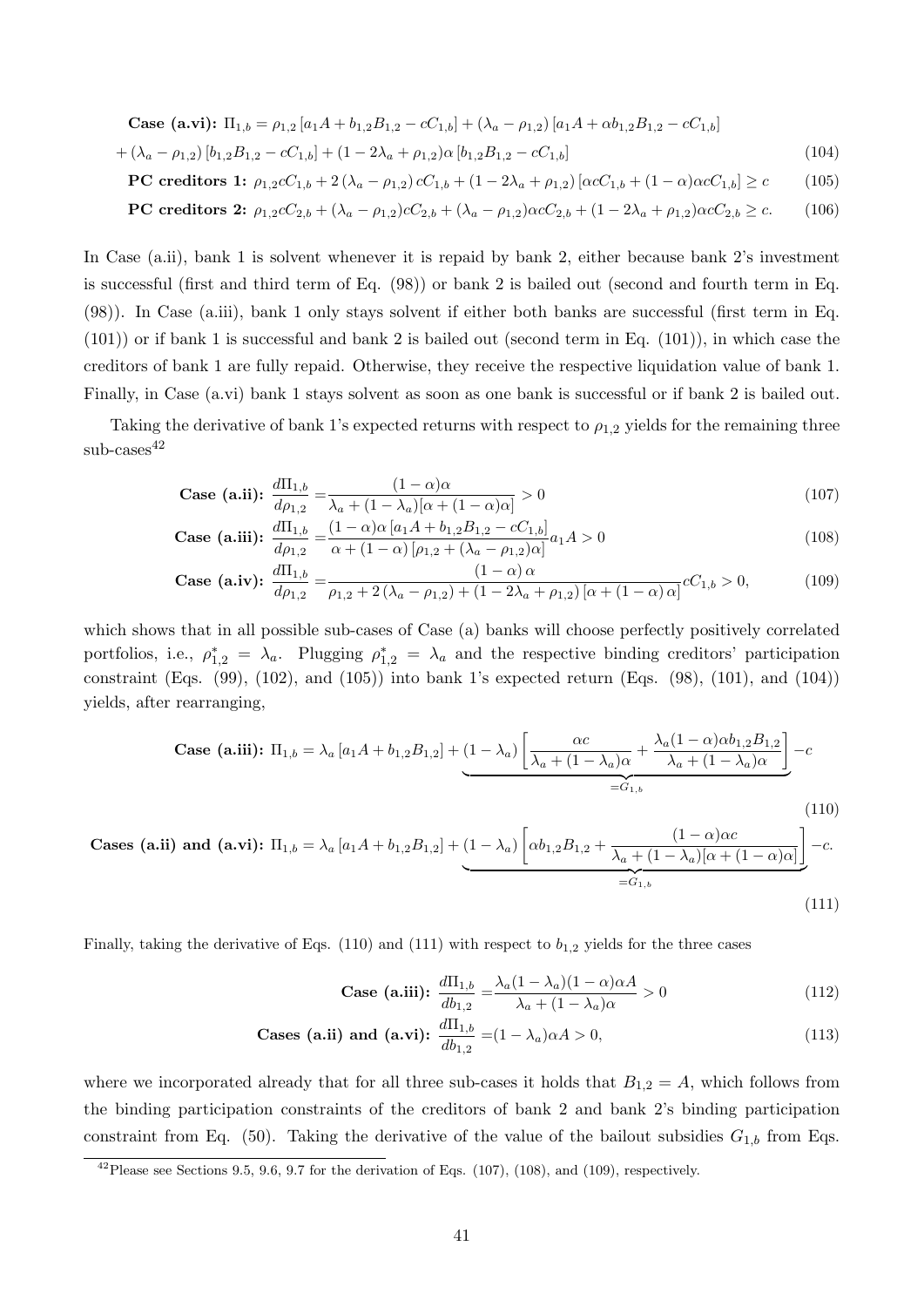$(110)$  and  $(111)$  with respect to  $b_{1,2}$  and comparing the results to Eqs.  $(112)$  and  $(113)$  shows that for all three sub-cases it holds that  $dG_{1,b}/db_{1,2} = d\Pi_{1,b}/db_{1,2} > 0$ . Hence, for Case (a), the banks always have an incentive to increase their interbank exposure, that is, increase  $b_{1,2}$  until either  $cC_{2,b} + b_{1,2}B_{1,2} = g$ or bank 1 has invested all its fund into the interbank loan to bank 2, that is,  $b_{1,2} = e + c = 1$ .

If  $b_{1,2} = 1$  becomes binding first (which implies Case (a.ii)), bank 1's maximum expected return becomes

$$
\Pi_{1,b}^* = (\lambda_a + (1 - \lambda_a)\alpha) \left[ A - \frac{c}{\lambda_a + (1 - \lambda_a)[\alpha + (1 - \alpha)\alpha]} \right] > \Pi_{1,a}^*,\tag{114}
$$

while bank 2's expected return is  $\Pi_{2,b}^* = \Pi_{2,a}^*$ . If, on the other hand,  $cC_{2,b} + b_{1,2}B_{1,2} = g$  becomes binding first, the banks' interbank exposure becomes

$$
b_{1,2}^{*} = \frac{1}{A} \left( g - \frac{c}{\lambda_a + (1 - \lambda_a)\alpha} \right).
$$
 (115)

This yields for bank 1's expected maximum return for the different cases

Case (a.iii): 
$$
\Pi_{1,b}^* = \lambda_a \left[ A - \frac{c}{\lambda_a + (1 - \lambda_a)\alpha} \right] + \frac{\lambda_a (1 - \lambda_a)(1 - \alpha)\alpha \left( g - \frac{c}{\lambda_a + (1 - \lambda_a)\alpha} \right)}{\lambda_a + (1 - \lambda_a)\alpha} > \Pi_{1,a}^*
$$
 (116)

Case (a.ii) and (a.vi): 
$$
\Pi_{1,b}^* = \lambda_a \left[ A - \frac{c}{\lambda_a + (1 - \lambda_a) [\alpha + (1 - \alpha)\alpha]} \right]
$$
  
  $+ (1 - \lambda_a) \alpha \left[ g - \frac{c}{\lambda_a + (1 - \lambda_a) \alpha} - \frac{c}{\lambda_a + (1 - \lambda_a) [\alpha + (1 - \alpha)\alpha]} \right] > \Pi_{1,a}^*,$  (117)

where  $\Pi_{1,b}^*$  is larger than  $\Pi_{1,a}^*$  for all sub-cases as for Case (a) it holds that  $cC_{2,b} + cC_{1,b} < cC_{2,b} + cC_{1,b}$  $b_{1,2}B_{1,2} \leq g$ . Bank 2's expected return is again equal to the expected return in the autarky case, i.e.,  $\Pi_{2,b}^* = \Pi_{2,a}^*$ .

Hence, for Case (a), the banks always choose a positive interbank exposure as bank 1's expected return with interbank exposure always exceeds its return in the autarky case due to the increased value of the government bailout subsidies.

# 8.3.2 Case (b) -  $cC_{2,b} + b_{1,2}B_{1,2} > q$ :

For all three remaining sub-cases of Case (b), bank 2's expected return and participation constraint is again the same as in Eq. (50). For Case (b.ii), we have to distinguish three additional sub-cases: If bank 2's risky asset fails and bank 1 is not rescued, while bank 2 is bailed out by its government, the funds that bank 1 receives can either be

- (b.ii.i) always high enough to repay bank 1's creditors (i.e.,  $\delta_{2,b} g \ge cC_{1,b}$ ),
- ∙ (b.ii.ii) sufficient to fully repay bank 1's creditors if bank 1's real investment is also successful (i.e.,  $a_1 A + \delta_{2,b} g \ge cC_{1,b} > \delta_{2,b} g$ ), or
- (b.ii.iii) always insufficient to repay bank 1's creditors (i.e.,  $cC_{1,b} > a_1A + \delta_{2,b}g$ )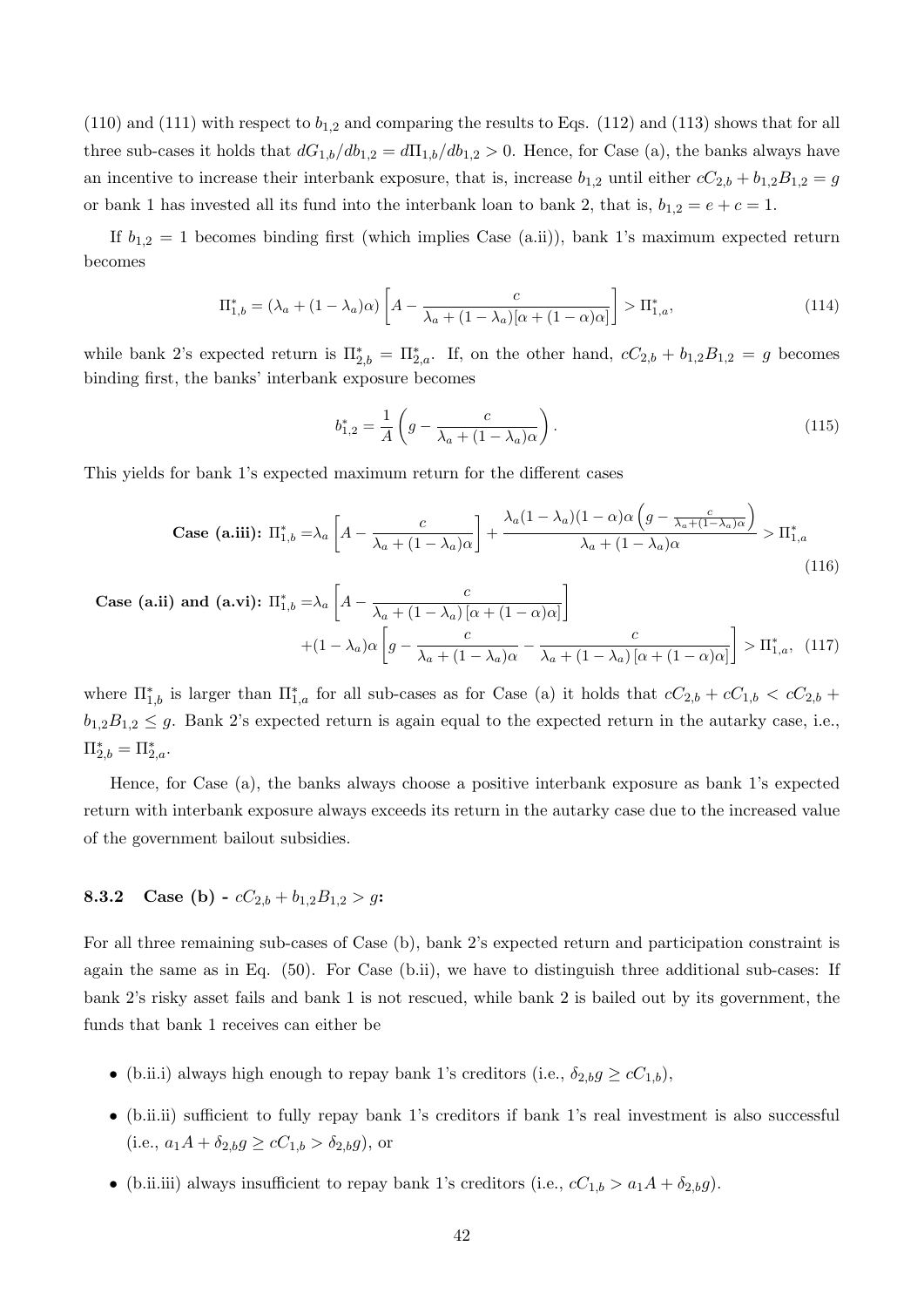The respective expected returns of bank 1 and its creditors' participation constraints for these sub-cases of Case (b.ii) are given by

Case (b.ii.i): 
$$
\Pi_{1,b} = \rho_{1,2} [a_1 A + b_{1,2} B_{1,2} - cC_{1,b}] + (\lambda_a - \rho_{1,2}) \alpha [a_1 A + \delta_{2,b} g - cC_{1,b}]
$$
  
+  $(\lambda_a - \rho_{1,2}) [b_{1,2} B_{1,2} - cC_{1,b}] + (1 - 2\lambda_a + \rho_{1,2}) \alpha [\delta_{2,b} g - cC_{1,b}]$   
PC creditsors 1:  $\rho_{1,2} cC_{1,b} + (\lambda_a - \rho_{1,2}) [\alpha cC_{1,b} + (1 - \alpha) \alpha cC_{1,b} + (1 - \alpha)^2 a_1 A]$  (118)

$$
+ (\lambda_a - \rho_{1,2}) cC_{1,b} + (1 - 2\lambda_a + \rho_{1,2}) [\alpha cC_{1,b} + (1 - \alpha)\alpha cC_{1,b}] \ge c
$$
\n(119)

$$
\text{PC credentials 2: } \rho_{1,2}cC_{2,b} + (\lambda_a - \rho_{1,2})cC_{2,b} + (\lambda_a - \rho_{1,2})\alpha\delta_{2,c}g + (1 - 2\lambda_a + \rho_{1,2})\alpha\delta_{2,c}g \ge c \tag{120}
$$

Case (b.ii.ii): 
$$
\Pi_{1,b} = \rho_{1,2} [a_1 A + b_{1,2} B_{1,2} - cC_{1,b}] + (\lambda_a - \rho_{1,2}) \alpha [a_1 A + \delta_{2,b} g - cC_{1,b}]
$$
  
\n $+ (\lambda_a - \rho_{1,2}) [b_{1,2} B_{1,2} - cC_{1,b}]$   
\nPC creditsors 1:  $\rho_{1,2} cC_{1,b} + (\lambda_a - \rho_{1,2}) [\alpha cC_{1,b} + (1 - \alpha) \alpha cC_{1,b} + (1 - \alpha)^2 a_1 A] + (\lambda_a - \rho_{1,2}) cC_{1,b}$   
\n $+ (1 - 2\lambda_a + \rho_{1,2}) \left[ \frac{1}{2} (\alpha cC_{1,b} + (1 - \alpha) \alpha \delta_{2,b} g) + \frac{1}{2} (\alpha^2 cC_{1,b} + \alpha (1 - \alpha) \delta_{2,b} g + (1 - \alpha) \alpha cC_{1,b}) \right] \ge c$  (122)  
\nPC creditsors 2:  $\rho_{1,2} cC_{2,b} + (\lambda_a - \rho_{1,2}) cC_{2,b} + (\lambda_a - \rho_{1,2}) \alpha \delta_{2,c} g$   
\n $+ (1 - 2\lambda_a + \rho_{1,2}) \left[ \frac{1}{2} \alpha \delta_{2,c} g + \frac{1}{2} (\alpha^2 \delta_{2,c} g + (1 - \alpha) \alpha \delta_{2,c} g) \right] \ge c$  (123)

Case (b.ii.iii): 
$$
\Pi_{1,b} = \rho_{1,2} [a_1 A + b_{1,2} B_{1,2} - cC_{1,b}] + (\lambda_a - \rho_{1,2}) [b_{1,2} B_{1,2} - cC_{1,b}]
$$
 (124)  
\nPC credits as 1:  $\rho_{1,2} cC_{1,b} + (\lambda_a - \rho_{1,2}) \frac{1}{2} (\alpha cC_{1,b} + (1 - \alpha) \alpha [\delta_{2,b} g + a_1 A] + (1 - \alpha)^2 a_1 A)$   
\n $+ (\lambda_a - \rho_{1,2}) \frac{1}{2} (\alpha^2 cC_{1,b} + \alpha (1 - \alpha) [\delta_{2,b} g + a_1 A] + (1 - \alpha) \alpha cC_{1,b} + (1 - \alpha)^2 a_1 A) + (\lambda_a - \rho_{1,2}) cC_{1,b}$   
\n $+ (1 - 2\lambda_a + \rho_{1,2}) \left[ \frac{1}{2} (\alpha cC_{1,b} + (1 - \alpha) \alpha \delta_{2,b} g) + \frac{1}{2} (\alpha^2 cC_{1,b} + \alpha (1 - \alpha) \delta_{2,b} g + (1 - \alpha) \alpha cC_{1,b}) \right] \ge c$  (125)  
\nPC credits as 2:  $\rho_{1,2} cC_{2,b} + (\lambda_a - \rho_{1,2}) cC_{2,b} + (\lambda_a - \rho_{1,2}) \left[ \frac{1}{2} \alpha \delta_{2,c} g + \frac{1}{2} (\alpha^2 \delta_{2,c} g + (1 - \alpha) \alpha \delta_{2,c} g) \right]$   
\n $+ (1 - 2\lambda_a + \rho_{1,2}) \left[ \frac{1}{2} \alpha \delta_{2,c} g + \frac{1}{2} (\alpha^2 \delta_{2,c} g + (1 - \alpha) \alpha \delta_{2,c} g) \right] \ge c.$  (126)

For Case (b.iii), we again have to distinguish between two additional sub-cases: Bank 1 remains solvent if its investment in the risky asset is successful and

- (b.iii.i): if the interbank is at least partially repaid (i.e.,  $\delta_{2,b}g + a_1 A \ge cC_{1,b}$ ) and
- (b.iii.ii): only if the interbank loan is fully repaid (i.e,  $a_1A + b_{1,2}B_{1,2} \ge cC_{1,b} > a_1A + \delta_{2,b}g$ ).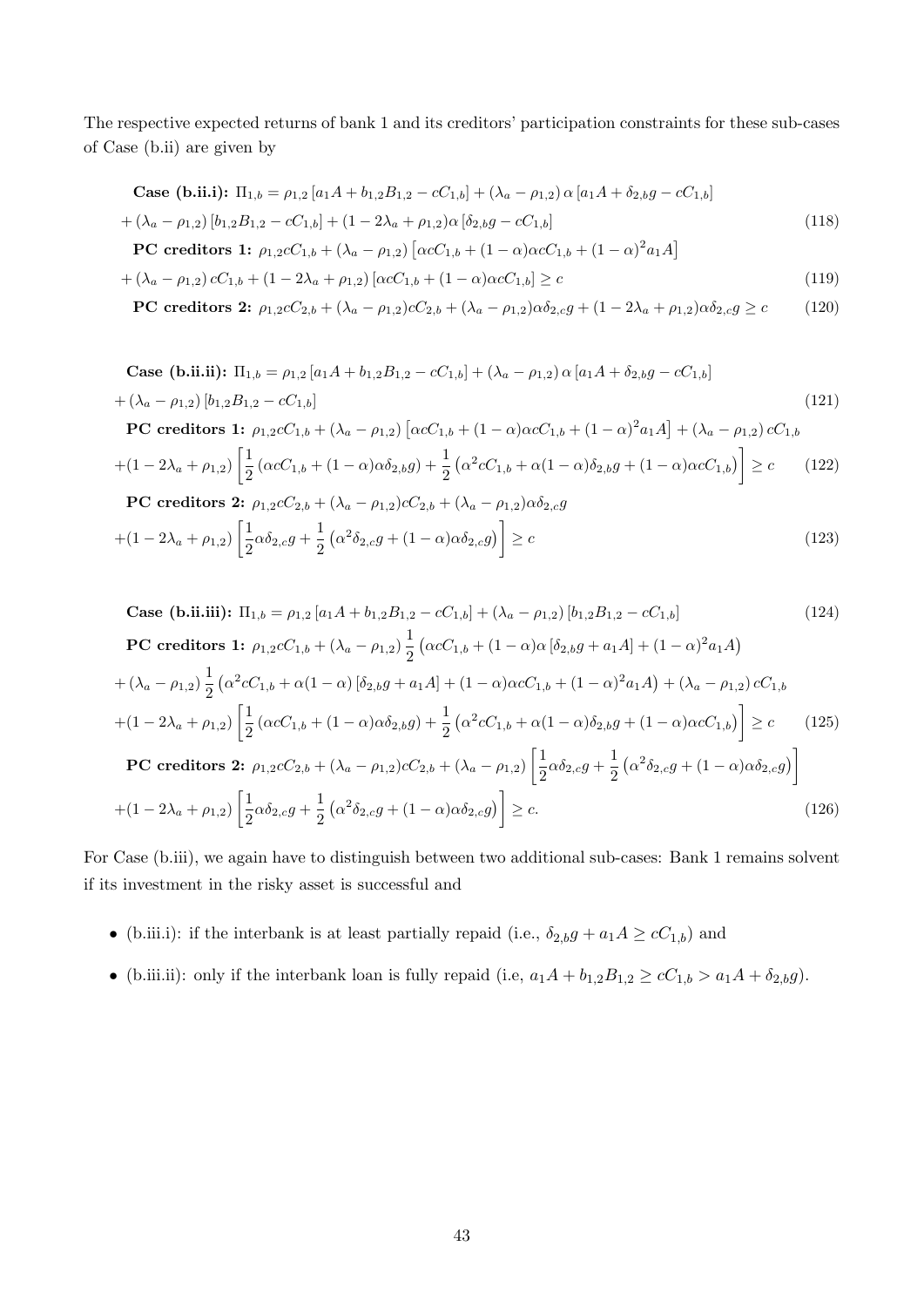The expected returns for bank 1 and the creditors' participation constraints for these cases are given by

Case (b.iii.1): 
$$
\Pi_{1,b} = \rho_{1,2} [a_1 A + b_{1,2} B_{1,2} - c C_{1,b}] + (\lambda_a - \rho_{1,2}) \alpha [a_1 A + \delta_{2,b} g - c C_{1,b}]
$$
  
\nPC creditsors 1:  $\rho_{1,2} c C_{1,b} + (\lambda_a - \rho_{1,2}) [\alpha c C_{1,b} + (1 - \alpha) \alpha c C_{1,b} + (1 - \alpha)^2 a_1 A]$  (127)

$$
+(\lambda_a - \rho_{1,2}) [\alpha c C_{1,b} + (1 - \alpha) b_{1,2} B_{1,2}]
$$
  
+ 
$$
(1 - 2\lambda_a + \rho_{1,2}) \left[ \frac{1}{2} (\alpha c C_{1,b} + (1 - \alpha) \alpha \delta_{2,b} g) + \frac{1}{2} (\alpha^2 c C_{1,b} + \alpha (1 - \alpha) \delta_{2,b} g + (1 - \alpha) \alpha c C_{1,b}) \right] \ge c
$$
(128)

PC creditsors 2: 
$$
\rho_{1,2}cC_{2,b} + (\lambda_a - \rho_{1,2})cC_{2,b} + (\lambda_a - \rho_{1,2})\alpha\delta_{2,c}g
$$
  
  $+ (1 - 2\lambda_a + \rho_{1,2}) \left[ \frac{1}{2} \alpha \delta_{2,c}g + \frac{1}{2} (\alpha^2 \delta_{2,c}g + (1 - \alpha)\alpha \delta_{2,c}g) \right] \ge c$  (129)

Case (b.iii.ii): 
$$
\Pi_{1,b} = \rho_{1,2} [a_1 A + b_{1,2} B_{1,2} - cC_{1,b}]
$$
 (130)  
\nPC creditsors 1:  $\rho_{1,2} cC_{1,b} + (\lambda_a - \rho_{1,2}) \frac{1}{2} (\alpha cC_{1,b} + (1 - \alpha) \alpha [\delta_{2,b} g + a_1 A] + (1 - \alpha)^2 a_1 A)$   
\n $+ (\lambda_a - \rho_{1,2}) \frac{1}{2} (\alpha^2 cC_{1,b} + \alpha (1 - \alpha) [\delta_{2,b} g + a_1 A] + (1 - \alpha) \alpha cC_{1,b} + (1 - \alpha)^2 a_1 A)$   
\n $+ (\lambda_a - \rho_{1,2}) [\alpha cC_{1,b} + (1 - \alpha) b_{1,2} B_{1,2}]$   
\n $+ (1 - 2\lambda_a + \rho_{1,2}) \left[ \frac{1}{2} (\alpha cC_{1,b} + (1 - \alpha) \alpha \delta_{2,b} g) + \frac{1}{2} (\alpha^2 cC_{1,b} + \alpha (1 - \alpha) \delta_{2,b} g + (1 - \alpha) \alpha cC_{1,b}) \right] \ge c$  (131)  
\nPC creditsors 2:  $\rho_{1,2} cC_{2,b} + (\lambda_a - \rho_{1,2}) cC_{2,b} + (\lambda_a - \rho_{1,2}) \left[ \frac{1}{2} \alpha \delta_{2,c} g + \frac{1}{2} (\alpha^2 \delta_{2,c} g + (1 - \alpha) \alpha \delta_{2,c} g) \right]$   
\n $+ (1 - 2\lambda_a + \rho_{1,2}) \left[ \frac{1}{2} \alpha \delta_{2,c} g + \frac{1}{2} (\alpha^2 \delta_{2,c} g + (1 - \alpha) \alpha \delta_{2,c} g) \right] \ge c.$  (132)

Finally, for Case (b.iv), we also have to distinguish between two sub-cases, that is, bank 1 remains solvent

- (b.iv.i) if the interbank is at least partially repaid (i.e.,  $\delta_{2,b} g \ge cC_{1,b}$ ) and
- (b.iv.ii) only if the interbank loan is fully repaid (i.e,  $\delta_{2,b} g < cC_{1,b}$ ).

The expected returns for bank 1 and the creditors' participation constraints for these cases are given by

Case (b.iv.i): 
$$
\Pi_{1,b} = \rho_{1,2} [a_1 A + b_{1,2} B_{1,2} - c C_{1,b}] + (\lambda_a - \rho_{1,2}) [a_1 A + \alpha \delta_{2,b} g - c C_{1,b}]
$$
  
  $+ (\lambda_a - \rho_{1,2}) [b_{1,2} B_{1,2} - c C_{1,b}] + (1 - 2\lambda_a + \rho_{1,2}) \alpha [\delta_{2,b} g - c C_{1,b}]$  (133)

$$
\text{PC credentials 1: } \rho_{1,2}c_{1,b} + 2(\lambda_a - \rho_{1,2})c_{1,b} + (1 - 2\lambda_a + \rho_{1,2})\left[\alpha c_{1,b} + (1 - \alpha)\alpha c_{1,b}\right] \ge c \tag{134}
$$

$$
\text{PC credentials 2: } \rho_{1,2}cC_{2,b} + (\lambda_a - \rho_{1,2})cC_{2,b} + (\lambda_a - \rho_{1,2})\alpha\delta_{2,c}g + (1 - 2\lambda_a + \rho_{1,2})\alpha\delta_{2,c}g \ge c \tag{135}
$$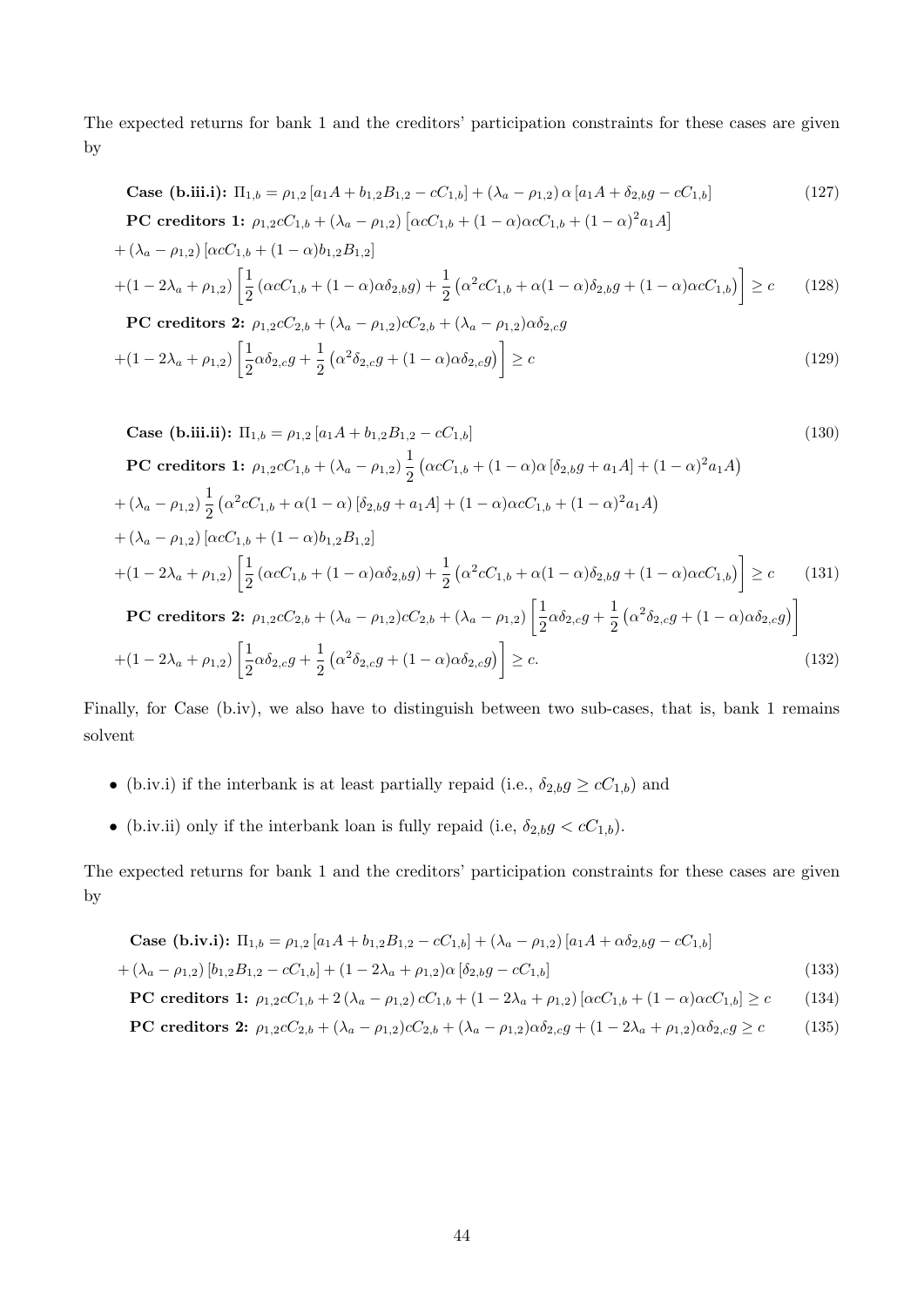Case (b.iv.ii): 
$$
\Pi_{1,b} = \rho_{1,2} [a_1 A + b_{1,2} B_{1,2} - cC_{1,b}] + (\lambda_a - \rho_{1,2}) [a_1 A + \alpha \delta_{2,b} g - cC_{1,b}]
$$
  
\n $+ (\lambda_a - \rho_{1,2}) [b_{1,2} B_{1,2} - cC_{1,b}]$   
\n**PC ereditors** 1:  $\rho_{1,2} cC_{1,b} + 2 (\lambda_a - \rho_{1,2}) cC_{1,b}$   
\n $+ (1 - 2\lambda_a + \rho_{1,2}) \left[ \frac{1}{2} (\alpha cC_{1,b} + (1 - \alpha) \alpha \delta_{2,b} g) + \frac{1}{2} (\alpha^2 cC_{1,b} + \alpha (1 - \alpha) \delta_{2,b} g + (1 - \alpha) \alpha cC_{1,b}) \right] \ge c$  (137)  
\n**PC creditors** 2:  $\rho_{1,2} cC_{2,b} + (\lambda_a - \rho_{1,2}) cC_{2,b} + (\lambda_a - \rho_{1,2}) \alpha \delta_{2,c} g$   
\n $+ (1 - 2\lambda_a + \rho_{1,2}) \left[ \frac{1}{2} \alpha \delta_{2,c} g + \frac{1}{2} (\alpha^2 \delta_{2,c} g + (1 - \alpha) \alpha \delta_{2,c} g) \right] \ge c.$  (138)

Next, we determine the banks' optimal portfolio correlation for all sub-cases of Case (b). Incorporating the binding participation constraints and taking the derivative of bank 1's expected returns with respect to  $\rho_{1,2}$  yields for the different  $\text{cases}^{43}$ 

Case (b.ii.i): 
$$
\frac{d\Pi_{1,b}}{d\rho_{1,2}} = \alpha \frac{(1-\alpha)a_1 A}{\lambda_a + (1-\lambda_a)[\alpha + (1-\alpha)\alpha]} > 0
$$
\n(139)

Case (b.ii.ii): 
$$
\frac{d\Pi_{1,b}}{d\rho_{1,2}} = \alpha \frac{(1-\alpha)a_1A + \alpha(cC_{1,b} - \delta_{2,b}g)}{\lambda_a + (1-\lambda_a)\alpha + (\lambda_a - \rho_{1,2})(1-\alpha)\alpha} > 0
$$
(140)

Case (b.ii.iii): 
$$
\frac{d\Pi_{1,b}}{d\rho_{1,2}} = \alpha \frac{a_1 A}{\lambda_a + (1 - \lambda_a)} > 0
$$
 (141)

Case (b.iii.1): 
$$
\frac{d\Pi_{1,b}}{d\rho_{1,2}} = \alpha \frac{a_1 A + b_{1,2} B_{1,2} - c C_{1,b} - \alpha (a_1 A + \delta_{2,b} g - c C_{1,b})}{\rho_{1,2} + 2(\lambda_a - \rho_{1,2})\alpha + (1 - 2\lambda_a + \rho_{1,2})\alpha + (\lambda_a - \rho_{1,2})(1 - \alpha)\alpha} > 0
$$
(142)

Case (b.iii.ii): 
$$
\frac{d\Pi_{1,b}}{d\rho_{1,2}} = \alpha \frac{a_1 A + b_{1,2} B_{1,2} - cC_{1,b}}{\rho_{1,2} + 2(\lambda_a - \rho_{1,2})\alpha + (1 - 2\lambda_a + \rho_{1,2})\alpha} > 0
$$
\n(143)

Case (b.vi.i): 
$$
\frac{d\Pi_{1,b}}{dp_{1,2}} = \alpha \frac{(1-\alpha)cC_{1,b}}{\rho_{1,2} + 2(\lambda_a - \rho_{1,2}) + (1-2\lambda_a + \rho_{1,2})[\alpha + (1-\alpha)\alpha]} > 0
$$
(144)

Case (b.iv.ii): 
$$
\frac{d\Pi_{1,b}}{d\rho_{1,2}} = \alpha \frac{cC_{1,b} - \alpha \delta_{2,b}g}{\rho_{1,2} + 2(\lambda_a - \rho_{1,2}) + (1 - 2\lambda_a + \rho_{1,2})\alpha} > 0.
$$
 (145)

Hence, in all cases, the banks will again choose  $\rho_{1,2}^* = \lambda_a$ . Next, we determine the banks' optimal interbank exposure for Case (b). Plugging  $\rho_{1,2}^* = \lambda_a$  into bank 1's expected return yields for the different cases

**Cases (b.ii.ii), (b.ii.iii), (b.iii.ii), (b.iii.ii), (b.iv.ii):** 
$$
\Pi_{1,b} = \lambda_a [a_1 A + b_{1,2} B_{1,2} - c C_{1,b}]
$$
 (146)

$$
\text{PC credentials 1: } \lambda_a c C_{1,b} + (1 - \lambda_a) \left[ \alpha c C_{1,b} + (1 - \alpha) \alpha \delta_{2,b} g \right] \ge c \tag{147}
$$

$$
\textbf{PC creditsors 2: } \lambda_a c C_{2,b} + (1 - \lambda_a) \alpha \delta_{2,c} g \ge c \tag{148}
$$

**Cases (b.ii.i), (b.iv.i):** 
$$
\Pi_{1,b} = \lambda_a [a_1 A + b_{1,2} B_{1,2} - c C_{1,b}] + (1 - \lambda_a) \alpha [\delta_{2,b} g - c C_{1,b}]
$$
 (149)

$$
\text{PC credentials 1: } \lambda_a c C_{1,b} + (1 - \lambda_a) \left[ \alpha c C_{1,b} + (1 - \alpha) \alpha c C_{1,b} \right] \ge c \tag{150}
$$

$$
\text{PC credentials 2: } \lambda_a c C_{2,b} + (1 - \lambda_a) \alpha \delta_{2,c} g \ge c. \tag{151}
$$

<sup>43</sup>Please see Sections 9.9 to 9.15 for the derivation of Eqs. (139) to (145).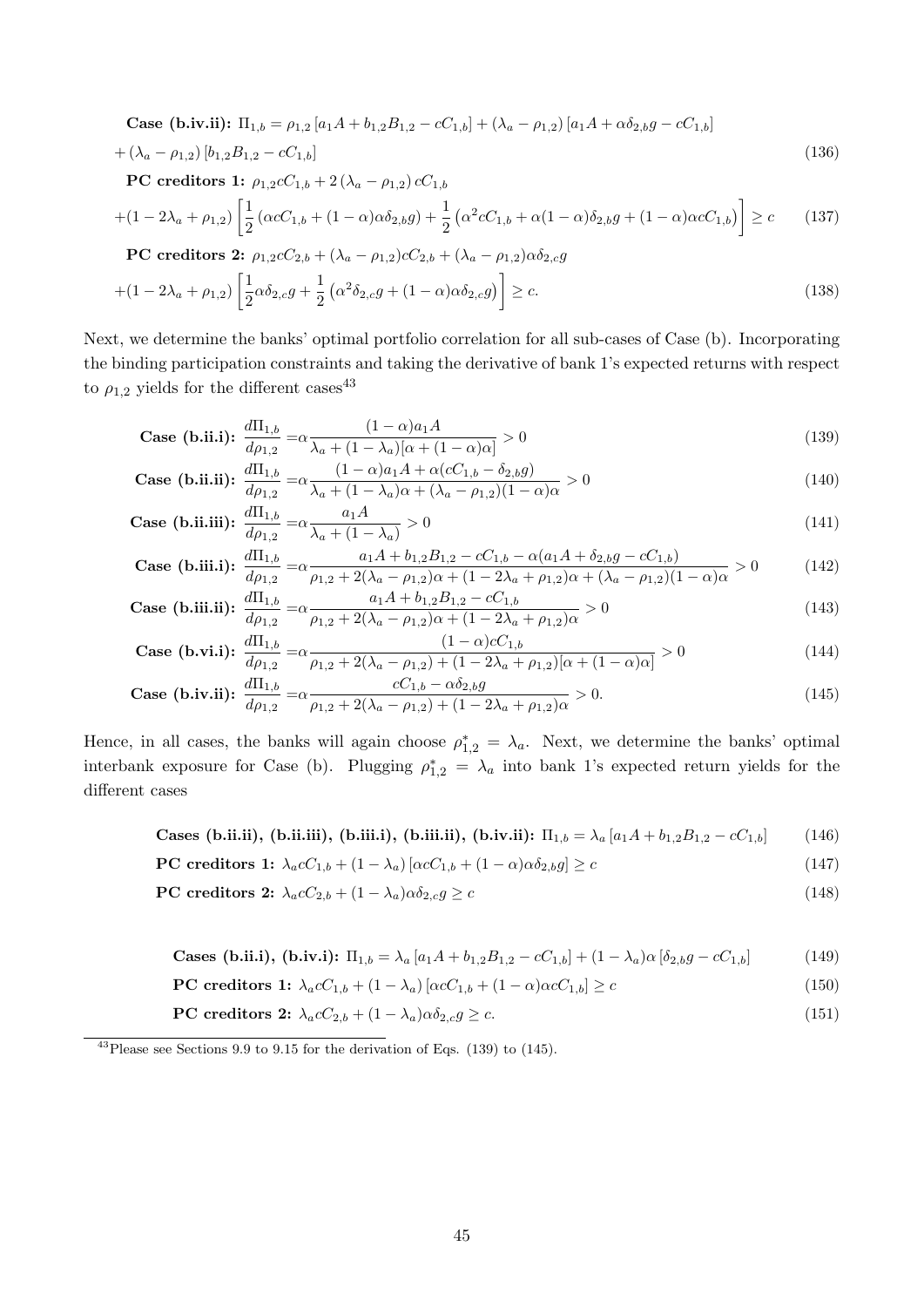Incorporating the binding participation constraints and taking the derivative of Eqs. (146) and (149) with respect to  $b_{1,2}$  yields<sup>44</sup>

**Cases (b.ii.ii), (b.ii.iii), (b.iii.ii), (b.iii.ii), (b.iv.ii):** 
$$
\frac{d\Pi_{1,b}}{db_{1,2}} = -\frac{\frac{\lambda_a (1-\lambda_a)\alpha^2}{\lambda_a + (1-\lambda_a)\alpha} \frac{\delta_{2,c} g A}{cC_{2,b} + b_{1,2}B_{1,2}}}{\lambda_a + (1-\lambda_a)\alpha \frac{g}{cC_{2,b} + b_{1,2}B_{1,2}}} < 0 \quad (152)
$$

**Cases (b.ii.i), (b.iv.i):** 
$$
\frac{d\Pi_{1,b}}{db_{1,2}} = 0.
$$
 (153)

Hence, for Case (b), that is, the case where banks increase their interbank exposure to a level such that bank 2's total liabilities exceed the government budget, increasing the interbank exposure even further than this threshold reduces or has no effect on the banks' expected return. As in Case (a), the derivatives of the bailout subsidies values with respect to  $b_{1,2}$  again equal the derivatives of the expected returns, given in Eqs. (152) and (153). That is, also for Case (b) it holds that  $dG_{1,b}/db_{1,2} = d\Pi_{1,b}/db_{1,2}$ , as shown in Section 9.16.

For the cases (b.ii.ii), (b.ii.iii), (b.iii.i), (b.iii.ii), and (b.iv.ii), the intuition for this result is exactly the same as for Case (b.i) described in Section 6.2. Moreover, while the effect of interbank exposure on  $C_{2,b}$  is the same for Cases (b.ii.i) and (b.iv.i) as for the other cases, for these two cases an increase in the interbank exposure has no effect on  $C_{1,b}$  (while  $C_{1,b}$  decreases in the other cases) because bank 1 stays solvent if bank 2 is bailed out. Hence, for Cases (b.ii.i) and (b.iv.i), the size of the interbank repayment does not change the payment to the creditors of bank 1. Therefore, for these two cases, interbank exposure has no effect on the value of the government bailout subsidies provided by government 1 and 2 and thus also no effect on the banks' expected returns.

## 8.4 Limited government bailout budgets - One country case.

In this section, we analyze the case in which both banks are located in the same country and where the bailout funds that the country's government is able to provide are limited. Again, to analyze how the banks' incentive to become interconnected changes when increasing the interbank exposure potentially leads to a situation where the government is not able to fully bail out all banks in the economy anymore, we now assume that the government is endowed with a bailout budget of  $g \ge cC_{1,a} = cC_{2,a}$ .<sup>45</sup> For brevity, we take the banks' decision to invest in perfectly correlated portfolios as given.

For the one country case we have to distinguish between four different cases:

- Case (a)  $cC_{2,b} + b_{1,2}B_{1,2} \leq g$  and  $cC_{1,b} + cC_{2,b} \leq g$ : the bailout budget exceeds the total liabilities of bank 2 and exceeds the sum of the creditors' claims of bank 1 and bank 2,
- Case (b)  $cC_{2,b} + b_{1,2}B_{1,2} \leq g$  and  $cC_{1,b} + cC_{2,b} > g$ : the bailout budget exceeds the total liabilities of the banks individually, but the budget is lower than the sum of the creditors' claims of bank 1 and bank 2,

 $^{44}$ Please see Section 9.16 for the derivation of Eqs. (152) and (153).

 $^{45}$ Recall that due to the additional hedge provided by the interbank exposure for bank 1's creditors it always holds that  $cC_{1,b} < cC_{1,a}.$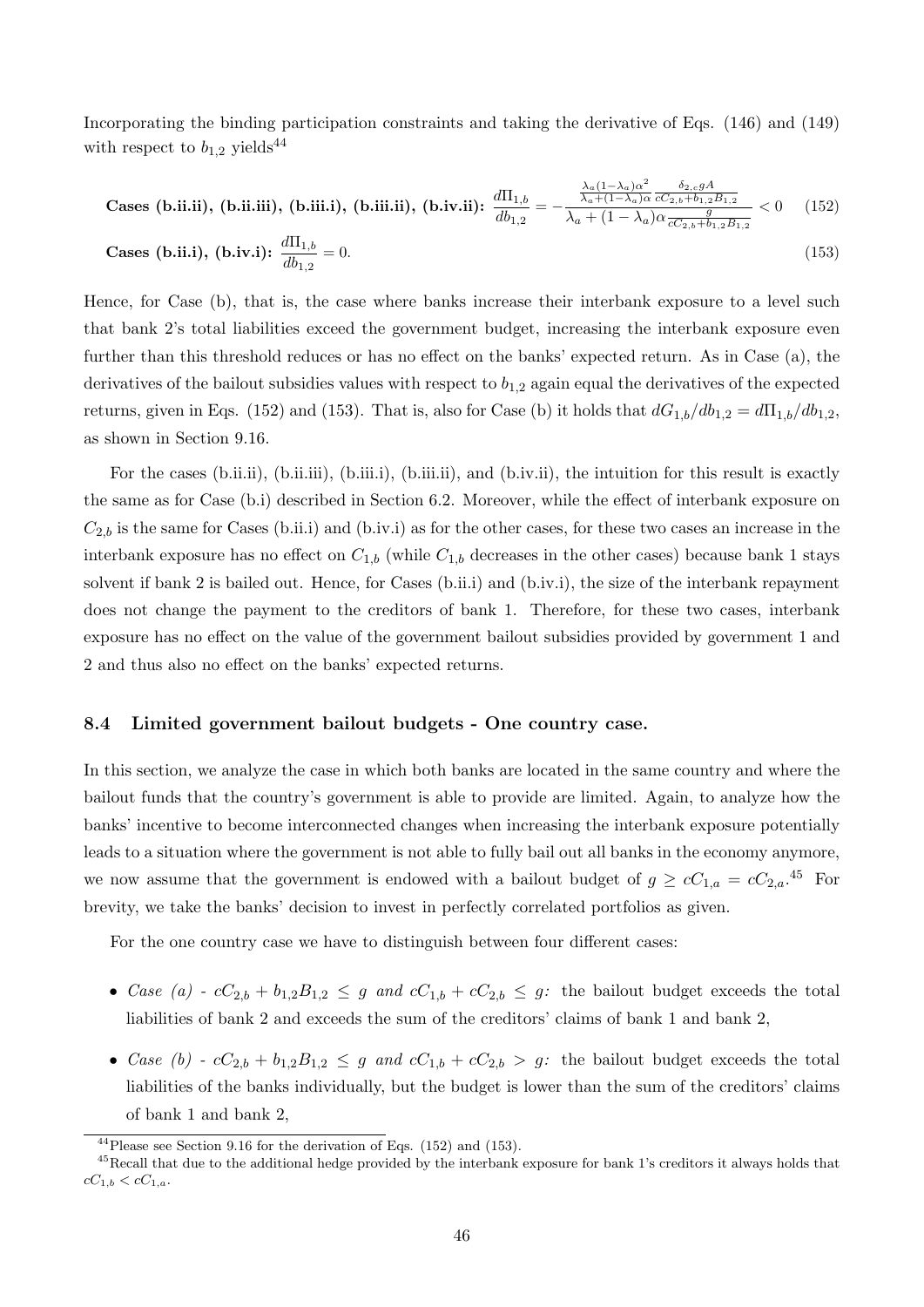- Case (c)  $c_2 b_1 + b_1 a_2 B_1 a_2 > g$  and  $c_1 b_1 + c_2 b_2 \leq g$ : the bailout budget is lower than the total liabilities of bank 2, but exceeds the sum of the creditors' claims of bank 1 and bank 2, and
- Case (d)  $cC_{2,b} + b_{1,2}B_{1,2} > g$  and  $cC_{1,b} + cC_{2,b} > g$ : the bailout budget is lower than the total liabilities of bank 2 and lower than the sum of the creditors' claims of bank 1 and bank 2.

Case (a):  $cC_{2,b} + b_{1,2}B_{1,2} \leq g$  and  $cC_{1,b} + cC_{2,b} \leq g$ .

In Case (a), the government's budget limit is not reached yet and thus the banks' maximization problem equals Case (a) in the two-country setting, which we discussed in Section 6.2.1. Therefore, for Case (a) banks always have an incentive to increase the interbank exposure until either  $cC_{2,b} + b_{1,2}B_{1,2} = g$  or  $cC_{1,b} + cC_{2,b} = g$  becomes binding.

Case (b):  $cC_{2,b} + b_{1,2}B_{1,2} \leq g$  and  $cC_{1,b} + cC_{2,b} > g$ .

For this case, bank 1's expected return is given by  $46$ 

$$
\Pi_{1,b} = \lambda_a \left[ a_1 A + b_{1,2} B_{1,2} - c C_{1,b} \right],\tag{154}
$$

and the participation constraint of the creditors of bank 1 becomes

$$
\lambda_a c C_{1,b} + (1 - \lambda_a) \frac{1}{2} \left[ \alpha c C_{1,b} + (1 - \alpha) \alpha b_{1,2} B_{1,2} \right]
$$
  
 
$$
+ (1 - \lambda_a) \frac{1}{2} \left[ \alpha^2 (g - c C_{2,b}) + \alpha (1 - \alpha) b_{1,2} B_{1,2} + (1 - \alpha) \alpha c C_{1,b} \right] \ge c.
$$
 (155)

That is, if both banks fail and both banks are rescued, but bank 2 is rescued first, the creditors of bank 1 only receive a partial repayment (i.e.,  $g - cC_{2,b}$ ) since the government's bailout budget is not sufficient to fully bail out both banks.

For all cases where both banks are located in the same country, the participation constraint of bank 2 becomes

$$
\Pi_{2,b} = \lambda_a \left[ (1 + b_{1,2})A - b_{1,2}B_{1,2} \right] + (1 - \lambda_a)\alpha c C_{2,b} - c \ge \Pi_{2,a}.
$$
\n(156)

Finally, the participation constraint of the creditors of bank 2 is given by

$$
\lambda_a c C_{2,b} + (1 - \lambda_a) \left[ \frac{1}{2} \alpha c C_{2,b} + \frac{1}{2} \left( \alpha^2 (g - c C_{1,b}) + (1 - \alpha) \alpha c C_{2,b} \right) \right] \ge c. \tag{157}
$$

Again, if both banks fail and are both rescued, but bank 1 is bailed out first, the creditors of bank 2 are only partially repaid. Incorporating the binding creditors' participation constraints and the banks' budget constraints and taking the derivative of Eq. (154) with respect to  $b_{1,2}$  yields<sup>47</sup>

$$
\frac{d\Pi_{1,b}}{db_{1,2}} = \frac{\lambda_a \left(1 - \lambda_a\right) \left(1 - \alpha\right) \alpha \left(\lambda_a + \left(1 - \lambda_a\right) \alpha\right)}{\left(\lambda_a + \left(1 - \lambda_a\right) \frac{1}{2} \left[\alpha + \left(1 - \alpha\right) \alpha\right]\right)^2 - \left(1 - \lambda_a\right)^2 \left(1 - \frac{1}{2}\alpha\right) \frac{1}{2} \alpha^3} A > 0. \tag{158}
$$

<sup>&</sup>lt;sup>46</sup>Note that the conditions of Case (b) imply that  $c_1, b > b_{1,2}B_{1,2}$ .

<sup>47</sup>Please see Section 9.21 for the derivation of Eq. (158).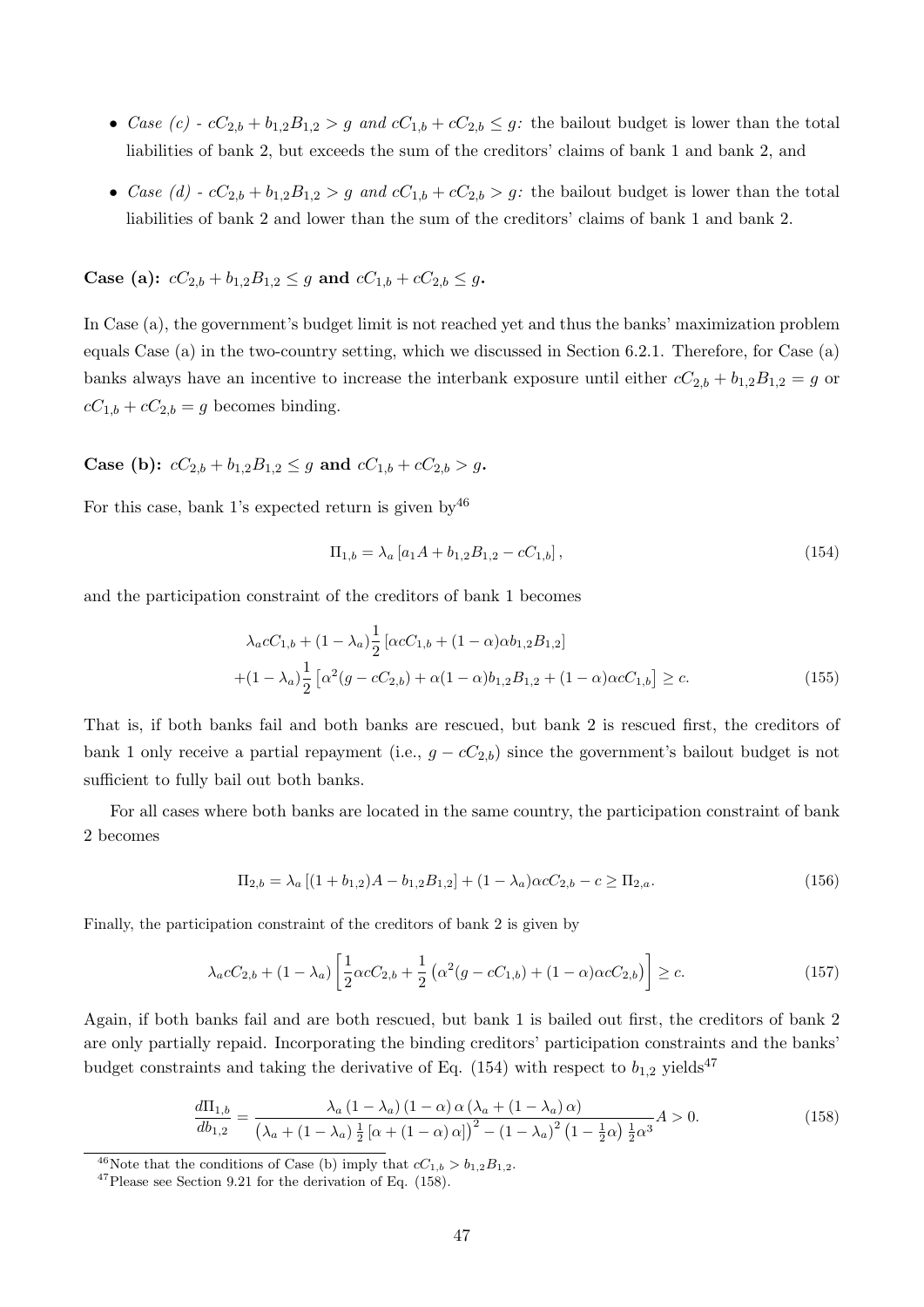Therefore, also in Case (b) the banks are incentivized to maximize their interbank exposure, that is, increase  $b_{1,2}$  until  $cC_{2,b} + b_{1,2}B_{1,2} = g$  becomes binding. The reason is that, for Case (b), increasing the interbank exposure increases the bailout injection in the case where only bank 2 is rescued. Hence, interbank exposure increases the value of the bailout subsidy and thus the banks' expected return.

# Case (c):  $cC_{2,b} + b_{1,2}B_{1,2} > g$  and  $cC_{1,b} + cC_{2,b} \leq g$ .

For Case (c), bank 1's expected return is given by  $48$ 

$$
\Pi_{1,b} = \lambda_a \left[ a_1 A + b_{1,2} B_{1,2} - c C_{1,b} \right] + (1 - \lambda_a) \alpha \left[ \delta_{2,b} g - c C_{1,b} \right]. \tag{159}
$$

Moreover, the participation constraint of the creditors of bank 1 becomes

$$
\lambda_a c C_{1,b} + (1 - \lambda_a) [\alpha c C_{1,b} + (1 - \alpha) \alpha c C_{1,b}] \ge c,
$$
\n(160)

and the participation constraint of the creditors of bank 2 is given by

$$
\lambda_a c C_{2,b} + (1 - \lambda_a) \alpha \delta_{2,c} g \ge c. \tag{161}
$$

Again, incorporating the binding creditors' participation constraints and the banks' budget constraints and taking the derivative of Eq. (159) with respect to  $b_{1,2}$  yields<sup>49</sup>

$$
\frac{d\Pi_{1,b}}{db_{1,2}} = 0.\t(162)
$$

Therefore, for Case (c), the banks' expected return is not affected by a change in the interbank exposure. While higher interbank exposure shifts bailout funds from bank 2 to bank 1, which leads to an increase in  $C_{2,b}$ , it has no effect on the bailout injection in case bank 2 is rescued, since the total liabilities of bank 2 already exceed the government's bailout budget. Moreover, for Case (c), a change in the interbank exposure has no effect on  $C_{1,b}$  since for this case bank 1 always stays solvent if bank 2 is bailed out. As a result, increasing the interbank exposure does not affect the value of the government bailout subsidy and thus has no effect on the banks' expected return.

# Case (d):  $cC_{2,b} + b_{1,2}B_{1,2} > g$  and  $cC_{1,b} + cC_{2,b} > g$ .

For this case, bank 1's expected return is given by  $50$ 

$$
\Pi_{1,b} = \lambda_a \left[ a_1 A + b_{1,2} B_{1,2} - c C_{1,b} \right],\tag{163}
$$

while the participation constraint of the creditors of bank 1 becomes

$$
\lambda_a c C_{1,b} + (1 - \lambda_a) \left[ \frac{1}{2} \left( \alpha c C_{1,b} + (1 - \alpha) \alpha \delta_{2,b} g \right) + \frac{1}{2} \left( \alpha \delta_{2,b} g + (1 - \alpha) \alpha c C_{1,b} \right) \right] \ge c. \tag{164}
$$

<sup>&</sup>lt;sup>48</sup>The conditions of Case (c) imply that  $b_{1,2}B_{1,2} > cC_{1,b}$  and that, if bank 2 defaults, bank 1's pro-rata share of bank 2's liquidation value is larger than the claim of the creditors of bank 1 (i.e.,  $\delta_{2,b} g \ge cC_{1,b}$ ).

 $^{49}$ Please see Section 9.22 for the derivation of Eq. (162).

<sup>&</sup>lt;sup>50</sup>Note that the conditions of Case (d) imply that  $\delta_{2,b} g < cC_{1,b}$ .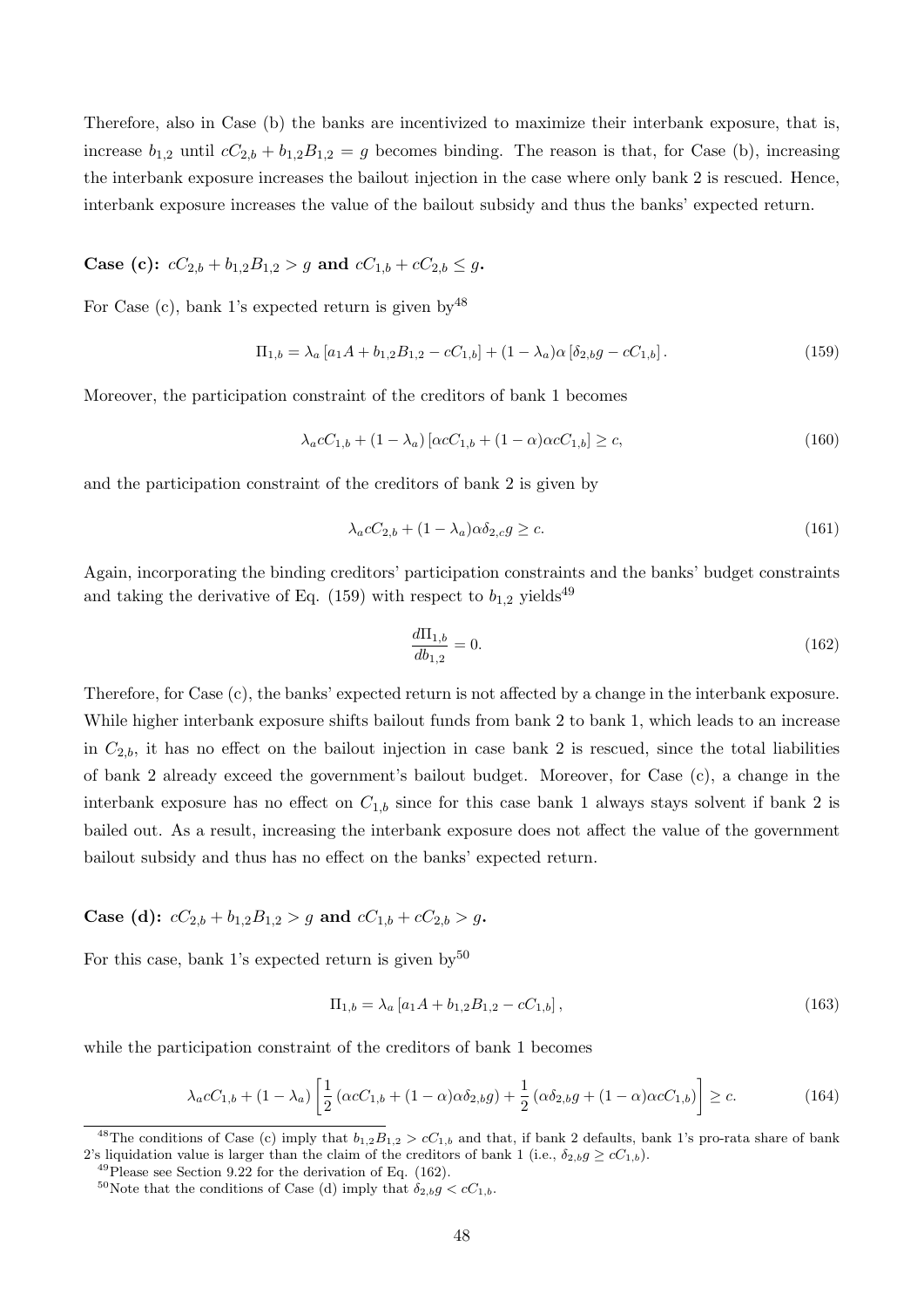Finally, the participation constraint of the creditors of bank 2 is given by

$$
\lambda_a c C_{2,b} + (1 - \lambda_a) \left[ \frac{1}{2} \alpha \delta_{2,c} g + \frac{1}{2} (\alpha^2 (g - c C_{1,b}) + (1 - \alpha) \alpha \delta_{2,c} g) \right] \ge c.
$$
 (165)

Incorporating the binding creditors' participation constraints and the banks' budget constraints and taking the derivative of Eq. (163) with respect to  $b_{1,2}$  yields<sup>51</sup>

$$
\frac{d\Pi_{1,b}}{db_{1,2}} = -\frac{\lambda_a (1 - \lambda_a) [\alpha + (1 - \alpha) \alpha]}{\lambda_a + (\lambda_a + (1 - \lambda_a) [\alpha + (1 - \alpha) \alpha])} \frac{(1 - \lambda_a) \frac{1}{2} [\alpha + (1 - \alpha) \alpha]}{\lambda_a + (1 - \lambda_a) [\alpha + (1 - \alpha) \alpha]} \frac{1}{b_{1,2} B + c C_{2,b}}}{\frac{(1 - \lambda_a) \frac{1}{2} [\alpha + (1 - \alpha) \alpha]}{\lambda_a + (1 - \lambda_a) \frac{1}{2} [\alpha + (1 - \alpha) \alpha]} \frac{g}{b_{1,2} B + c C_{2,b}}} \delta_{2,c} A < 0. \tag{166}
$$

Hence, for Case (d), that is, the case where the bailout budget is lower than the total liabilities of bank 2 and lower than the sum of the creditors' claims of bank 1 and bank 2, increasing the interbank exposure even further reduces the banks' expected return. In particular, in this case, channeling more funds through the borrower bank (i.e., bank 2) has no effect on the size of the bailout injection if this bank is rescued. However, higher interbank exposure shifts bailout funds from the borrower to the lender bank (i.e., from bank 2 to bank 1). Hence, while for Case (d) higher interbank exposure decreases the amount of bailout funds received by the creditors of bank 2 (thus increasing  $C_{2,b}$ ), it has not effect on the value of the bailout subsidy anymore since the bailout budget is already maxed out. Moreover, as an increase in the interbank exposure increases the amount received by the creditors of bank 1, it lowers  $C_{1,b}$  and thus also lowers the value of bank 1's bailout subsidy (a lower  $C_{1,b}$  implies a smaller bailout injection when bank 1 is bailed out). Overall, channeling more funds through bank 2 when the government bailout budget is already maxed out thus decreases the value of the total government bailout subsidy and, in turn, reduces the banks' expected return for this case.

Taken together, the analysis of Cases (a) to (d) shows that, when banks are located in the same country and the bailout budget of the government is limited, channeling more funds through the borrower bank also increases the lender bank's return as long as the government's bailout budget is still sufficient to settle all of the borrower bank's liabilities (i.e., Cases (a) and (b)). Therefore, banks have an incentive to increase their interbank exposure until  $cC_{2,b} + b_{1,2}B_{1,2} = g$  becomes binding.

#### 8.5 Effect of deadweight bankruptcy costs on the banks' herding incentive

The mechanism discussed in this paper always shifts a bank's portfolio choice toward a higher portfolio correlation with its counterparties. However, when bankruptcy costs are introduced into the model, this can potentially mitigate banks' incentive to invest in correlated assets. By allocating sufficient funds into both investment opportunities (i.e., the real asset and the interbank market), the bank might remain solvent when at least one of the investments is successful. When the banks then choose negatively correlated portfolios, they can potentially decrease their default probability. Whether the banks choose positively or negatively correlated portfolios then depends on whether the benefits from exploiting the banks' government guarantees dominate the diversification benefits or vice versa. In particular, the higher the probability that a bank is rescued by its government in case of a default

 $51$ Please see Section 9.23 for the derivation of Eq. (166).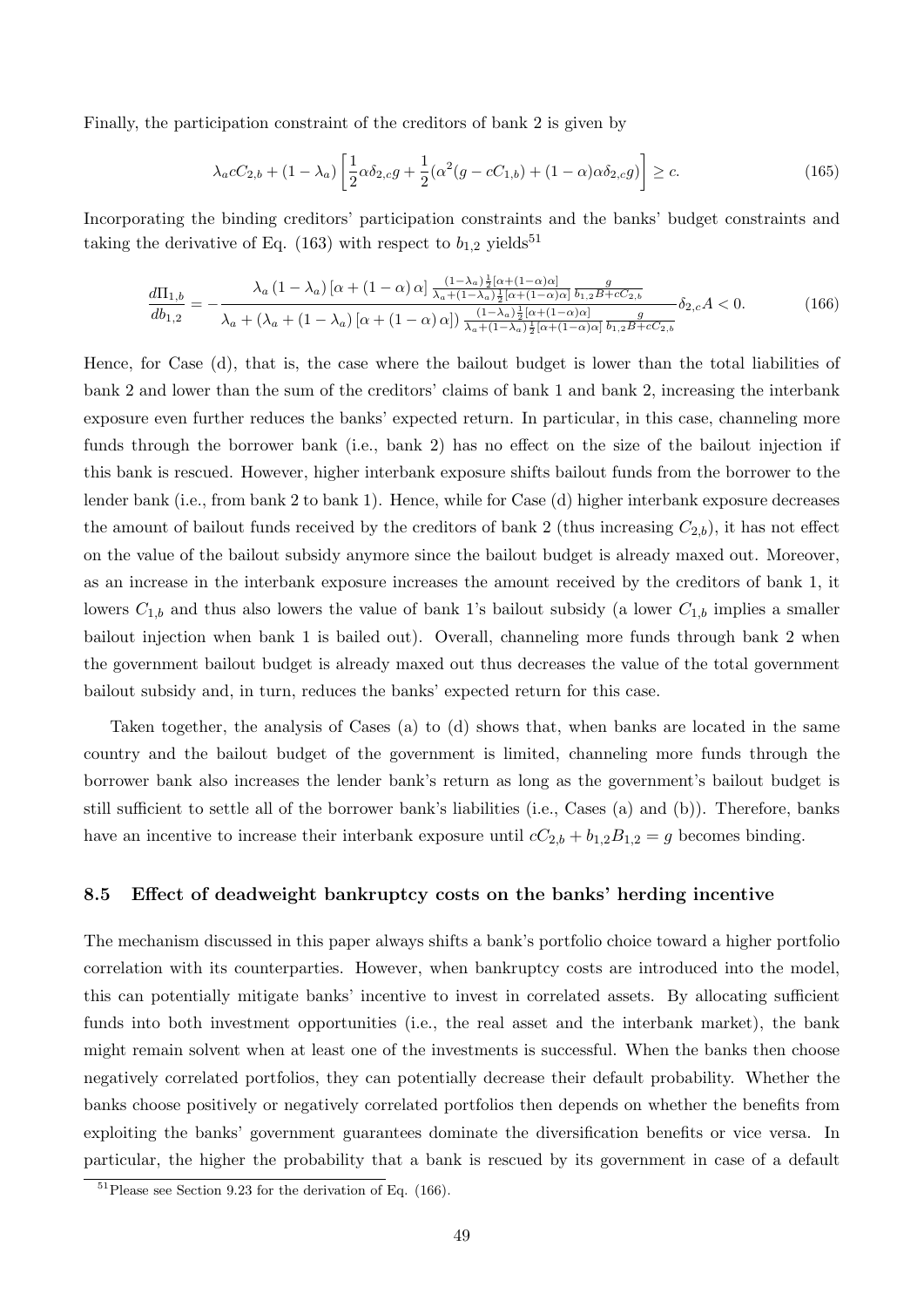and the lower the bankruptcy costs, the stronger is the banks' incentive to increase their portfolio correlation. The reason is that, as the likelihood of being rescued decreases, the sensitivity of the bank creditors' interest rates with regard to the banks liquidation value increases. The liquidation value, in turn, depends on the bankruptcy costs of the bank, where higher bankruptcy costs imply a lower liquidation value and vice versa. $\rm ^{52}$ 

# 9 Derivations

#### 9.1 Derivation of Eq. (26)

First, we take the implicit derivative of Eq. (25) with respect to the banks' portfolio correlation  $\rho_{1,2}$ , which yields

$$
c\frac{dC_{i,b}}{d\rho_{1,2}} = \frac{(1-\alpha)^2}{\lambda_a + (1-\lambda_a)\,\alpha} \delta_{i,c} b_{i,j\neq i} B - \frac{(1-\alpha)\left[ (\lambda_a - \rho_{1,2}) + (1-2\lambda_a + \rho_{1,2})\,\alpha \right]}{\lambda_a + (1-\lambda_a)\,\alpha} \frac{d\delta_{i,c}}{d\rho_{1,2}} b_{i,j\neq i} B,\tag{167}
$$

and, second, the implicit derivative of  $\delta_{i,c}$  with respect to  $\rho_{1,2}$ :

$$
\frac{d\delta_{i,c}}{d\rho_{1,2}} = \frac{c \frac{dC_{i,b}}{d\rho_{1,2}} \left(cC_{i,b} + b_{j \neq i,i}B\right) - cC_{i,b} c \frac{dC_{i,b}}{d\rho_{1,2}}}{\left(cC_{i,b} + b_{j \neq i,i}B\right)^2} \n= c \frac{dC_{i,b}}{d\rho_{1,2}} \frac{b_{j \neq i,i}B}{\left(cC_{i,b} + b_{j \neq i,i}B\right)^2}.
$$
\n(168)

Next, we plug Eq. (168) into Eq. (167) and solve for  $c \frac{dC_{i,b}}{da_{i,b}}$  $\frac{aC_{i,b}}{d\rho_{1,2}}$ :

$$
c\frac{dC_{i,b}}{dp_{1,2}} = \frac{(1-\alpha)^2}{\lambda_a + (1-\lambda_a)\alpha} \delta_{i,c} b_{i,j\neq i} B - \frac{(1-\alpha)\left[ (\lambda_a - \rho_{1,2}) + (1-2\lambda_a + \rho_{1,2})\alpha \right]}{\lambda_a + (1-\lambda_a)\alpha} c \frac{dC_{i,b}}{dp_{1,2}} \frac{b_{i,j\neq i} B b_{j\neq i,i} B}{(cC_{i,b} + b_{j\neq i,i}B)^2}
$$

$$
c\frac{dC_{i,b}}{dp_{1,2}} \left( 1 + \frac{(1-\alpha)\left[ (\lambda_a - \rho_{1,2}) + (1-2\lambda_a + \rho_{1,2})\alpha \right]}{\lambda_a + (1-\lambda_a)\alpha} \frac{b_{i,j\neq i} B b_{j\neq i,i} B}{(cC_{i,b} + b_{j\neq i,i}B)^2} \right) = \frac{(1-\alpha)^2}{\lambda_a + (1-\lambda_a)\alpha} \delta_{i,c} b_{i,j\neq i} B
$$

$$
\frac{dC_{i,b}}{dp_{1,2}} = \frac{1}{c} \frac{(1-\alpha)^2 \delta_{i,c} b_{i,j\neq i} B}{\lambda_a + (1-\lambda_a)\alpha + (1-\alpha)\left[ (\lambda_a - \rho_{1,2}) + (1-2\lambda_a + \rho_{1,2})\alpha \right] \frac{b_{i,j\neq i} B b_{j\neq i,i} B}{(cC_{i,b} + b_{j\neq i,i}B)^2}} > 0. \tag{169}
$$

# 9.2 Derivation of Eq. (27)

Taking the derivative of Eq. (23) with respect to  $\rho_{1,2}$  yields, after simplifying,

$$
\frac{d\Pi_{i,b}}{d\rho_{1,2}} = (a_i A + b_{i,j\neq i} B - cC_{i,b} - b_{j\neq i,i} B) - \rho_{1,2} c \frac{dC_{i,b}}{d\rho_{1,2}} - (a_i A + \alpha b_{i,j\neq i} B + (1 - \alpha) \delta_{j\neq i,b} b_{j\neq i,i} B - cC_{i,b} - b_{j\neq i,i} B)
$$
\n
$$
+ (\lambda_a - \rho_{1,2}) \left( (1 - \alpha) \frac{d\delta_{j\neq i,b}}{d\rho_{1,2}} b_{j\neq i,i} B - c \frac{dC_{i,b}}{d\rho_{1,2}} \right)
$$
\n
$$
= (1 - \alpha) b_{i,j\neq i} B - \rho_{1,2} c \frac{dC_{i,b}}{d\rho_{1,2}} - (1 - \alpha) \delta_{j\neq i,b} b_{j\neq i,i} B + (\lambda_a - \rho_{1,2}) \left( (1 - \alpha) \frac{d\delta_{j\neq i,b}}{d\rho_{1,2}} b_{j\neq i,i} B - c \frac{dC_{i,b}}{d\rho_{1,2}} \right)
$$
\n
$$
= (1 - \alpha) (1 - \delta_{j\neq i,b}) b_{i,j\neq i} B - \lambda_a c \frac{dC_{i,b}}{d\rho_{1,2}} - (\lambda_a - \rho_{1,2}) (1 - \alpha) \frac{d\delta_{j\neq i,c}}{d\rho_{1,2}} b_{j\neq i,i} B.
$$
\n(170)

 $52$ This could be even reinforced when banks face higher costs in the event of joint liquidation (see Wagner, 2011).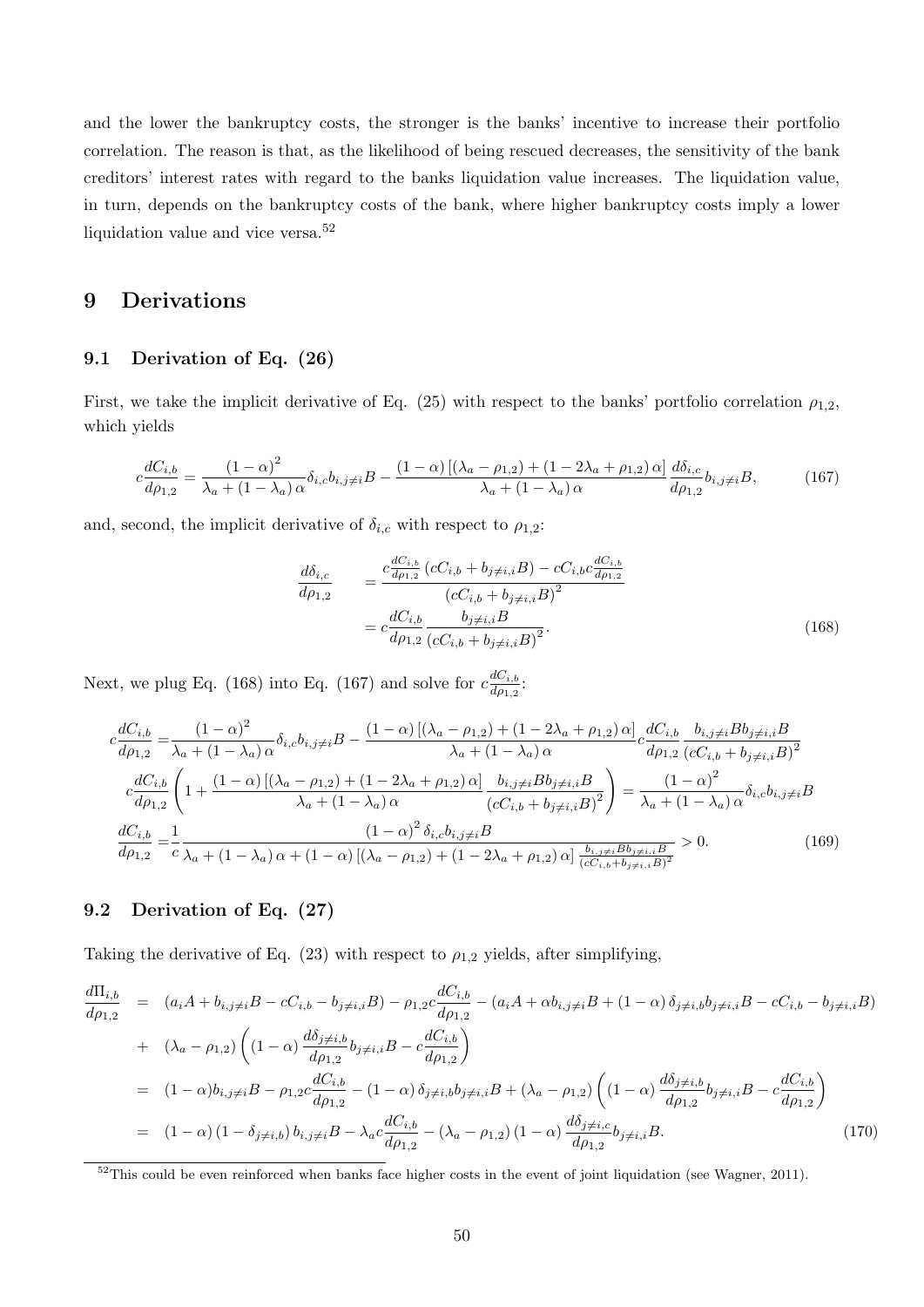where we used that  $b_{i,j\neq i}=b_{j\neq i,i}$  to simplify the expression. This relationship between  $b_{i,j\neq i}$  and  $b_{j\neq i,i}$ follows from the banks' budget constraints from Eq. (22),  $a_i \leq 1$ , and  $a_{j\neq i} \leq 1$  and can be shown as follows. Solving bank  $j \neq i$ 's budget constraint from Eq. (22) for  $b_{i,j\neq i}$  yields

$$
b_{i,j\neq i} = a_{j\neq i} + b_{j\neq i,i} - 1,\tag{171}
$$

where we used that  $e + c = 1$ . Plugging  $b_{i,j\neq i}$  into bank i's budget constraint and rearranging yields

$$
\sum_{i=1}^{2} a_i = 2.
$$
\n(172)

This result together with the investment limits  $a_i \leq 1$  and  $a_{j\neq i} \leq 1$  implies that  $a_i = 1$  for all  $i \in \{1, 2\}$ . Finally, from plugging  $a_i = a_{i \neq i} = 1$  into the banks' budget constraints it follows that  $b_{i,j \neq i} = b_{i \neq i,i}$ .

Next, we plug Eqs. (168) and (169) into Eq. (170), which gives the final result after simplifying

$$
\frac{d\Pi_{i,b}}{d\rho_{1,2}} = (1 - \alpha) \delta_{j \neq i,c} b_{i,j \neq i} B - \lambda_a c \frac{dC_{i,b}}{d\rho_{1,2}} - (\lambda_a - \rho_{1,2}) (1 - \alpha) c \frac{dC_{j \neq i,b}}{d\rho_{1,2}} \frac{b_{i,j \neq i} B}{(cC_{j \neq i,b} + b_{i,j \neq i} B)^2} b_{j \neq i,i} B
$$
\n
$$
= (1 - \alpha) \delta_{j \neq i,c} b_{i,j \neq i} B - \left(\lambda_a + (\lambda_a - \rho_{1,2}) (1 - \alpha) \frac{b_{i,j \neq i} B b_{j \neq i,i} B}{(cC_{i,b} + b_{j \neq i,i} B)^2}\right) c \frac{dC_{i,b}}{d\rho_{1,2}}
$$
\n
$$
= (1 - \alpha) \delta_{j \neq i,c} b_{i,j \neq i} B - \left(\lambda_a + (\lambda_a - \rho_{1,2}) (1 - \alpha) \frac{b_{i,j \neq i} B b_{j \neq i,i} B}{(cC_{i,b} + b_{j \neq i,i} B)^2}\right)
$$
\n
$$
\frac{(1 - \alpha)^2 \delta_{i,c} b_{i,j \neq i} B}{\lambda_a + (1 - \lambda_a) \alpha + (1 - \alpha) \left[ (\lambda_a - \rho_{1,2}) + (1 - 2\lambda_a + \rho_{1,2}) \alpha \right] \frac{b_{i,j \neq i} B b_{j \neq i,i} B}{(cC_{i,b} + b_{j \neq i,i} B)^2}}
$$
\n
$$
= (1 - \alpha) \left[1 - \frac{(1 - \alpha) \left(\lambda_a + (\lambda_a - \rho_{1,2}) (1 - \alpha) \frac{b_{i,j \neq i} B b_{j \neq i,i} B}{(cC_{i,b} + b_{j \neq i,i} B)^2}\right)} \right] \delta_{i,c} b_{i,j \neq i} B
$$
\n
$$
= \frac{(1 - \alpha) \alpha \left(1 + (1 - \lambda_a) \alpha + (1 - \alpha) \left[ (\lambda_a - \rho_{1,2}) + (1 - 2\lambda_a + \rho_{1,2}) \alpha \right] \frac{b_{i,j \neq i} B b_{j \neq i,i} B}{(cC_{i,b} + b_{j \
$$

where we also used that  $C_{i,b} = C_{j \neq i,b}$  and  $\delta_{i,c} = \delta_{j \neq i,c}$  to simplify the expression, which is true due to the symmetric model setup.

#### 9.3 Derivation of Eq. (31)

First, we use the banks' budget constraints to substitute  $b_{j\neq i,i}$  and  $a_i$  in Eq. (30). Solving bank  $j\neq i$ 's budget constraint from Eq. (22) for  $b_{i\neq i,i}$  yields

$$
b_{j \neq i,i} = 1 - a_{j \neq i} + b_{i,j \neq i}.\tag{174}
$$

Moreover, solving bank  $i$ 's budget constraint for  $a_i$  yields

$$
a_i = 1 + b_{j \neq i, i} - b_{i, j \neq i}.\tag{175}
$$

Plugging Eq. (174) into Eq. (175) yields

$$
a_i = 2 - a_{j \neq i}.\tag{176}
$$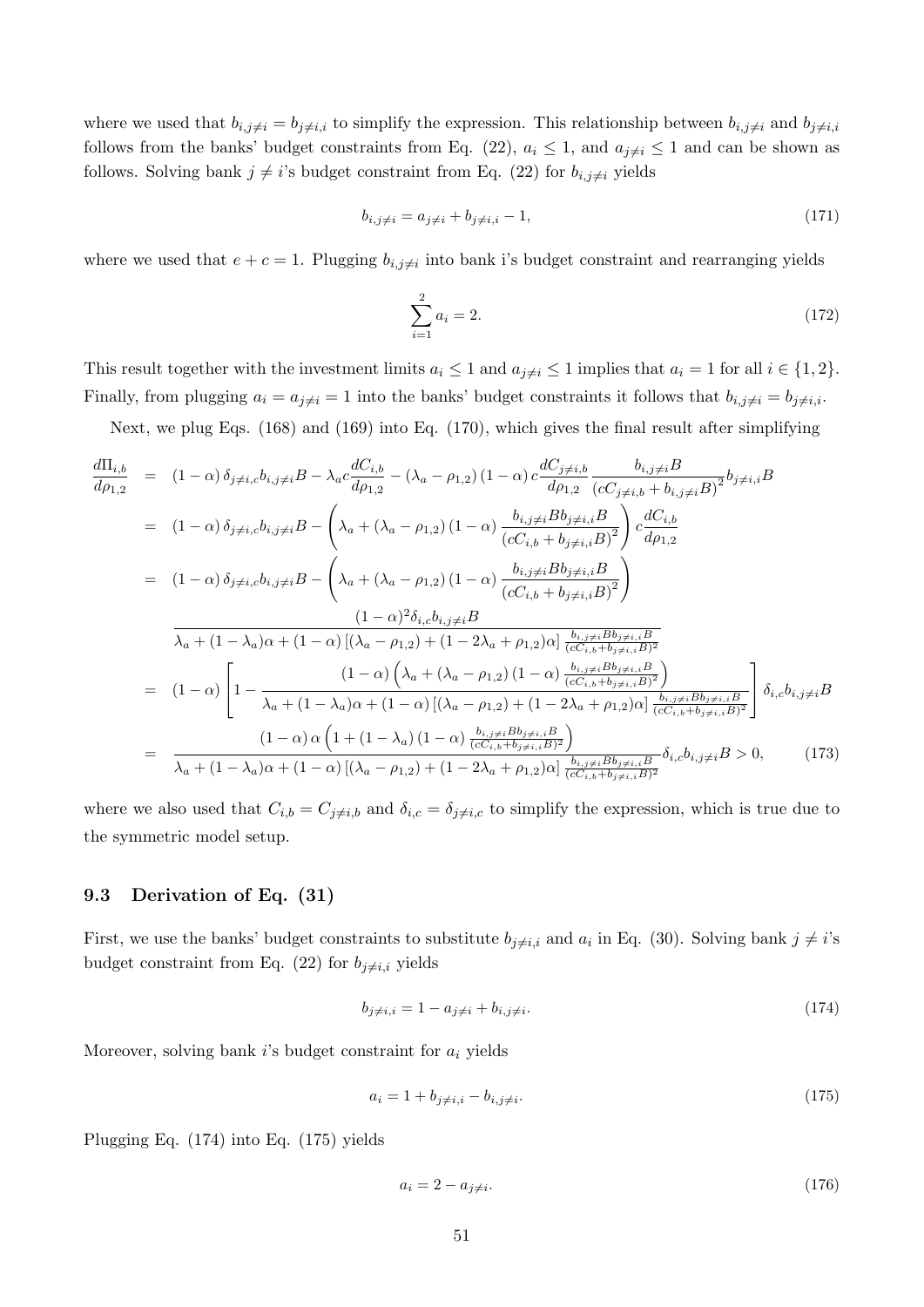After incorporating Eqs. (174) and (176) into Eq. (30), we take the derivative with respect to the banks' interbank exposure, which yields

$$
\frac{d\Pi_{i,b}}{db_{i,j\neq i}} = \frac{\lambda_a (1 - \lambda_a) (1 - \alpha) \alpha}{\lambda_a + (1 - \lambda_a) \alpha} \left( \frac{\partial \delta_{i,c}}{\partial b_{i,j\neq i}} b_{i,j\neq i} + \delta_{i,c} + \frac{\partial \delta_{i,c}}{\partial C_{i,b}} \frac{dC_{i,b}}{db_{i,j\neq i}} b_{i,j\neq i} \right) B. \tag{177}
$$

Second, we take the implicit derivative of Eq. (29) with respect to the banks' interbank exposure, which yields, after simplifying,

$$
\lambda_{a}c \frac{dC_{i,b}}{db_{i,j\neq i}} + (1 - \lambda_{a}) \left( \alpha c \frac{dC_{i,b}}{db_{i,j\neq i}} + (1 - \alpha) \alpha \left( \frac{\partial \delta_{i,c}}{\partial b_{i,j\neq i}} b_{i,j\neq i} + \delta_{i,c} + \frac{\partial \delta_{i,c}}{\partial C_{i,b}} \frac{dC_{i,b}}{db_{i,j\neq i}} b_{i,j\neq i} \right) B \right) = 0
$$
\n
$$
c \frac{dC_{i,b}}{db_{i,j\neq i}} = -\frac{(1 - \lambda_{a}) (1 - \alpha) \alpha \left( \frac{\partial \delta_{i,c}}{\partial b_{i,j\neq i}} b_{i,j\neq i} + \delta_{i,c} \right) B}{\lambda_{a} + (1 - \lambda_{a}) \left( \alpha + (1 - \alpha) \alpha \frac{1}{c} \frac{\partial \delta_{i,c}}{\partial C_{i,b}} b_{i,j\neq i} B \right)}.
$$
\n(178)

Third, incorporating Eq. (174) and deriving the partial derivative of  $\delta_{i,c}$  with respect to  $b_{i,j\neq i}$  yields

$$
\frac{\partial \delta_{i,c}}{\partial b_{i,j\neq i}} = -\frac{cC_{i,b}B}{\left(cC_{i,b} + b_{j\neq i,i}B\right)^2}.\tag{179}
$$

Fourth, we determine the partial derivative of  $\delta_{i,c}$  with respect to  $C_{i,b}$ :

$$
\frac{\partial \delta_{i,c}}{\partial C_{i,b}} = \frac{cb_{j\neq i,i}B}{\left(cC_{i,b} + b_{j\neq i,i}B\right)^2}.
$$
\n(180)

Next, we plug Eqs. (179) and (180) into Eq. (178) and simplify, which yields

$$
c \frac{dC_{i,b}}{db_{i,j\neq i}} = -\frac{(1 - \lambda_a) (1 - \alpha) \alpha \left(1 - \frac{b_{i,j\neq i}B}{cC_{i,b} + b_{j\neq i,i}B}\right) \delta_{i,c}B}{\lambda_a + (1 - \lambda_a) \left(\alpha + (1 - \alpha) \alpha \frac{b_{i,j\neq i}Bb_{j\neq i,i}B}{(cC_{i,b} + b_{j\neq i,i}B)^2}\right)}
$$
  
= 
$$
-\frac{(1 - \lambda_a) (1 - \alpha) \alpha}{\lambda_a + (1 - \lambda_a) \left(\alpha + (1 - \alpha) \alpha \frac{b_{i,j\neq i}Bb_{j\neq i,i}B}{(cC_{i,b} + b_{j\neq i,i}B)^2}\right)} \delta_{i,c}^2 B.
$$
(181)

where we used that  $b_{i,j\neq i} = b_{j\neq i,i}$  to simplify the expression (see Section 9.2). Finally, we plug Eqs. (179) to (181) into Eq. (177) and simplify, which gives

$$
\frac{d\Pi_{i,b}}{db_{i,j\neq i}} = \frac{\lambda_a (1 - \lambda_a)(1 - \alpha) \alpha}{\lambda_a + (1 - \lambda_a) \alpha} \n\left( -\frac{cC_{i,b}b_{i,j\neq i}B}{(cC_{i,b} + b_{j\neq i,i}B)^2} + \delta_{i,c} - \frac{b_{j\neq i,i}B}{(cC_{i,b} + b_{j\neq i,i}B)^2} \frac{(1 - \lambda_a)(1 - \alpha) \alpha \delta_{i,c}^2 b_{i,j\neq i}B}{\lambda_a + (1 - \lambda_a) \left(\alpha + (1 - \alpha) \alpha \frac{b_{i,j\neq i}B b_{j\neq i,i}B}{(cC_{i,b} + b_{j\neq i,i}B)^2}\right)} \right) B \n= \frac{\lambda_a (1 - \lambda_a)(1 - \alpha) \alpha}{\lambda_a + (1 - \lambda_a) \alpha} \left( 1 - \frac{b_{i,j\neq i}B}{cC_{i,b} + b_{j\neq i,i}B} - \frac{(1 - \lambda_a)(1 - \alpha) \alpha \frac{b_{i,j\neq i}B b_{j\neq i,i}B}{(cC_{i,b} + b_{j\neq i,i}B)^2}}{\lambda_a + (1 - \lambda_a) \left(\alpha + (1 - \alpha) \alpha \frac{b_{i,j\neq i}B b_{j\neq i,i}B}{(cC_{i,b} + b_{j\neq i,i}B)^2}\right)} \delta_{i,c} \right) \delta_{i,c} B \n= \frac{\lambda_a (1 - \lambda_a)(1 - \alpha) \alpha}{\lambda_a + (1 - \lambda_a) \alpha} \left( 1 - \frac{(1 - \lambda_a)(1 - \alpha) \alpha \frac{b_{j\neq i,i}B b_{i,j\neq i}B}{(cC_{i,b} + b_{j\neq i,i}B)^2}}{\lambda_a + (1 - \lambda_a) (1 - \alpha) \alpha \frac{b_{i,j\neq i}B b_{j\neq i,i}B}{(cC_{i,b} + b_{j\neq i,i}B)^2}} \right) \delta_{i,c}^2 B \n= \frac{\lambda_a (1 - \lambda_a)(1 - \alpha) \alpha}{\lambda_a + (1 - \lambda_a) \alpha + (1 - \lambda_a) (1 - \alpha) \alpha \frac{b_{i,j\neq i}B b_{j\neq i,i}B}{(cC_{i,b} + b_{j\neq i,i}
$$

where we again used that  $b_{i,j\neq i} = b_{j\neq i,i}$  to simplify the expression.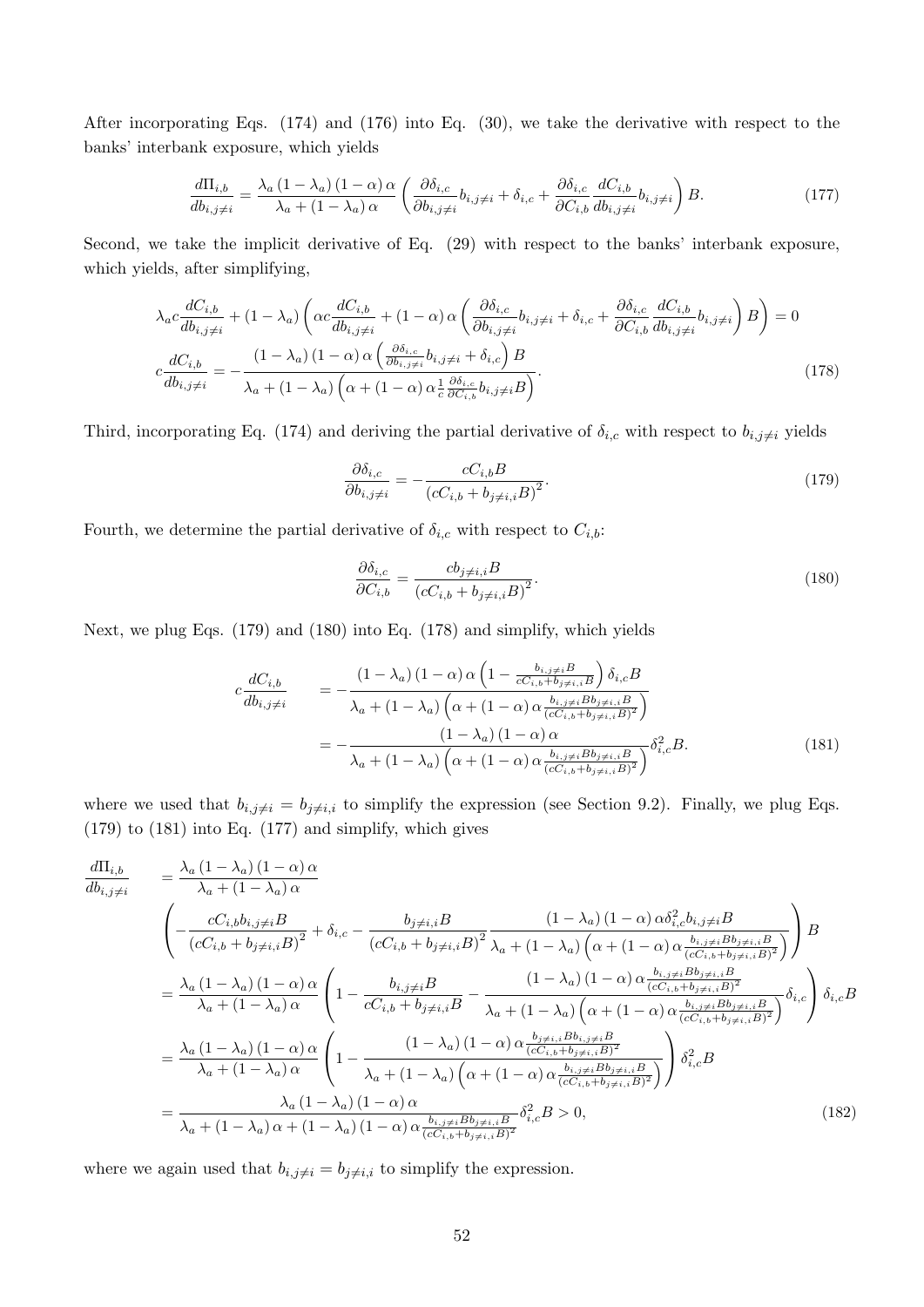# 9.4 Derivation of Eq. (51)

First, we first take the derivative of Eq. (48) with respect to the portfolio correlation, which yields, after simplifying

$$
cC_{1,b} + \rho_{1,2}c \frac{dC_{1,b}}{d\rho_{1,2}} - cC_{1,b} + (\lambda_a - \rho_{1,2}) c \frac{dC_{1,b}}{d\rho_{1,2}} - (\alpha cC_{1,b} + (1 - \alpha) b_{1,2}B_{1,2})
$$
  
+ 
$$
(\lambda_a - \rho_{1,2}) \alpha c \frac{dC_{1,b}}{d\rho_{1,2}} + (\alpha cC_{1,b} + (1 - \alpha) \alpha b_{1,2}B_{1,2}) + (1 - 2\lambda_a + \rho_{1,2}) \alpha c \frac{dC_{1,b}}{d\rho_{1,2}} = 0
$$

$$
(\lambda_a + (1 - \lambda_a) \alpha) c \frac{dC_{1,b}}{d\rho_{1,2}} = (1 - \alpha)^2 b_{1,2}B_{1,2}
$$

$$
c \frac{dC_{1,b}}{d\rho_{1,2}} = \frac{(1 - \alpha)^2}{\lambda_a + (1 - \lambda_a) \alpha} b_{1,2}A,
$$
(183)

where we already used that  $B_{1,2} = A$ , which follows from Eqs. (49) and (50). Next, we take the derivative of Eq. (47) with respect to the portfolio correlation, substitute Eq. (183), and simplify

$$
\frac{d\Pi_{1,b}}{d\rho_{1,2}} = (a_1A + b_{1,2}B_{1,2} - cC_{1,b}) - \rho_{1,2}c\frac{dC_{1,b}}{d\rho_{1,2}} - (a_1A + \alpha b_{1,2}B_{1,2} - cC_{1,b}) - (\lambda_a - \rho_{1,2})c\frac{dC_{1,b}}{d\rho_{1,2}}
$$
\n
$$
= (1 - \alpha) b_{1,2}B_{1,2} - \lambda_a c\frac{dC_{1,b}}{d\rho_{1,2}}
$$
\n
$$
= (1 - \alpha) b_{1,2}A - \lambda_a \frac{(1 - \alpha)^2}{\lambda_a + (1 - \lambda_a)\alpha} b_{1,2}A
$$
\n
$$
= \left(1 - \frac{\lambda_a (1 - \alpha)}{\lambda_a + (1 - \lambda_a)\alpha}\right) (1 - \alpha) b_{1,2}A
$$
\n
$$
= \frac{(1 - \alpha)\alpha}{\lambda_a + (1 - \lambda_a)\alpha} b_{1,2}A > 0.
$$
\n(184)

## 9.5 Derivation of Eq. (107)

From Eqs. (50) and (100) it follows that  $B_{1,2} = A$ . First, we take the derivative of Eq. (99) with respect to the portfolio correlation, which yields, after simplifying

$$
cC_{1,b} + \rho_{1,2}c \frac{dC_{1,b}}{d\rho_{1,2}} - \left(\alpha c C_{1,b} + (1 - \alpha)\alpha c C_{1,b} + (1 - \alpha)^2 a_1 A\right) + (\lambda_a - \rho_{1,2})\left[\alpha + (1 - \alpha)\alpha\right]c \frac{dC_{1,b}}{d\rho_{1,2}}
$$
  
\n
$$
- C_{1,b} + (\lambda_a - \rho_{1,2})c \frac{dC_{1,b}}{d\rho_{1,2}} + \left(\alpha c C_{1,b} + (1 - \alpha)\alpha c C_{1,b}\right) + (1 - 2\lambda_a + \rho_{1,2})\left[\alpha + (1 - \alpha)\alpha\right]c \frac{dC_{1,b}}{d\rho_{1,2}} = 0
$$
  
\n
$$
(\lambda_a + (1 - \lambda_a)\left[\alpha + (1 - \alpha)\alpha\right])c \frac{dC_{1,b}}{d\rho_{1,2}} = (1 - \alpha)^2 a_1 A
$$
  
\n
$$
c \frac{dC_{1,b}}{d\rho_{1,2}} = \frac{(1 - \alpha)^2}{\lambda_a + (1 - \lambda_a)\left[\alpha + (1 - \alpha)\alpha\right]}a_1 A.
$$
  
\n(185)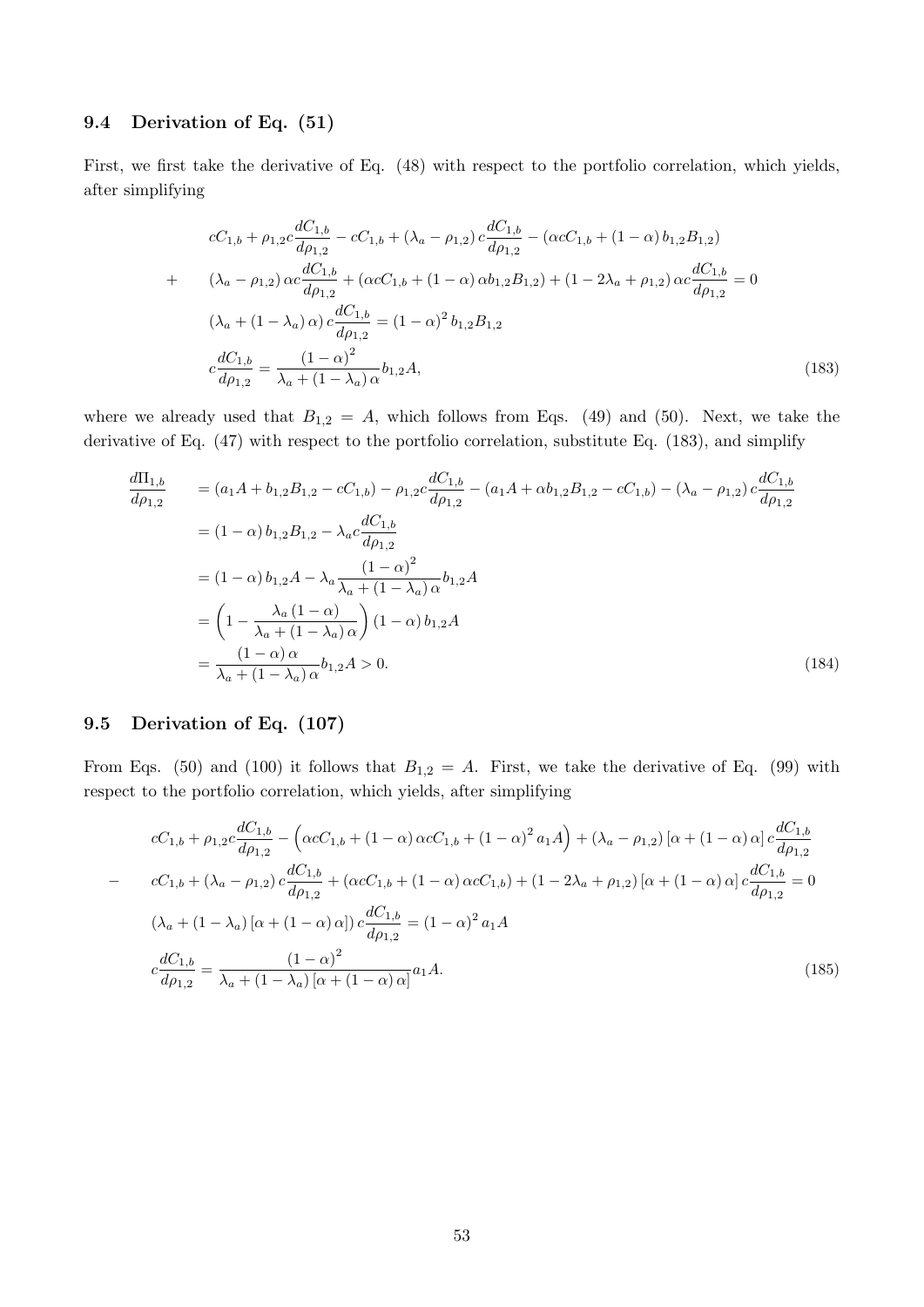Next, we take the derivative of Eq. (98) with respect to the portfolio correlation and incorporate Eq. (185)

$$
\frac{d\Pi_{1,b}}{d\rho_{1,2}} = (a_1A + b_{1,2}B_{1,2} - cC_{1,b}) - \rho_{1,2}c\frac{dC_{1,b}}{d\rho_{1,2}} - \alpha(a_1A + b_{1,2}B_{1,2} - cC_{1,b}) - (\lambda_a - \rho_{1,2})\alpha c\frac{dC_{1,b}}{d\rho_{1,2}}
$$
  
\n
$$
- (b_{1,2}B_{1,2} - cC_{1,b}) - (\lambda_a - \rho_{1,2})c\frac{dC_{1,b}}{d\rho_{1,2}} + \alpha(b_{1,2}B_{1,2} - cC_{1,b}) - (1 - 2\lambda_a + \rho_{1,2})\alpha c\frac{dC_{1,b}}{d\rho_{1,2}}
$$
  
\n
$$
= (1 - \alpha)a_1A - (\lambda_a + (1 - \lambda_a)\alpha)c\frac{dC_{1,b}}{d\rho_{1,2}}
$$
  
\n
$$
= (1 - \alpha)a_1A - (\lambda_a + (1 - \lambda_a)\alpha)\frac{(1 - \alpha)^2}{\lambda_a + (1 - \lambda_a)[\alpha + (1 - \alpha)\alpha]}a_1A
$$
  
\n
$$
= \left(1 - \frac{(\lambda_a + (1 - \lambda_a)\alpha)(1 - \alpha)}{\lambda_a + (1 - \lambda_a)[\alpha + (1 - \alpha)\alpha]} \right)(1 - \alpha)a_1A
$$
  
\n
$$
= \frac{(1 - \alpha)\alpha}{\lambda_a + (1 - \lambda_a)[\alpha + (1 - \alpha)\alpha]}a_1A > 0.
$$
  
\n(186)

# 9.6 Derivation of Eq. (108)

From Eqs. (50) and (103) it follows that  $B_{1,2} = A$ . First, we take the derivative of Eq. (102) with respect to the portfolio correlation, which yields after rearranging

$$
cC_{1,b} + \rho_{1,2}c\frac{dC_{1,b}}{dp_{1,2}} - \left[\alpha cC_{1,b} + (1-\alpha)\alpha C_{1,b} + (1-\alpha)^2 a_1 A\right] + (\lambda_a - \rho_{1,2})\left[\alpha + (1-\alpha)\alpha\right]c\frac{dC_{1,b}}{dp_{1,2}}
$$
  
\n
$$
-\left[\alpha cC_{1,b} + (1-\alpha)b_{1,2}B_{1,2}\right] + (\lambda_a - \rho_{1,2})\alpha c\frac{dC_{1,b}}{dp_{1,2}} + \left[\alpha cC_{1,b} + (1-\alpha)\alpha b_{1,2}B_{1,2}\right] + (1-2\lambda_a + \rho_{1,2})\alpha c\frac{dC_{1,b}}{dp_{1,2}} = 0
$$
  
\n
$$
(\rho_{1,2} + (\lambda_a - \rho_{1,2})\left[\alpha + (1-\alpha)\alpha\right] + (1-\lambda_a)\alpha)c\frac{dC_{1,b}}{dp_{1,2}} = (1-\alpha)^2\left[a_1A + b_{1,2}B_{1,2} - cC_{1,b}\right]
$$
  
\n
$$
c\frac{dC_{1,b}}{dp_{1,2}} = \frac{(1-\alpha)^2\left[a_1A + b_{1,2}B_{1,2} - cC_{1,b}\right]}{\rho_{1,2} + (\lambda_a - \rho_{1,2})\left[\alpha + (1-\alpha)\alpha\right] + (1-\lambda_a)\alpha}.
$$
  
\n(187)

Next, we take the derivative of Eq. (101) with respect to the portfolio correlation and incorporate Eq. (187), which yields

$$
\frac{d\Pi_{1,b}}{dp_{1,2}} = [a_1A + b_{1,2}B_{1,2} - cC_{1,b}] - \rho_{1,2}c\frac{dC_{1,b}}{dp_{1,2}} - \alpha[a_1A + b_{1,2}B_{1,2} - cC_{1,b}] - (\lambda_a - \rho_{1,2})\alpha c\frac{dC_{1,b}}{dp_{1,2}} \n= (1 - \alpha)[a_1A + b_{1,2}B_{1,2} - cC_{1,b}] - (\rho_{1,2} + (\lambda_a - \rho_{1,2})\alpha) c\frac{dC_{1,b}}{dp_{1,2}} \n= (1 - \alpha)[a_1A + b_{1,2}B_{1,2} - cC_{1,b}] - (\rho_{1,2} + (\lambda_a - \rho_{1,2})\alpha) \frac{(1 - \alpha)^2[a_1A + b_{1,2}B_{1,2} - cC_{1,b}]}{\rho_{1,2} + (\lambda_a - \rho_{1,2})[\alpha + (1 - \alpha)\alpha] + (1 - \lambda_a)\alpha} \n= \left(1 - \frac{(\rho_{1,2} + (\lambda_a - \rho_{1,2})\alpha)(1 - \alpha)}{\rho_{1,2} + (\lambda_a - \rho_{1,2})[\alpha + (1 - \alpha)\alpha] + (1 - \lambda_a)\alpha}\right)(1 - \alpha)[a_1A + b_{1,2}B_{1,2} - cC_{1,b}] \n= \frac{(1 - \alpha)\alpha[a_1A + b_{1,2}B_{1,2} - cC_{1,b}]}{\alpha + (1 - \alpha)[\rho_{1,2} + (\lambda_a - \rho_{1,2})\alpha]} > 0.
$$
\n(188)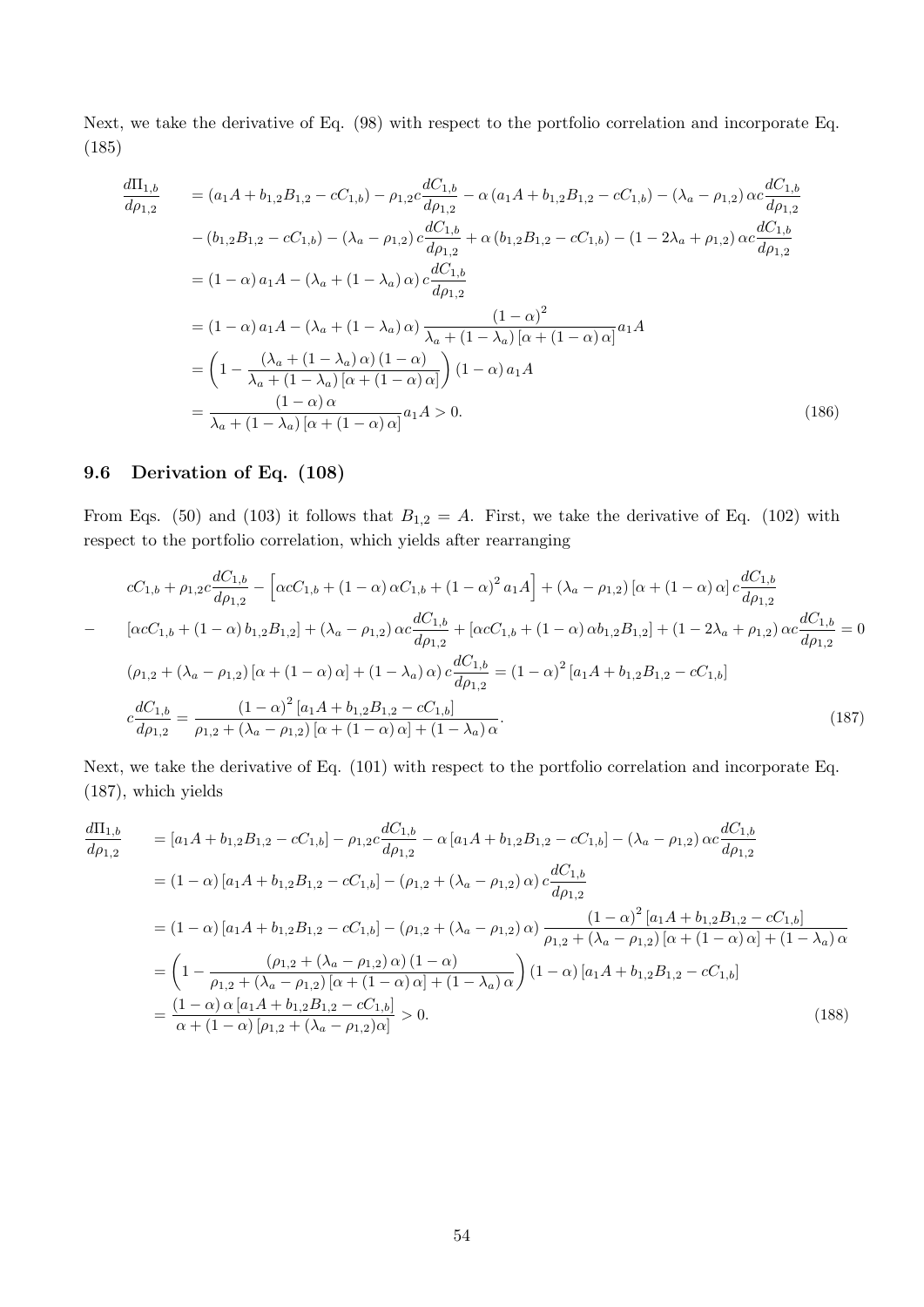# 9.7 Derivation of Eq. (109)

From Eqs. (50) and (106) it follows that  $B_{1,2} = A$ . In a first step, we take the derivative of Eq. (105) with respect to the portfolio correlation and rearrange

$$
cC_{1,b} + \rho_{1,2}c\frac{dC_{1,b}}{d\rho_{1,2}} - 2cC_{1,b} + 2(\lambda_a - \rho_{1,2})c\frac{dC_{1,b}}{d\rho_{1,2}}
$$
  
+ 
$$
[\alpha cC_{1,b} + (1 - \alpha)\alpha cC_{1,b}] + (1 - 2\lambda_a + \rho_{1,2})[\alpha + (1 - \alpha)\alpha]c\frac{dC_{1,b}}{d\rho_{1,2}} = 0
$$
  

$$
(\rho_{1,2} + 2(\lambda_a - \rho_{1,2}) + (1 - 2\lambda_a + \rho_{1,2})[\alpha + (1 - \alpha)\alpha])c\frac{dC_{1,b}}{d\rho_{1,2}} = (1 - \alpha)^2 cC_{1,b}
$$
  

$$
c\frac{dC_{1,b}}{d\rho_{1,2}} = \frac{(1 - \alpha)^2}{\rho_{1,2} + 2(\lambda_a - \rho_{1,2}) + (1 - 2\lambda_a + \rho_{1,2})[\alpha + (1 - \alpha)\alpha]}cC_{1,b}.
$$
 (189)

Next, we take the derivative of Eq. (104) with respect to the portfolio correlation, incorporate Eq. (189), and simplify

$$
\frac{d\Pi_{1,b}}{d\rho_{1,2}} = [a_1A + b_{1,2}B_{1,2} - cC_{1,b}] - \rho_{1,2}c\frac{dC_{1,b}}{d\rho_{1,2}} - [a_1A + \alpha b_{1,2}B_{1,2} - cC_{1,b}] - (\lambda_a - \rho_{1,2})c\frac{dC_{1,b}}{d\rho_{1,2}}
$$
  
\n
$$
- [b_{1,2}B_{1,2} - cC_{1,b}] - (\lambda_a - \rho_{1,2})c\frac{dC_{1,b}}{d\rho_{1,2}} + \alpha [b_{1,2}B_{1,2} - cC_{1,b}] - (1 - 2\lambda_a + \rho_{1,2})\alpha c\frac{dC_{1,b}}{d\rho_{1,2}}
$$
  
\n
$$
= (1 - \alpha) cC_{1,b} - (\rho_{1,2} + 2(\lambda_a - \rho_{1,2}) + (1 - 2\lambda_a + \rho_{1,2})\alpha) c\frac{dC_{1,b}}{d\rho_{1,2}}
$$
  
\n
$$
= (1 - \alpha) cC_{1,b} - \frac{(\rho_{1,2} + 2(\lambda_a - \rho_{1,2}) + (1 - 2\lambda_a + \rho_{1,2})\alpha)(1 - \alpha)^2}{\rho_{1,2} + 2(\lambda_a - \rho_{1,2}) + (1 - 2\lambda_a + \rho_{1,2})\alpha(1 - \alpha)\alpha}cC_{1,b}
$$
  
\n
$$
= \left(1 - \frac{(\rho_{1,2} + 2(\lambda_a - \rho_{1,2}) + (1 - 2\lambda_a + \rho_{1,2})\alpha)(1 - \alpha)}{\rho_{1,2} + 2(\lambda_a - \rho_{1,2}) + (1 - 2\lambda_a + \rho_{1,2})\alpha(1 - \alpha)\alpha}\right)(1 - \alpha) cC_{1,b}
$$
  
\n
$$
= \frac{(1 - \alpha)\alpha}{\rho_{1,2} + 2(\lambda_a - \rho_{1,2}) + (1 - 2\lambda_a + \rho_{1,2})\alpha + (1 - \alpha)\alpha}cC_{1,b} > 0.
$$
  
\n(190)

# 9.8 Derivation of Eq. (58)

First, we take the derivative of Eq. (50) with respect to portfolio correlation

$$
\frac{d\Pi_{2,b}}{d\rho_{1,2}} = \lambda_a \left[ -c \frac{dC_{2,b}}{d\rho_{1,2}} - b_{1,2} \frac{dB_{1,2}}{d\rho_{1,2}} \right] = 0
$$
\n
$$
b_{1,2} \frac{dB_{1,2}}{d\rho_{1,2}} = -c \frac{dC_{2,b}}{d\rho_{1,2}}.
$$
\n(191)

Second, we take the derivative of  $\delta_{2,c}$  with respect to  $\rho_{1,2}$  and incorporate Eq. (191)

$$
\frac{d\delta_{2,c}}{d\rho_{1,2}} = \frac{c \frac{dC_{2,b}}{d\rho_{1,2}} \left(cC_{2,b} + b_{1,2}B_{1,2}\right) - cC_{2,b} \left(c\frac{dC_{2,b}}{d\rho_{1,2}} + b_{1,2}\frac{dB_{1,2}}{d\rho_{1,2}}\right)}{\left(cC_{2,b} + b_{1,2}B_{1,2}\right)^2}
$$
\n
$$
= \frac{c \frac{dC_{2,b}}{d\rho_{1,2}} \left(cC_{2,b} + b_{1,2}B_{1,2}\right) - cC_{2,b} \left(c\frac{dC_{2,b}}{d\rho_{1,2}} - c\frac{dC_{2,b}}{d\rho_{1,2}}\right)}{\left(cC_{2,b} + b_{1,2}B_{1,2}\right)^2}
$$
\n
$$
= -\frac{d\delta_{2,b}}{d\rho_{1,2}} = c\frac{dC_{2,b}}{d\rho_{1,2}} \frac{1}{cC_{2,b} + b_{1,2}B_{1,2}}.
$$
\n(192)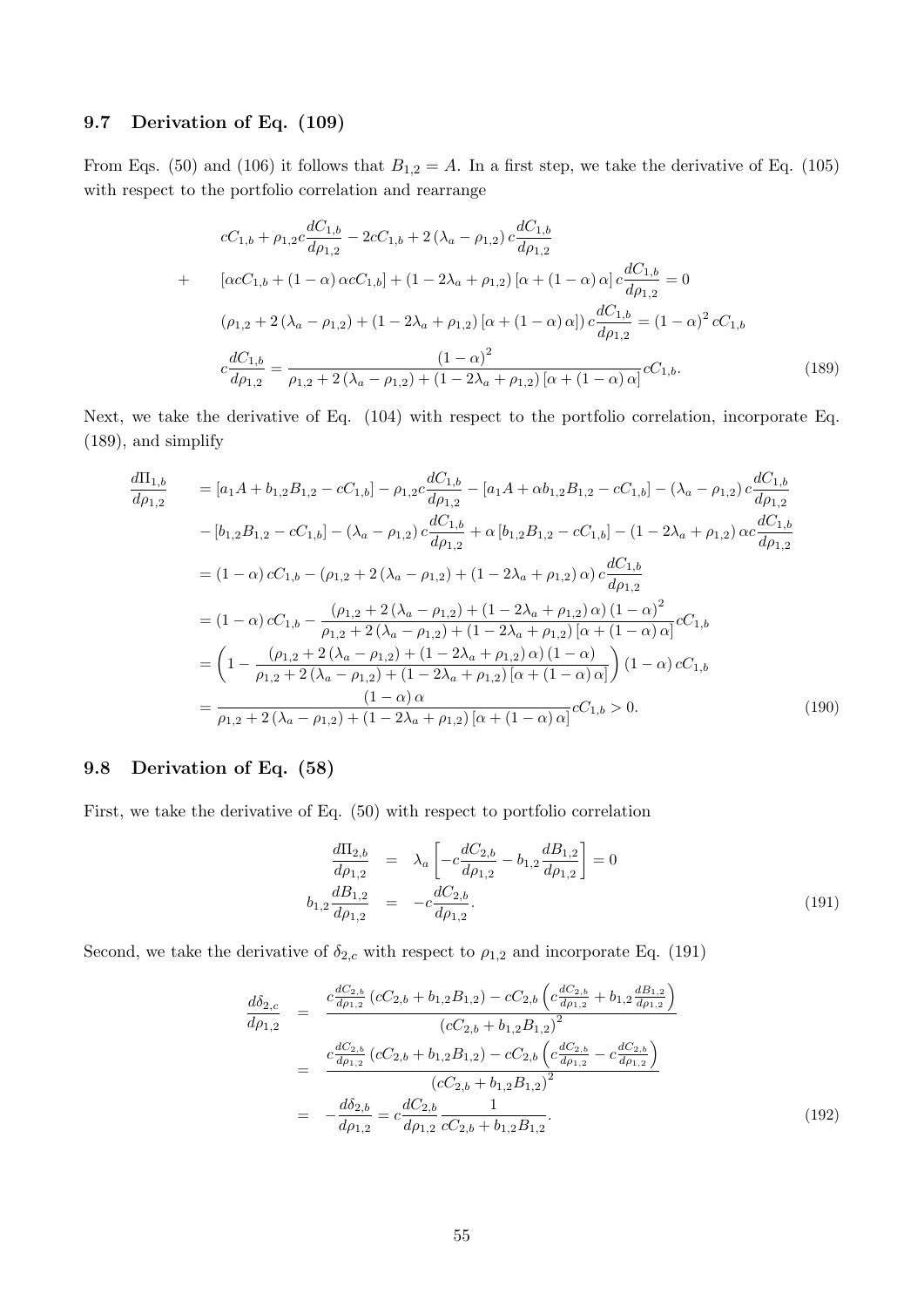Third, we take the derivative of Eq. (57) with respect to the portfolio correlation and incorporate Eq. (192), which yields

$$
cC_{2,b} + \rho_{1,2}c \frac{dC_{2,b}}{d\rho_{1,2}} - cC_{2,b} + (\lambda_a - \rho_{1,2}) c \frac{dC_{2,b}}{d\rho_{1,2}} - \alpha \delta_{2,c}g
$$
  
+ 
$$
(\lambda_a - \rho_{1,2}) \alpha \frac{d\delta_{2,c}}{d\rho_{1,2}}g + \alpha \delta_{2,c}g + (1 - 2\lambda_a + \rho_{1,2}) \alpha \frac{d\delta_{2,c}}{d\rho_{1,2}}g = 0
$$

$$
\lambda_a c \frac{dC_{2,b}}{d\rho_{1,2}} + (1 - \lambda_a) \alpha \frac{d\delta_{2,c}}{d\rho_{1,2}}g = 0
$$

$$
\lambda_a c \frac{dC_{2,b}}{d\rho_{1,2}} + (1 - \lambda_a) \alpha c \frac{dC_{2,b}}{d\rho_{1,2}} \frac{1}{cC_{2,b} + b_{1,2}B_{1,2}}g = 0
$$

$$
c \frac{dC_{2,b}}{d\rho_{1,2}} = 0,
$$
(193)

which implies that  $dB_{1,2}/d\rho_{1,2} = 0$ ,  $d\delta_{2,c}/d\rho_{1,2} = 0$ , and  $d\delta_{2,b}/d\rho_{1,2} = 0$  due to Eqs. (191) and (192), respectively. Next, take the implicit derivative of Eq. (56) with respect to the portfolio correlation

$$
cC_{1,b} + \rho_{1,2}c\frac{dC_{1,b}}{d\rho_{1,2}} - cC_{1,b} + (\lambda_a - \rho_{1,2})c\frac{dC_{1,b}}{d\rho_{1,2}} - [\alpha cC_{1,b} + (1 - \alpha) b_{1,2}B_{1,2}] + (\lambda_a - \rho_{1,2})\alpha c\frac{dC_{1,b}}{d\rho_{1,2}} + [\alpha cC_{1,b} + (1 - \alpha)\alpha\delta_{2,b}g] + (1 - 2\lambda_a + \rho_{1,2})\alpha c\frac{dC_{1,b}}{d\rho_{1,2}} = 0.
$$
\n(194)

Then, we solve Eq. (194) for  $cdC_{1,b}/d\rho_{1,2}$ , which yields

$$
(\lambda_a + (1 - \lambda_a) \alpha) c \frac{dC_{1,b}}{d\rho_{1,2}} = (1 - \alpha) (b_{1,2}B_{1,2} - \alpha \delta_{2,b}g)
$$

$$
c \frac{dC_{1,b}}{d\rho_{1,2}} = \frac{1 - \alpha}{\lambda_a + (1 - \lambda_a) \alpha} [b_{1,2}B_{1,2} - \alpha \delta_{2,b}g].
$$
(195)

Finally, we take the derivative of Eq. (55) with respect to  $\rho_{1,2}$  and incorporate Eq. (195), which yields

$$
\frac{d\Pi_{1,b}}{d\rho_{1,2}} = [a_1A + b_{1,2}B_{1,2} - cC_{1,b}] - \rho_{1,2}c\frac{dC_{1,b}}{d\rho_{1,2}} - [a_1A + \alpha\delta_{2,b}g - cC_{1,b}] - (\lambda_a - \rho_{1,2})c\frac{dC_{1,b}}{d\rho_{1,2}}
$$
\n
$$
= [b_{1,2}B_{1,2} - \alpha\delta_{2,b}g] - \lambda_a c\frac{dC_{1,b}}{d\rho_{1,2}}
$$
\n
$$
= [b_{1,2}B_{1,2} - \alpha\delta_{2,b}g] - \lambda_a \frac{1 - \alpha}{\lambda_a + (1 - \lambda_a)\alpha} [b_{1,2}B_{1,2} - \alpha\delta_{2,b}g]
$$
\n
$$
= \left(1 - \frac{\lambda_a(1 - \alpha)}{\lambda_a + (1 - \lambda_a)\alpha}\right)[b_{1,2}B_{1,2} - \alpha\delta_{2,b}g]
$$
\n
$$
= \alpha \frac{b_{1,2}B_{1,2} - \alpha\delta_{2,b}g}{\lambda_a + (1 - \lambda_a)\alpha} > 0.
$$
\n(196)

#### 9.9 Derivation of Eq. (139)

Since the derivative of Eqs. (57) and (120) with respect to the portfolio correlation are equivalent, it follows that again  $cdC_{2,b}/d\rho_{1,2} = 0$  and thus  $dB_{1,2}/d\rho_{1,2} = d\delta_{2,b}/d\rho_{1,2} = d\delta_{2,c}/d\rho_{1,2} = 0$  (see Section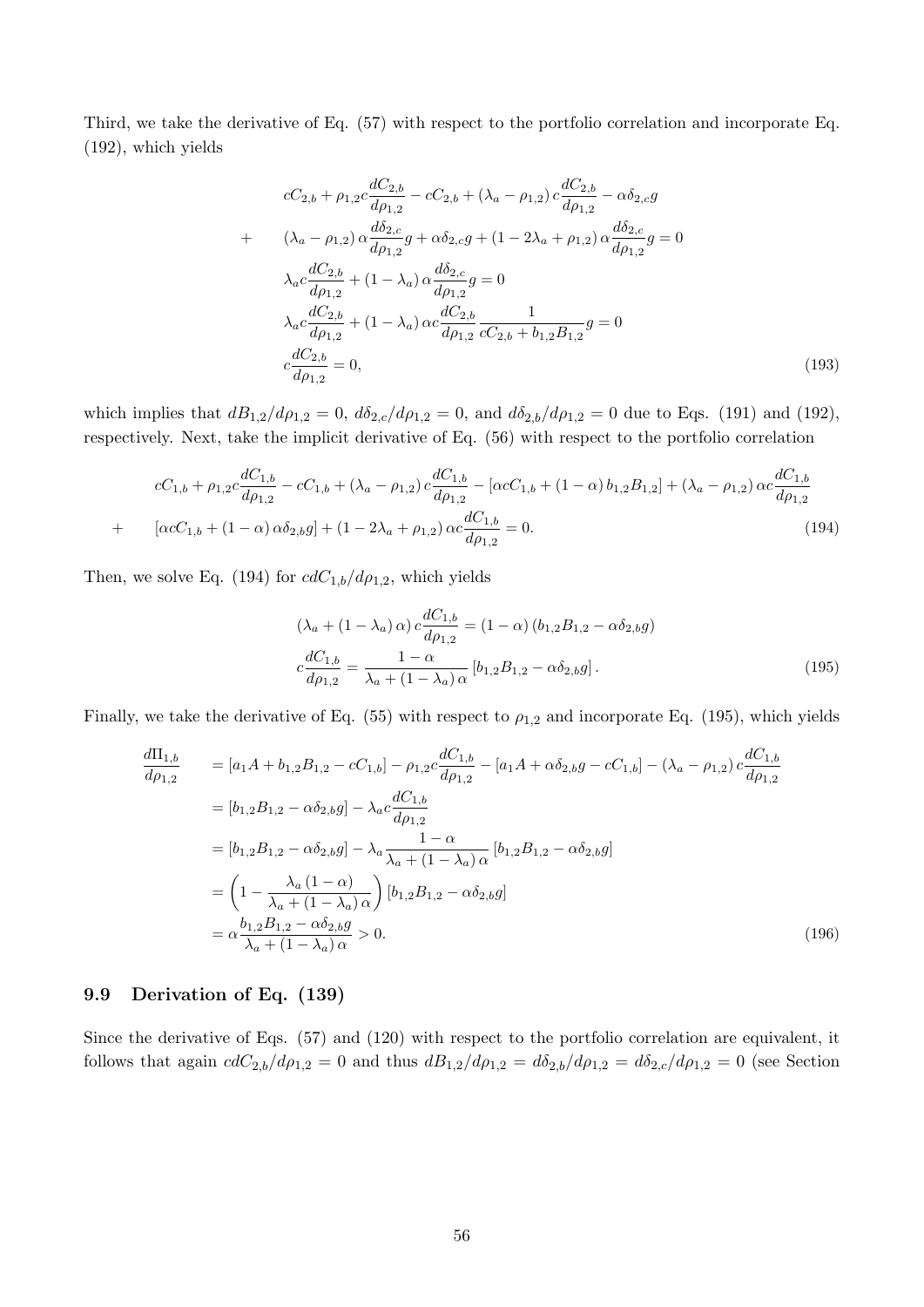9.8). Next, we take the implicit derivative of Eq. (119) with respect to the portfolio correlation

$$
cC_{1,b} + \rho_{1,2}c\frac{dC_{1,b}}{d\rho_{1,2}} - \left[\alpha cC_{1,b} + (1-\alpha)\alpha cC_{1,b} + (1-\alpha)^2 a_1A\right]
$$
  
+ 
$$
(\lambda_a - \rho_{1,2})\left[\alpha + (1-\alpha)\alpha\right]c\frac{dC_{1,b}}{d\rho_{1,2}} - cC_{1,b} + (\lambda_a - \rho_{1,2})c\frac{dC_{1,b}}{d\rho_{1,2}}
$$
  
+ 
$$
\left[\alpha cC_{1,b} + (1-\alpha)\alpha cC_{1,b}\right] + (1-2\lambda_a + \rho_{1,2})\left[\alpha + (1-\alpha)\alpha\right]c\frac{dC_{1,b}}{d\rho_{1,2}} = 0
$$
  

$$
(\lambda_a + (1-\lambda_a)\left[\alpha + (1-\alpha)\alpha\right]c\frac{dC_{1,b}}{d\rho_{1,2}} = (1-\alpha)^2 a_1A
$$
  

$$
c\frac{dC_{1,b}}{d\rho_{1,2}} = \frac{(1-\alpha)^2}{\lambda_a + (1-\lambda_a)\left[\alpha + (1-\alpha)\alpha\right]}a_1A.
$$
 (197)

Finally, we take the derivative of Eq. (118) with respect to  $\rho_{1,2}$  and incorporate Eq. (197), which yields

$$
\frac{d\Pi_{1,b}}{d\rho_{1,2}} = [a_1A + b_{1,2}B_{1,2} - cC_{1,b}] - \rho_{1,2}c\frac{dC_{1,b}}{d\rho_{1,2}} - \alpha[a_1A + \delta_{2,b}g - cC_{1,b}] - (\lambda_a - \rho_{1,2})\alpha c\frac{dC_{1,b}}{d\rho_{1,2}} \n-[b_{1,2}B_{1,2} - cC_{1,b}] - (\lambda_a - \rho_{1,2})c\frac{dC_{1,b}}{d\rho_{1,2}} + \alpha[\delta_{2,b}g - cC_{1,b}] - (1 - 2\lambda_a + \rho_{1,2})\alpha c\frac{dC_{1,b}}{d\rho_{1,2}} \n= (1 - \alpha)a_1A - (\lambda_a + (1 - \lambda_a)\alpha)c\frac{dC_{1,b}}{d\rho_{1,2}} \n= (1 - \alpha)a_1A - (\lambda_a + (1 - \lambda_a)\alpha)\frac{(1 - \alpha)^2}{\lambda_a + (1 - \lambda_a)[\alpha + (1 - \alpha)\alpha]}a_1A \n= \left(1 - \frac{(\lambda_a + (1 - \lambda_a)\alpha)(1 - \alpha)}{\lambda_a + (1 - \lambda_a)[\alpha + (1 - \alpha)\alpha]}\right)(1 - \alpha)a_1A \n= \alpha\frac{(1 - \alpha)a_1A}{\lambda_a + (1 - \lambda_a)[\alpha + (1 - \alpha)\alpha]} > 0.
$$
\n(198)

# 9.10 Derivation of Eq. (140)

Since the derivative of Eqs. (57) and (123) with respect to the portfolio correlation are equivalent, it follows that again  $cdC_{2,b}/d\rho_{1,2} = 0$  and thus  $dB_{1,2}/d\rho_{1,2} = d\delta_{2,b}/d\rho_{1,2} = d\delta_{2,c}/d\rho_{1,2} = 0$  (see Section 9.8). Next, we take the implicit derivative of Eq. (122) with respect to the portfolio correlation and simplify

$$
cC_{1,b} + \rho_{1,2}c\frac{dC_{1,b}}{d\rho_{1,2}} - \left[\alpha cC_{1,b} + (1-\alpha)\alpha cC_{1,b} + (1-\alpha)^2 a_1A\right] + (\lambda_a - \rho_{1,2})\left[\alpha + (1-\alpha)\alpha\right]c\frac{dC_{1,b}}{d\rho_{1,2}}
$$
  
\n
$$
- cC_{1,b} + (\lambda_a - \rho_{1,2})c\frac{dC_{1,b}}{d\rho_{1,2}} + \left[\alpha cC_{1,b} + (1-\alpha)\alpha\delta_{2,b}g\right] + (1-2\lambda_a + \rho_{1,2})\alpha c\frac{dC_{1,b}}{d\rho_{1,2}} = 0.
$$
  
\n
$$
(\lambda_a + (1-\lambda_a)\alpha + (\lambda_a - \rho_{1,2})(1-\alpha)\alpha)c\frac{dC_{1,b}}{d\rho_{1,2}} = (1-\alpha)((1-\alpha)a_1A + \alpha(cC_{1,b} - \delta_{2,b}g))
$$
  
\n
$$
c\frac{dC_{1,b}}{d\rho_{1,2}} = \frac{1-\alpha}{\lambda_a + (1-\lambda_a)\alpha + (\lambda_a - \rho_{1,2})(1-\alpha)\alpha}\left[(1-\alpha)a_1A + \alpha(cC_{1,b} - \delta_{2,b}g)\right].
$$
 (199)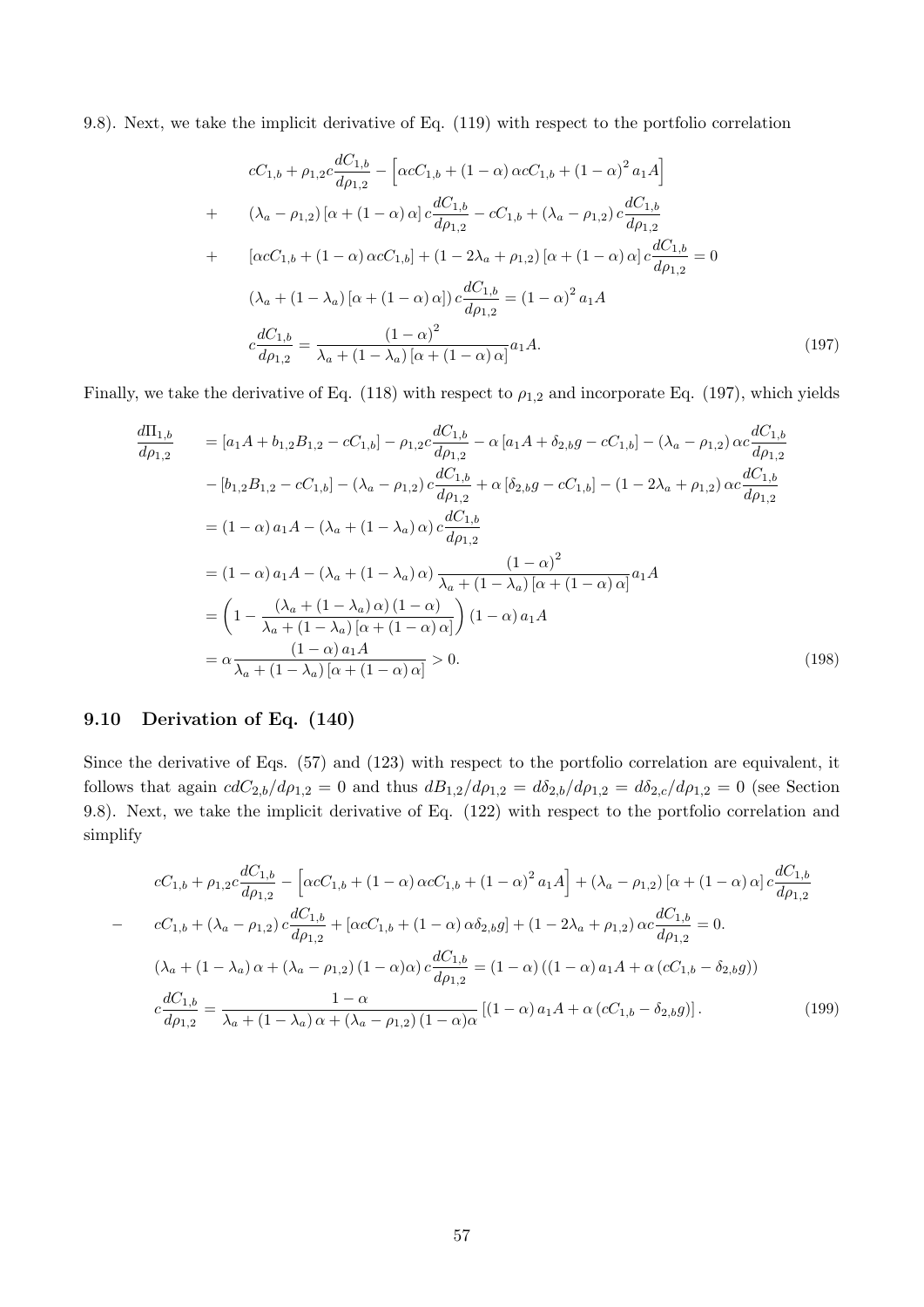Finally, we take the derivative of Eq. (121) with respect to the portfolio correlation and incorporate Eq. (199), which yields

$$
\frac{d\Pi_{1,b}}{d\rho_{1,2}} = [a_1A + b_{1,2}B_{1,2} - cC_{1,b}] - \rho_{1,2}c\frac{dC_{1,b}}{d\rho_{1,2}} - \alpha[a_1A + \delta_{2,b}g - cC_{1,b}] \n- (\lambda_a - \rho_{1,2}) \alpha c\frac{dC_{1,b}}{d\rho_{1,2}} - [b_{1,2}B_{1,2} - cC_{1,b}] - (\lambda_a - \rho_{1,2}) c\frac{dC_{1,b}}{d\rho_{1,2}} \n= [(1 - \alpha) a_1A + \alpha (cC_{1,b} - \delta_{2,b}g)] - (\lambda_a + (\lambda_a - \rho_{1,2}) \alpha) c\frac{dC_{1,b}}{d\rho_{1,2}} \n= [(1 - \alpha) a_1A + \alpha (cC_{1,b} - \delta_{2,b}g)] - \frac{(\lambda_a + (\lambda_a - \rho_{1,2}) \alpha) (1 - \alpha)}{\lambda_a + (1 - \lambda_a) \alpha + (\lambda_a - \rho_{1,2}) (1 - \alpha) \alpha} [(1 - \alpha) a_1A + \alpha (cC_{1,b} - \delta_{2,b}g)] \n= \left(1 - \frac{(\lambda_a + (\lambda_a - \rho_{1,2}) \alpha) (1 - \alpha)}{\lambda_a + (1 - \lambda_a) \alpha + (\lambda_a - \rho_{1,2}) (1 - \alpha) \alpha}\right) [(1 - \alpha) a_1A + \alpha (cC_{1,b} - \delta_{2,b}g)] \n= \alpha \frac{(1 - \alpha) a_1A + \alpha (cC_{1,b} - \delta_{2,b}g)}{\lambda_a + (1 - \lambda_a) \alpha + (\lambda_a - \rho_{1,2}) (1 - \alpha) \alpha} > 0.
$$
\n(200)

## 9.11 Derivation of Eq. (141)

Since the derivative of Eqs. (57) and (126) with respect to the portfolio correlation are equivalent, it follows that again  $cdC_{2,b}/d\rho_{1,2} = 0$  and thus  $dB_{1,2}/d\rho_{1,2} = d\delta_{2,b}/d\rho_{1,2} = d\delta_{2,c}/d\rho_{1,2} = 0$  (see Section 9.8). Next, we take the implicit derivative of Eq. (125) with respect to the portfolio correlation and simplify

$$
cC_{1,b} + \rho_{1,2}c\frac{dC_{1,b}}{d\rho_{1,2}} - \left[\alpha cC_{1,b} + (1-\alpha)\alpha\left(a_{1}A + \delta_{2,b}g\right) + (1-\alpha)^{2}a_{1}A\right] + (\lambda_{a} - \rho_{1,2})\alpha c\frac{dC_{1,b}}{d\rho_{1,2}}
$$
  
\n
$$
- C_{1,b} + (\lambda_{a} - \rho_{1,2})c\frac{dC_{1,b}}{d\rho_{1,2}} + \left[\alpha cC_{1,b} + (1-\alpha)\alpha\delta_{2,b}g\right] + (1-2\lambda_{a} + \rho_{1,2})\alpha c\frac{dC_{1,b}}{d\rho_{1,2}} = 0
$$
  
\n
$$
\rho_{1,2}c\frac{dC_{1,b}}{d\rho_{1,2}} - \left((1-\alpha)\alpha a_{1}A + (1-\alpha)^{2}a_{1}A\right) + (\lambda_{a} - \rho_{1,2})\alpha c\frac{dC_{1,b}}{d\rho_{1,2}}
$$
  
\n
$$
+ (\lambda_{a} - \rho_{1,2})c\frac{dC_{1,b}}{d\rho_{1,2}} + (1-2\lambda_{a} + \rho_{1,2})\alpha c\frac{dC_{1,b}}{d\rho_{1,2}} = 0
$$
  
\n
$$
(\lambda_{a} + (1-\lambda_{a})\alpha)c\frac{dC_{1,b}}{d\rho_{1,2}} = (1-\alpha)a_{1}A
$$
  
\n
$$
c\frac{dC_{1,b}}{d\rho_{1,2}} = \frac{(1-\alpha)}{\lambda_{a} + (1-\lambda_{a})\alpha}a_{1}A.
$$
  
\n(201)

Finally, we take the derivative of Eq. (124) with respect to the portfolio correlation and incorporate Eq. (201), which yields

$$
\frac{d\Pi_{1,b}}{d\rho_{1,2}} = [a_1A + b_{1,2}B_{1,2} - cC_{1,b}] - \rho_{1,2}c\frac{dC_{1,b}}{d\rho_{1,2}} - [b_{1,2}B_{1,2} - cC_{1,b}] - (\lambda_a - \rho_{1,2})c\frac{dC_{1,b}}{d\rho_{1,2}}
$$
\n
$$
= a_1A - \lambda_a c\frac{dC_{1,b}}{d\rho_{1,2}}
$$
\n
$$
= a_1A - \lambda_a \frac{(1-\alpha)}{\lambda_a + (1-\lambda_a)\alpha} a_1A
$$
\n
$$
= \left(1 - \frac{\lambda_a(1-\alpha)}{\lambda_a + (1-\lambda_a)\alpha}\right) a_1A
$$
\n
$$
= \alpha \frac{a_1A}{\lambda_a + (1-\lambda_a)\alpha} > 0.
$$
\n(202)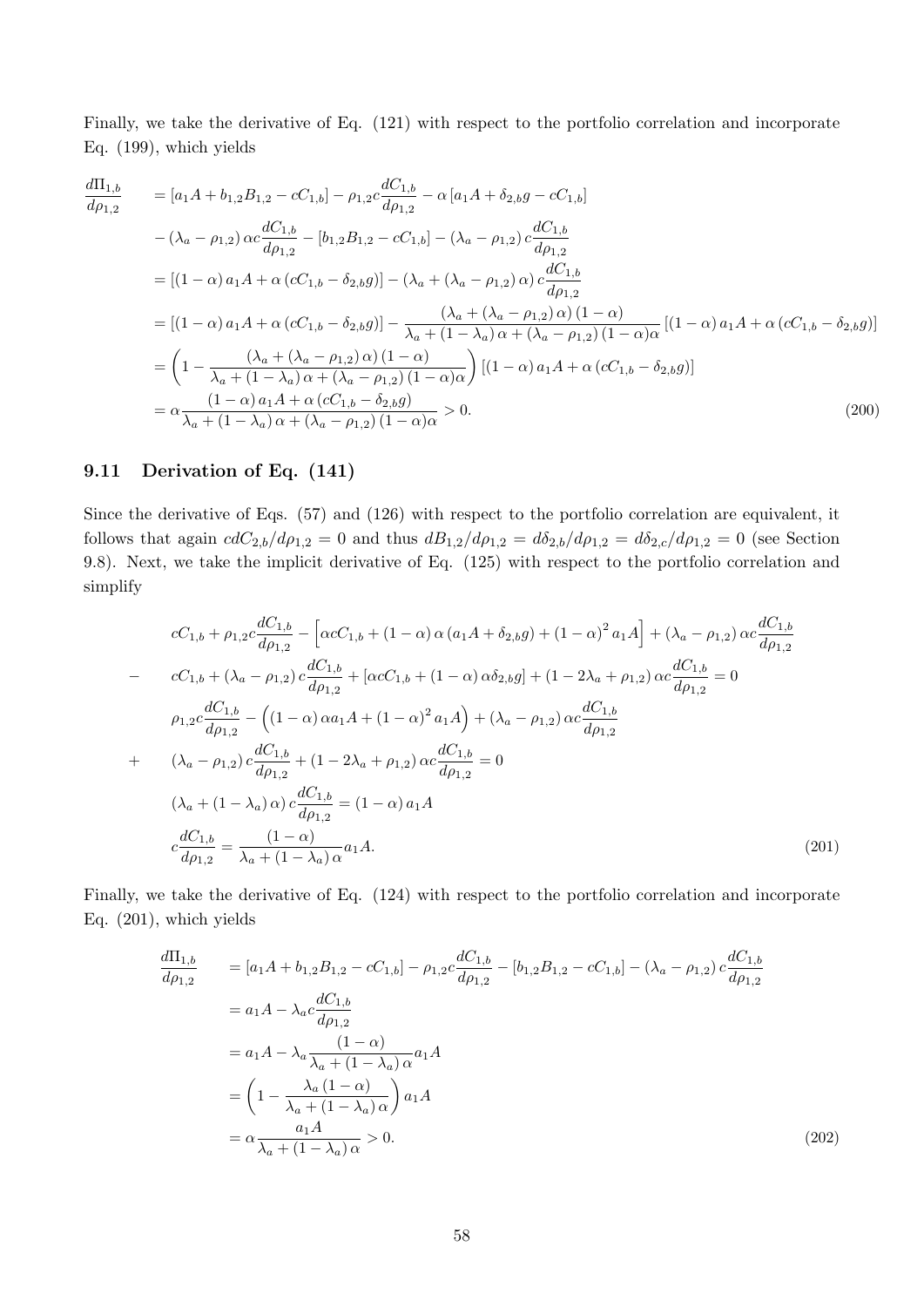### 9.12 Derivation of Eq. (142)

Since the derivative of Eqs. (57) and (129) with respect to the portfolio correlation are equivalent, it follows that again  $cdC_{2,b}/d\rho_{1,2} = 0$  and thus  $dB_{1,2}/d\rho_{1,2} = d\delta_{2,b}/d\rho_{1,2} = d\delta_{2,c}/d\rho_{1,2} = 0$  (see Section 9.8). Next, we take the implicit derivative of Eq. (128) with respect to the portfolio correlation

$$
cC_{1,b} + \rho_{1,2}c\frac{dC_{1,b}}{d\rho_{1,2}} - \left[\alpha cC_{1,b} + (1-\alpha)\alpha cC_{1,b} + (1-\alpha)^2 a_1A\right] + (\lambda_a - \rho_{1,2})\left[\alpha + (1-\alpha)\alpha\right]c\frac{dC_{1,b}}{d\rho_{1,2}}
$$
  
\n
$$
- \left[\alpha cC_{1,b} + (1-\alpha)b_{1,2}B_{1,2}\right] + (\lambda_a - \rho_{1,2})\alpha c\frac{dC_{1,b}}{d\rho_{1,2}} + \left[\alpha cC_{1,b} + (1-\alpha)\alpha\delta_{2,b}g\right] + (1-2\lambda_a + \rho_{1,2})\alpha c\frac{dC_{1,b}}{d\rho_{1,2}} = 0
$$
  
\n
$$
(\rho_{1,2} + 2(\lambda_a - \rho_{1,2})\alpha + (1-2\lambda_a + \rho_{1,2})\alpha + (\lambda_a - \rho_{1,2})(1-\alpha)\alpha)c\frac{dC_{1,b}}{d\rho_{1,2}}
$$
  
\n
$$
= \frac{(1-\alpha)\left[a_1A + b_{1,2}B_{1,2} - cC_{1,b} - \alpha\left(a_1A + \delta_{2,b}g - cC_{1,b}\right)\right]}{c\frac{dC_{1,b}}{d\rho_{1,2}}} - \frac{(1-\alpha)\left[a_1A + b_{1,2}B_{1,2} - cC_{1,b} - \alpha\left(a_1A + \delta_{2,b}g - cC_{1,b}\right)\right]}{b\rho_{1,2} + 2(\lambda_a - \rho_{1,2})\alpha + (1-2\lambda_a + \rho_{1,2})\alpha + (\lambda_a - \rho_{1,2})(1-\alpha)\alpha}.
$$
\n(203)

Finally, we take the derivative of Eq. (127) with respect to the portfolio correlation and incorporate Eqs. (203), which yields

$$
\frac{d\Pi_{1,b}}{d\rho_{1,2}} = [a_1A + b_{1,2}B_{1,2} - cC_{1,b}] - \rho_{1,2}c\frac{dC_{1,b}}{d\rho_{1,2}} - \alpha[a_1A + \delta_{2,b}g - cC_{1,b}] - (\lambda_a - \rho_{1,2})\alpha c\frac{dC_{1,b}}{d\rho_{1,2}} \n= [a_1A + b_{1,2}B_{1,2} - cC_{1,b} - \alpha(a_1A + \delta_{2,b}g - cC_{1,b})] - (\rho_{1,2} + (\lambda_a - \rho_{1,2})\alpha)c\frac{dC_{1,b}}{d\rho_{1,2}} \n= [a_1A + b_{1,2}B_{1,2} - cC_{1,b} - \alpha(a_1A + \delta_{2,b}g - cC_{1,b})] \n- (\rho_{1,2} + (\lambda_a - \rho_{1,2})\alpha)\frac{(1-\alpha)[a_1A + b_{1,2}B_{1,2} - cC_{1,b} - \alpha(a_1A + \delta_{2,b}g - cC_{1,b})]}{\rho_{1,2} + 2(\lambda_a - \rho_{1,2})\alpha + (1 - 2\lambda_a + \rho_{1,2})\alpha + (\lambda_a - \rho_{1,2})(1 - \alpha)\alpha} \n= \left(1 - \frac{(\rho_{1,2} + (\lambda_a - \rho_{1,2})\alpha)(1-\alpha)}{\rho_{1,2} + 2(\lambda_a - \rho_{1,2})\alpha + (1 - 2\lambda_a + \rho_{1,2})\alpha + (\lambda_a - \rho_{1,2})(1 - \alpha)\alpha}\right) \n[a_1A + b_{1,2}B_{1,2} - cC_{1,b} - \alpha(a_1A + \delta_{2,b}g - cC_{1,b})] \n= \alpha \frac{a_1A + b_{1,2}B_{1,2} - cC_{1,b} - \alpha(a_1A + \delta_{2,b}g - cC_{1,b})}{\rho_{1,2} + 2(\lambda_a - \rho_{1,2})\alpha + (1 - 2\lambda_a + \rho_{1,2})\alpha + (\lambda_a - \rho_{1,2})(1 - \alpha)\alpha} > 0.
$$
\n(204)

#### 9.13 Derivation of Eq. (143)

Since the derivative of Eqs. (57) and (132) with respect to the portfolio correlation are equivalent, it follows that again  $cdC_{2,b}/d\rho_{1,2} = 0$  and thus  $dB_{1,2}/d\rho_{1,2} = d\delta_{2,b}/d\rho_{1,2} = d\delta_{2,c}/d\rho_{1,2} = 0$  (see Section 9.8). Next, we take the implicit derivative of Eq. (131) with respect to the portfolio correlation and rearrange

$$
cC_{1,b} + \rho_{1,2}c\frac{dC_{1,b}}{d\rho_{1,2}} - \left[\alpha cC_{1,b} + (1-\alpha)\alpha\left(a_{1}A + \delta_{2,b}g\right) + (1-\alpha)^{2}a_{1}A\right] + (\lambda_{a} - \rho_{1,2})\alpha c\frac{dC_{1,b}}{d\rho_{1,2}}
$$
  
\n
$$
-\left[\alpha cC_{1,b} + (1-\alpha)b_{1,2}B_{1,2}\right] + (\lambda_{a} - \rho_{1,2})\alpha c\frac{dC_{1,b}}{d\rho_{1,2}} + \left[\alpha cC_{1,b} + (1-\alpha)\alpha\delta_{2,b}g\right] + (1-2\lambda_{a} + \rho_{1,2})\alpha c\frac{dC_{1,b}}{d\rho_{1,2}} = 0
$$
  
\n
$$
(\rho_{1,2} + 2(\lambda_{a} - \rho_{1,2})\alpha + (1-2\lambda_{a} + \rho_{1,2})\alpha\right)c\frac{dC_{1,b}}{d\rho_{1,2}} = (1-\alpha)\left[a_{1}A + b_{1,2}B_{1,2} - cC_{1,b}\right]
$$
  
\n
$$
c\frac{dC_{1,b}}{d\rho_{1,2}} = \frac{(1-\alpha)\left[a_{1}A + b_{1,2}B_{1,2} - cC_{1,b}\right]}{\rho_{1,2} + 2(\lambda_{a} - \rho_{1,2})\alpha + (1-2\lambda_{a} + \rho_{1,2})\alpha}.
$$
\n(205)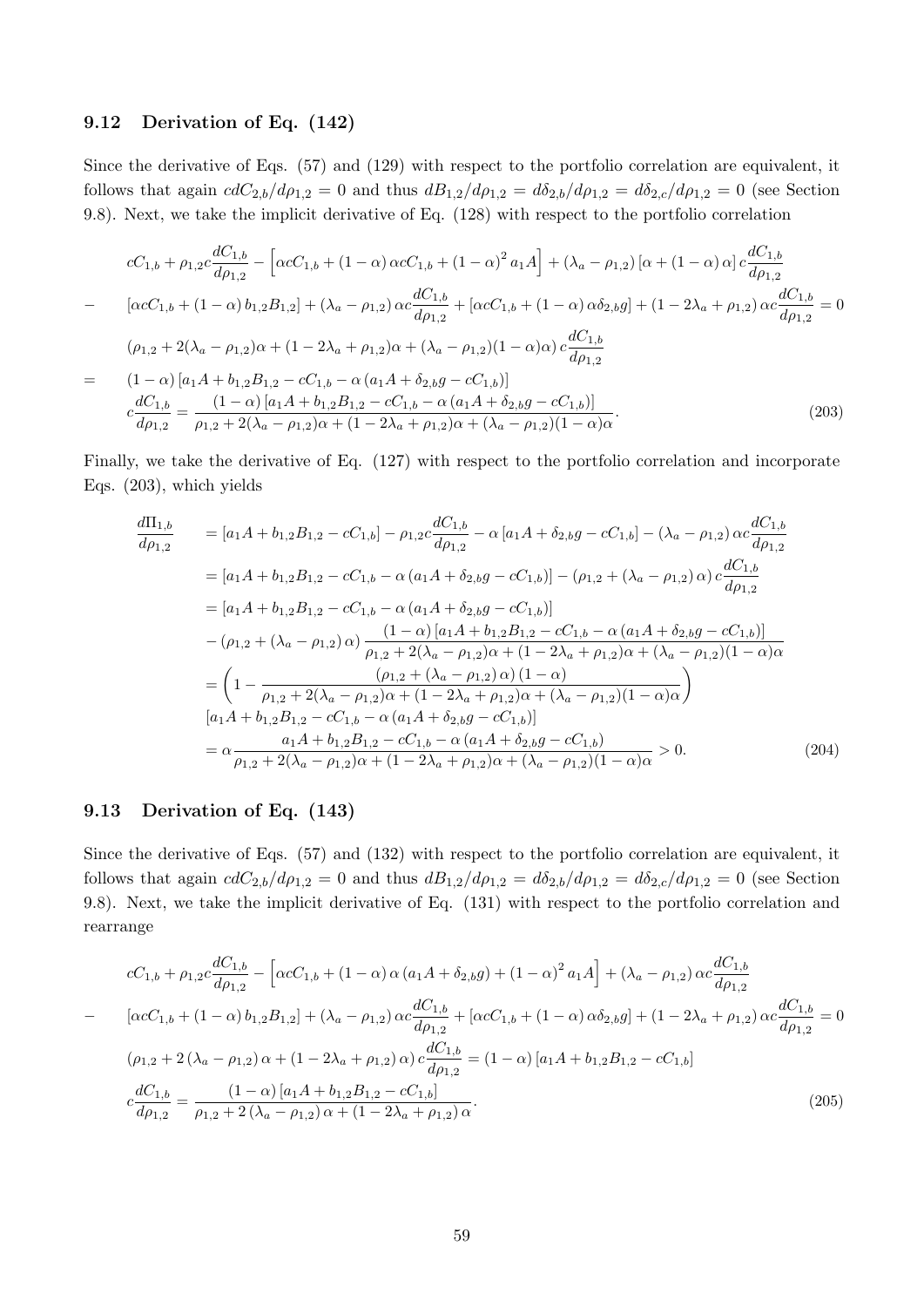Finally, we take the derivative of Eq. (130) with respect to the portfolio correlation and incorporate Eq. (205), which yields

$$
\frac{d\Pi_{1,b}}{d\rho_{1,2}} = [a_1A + b_{1,2}B_{1,2} - cC_{1,b}] - \rho_{1,2}c\frac{dC_{1,b}}{d\rho_{1,2}} \n= [a_1A + b_{1,2}B_{1,2} - cC_{1,b}] - \rho_{1,2}\frac{(1-\alpha)}{\rho_{1,2} + 2(\lambda_a - \rho_{1,2})\alpha + (1 - 2\lambda_a + \rho_{1,2})\alpha} [a_1A + b_{1,2}B_{1,2} - cC_{1,b}] \n= \left(1 - \frac{\rho_{1,2}(1-\alpha)}{\rho_{1,2} + 2(\lambda_a - \rho_{1,2})\alpha + (1 - 2\lambda_a + \rho_{1,2})\alpha}\right)[a_1A + b_{1,2}B_{1,2} - cC_{1,b}] \n= \alpha\frac{a_1A + b_{1,2}B_{1,2} - cC_{1,b}}{\rho_{1,2} + 2(\lambda_a - \rho_{1,2})\alpha + (1 - 2\lambda_a + \rho_{1,2})\alpha} > 0.
$$
\n(206)

# 9.14 Derivation of Eq. (144)

Since the derivative of Eqs. (57) and (135) with respect to the portfolio correlation are equivalent, it follows that again  $cdC_{2,b}/d\rho_{1,2} = 0$  and thus  $dB_{1,2}/d\rho_{1,2} = d\delta_{2,b}/d\rho_{1,2} = d\delta_{2,c}/d\rho_{1,2} = 0$  (see Section 9.8). Next, we take the implicit derivative of Eq. (134) with respect to the portfolio correlation and simplify

$$
cC_{1,b} + \rho_{1,2}c\frac{dC_{1,b}}{d\rho_{1,2}} - 2cC_{1,b} + 2(\lambda_a - \rho_{1,2})c\frac{dC_{1,b}}{d\rho_{1,2}}
$$
  
+ 
$$
[\alpha + (1 - \alpha)\alpha]cC_{1,b} + (1 - 2\lambda_a + \rho_{1,2})[\alpha + (1 - \alpha)\alpha]c\frac{dC_{1,b}}{d\rho_{1,2}} = 0
$$
  

$$
(\rho_{1,2} + 2(\lambda_a - \rho_{1,2}) + (1 - 2\lambda_a + \rho_{1,2})[\alpha + (1 - \alpha)\alpha])c\frac{dC_{1,b}}{d\rho_{1,2}} = (1 - \alpha)^2 cC_{1,b}
$$
  

$$
c\frac{dC_{1,b}}{d\rho_{1,2}} = \frac{(1 - \alpha)^2}{\rho_{1,2} + 2(\lambda_a - \rho_{1,2}) + (1 - 2\lambda_a + \rho_{1,2})[\alpha + (1 - \alpha)\alpha]}cC_{1,b}.
$$
 (207)

Next, we take the derivative of Eq. (133) with respect to the portfolio correlation and incorporate Eq. (207), which yields

$$
\frac{d\Pi_{1,b}}{d\rho_{1,2}} = [a_1A + b_{1,2}B_{1,2} - cC_{1,b}] - \rho_{1,2}c\frac{dC_{1,b}}{d\rho_{1,2}} - [a_1A + \alpha\delta_{2,b}g - cC_{1,b}] - (\lambda_a - \rho_{1,2})c\frac{dC_{1,b}}{d\rho_{1,2}} \n- [b_{1,2}B_{1,2} - cC_{1,b}] - (\lambda_a - \rho_{1,2})c\frac{dC_{1,b}}{d\rho_{1,2}} + \alpha(\delta_{2,b}g - cC_{1,b}) - (1 - 2\lambda_a + \rho_{1,2})\alpha c\frac{dC_{1,b}}{d\rho_{1,2}} \n= cC_{1,b} - \rho_{1,2}c\frac{dC_{1,b}}{d\rho_{1,2}} - (\lambda_a - \rho_{1,2})c\frac{dC_{1,b}}{d\rho_{1,2}} - (\lambda_a - \rho_{1,2})c\frac{dC_{1,b}}{d\rho_{1,2}} - \alpha cC_{1,b} - (1 - 2\lambda_a + \rho_{1,2})\alpha c\frac{dC_{1,b}}{d\rho_{1,2}} \n= (1 - \alpha)cC_{1,b} - [\rho_{1,2} + 2(\lambda_a - \rho_{1,2}) + (1 - 2\lambda_a + \rho_{1,2})\alpha]c\frac{dC_{1,b}}{d\rho_{1,2}} \n= (1 - \alpha)cC_{1,b} - \frac{(1 - \alpha)^2[\rho_{1,2} + 2(\lambda_a - \rho_{1,2}) + (1 - 2\lambda_a + \rho_{1,2})\alpha]cC_{1,b}}{\rho_{1,2} + 2(\lambda_a - \rho_{1,2}) + (1 - 2\lambda_a + \rho_{1,2})\alpha}cC_{1,b} \n= \left(1 - \frac{[\rho_{1,2} + 2(\lambda_a - \rho_{1,2}) + (1 - 2\lambda_a + \rho_{1,2})\alpha](1 - \alpha)}{\rho_{1,2} + 2(\lambda_a - \rho_{1,2}) + (1 - 2\lambda_a + \rho_{1,2})\alpha} + (1 - \alpha)\alpha\right) (1 - \alpha)cC_{1,b} \n= \alpha \frac{(1 - \alpha)cC_{1,b}}{\rho_{1,2} + 2(\lambda_a - \rho_{1,2}) + (1 - 2\lambda_a + \rho_{1,2
$$

## 9.15 Derivation of Eq. (145)

Since the derivative of Eqs. (57) and (138) with respect to the portfolio correlation are equivalent, it follows that again  $cdC_{2,b}/d\rho_{1,2} = 0$  and thus  $dB_{1,2}/d\rho_{1,2} = d\delta_{2,b}/d\rho_{1,2} = d\delta_{2,c}/d\rho_{1,2} = 0$  (see Section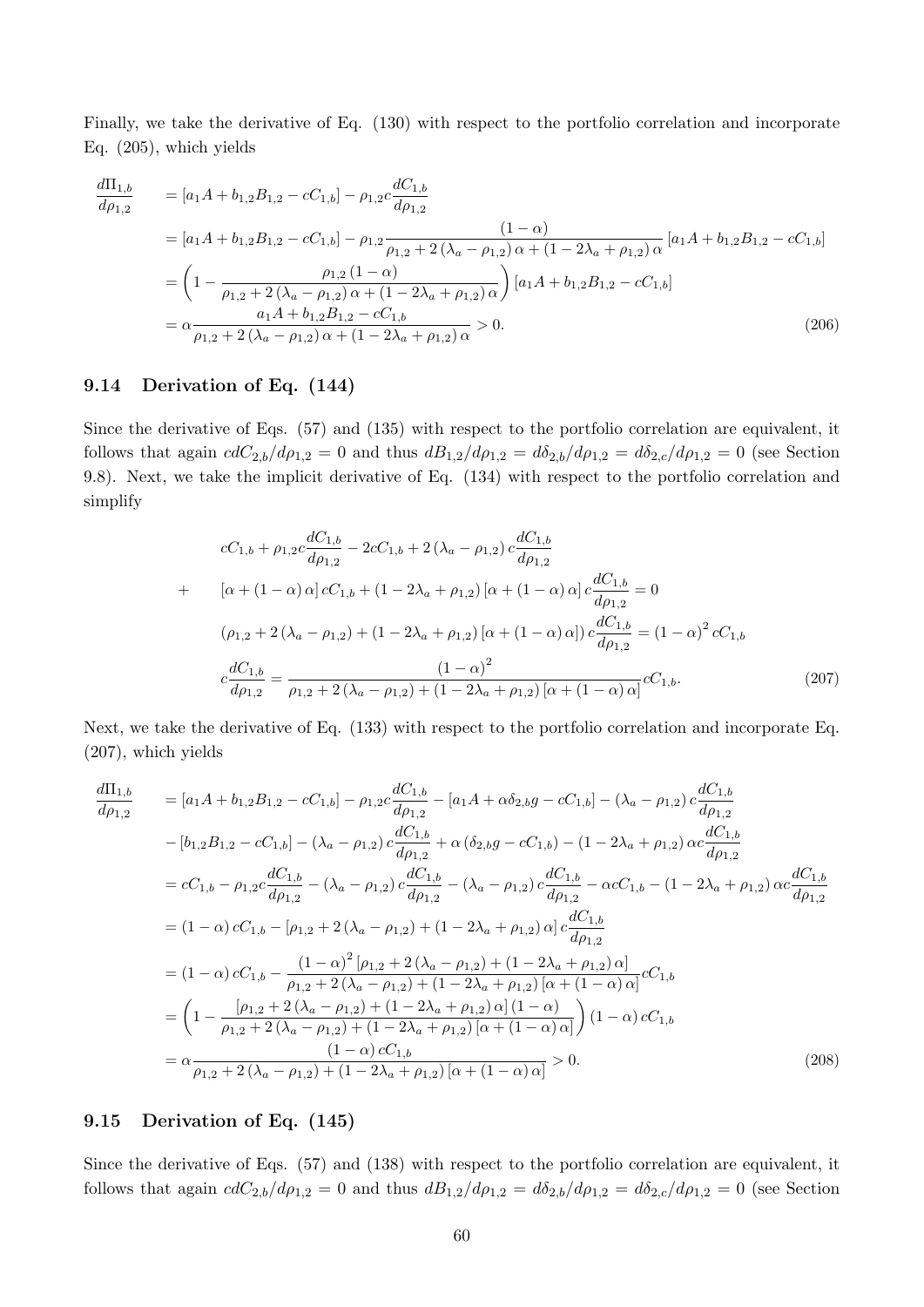9.8). Next, we take the implicit derivative of Eq. (137) with respect to the portfolio correlation and rearrange

$$
cC_{1,b} + \rho_{1,2}c\frac{dC_{1,b}}{d\rho_{1,2}} - 2cC_{1,b} + 2(\lambda_a - \rho_{1,2})c\frac{dC_{1,b}}{d\rho_{1,2}} + [\alpha cC_{1,b} + (1 - \alpha)\alpha\delta_{2,b}g] + (1 - 2\lambda_a + \rho_{1,2})\alpha c\frac{dC_{1,b}}{d\rho_{1,2}} = 0
$$
  
\n
$$
(\rho_{1,2} + 2(\lambda_a - \rho_{1,2}) + (1 - 2\lambda_a + \rho_{1,2})\alpha)c\frac{dC_{1,b}}{d\rho_{1,2}} = (1 - \alpha)[cC_{1,b} - \alpha\delta_{2,b}g]
$$
  
\n
$$
c\frac{dC_{1,b}}{d\rho_{1,2}} = \frac{1 - \alpha}{\rho_{1,2} + 2(\lambda_a - \rho_{1,2}) + (1 - 2\lambda_a + \rho_{1,2})\alpha}[cC_{1,b} - \alpha\delta_{2,b}g].
$$
\n(209)

Finally, we take the derivative of Eq. (136) with respect to the portfolio correlation and incorporate Eqs. (209), which yields

$$
\frac{d\Pi_{1,b}}{d\rho_{1,2}} = [a_1A + b_{1,2}B_{1,2} - cC_{1,b}] - \rho_{1,2}c\frac{dC_{1,b}}{d\rho_{1,2}} - [a_1A + \alpha\delta_{2,b}g - cC_{1,b}] - (\lambda_a - \rho_{1,2})c\frac{dC_{1,b}}{d\rho_{1,2}} \n- [b_{1,2}B_{1,2} - cC_{1,b}] - (\lambda_a - \rho_{1,2})c\frac{dC_{1,b}}{d\rho_{1,2}} \n= [cC_{1,b} - \alpha\delta_{2,b}g] - (\rho_{1,2} + 2(\lambda_a - \rho_{1,2}))c\frac{dC_{1,b}}{d\rho_{1,2}} \n= [cC_{1,b} - \alpha\delta_{2,b}g] - (\rho_{1,2} + 2(\lambda_a - \rho_{1,2}))\frac{1 - \alpha}{\rho_{1,2} + 2(\lambda_a - \rho_{1,2}) + (1 - 2\lambda_a + \rho_{1,2})\alpha}[cC_{1,b} - \alpha\delta_{2,b}g] \n= \left(1 - \frac{(\rho_{1,2} + 2(\lambda_a - \rho_{1,2})) (1 - \alpha)}{\rho_{1,2} + 2(\lambda_a - \rho_{1,2}) + (1 - 2\lambda_a + \rho_{1,2})\alpha}\right)[cC_{1,b} - \alpha\delta_{2,b}g] \n= \alpha \frac{cC_{1,b} - \alpha\delta_{2,b}g}{\rho_{1,2} + 2(\lambda_a - \rho_{1,2}) + (1 - 2\lambda_a + \rho_{1,2})\alpha} > 0.
$$
\n(210)

# 9.16 Derivation of Eqs. (62), (152), and (153)

First, we derive the implicit derivative of the expected return of bank 1 with respect to the interbank loan size for Cases (b.i), (b.ii.ii), (b.ii.iii), (b.iii.i), (b.iii.ii), and (ii.iv.ii). Incorporating bank 1's budget constraint from Eq. (45) and taking the derivative of Eq. (59) with respect to  $b_{1,2}$  yields

$$
\frac{d\Pi_{1,b}}{db_{1,2}} = \lambda_a \left( -A + B_{1,2} + b_{1,2} \frac{dB_{1,2}}{db_{1,2}} - c \frac{dC_{1,b}}{db_{1,2}} \right).
$$
\n(211)

Moreover, the implicit derivative of the binding participation of the creditors of bank 1 from Eq. (60) with respect to the interbank loan size is given by

$$
\lambda_a c \frac{dC_{1,b}}{db_{1,2}} + (1 - \lambda_a) \left( \alpha \frac{dC_{1,b}}{db_{1,2}} + (1 - \alpha) \alpha \frac{d\delta_{2,b}}{db_{1,2}} g \right) = 0
$$
  

$$
(\lambda_a + (1 - \lambda_a) \alpha) c \frac{dC_{1,b}}{db_{1,2}} + (1 - \lambda_a) (1 - \alpha) \alpha \frac{d\delta_{2,b}}{db_{1,2}} g = 0,
$$
 (212)

and the implicit derivative of  $\delta_{2,b}$  with respect to the interbank loan size becomes

$$
\frac{d\delta_{2,b}}{db_{1,2}} = \frac{\left(B_{1,2} + b_{1,2} \frac{dB_{1,2}}{db_{1,2}}\right) (b_{1,2}B_{1,2} + cC_{2,b}) - b_{1,2}B_{1,2} \left(c \frac{dC_{2,b}}{db_{1,2}} + B_{1,2} + b_{1,2} \frac{dB_{1,2}}{db_{1,2}}\right)}{(b_{1,2}B_{1,2} + cC_{2,b})^2}
$$
\n
$$
= \frac{\left(B_{1,2} + b_{1,2} \frac{dB_{1,2}}{db_{1,2}}\right) cC_{2,b} - b_{1,2}B_{1,2}c \frac{dC_{2,b}}{db_{1,2}}}{(b_{1,2}B_{1,2} + cC_{2,b})^2}.
$$
\n(213)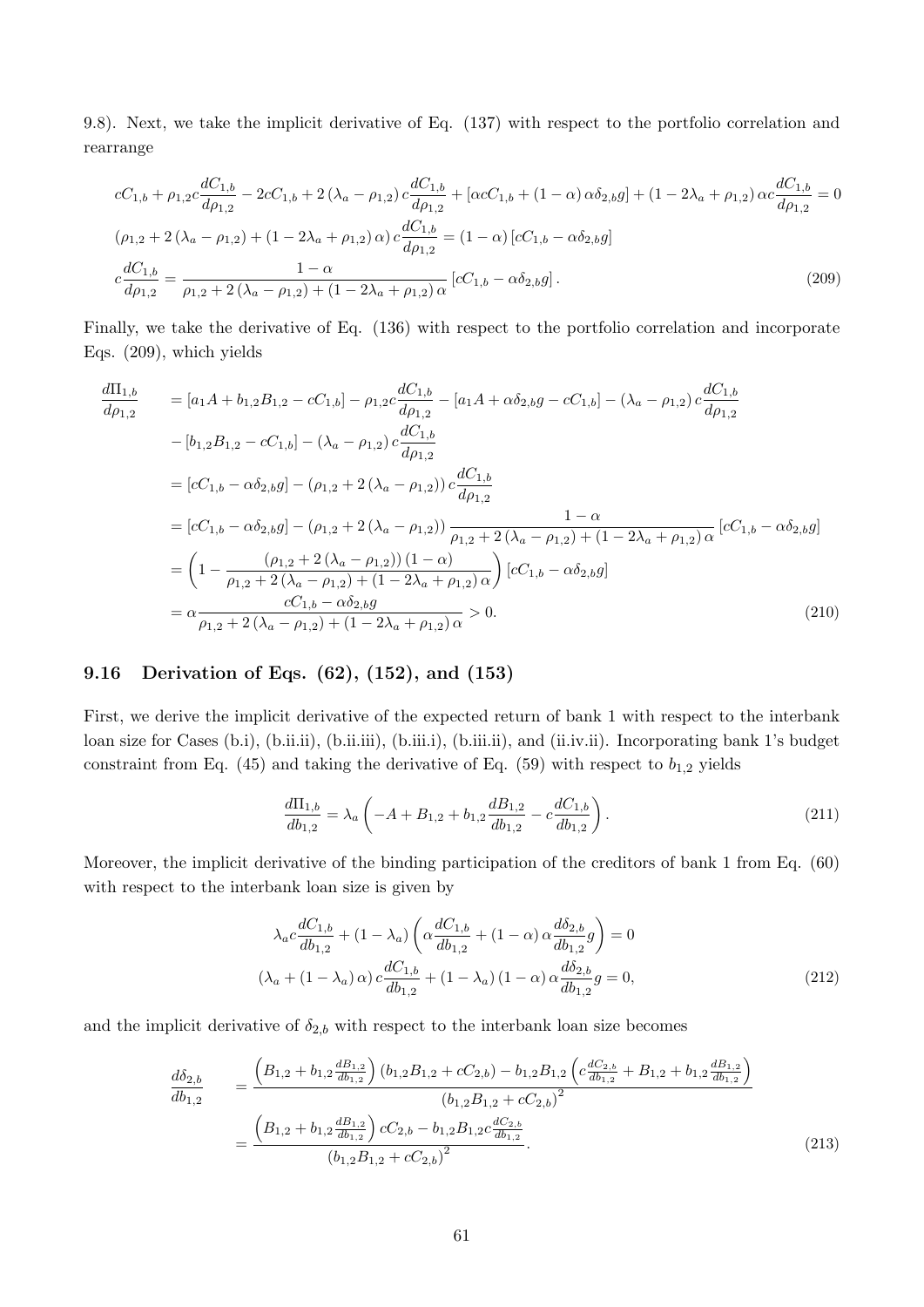Furthermore, the implicit derivative of the participation of the creditors of bank 2 from Eq. (61) with respect to the interbank loan size is given by

$$
\lambda_{a}c \frac{dC_{2,b}}{db_{1,2}} - (1 - \lambda_{a}) \alpha \frac{d\delta_{2,b}}{db_{1,2}} g = 0
$$
\n
$$
c \frac{dC_{2,b}}{db_{1,2}} = \frac{(1 - \lambda_{a})}{\lambda_{a}} \alpha \frac{d\delta_{2,b}}{db_{1,2}} g,
$$
\n(214)

where we substituted  $\delta_{2,b}$  for  $\delta_{2,c}$ .

Next, taking the implicit derivative of the participation constraint of bank 2 from Eq. (50) with respect to the interbank loan size yields

$$
\lambda_a \left( A - c \frac{dC_{2,b}}{db_{1,2}} - B_{1,2} - b_{1,2} \frac{dB_{1,2}}{db_{1,2}} \right) = 0
$$
  

$$
b_{1,2} \frac{dB_{1,2}}{db_{1,2}} = A - c \frac{dC_{2,b}}{db_{1,2}} - B_{1,2}.
$$
 (215)

First, we plug Eq. (215) into Eqs. (211) and (213) and rearrange:

$$
\frac{d\Pi_{1,b}}{db_{1,2}} = \lambda_a \left( -A + B_{1,2} + A - c \frac{dC_{2,b}}{db_{1,2}} - B_{1,2} - c \frac{dC_{1,b}}{db_{1,2}} \right)
$$
\n
$$
= -\lambda_a c \left( \frac{dC_{2,b}}{db_{1,2}} + \frac{dC_{1,b}}{db_{1,2}} \right)
$$
\n
$$
\frac{d\delta_{2,b}}{db_{1,2}} = \frac{\left( B_{1,2} + A - c \frac{dC_{2,b}}{db_{1,2}} - B_{1,2} \right) cC_{2,b} - b_{1,2}B_{1,2}c \frac{dC_{2,b}}{db_{1,2}}}{\left( b_{1,2}B_{1,2} + cC_{2,b} \right)^2}
$$
\n
$$
= \frac{AcC_{2,b} - c \frac{dC_{2,b}}{db_{1,2}} \left( cC_{2,b} + b_{1,2}B_{1,2} \right)}{\left( cC_{2,b} + b_{1,2}B_{1,2} \right)^2}.
$$
\n(217)

Second, we plug Eq. (214) into Eq. (217) and rearrange, which yields

$$
\frac{d\delta_{2,b}}{db_{1,2}} = \frac{AcC_{2,b} - \frac{(1-\lambda_a)}{\lambda_a} \alpha \frac{d\delta_{2,b}}{db_{1,2}} g\left(cC_{2,b} + b_{1,2}B_{1,2}\right)}{\left(cC_{2,b} + b_{1,2}B_{1,2}\right)^2}
$$
\n
$$
\frac{d\delta_{2,b}}{db_{1,2}} \left(1 + \frac{(1-\lambda_a)\alpha}{\lambda_a} \frac{g}{\left(cC_{2,b} + b_{1,2}B_{1,2}\right)}\right) = A \frac{cC_{2,b}}{\left(cC_{2,b} + b_{1,2}B_{1,2}\right)^2}
$$
\n
$$
\frac{d\delta_{2,b}}{db_{1,2}} = \frac{\lambda_a A}{\lambda_a + (1-\lambda_a)\alpha \frac{g}{cC_{2,b} + b_{1,2}B_{1,2}} \frac{cC_{2,b}}{\left(cC_{2,b} + b_{1,2}B_{1,2}\right)^2}.
$$
\n(218)

Third, we plug Eq. (218) into Eq. (212) and rearrange, which gives:

$$
(\lambda_a + (1 - \lambda_a) \alpha) c \frac{dC_{1,b}}{db_{1,2}} = -(1 - \lambda_a) (1 - \alpha) \alpha \frac{d\delta_{2,b}}{db_{1,2}} g
$$
  
\n
$$
(\lambda_a + (1 - \lambda_a) \alpha) c \frac{dC_{1,b}}{db_{1,2}} = -(1 - \lambda_a) (1 - \alpha) \alpha \frac{\lambda_a A}{\lambda_a + (1 - \lambda_a) \alpha \frac{g}{cC_{2,b} + b_{1,2}B_{1,2}}} \frac{cC_{2,b}}{(cC_{2,b} + b_{1,2}B_{1,2})^2} g
$$
  
\n
$$
c \frac{dC_{1,b}}{db_{1,2}} = -\frac{(1 - \lambda_a) (1 - \alpha) \alpha}{\lambda_a + (1 - \lambda_a) \alpha} \frac{\lambda_a A}{\lambda_a + (1 - \lambda_a) \alpha \frac{g}{cC_{2,b} + b_{1,2}B_{1,2}}} \frac{cC_{2,b}}{(cC_{2,b} + b_{1,2}B_{1,2})^2} g.
$$
\n(219)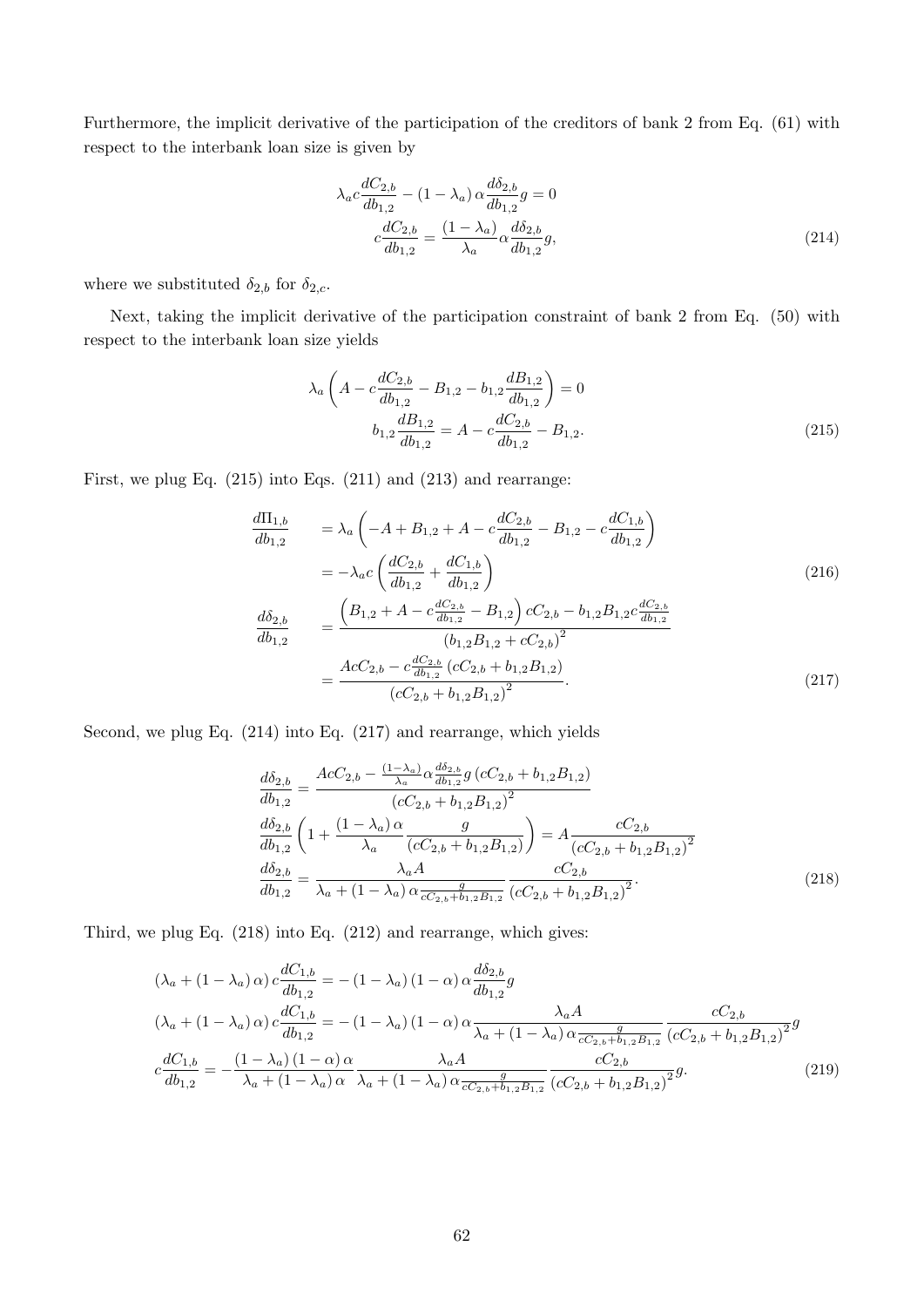Fourth, we plug Eq. (218) into Eq. (214) and simplify:

$$
c\frac{dC_{2,b}}{db_{1,2}} = \frac{(1-\lambda_a)\alpha}{\lambda_a} \frac{\lambda_a A}{\lambda_a + (1-\lambda_a)\alpha \frac{g}{cC_{2,b}+b_{1,2}B_{1,2}}} \frac{cC_{2,b}}{(cC_{2,b}+b_{1,2}B_{1,2})^2} g
$$
  
= 
$$
\frac{(1-\lambda_a)\alpha A}{\lambda_a + (1-\lambda_a)\alpha \frac{g}{cC_{2,b}+b_{1,2}B_{1,2}}} \frac{cC_{2,b}}{(cC_{2,b}+b_{1,2}B_{1,2})^2} g.
$$
 (220)

Finally, we substitute Eqs. (219) and (220) into Eq. (216) and rearrange, which yields the final result:

$$
\frac{d\Pi_{1,b}}{db_{1,2}} = -\lambda_a \frac{(1 - \lambda_a) \alpha A}{\lambda_a + (1 - \lambda_a) \alpha \frac{g}{cC_{2,b} + b_{1,2}B_{1,2}}} \frac{cC_{2,b}}{(cC_{2,b} + b_{1,2}B_{1,2})^2} g \n+ \frac{\lambda_a (1 - \lambda_a) (1 - \alpha) \alpha}{\lambda_a + (1 - \lambda_a) \alpha} \frac{\lambda_a A}{\lambda_a + (1 - \lambda_a) \alpha \frac{g}{cC_{2,b} + b_{1,2}B_{1,2}}} \frac{cC_{2,b}}{(cC_{2,b} + b_{1,2}B_{1,2})^2} g \n= -\lambda_a \alpha (1 - \lambda_a) \left(1 - \frac{(1 - \alpha) \lambda_a}{\lambda_a + (1 - \lambda_a) \alpha} \right) \frac{A}{\lambda_a + (1 - \lambda_a) \alpha \frac{g}{cC_{2,b} + b_{1,2}B_{1,2}}} \frac{cC_{2,b}}{(cC_{2,b} + b_{1,2}B_{1,2})^2} g \n= -\frac{\frac{\lambda_a (1 - \lambda_a) \alpha^2}{\lambda_a + (1 - \lambda_a) \alpha \frac{g}{cC_{2,b} + b_{1,2}B_{1,2}}} {\lambda_a + (1 - \lambda_a) \alpha \frac{g}{cC_{2,b} + b_{1,2}B_{1,2}}} < 0.
$$
\n(221)

Next, we determine the derivatives of the expected return of bank 1 with respect to the interbank loan size for the Cases (b.ii.i) and (b.iv.i). The problem is similar to the one above, but Eqs. (211) and (212) are replaced by

$$
\frac{d\Pi_{1,b}}{db_{1,2}} = \lambda_a \left( -A + B_{1,2} + b_{1,2} \frac{dB_{1,2}}{db_{1,2}} - c \frac{dC_{1,b}}{db_{1,2}} \right) + (1 - \lambda_a) \alpha \left( \frac{d\delta_{2,b}}{db_{1,2}} g - c \frac{dC_{1,b}}{db_{1,2}} \right). \tag{222}
$$

and

$$
\lambda_a c \frac{dC_{1,b}}{db_{1,2}} + (1 - \lambda_a) [\alpha + (1 - \alpha) \alpha] c \frac{dC_{1,b}}{db_{1,2}} = 0
$$
  

$$
\frac{dC_{1,b}}{db_{1,2}} = 0.
$$
 (223)

After plugging Eqs. (214), (215), and (223) into Eq. (222) and rearranging, we obtain the final result:

$$
\frac{d\Pi_{1,b}}{db_{1,2}} = 0.\t(224)
$$

Next, we show that for all sub-cases of Case (b) it holds that  $dG_{1,b}/db_{1,2} = d\Pi_{1,b}/db_{1,2}$ . Using the participation constraints of the creditors of bank 1 and bank 2 from Eqs. (60) and (61), respectively, and the participation constraint of bank 2 from Eq. (50), the expected bank return for Cases (b.i), (b.ii.ii), (b.ii.iii), (b.iii.i), (b.iii.ii), and (ii.iv.ii) from Eq. (59) can be rewritten as

$$
\Pi_{1,b} = \lambda_a \left[ A - \frac{c}{\lambda_a + (1 - \lambda_a)\alpha} \right] + \underbrace{(1 - \lambda_a) \left[ \alpha c C_{1,b} + \alpha g - \alpha^2 \delta_{2,b} g \right]}_{= G_{1,b}} - 2c. \tag{225}
$$

Taking the derivative of the value of the bailout subsidy  $G_{1,b}$  with respect to  $b_{1,2}$  yields

$$
\frac{dG_{1,b}}{db_{1,2}} = (1 - \lambda_a) \left[ \alpha c \frac{dC_{1,b}}{db_{1,2}} - \alpha^2 \frac{d\delta_{2,b}}{db_{1,2}} g \right].
$$
\n(226)

Finally, plugging Eqs. (218) and (219) into Eq. (226) and simplifying shows that  $dG_{1,b}/db_{1,2} =$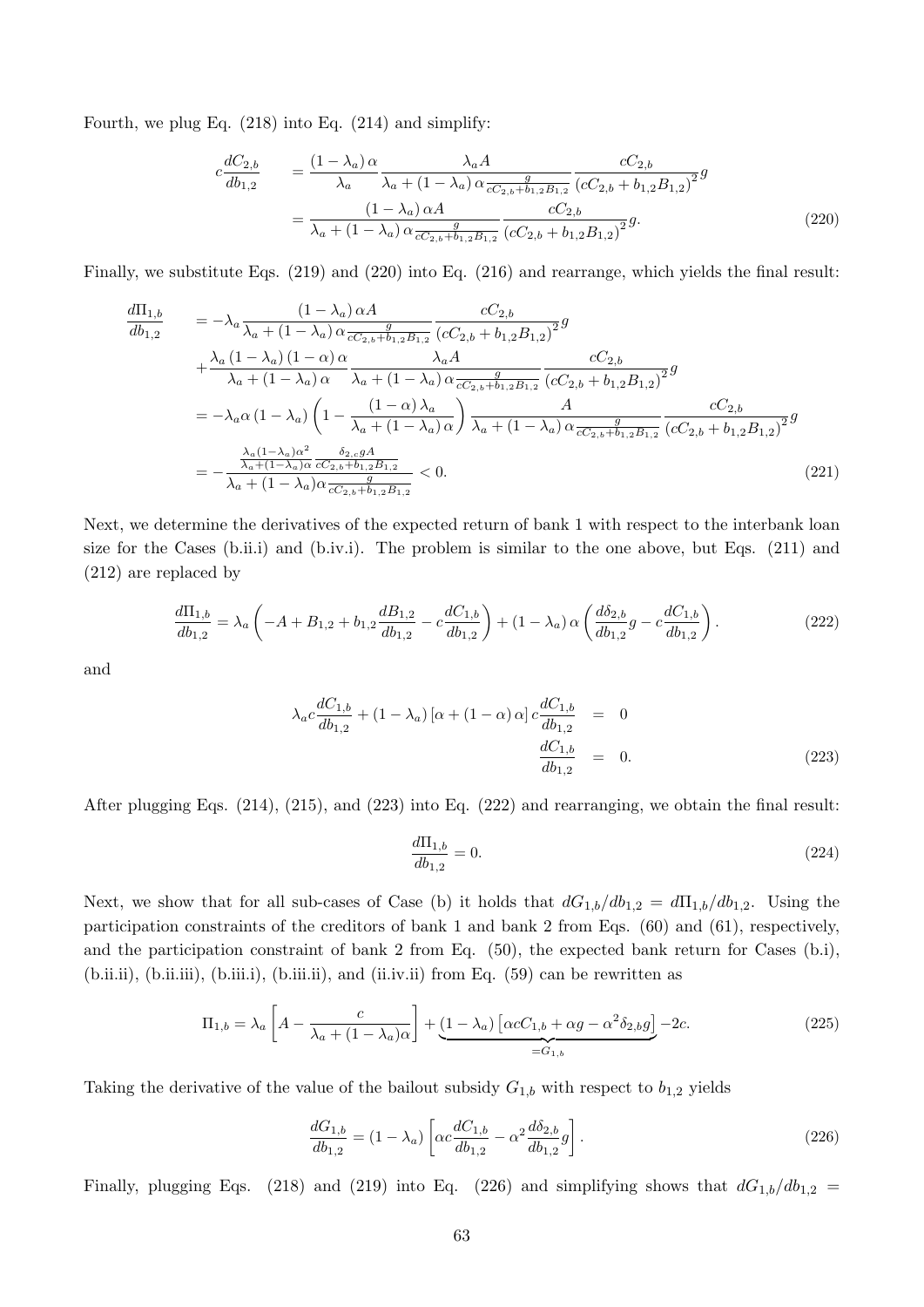$d\Pi_{1,b}/db_{1,2}$  from Eq. (221).

Similarly, for Cases (b.ii.i) and (b.iv.i), the expected bank return from Eq. (149) can be rewritten as

$$
\Pi_{1,b} = \lambda_a \left[ A - \frac{c}{\lambda_a + (1 - \lambda_a)\alpha} \right] + \underbrace{(1 - \lambda_a)\alpha g + (1 - \lambda_a)(1 - \alpha)\alpha c C_{1,b}}_{=G_{1,b}} - 2c,\tag{227}
$$

to isolate the value of the bailout subsidy. Taking the derivative of  $G_{1,b}$  with respect to  $b_{1,2}$  yields

$$
\frac{dG_{1,b}}{db_{1,2}} = (1 - \lambda_a)(1 - \alpha)\alpha c \frac{dC_{1,b}}{db_{1,2}} = 0,
$$
\n(228)

which is equal due to zero due to Eq. (223) and thus  $dG_{1,b}/db_{1,2} = d\Pi_{1,b}/db_{1,2}$  from Eq. (224).

# 9.17 Derivation of Eqs. (76) and (77)

First, we determine the derivative of Eq.  $(72)$  with respect to  $b_{1,2}$ , which yields

$$
\frac{d\Pi_{1,b}}{db_{1,2}} = \lambda_a \left[ B - (c - \underline{\epsilon}) \frac{dC_{1,b}}{db_{1,2}} - B \right] = -\lambda_a (c - \underline{\epsilon}) \frac{dC_{1,b}}{db_{1,2}},\tag{229}
$$

where we already incorporated the banks' budget constraints and the investment constraints  $a_1 \leq 1$ and  $a_2 \leq 1$ . Second, taking the implicit derivative of Eq. (74) with respect to  $b_{1,2}$  gives

$$
\lambda_a(c-\underline{\epsilon})\frac{dC_{1,b}}{db_{1,2}} + (1-\lambda_a) \left[ \frac{\chi \frac{d\overline{\beta}}{db_{1,2}}}{\overline{\beta}^2 L} \delta_{1,c} b_{1,2} + \alpha \left( \frac{d\delta_{1,c}}{db_{1,2}} b_{1,2} + \delta_{1,c} \right) \right] B = 0. \tag{230}
$$

Third, we determine derivative of  $\delta_{1,c}$  with respect to  $b_{1,2}$ :

$$
\frac{d\delta_{1,c}}{db_{1,2}} = \frac{(c-\underline{\epsilon})\frac{dC_{1,b}}{db_{1,2}}((c-\underline{\epsilon})C_{1,b} + b_{2,1}B) - (c-\underline{\epsilon})C_{1,b}\left((c-\underline{\epsilon})\frac{dC_{1,b}}{db_{1,2}} + B\right)}{((c-\underline{\epsilon})C_{1,b} + b_{2,1}B)^2}
$$
\n
$$
= \frac{(c-\underline{\epsilon})\frac{dC_{1,b}}{db_{1,2}}b_{2,1}B - (c-\underline{\epsilon})C_{1,b}B}{((c-\underline{\epsilon})C_{1,b} + b_{2,1}B)^2}
$$
\n
$$
= \frac{b_{2,1}B}{((c-\underline{\epsilon})C_{1,b} + b_{2,1}B)^2}(c-\underline{\epsilon})\frac{dC_{1,b}}{db_{1,2}} - \frac{(c-\underline{\epsilon})C_{1,b}}{((c-\underline{\epsilon})C_{1,b} + b_{2,1}B)^2}B.
$$
\n(231)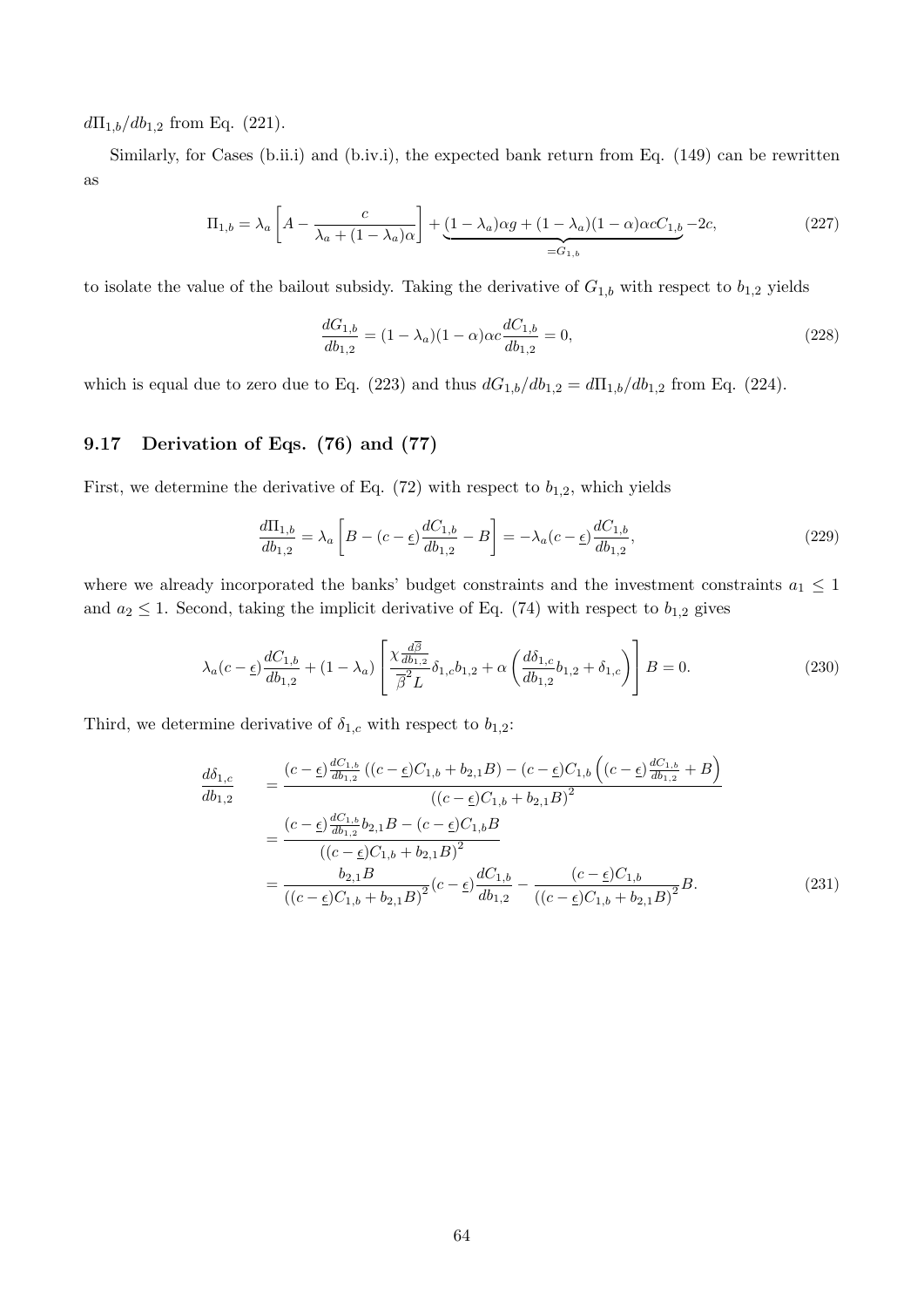Next, we substitute Eq. (231) into Eq. (230) and simplify:

$$
\lambda_{a}(c-\underline{\epsilon})\frac{dC_{1,b}}{db_{1,2}} + (1-\lambda_{a})\left[\frac{\chi\frac{d\overline{\beta}}{db_{1,2}}}{\overline{\beta}^{2}L}\delta_{1,c} + \alpha\left(\frac{b_{2,1}B(c-\underline{\epsilon})\frac{dC_{1,b}}{db_{1,2}}}{((c-\underline{\epsilon})C_{1,b} + b_{2,1}B)^{2}} - \frac{(c-\underline{\epsilon})C_{1,b}B}{((c-\underline{\epsilon})C_{1,b} + b_{2,1}B)^{2}}\right)\right]b_{1,2}B = -(1-\lambda_{a})\alpha\delta_{1,c}B
$$
\n
$$
\left(\lambda_{a} + \frac{(1-\lambda_{a})\alpha b_{2,1}Bb_{1,2}B}{((c-\underline{\epsilon})C_{1,b} + b_{2,1}B)^{2}}\right)(c-\underline{\epsilon})\frac{dC_{1,b}}{db_{1,2}} = -(1-\lambda_{a})\left[\frac{\chi\frac{d\overline{\beta}}{db_{1,2}}}{\overline{\beta}^{2}L}\delta_{1,c}b_{1,2} + \alpha\left(\delta_{1,c} - \frac{(c-\underline{\epsilon})C_{1,b}b_{1,2}B}{((c-\underline{\epsilon})C_{1,b} + b_{2,1}B)^{2}}\right)\right]B
$$
\n
$$
(c-\underline{\epsilon})\frac{dC_{1,b}}{db_{1,2}} = -\frac{(1-\lambda_{a})\left[\frac{\chi\frac{d\overline{\beta}}{db_{1,2}}}{\overline{\beta}^{2}L}b_{1,2} + \alpha\frac{(c-\underline{\epsilon})C_{1,b} + \epsilon B}{(c-\underline{\epsilon})C_{1,b} + b_{2,1}B}\right]}{\lambda_{a} + (1-\lambda_{a})\alpha\frac{b_{1,2}Bb_{2,1}B}{((c-\underline{\epsilon})C_{1,b} + b_{2,1}B)^{2}}}\delta_{1,c}B,
$$
\n(232)

where we incorporated that  $b_{2,1} = b_{1,2} + \underline{\epsilon}$ , which follows from the banks' budget constraints. Substituting Eq. (232) into Eq. (229) yields

$$
\frac{d\Pi_{1,b}}{db_{1,2}} = \frac{\lambda_a (1 - \lambda_a) \left[ \frac{\chi_{ab_{1,2}}^{d\overline{\beta}}}{\overline{\beta}^2 L} b_{1,2} + \alpha \frac{(c - \underline{\epsilon}) C_{1,b} + \underline{\epsilon} B}{(c - \underline{\epsilon}) C_{1,b} + b_{2,1} B} \right]}{\lambda_a + (1 - \lambda_a) \alpha \frac{b_{1,2} B b_{2,1} B}{((c - \underline{\epsilon}) C_{1,b} + b_{2,1} B)^2}} \delta_{1,c} B.
$$
\n(233)

Finally, plugging  $b_{1,2} = 0$  into Eq. (233) gives the final result

$$
\frac{d\Pi_{1,b}}{db_{1,2}}(b_{1,2}=0) = (1 - \lambda_a)\,\alpha\delta_{1,c}B > 0. \tag{234}
$$

In a second step, we determine the derivative of Eq.  $(73)$  with respect to  $b_{1,2}$ , which yields

$$
\frac{d\Pi_{2,b}}{db_{1,2}} = \lambda_a \left[ B - (c + \underline{\epsilon}) \frac{dC_{2,b}}{db_{1,2}} - B \right] = -\lambda_a (c + \underline{\epsilon}) \frac{dC_{2,b}}{db_{1,2}},\tag{235}
$$

where we again already incorporated the banks' budget constraints and the investment constraints. Taking the implicit derivative of Eq.  $(75)$  with respect to  $b_{1,2}$  and rearranging yields

$$
\lambda_a(c+\underline{\epsilon})\frac{dC_{2,b}}{db_{1,2}} + (1-\lambda_a) \left(\frac{\chi \frac{d\overline{\beta}}{db_{1,2}}}{\overline{\beta}^2 L} \left[ (c+\underline{\epsilon})C_{2,b} - \left(1-\frac{\chi}{2L}\right)L \right] + \alpha(c+\underline{\epsilon})\frac{dC_{2,b}}{db_{1,2}} \right) = 0
$$
  

$$
(c+\underline{\epsilon})\frac{dC_{2,b}}{db_{1,2}} = -\frac{(1-\lambda_a)\frac{\chi \frac{d\overline{\beta}}{db_{1,2}}}{\overline{\beta}^2 L} \left[ (c+\underline{\epsilon})C_{2,b} - \left(1-\frac{\chi}{2L}\right)L \right]}{\lambda_a + (1-\lambda_a)\alpha}.
$$
 (236)

Finally, plugging Eq. (236) and  $b_{1,2} = 0$  into (235) yields the final result

$$
\frac{d\Pi_{2,b}}{db_{1,2}}(b_{1,2}=0) = \frac{\lambda_a (1 - \lambda_a) \frac{\chi_{\frac{d\overline{\beta}}{db_{1,2}}}}{\beta^2 L} \left[ (c + \underline{\epsilon}) C_{2,b} - \left( 1 - \frac{\chi}{2L} \right) L \right]}{\lambda_a + (1 - \lambda_a) \alpha} > 0.
$$
\n(237)

## 9.18 Derivation of Eqs. (87) to (89)

As the optimization problems of the three banks are similar due to the symmetric setup, we only solve bank 1's maximization problem in the following. First, we determine the implicit derivative of the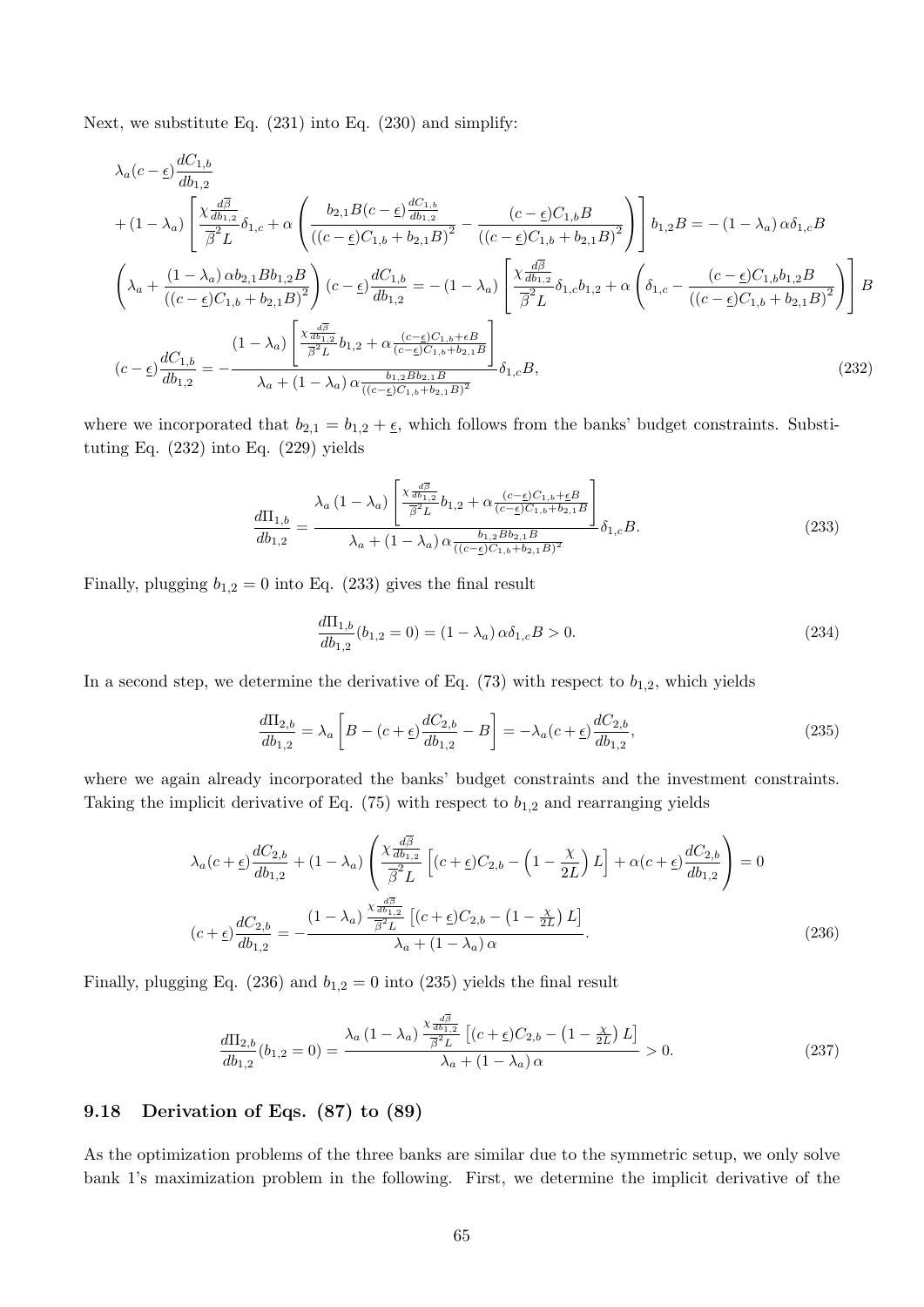binding participation constraint of the creditors of bank 1 from Eq. (84) with respect to  $b_{1,2}$ :

$$
\lambda_a c \frac{dC_{1,b}}{db_{1,2}} + (1 - \lambda_a) \left( \alpha c \frac{dC_{1,b}}{db_{1,2}} + (1 - \alpha) \alpha \left( \frac{d\delta_{1,c}}{db_{1,2}} b_{1,2} + \delta_{1,c} \right) B \right) = 0. \tag{238}
$$

Second, we derive the derivative of  $\delta_{1,c}$  with respect to  $b_{1,2}$ , incorporating the budget constraints of bank 1 and 3:

$$
\frac{d\delta_{1,c}}{db_{1,2}} = \frac{c \frac{dC_{1,b}}{db_{1,2}} \left(cC_{1,b} + b_{3,1}B\right) - cC_{1,b} \left(c \frac{dC_{1,b}}{db_{1,2}} + B\right)}{\left(cC_{1,b} + b_{3,1}B\right)^2} \n= \frac{c \frac{dC_{1,b}}{db_{1,2}} b_{3,1}B - cC_{1,b}B}{\left(cC_{1,b} + b_{3,1}B\right)^2}.
$$
\n(239)

Next, we plug Eq. (239) into Eq. (238) and solve for  $dC_{1,b}/db_{1,2}$ , incorporating the budget constraints of bank 1 and 3, which yields

$$
\lambda_a c \frac{dC_{1,b}}{db_{1,2}} + (1 - \lambda_a) \left( \alpha c \frac{dC_{1,b}}{db_{1,2}} + (1 - \alpha) \alpha \left( \frac{c \frac{dC_{1,b}}{db_{1,2}} b_{3,1} B - cC_{1,b} B}{(cC_{1,b} + b_{3,1} B)^2} b_{1,2} + \delta_{1,c} \right) B \right) = 0. \tag{240}
$$

Solving Eq. (240) for  $cdC_{1,b}/db_{1,2}$  and simplifying yields

$$
c\frac{dC_{1,b}}{db_{1,2}} = -\frac{(1 - \lambda_a)(1 - \alpha)\alpha}{\lambda_a + (1 - \lambda_a)\alpha + (1 - \lambda_a)(1 - \alpha)\alpha \frac{b_{1,2}B_{2,1}B}{(cC_{1,b} + b_{3,1}B)^2}} \delta_{1,c}^2 B.
$$
\n(241)

Finally, taking the derivative of bank 1's expected return from Eq. (78) with respect to  $b_{1,2}$  and incorporating the banks' budget constraints and Eq. (241) yields the final result:

$$
\frac{d\Pi_{1,b}}{db_{1,2}} = -\lambda_a c \frac{dC_{1,b}}{db_{1,2}} \n= \frac{\lambda_a (1 - \lambda_a) (1 - \alpha) \alpha}{\lambda_a + (1 - \lambda_a) \alpha + (1 - \lambda_a) (1 - \alpha) \alpha \frac{b_{1,2} B b_{3,1} B}{(cC_{1,b} + b_{3,1} B)^2}} \delta_{1,c}^2 B > 0.
$$
\n(242)

#### 9.19 Derivation of Eq. (95)

First, determining the derivative of the binding participation constraint of the creditors of bank i from Eq. (91) with respect  $\rho_{1,2}$  and rearranging yields

$$
(\rho_{1,2} + (1 - \rho_{1,2})\alpha + (\lambda_a - \rho_{1,2})(1 - \alpha)\alpha) c \frac{dC_{i,b}}{d\rho_{1,2}}
$$
  
= 
$$
(1 - \alpha)^2 (A - cC_{i,b}) - (1 - \lambda_a) (1 - \alpha) \alpha \frac{d\delta_{i,c}}{d\rho_{1,2}} b_{i,j \neq i} B,
$$
 (243)

where we already used that  $a_i = a_{i \neq i} = 1$ , which follows from the banks' budget constraints from Eq. (22) and  $a_i \le 1$  (see Section 9.2). Next, we derive the derivative of  $\delta_{i,c}$  with respect to  $\rho_{1,2}$ 

$$
\frac{d\delta_{i,c}}{d\rho_{1,2}} = \frac{c \frac{dC_{i,b}}{d\rho_{1,2}} \left(cC_{i,b} + b_{j \neq i,i}B\right) - cC_{i,b}c \frac{dC_{i,b}}{d\rho_{1,2}}}{\left(cC_{i,b} + b_{j \neq i,i}B\right)^2} \n= c \frac{dC_{i,b}}{d\rho_{1,2}} \frac{b_{j \neq i,i}B}{\left(cC_{i,b} + b_{j \neq i,i}B\right)^2}.
$$
\n(244)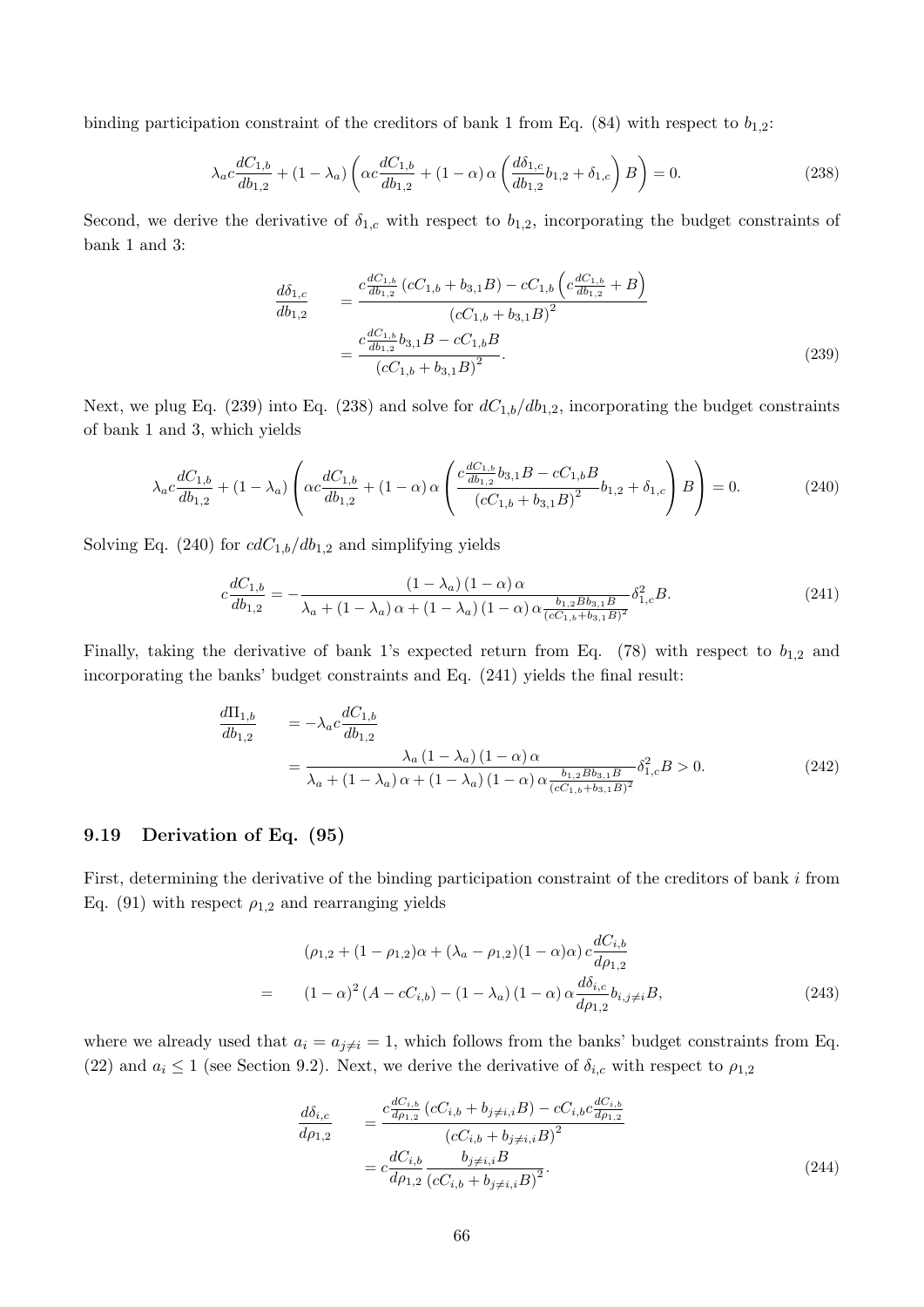Plugging Eq. (244) into Eq. (243) and simplifying yields the final result:

$$
(\rho_{1,2} + (1 - \rho_{1,2})\alpha + (\lambda_a - \rho_{1,2})(1 - \alpha)\alpha) c \frac{dC_{i,b}}{d\rho_{1,2}}
$$
  
=  $(1 - \alpha)^2 (A - cC_{i,b}) - (1 - \lambda_a) (1 - \alpha) \alpha c \frac{dC_{i,b}}{d\rho_{1,2}} \frac{b_{j \neq i,i}B}{(cC_{i,b} + b_{j \neq i,i}B)^2} b_{i,j \neq i}B$   

$$
\left(\rho_{1,2} + (1 - \rho_{1,2})\alpha + (\lambda_a - \rho_{1,2})(1 - \alpha)\alpha + (1 - \lambda_a)(1 - \alpha)\alpha \frac{b_{i,j \neq i}Bb_{j \neq i,i}B}{(cC_{i,b} + b_{j \neq i,i}B)^2}\right) c \frac{dC_{i,b}}{d\rho_{1,2}} = (1 - \alpha)^2 (A - cC_{i,b})
$$
  

$$
\frac{dC_{i,b}}{d\rho_{1,2}} = \frac{1}{c} \frac{(1 - \alpha)^2 (A - cC_{i,b})}{\rho_{1,2} + (1 - \rho_{1,2})\alpha + (\lambda_a - \rho_{1,2})(1 - \alpha)\alpha + (1 - \lambda_a)(1 - \alpha)\alpha \frac{b_{i,j \neq i}Bb_{j \neq i,i}B}{(cC_{i,b} + b_{j \neq i,i}B)^2} > 0.
$$
 (245)

## 9.20 Derivation of Eq. (96)

First, incorporating the banks' budget constraints from Eq. (22) and taking the derivative of Eq. (90) with respect to  $\rho_{1,2}$  yields

$$
\frac{d\Pi_{i,b}}{d\rho_{1,2}} = (1 - \alpha)(a_i A - cC_{i,b}) - (\rho_{1,2} + (\lambda_a - \rho_{1,2})\alpha)c \frac{dC_{i,b}}{d\rho_{1,2}}.
$$
\n(246)

Next, we plug Eq. (245) into Eq. (246), which yields the final result:

$$
\frac{d\Pi_{i,b}}{d\rho_{1,2}} = (1 - \alpha)(A - cC_{i,b}) - (\rho_{1,2} + (\lambda_a - \rho_{1,2})\alpha)
$$
\n
$$
c \frac{1}{c} \frac{(1 - \alpha)^2 (A - cC_{i,b})}{\rho_{1,2} + (1 - \rho_{1,2})\alpha + (\lambda_a - \rho_{1,2})(1 - \alpha)\alpha + (1 - \lambda_a)(1 - \alpha)\alpha \frac{b_{i,j} \neq iB_{j} \neq i,iB}{(cC_{i,b} + b_{j} \neq i,iB)^2}}
$$
\n
$$
= \left(1 - \frac{(\rho_{1,2} + (\lambda_a - \rho_{1,2})\alpha)(1 - \alpha)}{\rho_{1,2} + (1 - \rho_{1,2})\alpha + (\lambda_a - \rho_{1,2})(1 - \alpha)\alpha + (1 - \lambda_a)(1 - \alpha)\alpha \frac{b_{i,j} \neq iB_{j} \neq i,iB}{(cC_{i,b} + b_{j} \neq i,iB)^2}}\right) (1 - \alpha)(A - cC_{i,b})
$$
\n
$$
= \frac{(1 - \alpha)\alpha \left[1 + (1 - \lambda_a)(1 - \alpha)\frac{b_{i,j} \neq iB_{j} \neq i,iB}{(cC_{i,b} + b_{j} \neq i,iB)^2}\right] [A - cC_{i,b}]}{\rho_{1,2} + (1 - \rho_{1,2})\alpha + (\lambda_a - \rho_{1,2})(1 - \alpha)\alpha + (1 - \lambda_a)(1 - \alpha)\alpha \frac{b_{i,j} \neq iB_{j} \neq i,iB}{(cC_{i,b} + b_{j} \neq i,iB)^2}} > 0, \tag{247}
$$

where we used that  $a_i = 1$  to simplify the expression, which follows from the banks' budget constraints and  $a_i \leq 1$  (see Section 9.2).

# 9.21 Derivation of Eq. (158)

First, we determine the implicit derivative of the participation constraint for the creditors of bank 1 from Eq. (155) with respect to  $b_{1,2}$ :

$$
\lambda_{a}c\frac{dC_{1,b}}{db_{1,2}} + (1 - \lambda_{a})\frac{1}{2}\left[\alpha c\frac{dC_{1,b}}{db_{1,2}} + (1 - \alpha)\alpha \left(B_{1,2} + b_{1,2}\frac{dB_{1,2}}{db_{1,2}}\right)\right] + (1 - \lambda_{a})\frac{1}{2}\left[-\alpha^{2}c\frac{dC_{2,b}}{db_{1,2}} + \alpha(1 - \alpha)\left(B_{1,2} + b_{1,2}\frac{dB_{1,2}}{db_{1,2}}\right) + (1 - \alpha)\alpha c\frac{dC_{1,b}}{db_{1,2}}\right] = 0 \left(\lambda_{a} + (1 - \lambda_{a})\frac{1}{2}\left[\alpha + (1 - \alpha)\alpha\right]\right)c\frac{dC_{1,b}}{db_{1,2}} + (1 - \lambda_{a})(1 - \alpha)\alpha \left(B_{1,2} + b_{1,2}\frac{dB_{1,2}}{db_{1,2}}\right) - (1 - \lambda_{a})\frac{1}{2}\alpha^{2}c\frac{dC_{2,b}}{db_{1,2}} = 0.
$$
\n(248)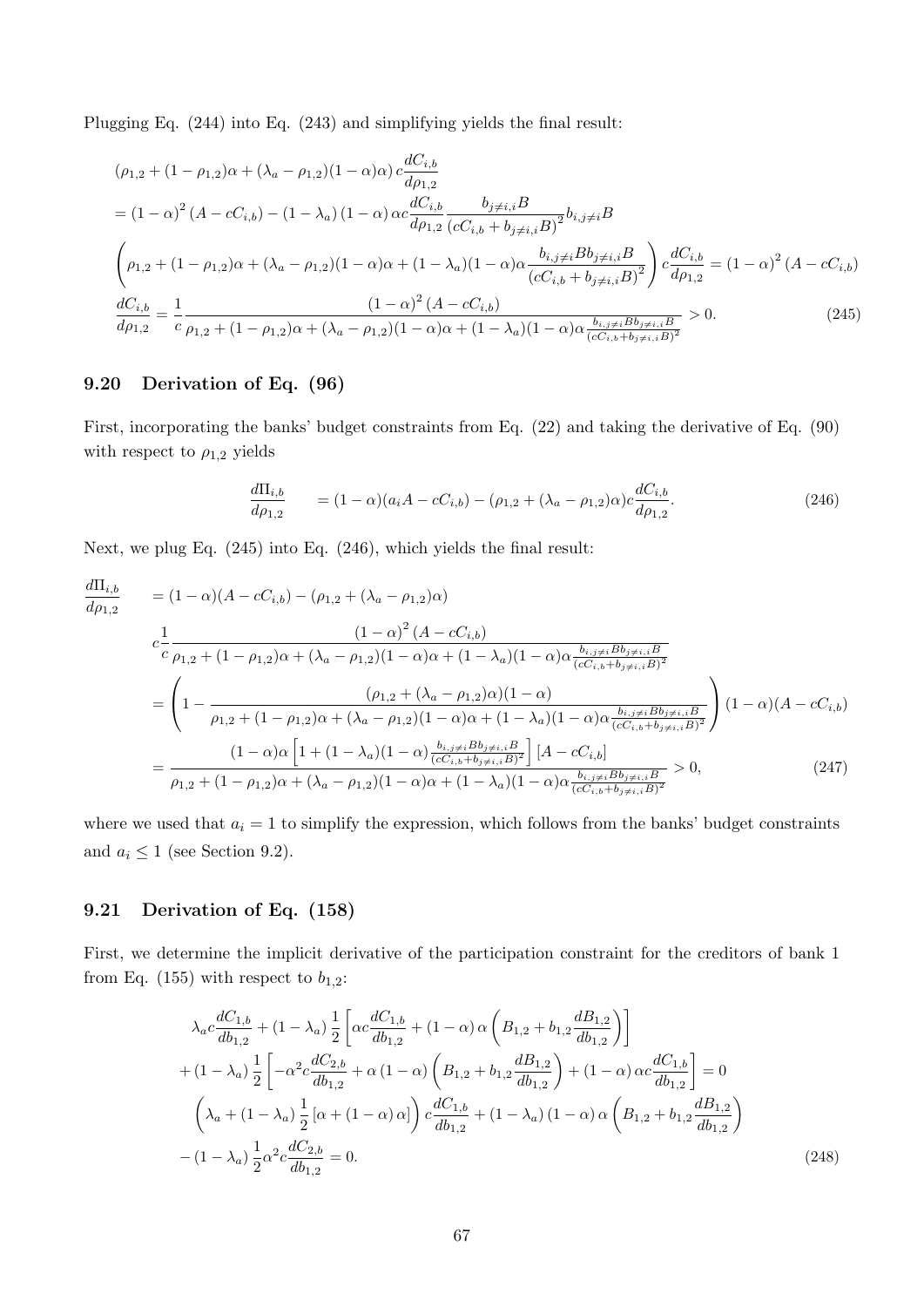Second, we determine the implicit derivative of the participation constraint of the creditors of bank 2 from Eq. (157) with respect to the interbank loan:

$$
\lambda_{a}c \frac{dC_{2,b}}{db_{1,2}} + (1 - \lambda_{a}) \frac{1}{2} \left[ \alpha c \frac{dC_{2,b}}{db_{1,2}} - \alpha^{2} c \frac{dC_{1,b}}{db_{1,2}} + (1 - \alpha) \alpha c \frac{dC_{2,b}}{db_{1,2}} \right] = 0
$$
\n
$$
\left( \lambda_{a} + (1 - \lambda_{a}) \frac{1}{2} \left[ \alpha + (1 - \alpha) \alpha \right] \right) c \frac{dC_{2,b}}{db_{1,2}} = (1 - \lambda_{a}) \frac{1}{2} \alpha^{2} c \frac{dC_{1,b}}{db_{1,2}}
$$
\n
$$
c \frac{dC_{2,b}}{db_{1,2}} = \frac{(1 - \lambda_{a}) \frac{1}{2} \alpha^{2}}{\lambda_{a} + (1 - \lambda_{a}) \frac{1}{2} \left[ \alpha + (1 - \alpha) \alpha \right]} c \frac{dC_{1,b}}{db_{1,2}}.
$$
\n(249)

Third, the implicit derivative bank 2's participation constraint from Eq. (156) with respect to the interbank loan is given by:

$$
\frac{d\Pi_{2,b}}{db_{1,2}} = \lambda_a \left[ A - c \frac{dC_{2,b}}{db_{1,2}} - B_{1,2} - b_{1,2} \frac{dB_{1,2}}{db_{1,2}} \right] = 0
$$
\n
$$
b_{1,2} \frac{dB_{1,2}}{db_{1,2}} = A - c \frac{dC_{2,b}}{db_{1,2}} - B_{1,2}.
$$
\n(250)

Next, we plug Eq. (250) into Eq. (248), which yields

$$
\left(\lambda_a + (1 - \lambda_a) \frac{1}{2} \left[ \alpha + (1 - \alpha) \alpha \right] \right) c \frac{dC_{1,b}}{db_{1,2}} + (1 - \lambda_a) (1 - \alpha) \alpha \left(B_{1,2} + A - c \frac{dC_{2,b}}{db_{1,2}} - B_{1,2}\right) - (1 - \lambda_a) \frac{1}{2} \alpha^2 c \frac{dC_{2,b}}{db_{1,2}} = 0
$$
\n
$$
\left(\lambda_a + (1 - \lambda_a) \frac{1}{2} \left[ \alpha + (1 - \alpha) \alpha \right] \right) c \frac{dC_{1,b}}{db_{1,2}} + (1 - \lambda_a) (1 - \alpha) \alpha A - (1 - \lambda_a) \alpha \left(1 - \frac{1}{2} \alpha \right) c \frac{dC_{2,b}}{db_{1,2}} = 0. \tag{251}
$$

Moreover, we substitute Eq. (249) in (251) and rearrange, which yields

$$
\left(\lambda_{a} + (1 - \lambda_{a}) \frac{1}{2} \left[\alpha + (1 - \alpha) \alpha\right]\right) c \frac{dC_{1,b}}{db_{1,2}} + (1 - \lambda_{a}) (1 - \alpha) \alpha A
$$
\n
$$
- \left(1 - \lambda_{a}\right) \alpha \left(1 - \frac{1}{2}\alpha\right) \frac{(1 - \lambda_{a}) \frac{1}{2}\alpha^{2}}{\lambda_{a} + (1 - \lambda_{a}) \frac{1}{2} \left[\alpha + (1 - \alpha) \alpha\right]} c \frac{dC_{1,b}}{db_{1,2}} = 0
$$
\n
$$
\left(\lambda_{a} + (1 - \lambda_{a}) \frac{1}{2} \left[\alpha + (1 - \alpha) \alpha\right] - \frac{(1 - \lambda_{a})^{2} (1 - \frac{1}{2}\alpha) \frac{1}{2}\alpha^{3}}{\lambda_{a} + (1 - \lambda_{a}) \frac{1}{2} \left[\alpha + (1 - \alpha) \alpha\right]} \right) c \frac{dC_{1,b}}{db_{1,2}} = -(1 - \lambda_{a}) (1 - \alpha) \alpha A
$$
\n
$$
c \frac{dC_{1,b}}{db_{1,2}} = -\frac{(1 - \lambda_{a}) (1 - \alpha) \alpha}{\lambda_{a} + (1 - \lambda_{a}) \frac{1}{2} \left[\alpha + (1 - \alpha) \alpha\right] - \frac{(1 - \lambda_{a})^{2} (1 - \frac{1}{2}\alpha) \frac{1}{2}\alpha^{3}}{\lambda_{a} + (1 - \lambda_{a}) \frac{1}{2} \left[\alpha + (1 - \alpha) \alpha\right]} A. \tag{252}
$$

Finally, we incorporate bank 1's budget constraint and take the implicit derivative of bank 1's expected return from Eq. (154) with respect to the size of interbank loan and substitute Eqs. (252), (249) and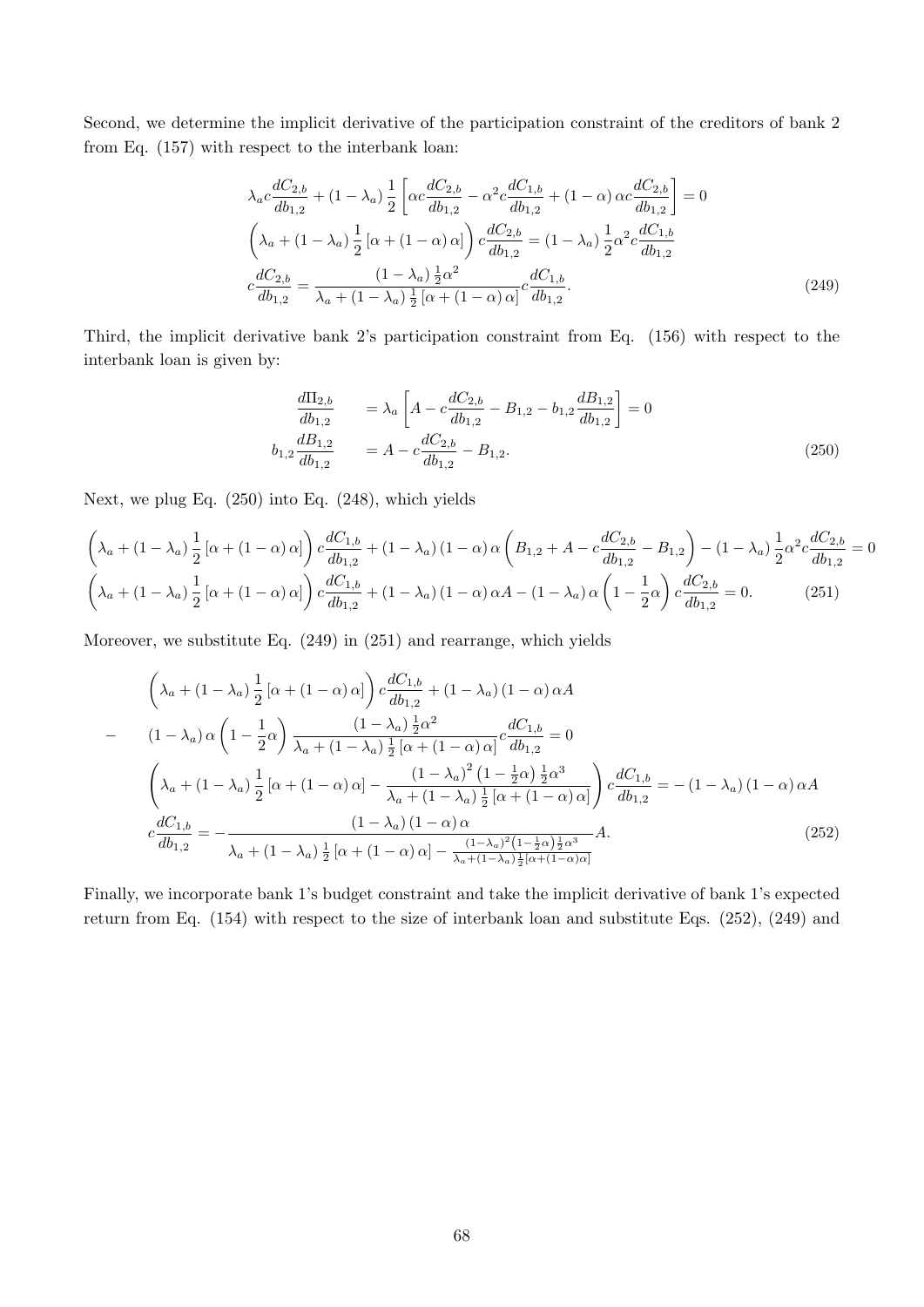(250)

$$
\frac{d\Pi_{1,b}}{db_{1,2}} = \lambda_a \left( -A + B_{1,2} + b_{1,2} \frac{dB_{1,2}}{db_{1,2}} - c \frac{dC_{1,b}}{db_{1,2}} \right)
$$
\n
$$
= \lambda_a \left( -A + B_{1,2} + A - c \frac{dC_{2,b}}{db_{1,2}} - B_{1,2} - c \frac{dC_{1,b}}{db_{1,2}} \right)
$$
\n
$$
= -\lambda_a \left( \frac{dC_{2,b}}{db_{1,2}} + \frac{dC_{1,b}}{db_{1,2}} \right)
$$
\n
$$
= -\lambda_a \left( \frac{(1 - \lambda_a) \frac{1}{2} \alpha^2}{\lambda_a + (1 - \lambda) \frac{1}{2} [\alpha + (1 - \alpha) \alpha]} c \frac{dC_{1,b}}{db_{1,2}} + c \frac{dC_{1,b}}{db_{1,2}} \right)
$$
\n
$$
= -\lambda_a \left( \frac{(1 - \lambda_a) \frac{1}{2} \alpha^2}{\lambda_a + (1 - \lambda) \frac{1}{2} [\alpha + (1 - \alpha) \alpha]} + 1 \right) c \frac{dC_{1,b}}{db_{1,2}}
$$
\n
$$
= -\lambda_a \frac{\lambda_a + (1 - \lambda_a) \alpha}{\lambda_a + (1 - \lambda_a) \frac{1}{2} [\alpha + (1 - \alpha) \alpha]} c \frac{dC_{1,b}}{db_{1,2}}
$$
\n
$$
= \lambda_a \frac{\lambda_a + (1 - \lambda_a) \alpha}{\lambda_a + (1 - \lambda_a) \frac{1}{2} [\alpha + (1 - \alpha) \alpha]} \frac{(1 - \lambda_a) (1 - \alpha) \alpha}{\lambda_a + (1 - \lambda_a) \frac{1}{2} [\alpha + (1 - \alpha) \alpha] - \frac{(1 - \lambda_a)^2 (1 - \frac{1}{2} \alpha) \frac{1}{2} \alpha^3}{\lambda_a + (1 - \lambda_a) \frac{1}{2} [\alpha + (1 - \alpha) \alpha]} \frac{(1 - \lambda_a) (1 - \alpha) \alpha (\lambda_a + (1 - \lambda_a) \frac{1}{2} [\alpha + (1 - \alpha) \alpha])}{\lambda_a + (1 - \lambda_a) \frac{1}{2} [\alpha + (1 - \alpha) \alpha] \frac{1}{2} [\alpha + (1 - \alpha) \alpha]^2 - (1 - \lambda_a)^2 (1 - \frac
$$

# 9.22 Derivation of Eq. (162)

First, we derive the implicit derivative of the binding participation constraint of the creditors of bank 1 from Eq. (160) with respect to the interbank loan

$$
\lambda_a c \frac{dC_{1,b}}{db_{1,2}} + (1 - \lambda_a) \left( \alpha c \frac{dC_{1,b}}{db_{1,2}} + (1 - \alpha) \alpha c \frac{dC_{1,b}}{db_{1,2}} \right) = 0
$$
  

$$
c \frac{dC_{1,b}}{db_{1,2}} = 0.
$$
 (254)

Second, we determine the implicit derivative of  $\delta_{2,c}$  with respect to  $b_{1,2}$ 

$$
\frac{d\delta_{2,c}}{db_{1,2}} = \frac{c \frac{dC_{2,b}}{db_{1,2}} \left(cC_{2,b} + b_{1,2}B_{1,2}\right) - cC_{2,b} \left(c \frac{dC_{2,b}}{db_{1,2}} + B_{1,2} + b_{1,2} \frac{dB_{1,2}}{db_{1,2}}\right)}{\left(cC_{2,b} + b_{1,2}B_{1,2}\right)^2}
$$
\n
$$
= \frac{c \frac{dC_{2,b}}{db_{1,2}} b_{1,2}B_{1,2} - cC_{2,b}B_{1,2} - cC_{2,b}b_{1,2} \frac{dB_{1,2}}{db_{1,2}}}{\left(cC_{2,b} + b_{1,2}B_{1,2}\right)^2}.
$$
\n(255)

Third, we take the implicit derivative of the binding participation constraint for the creditors of bank 2 from Eq. (161) with respect to the interbank loan:

$$
\lambda_{a}c \frac{dC_{2,b}}{db_{1,2}} + (1 - \lambda_{a}) \alpha \frac{d\delta_{2,c}}{db_{1,2}}g = 0
$$
\n
$$
c \frac{dC_{2,b}}{db_{1,2}} = -\frac{1 - \lambda_{a}}{\lambda_{a}} \alpha \frac{d\delta_{2,c}}{db_{1,2}}g.
$$
\n(256)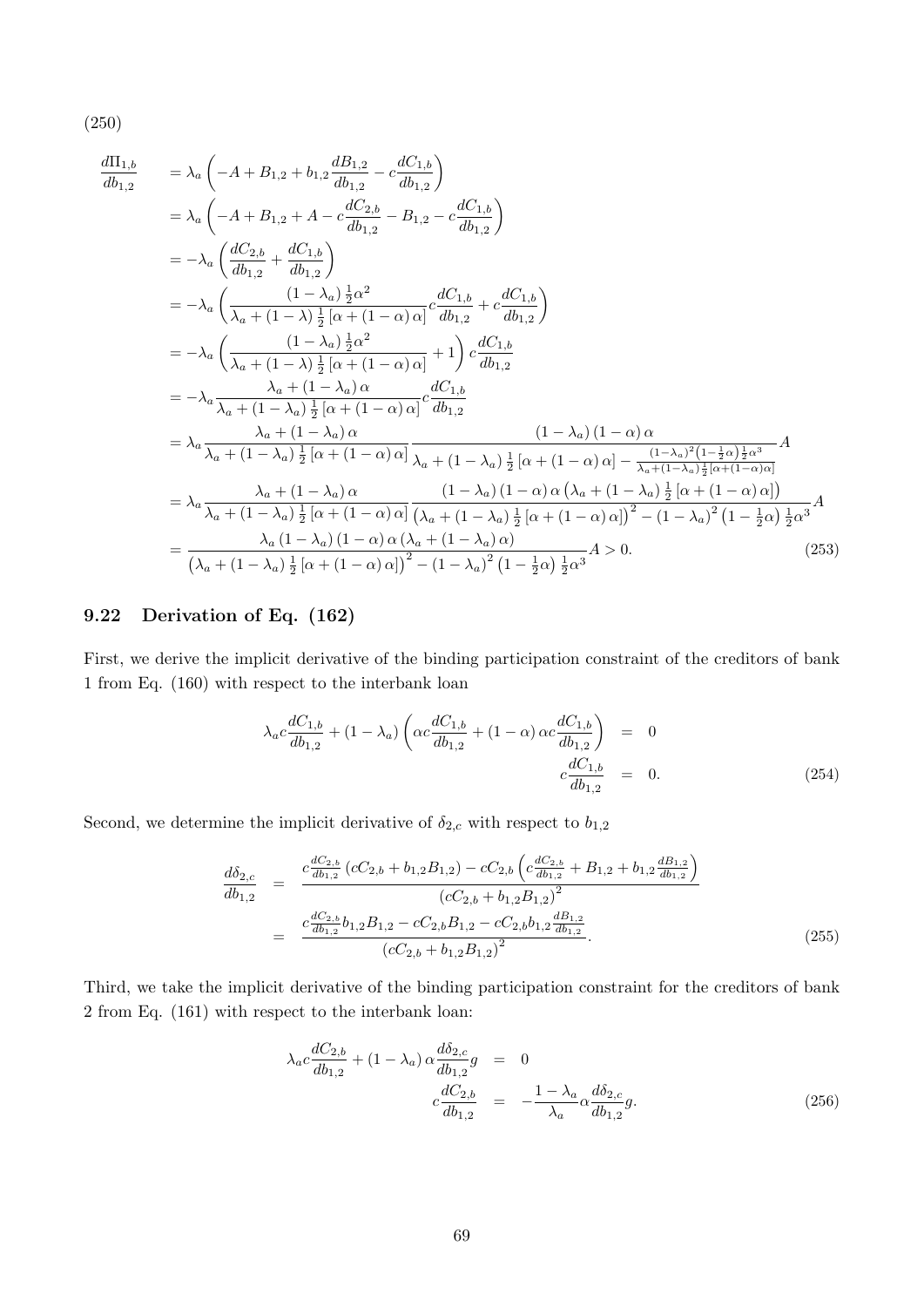Fourth, we derive the implicit derivative of the binding participation constraint of bank 2 from Eq. (156) with respect to  $b_{1,2}$ :

$$
\frac{d\Pi_{2,b}}{db_{1,2}} = \lambda_a \left( A - c \frac{dC_{2,b}}{db_{1,2}} - B_{1,2} - b_{1,2} \frac{dB_{1,2}}{db_{1,2}} \right) = 0
$$
\n
$$
b_{1,2} \frac{dB_{1,2}}{db_{1,2}} = A - c \frac{dC_{2,b}}{db_{1,2}} - B_{1,2}.
$$
\n(257)

Next, we plug Eq. (257) into Eq. (255), which yields

$$
\frac{d\delta_{2,c}}{db_{1,2}} = \frac{c \frac{dC_{2,b}}{db_{1,2}} b_{1,2} B_{1,2} - cC_{2,b} B_{1,2} - cC_{2,b} \left(A - c \frac{dC_{2,b}}{db_{1,2}} - B_{1,2}\right)}{\left(cC_{2,b} + b_{1,2} B_{1,2}\right)^2} = \frac{c \frac{dC_{2,b}}{db_{1,2}} \left(cC_{2,b} + b_{1,2} B_{1,2}\right) - cC_{2,b} A}{\left(cC_{2,b} + b_{1,2} B_{1,2}\right)^2}.
$$
\n(258)

Moreover, we substitute Eq. (256) in Eq. (258), which yields

$$
\frac{d\delta_{2,c}}{db_{1,2}} = \frac{-\frac{1-\lambda_a}{\lambda_a} \alpha \frac{d\delta_{2,c}}{db_{1,2}} g\left(cC_{2,b} + b_{1,2}B_{1,2}\right) - cC_{2,b}A}{\left(cC_{2,b} + b_{1,2}B_{1,2}\right)^2}
$$
\n
$$
\frac{d\delta_{2,c}}{db_{1,2}} \left(1 + \frac{1-\lambda_a}{\lambda_a} \alpha \frac{g}{cC_{2,b} + b_{1,2}B_{1,2}}\right) = -\frac{cC_{2,b}}{\left(cC_{2,b} + b_{1,2}B_{1,2}\right)^2} A
$$
\n
$$
\frac{d\delta_{2,c}}{db_{1,2}} = -\frac{\lambda_a}{\lambda_a + (1-\lambda_a) \alpha \frac{g}{cC_{2,b} + b_{1,2}B_{1,2}}} \frac{cC_{2,b}}{\left(cC_{2,b} + b_{1,2}B_{1,2}\right)^2} A. \tag{259}
$$

Finally, we incorporate bank 1's budget constraint and take the implicit derivative of the expected return of bank 1 from Eq. (159) with respect to the interbank loan and substitute Eqs. (254), (256), (257), and (259) and use that  $d\delta_{2,b}/db_{1,2} = -d\delta_{2,c}/db_{1,2}$ , which yields, after simplifying,

$$
\frac{d\Pi_{1,b}}{db_{1,2}} = \lambda_a \left[ -A + B_{1,2} + b_{1,2} \frac{dB_{1,2}}{db_{1,2}} \right] + (1 - \lambda_a) \alpha \frac{d\delta_{2,b}}{db_{1,2}} g
$$
\n
$$
= \lambda_a \left[ -A + B_{1,2} + A - c \frac{dC_{2,b}}{db_{1,2}} - B_{1,2} \right] + (1 - \lambda_a) \alpha \frac{d\delta_{2,b}}{db_{1,2}} g
$$
\n
$$
= -\lambda_a c \frac{dC_{2,b}}{db_{1,2}} + (1 - \lambda_a) \alpha \frac{d\delta_{2,b}}{db_{1,2}} g
$$
\n
$$
= -\lambda_a c \frac{dC_{2,b}}{db_{1,2}} - (1 - \lambda_a) \alpha \frac{d\delta_{2,c}}{db_{1,2}} g
$$
\n
$$
= \lambda_a \frac{1 - \lambda_a}{\lambda_a} \alpha \frac{d\delta_{2,c}}{db_{1,2}} g - (1 - \lambda_a) \alpha \frac{d\delta_{2,c}}{db_{1,2}} g
$$
\n
$$
= 0.
$$
\n(260)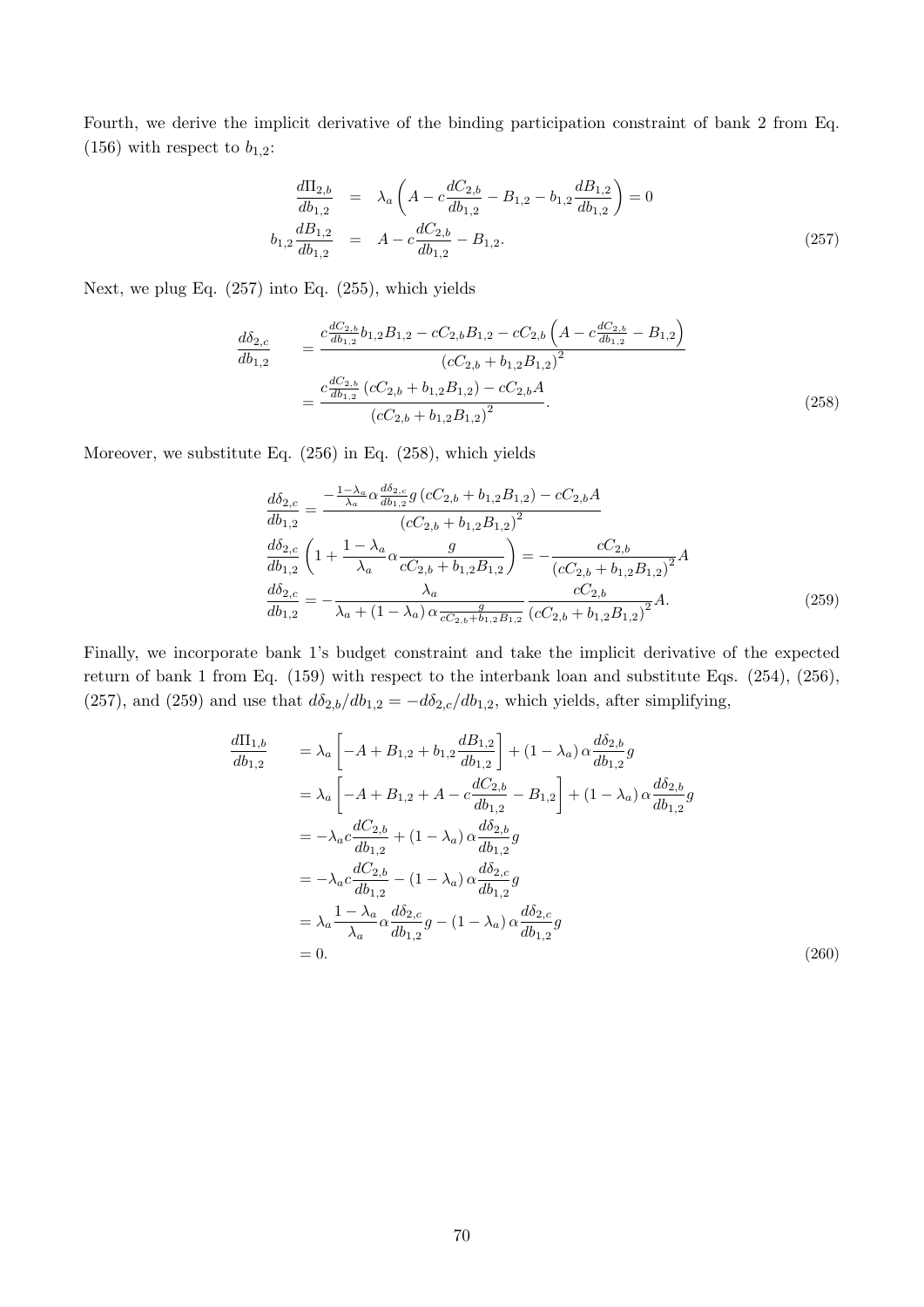### 9.23 Derivation of Eq. (166)

First, we derive the implicit derivative of the binding participation constraint of the creditors of bank 1 from Eq. (164) with respect to  $b_{1,2}$ :

$$
\lambda_{a}c\frac{dC_{1,b}}{db_{1,2}} + (1 - \lambda_{a})\left[\frac{1}{2}\left(\alpha c\frac{dC_{1,b}}{db_{1,2}} + (1 - \alpha)\alpha \frac{d\delta_{2,b}}{db_{1,2}}g\right) + \frac{1}{2}\left(\alpha \frac{d\delta_{2,b}}{db_{1,2}}g + (1 - \alpha)\alpha c\frac{dC_{1,b}}{db_{1,2}}\right)\right] = 0
$$
\n
$$
\left(\lambda_{a} + (1 - \lambda_{a})\frac{1}{2}\left[\alpha + (1 - \alpha)\alpha\right]\right)c\frac{dC_{1,b}}{db_{1,2}} = -(1 - \lambda_{a})\frac{1}{2}\left[\alpha + (1 - \alpha)\alpha\right]\frac{d\delta_{2,b}}{db_{1,2}}g
$$
\n
$$
c\frac{dC_{1,b}}{db_{1,2}} = -\frac{(1 - \lambda_{a})\frac{1}{2}\left[\alpha + (1 - \alpha)\alpha\right]}{\lambda_{a} + (1 - \lambda_{a})\frac{1}{2}\left[\alpha + (1 - \alpha)\alpha\right]} \frac{d\delta_{2,b}}{db_{1,2}}g.
$$
\n(261)

Second, we determine the implicit derivative of  $\delta_{2,b}$  with respect to the interbank loan:

$$
\frac{d\delta_{2,b}}{db_{1,2}} = \frac{\left(B_{1,2} + b_{1,2} \frac{dB_{1,2}}{db_{1,2}}\right) (b_{1,2}B_{1,2} + cC_{2,b}) - b_{1,2}B_{1,2} \left(B_{1,2} + b_{1,2} \frac{dB_{1,2}}{db_{1,2}} + c \frac{dC_{2,b}}{db_{1,2}}\right)}{(b_{1,2}B_{1,2} + cC_{2,b})^2}
$$
\n
$$
= \frac{\left(B_{1,2} + b_{1,2} \frac{dB_{1,2}}{db_{1,2}}\right) cC_{2,b} - b_{1,2}B_{1,2}c \frac{dC_{2,b}}{db_{1,2}}}{(b_{1,2}B_{1,2} + cC_{2,b})^2}.
$$
\n(262)

Third, we take the implicit derivative of the binding participation constraint of the creditors of bank 2 from Eq. (165) with respect to the interbank loan and substitute  $\delta_{2,b}$  for  $\delta_{2,c}$ :

$$
\lambda_a c \frac{dC_{2,b}}{db_{1,2}} + (1 - \lambda_a) \left[ \frac{1}{2} \alpha \frac{d\delta_{2,c}}{db_{1,2}} g + \frac{1}{2} \left( -\alpha^2 c \frac{dC_{1,b}}{db_{1,2}} + (1 - \alpha) \alpha \frac{d\delta_{2,c}}{db_{1,2}} g \right) \right] = 0
$$
\n
$$
(1 - \lambda_a) \frac{1}{2} \alpha^2 c \frac{dC_{1,b}}{db_{1,2}} = \lambda_a c \frac{dC_{2,b}}{db_{1,2}} - (1 - \lambda_a) \left( \frac{1}{2} \alpha + \frac{1}{2} (1 - \alpha) \alpha \right) \frac{d\delta_{2,b}}{db_{1,2}}.
$$
\n(263)

Fourth, we derive the implicit derivative of the binding participation constraint of bank 2 from Eq. (156) with respect to the interbank loan:

$$
\frac{d\Pi_{2,b}}{db_{1,2}} = \lambda_a \left( A - c \frac{dC_{2,b}}{db_{1,2}} - B_{1,2} - b_{1,2} \frac{dB_{1,2}}{db_{1,2}} \right) = 0
$$
\n
$$
b_{1,2} \frac{dB_{1,2}}{db_{1,2}} = A - c \frac{dC_{2,b}}{db_{1,2}} - B_{1,2}.
$$
\n(264)

Next, we substitute Eq. (264) in Eq. (262), which yields

$$
\frac{d\delta_{2,b}}{db_{1,2}} = \frac{\left(B_{1,2} + A - c\frac{dC_{2,b}}{db_{1,2}} - B_{1,2}\right)cC_{2,b} - b_{1,2}B_{1,2}c\frac{dC_{2,b}}{db_{1,2}}}{\left(b_{1,2}B_{1,2} + cC_{2,b}\right)^{2}}
$$
\n
$$
= \frac{AccC_{2,b} - \left(b_{1,2}B_{1,2} + cC_{2,b}\right)c\frac{dC_{2,b}}{db_{1,2}}}{\left(b_{1,2}B_{1,2} + cC_{2,b}\right)^{2}}
$$
\n
$$
= \frac{AccC_{2,b}}{\left(b_{1,2}B_{1,2} + cC_{2,b}\right)^{2}} - \frac{1}{b_{1,2}B_{1,2} + cC_{2,b}}c\frac{dC_{2,b}}{db_{1,2}}.
$$
\n(265)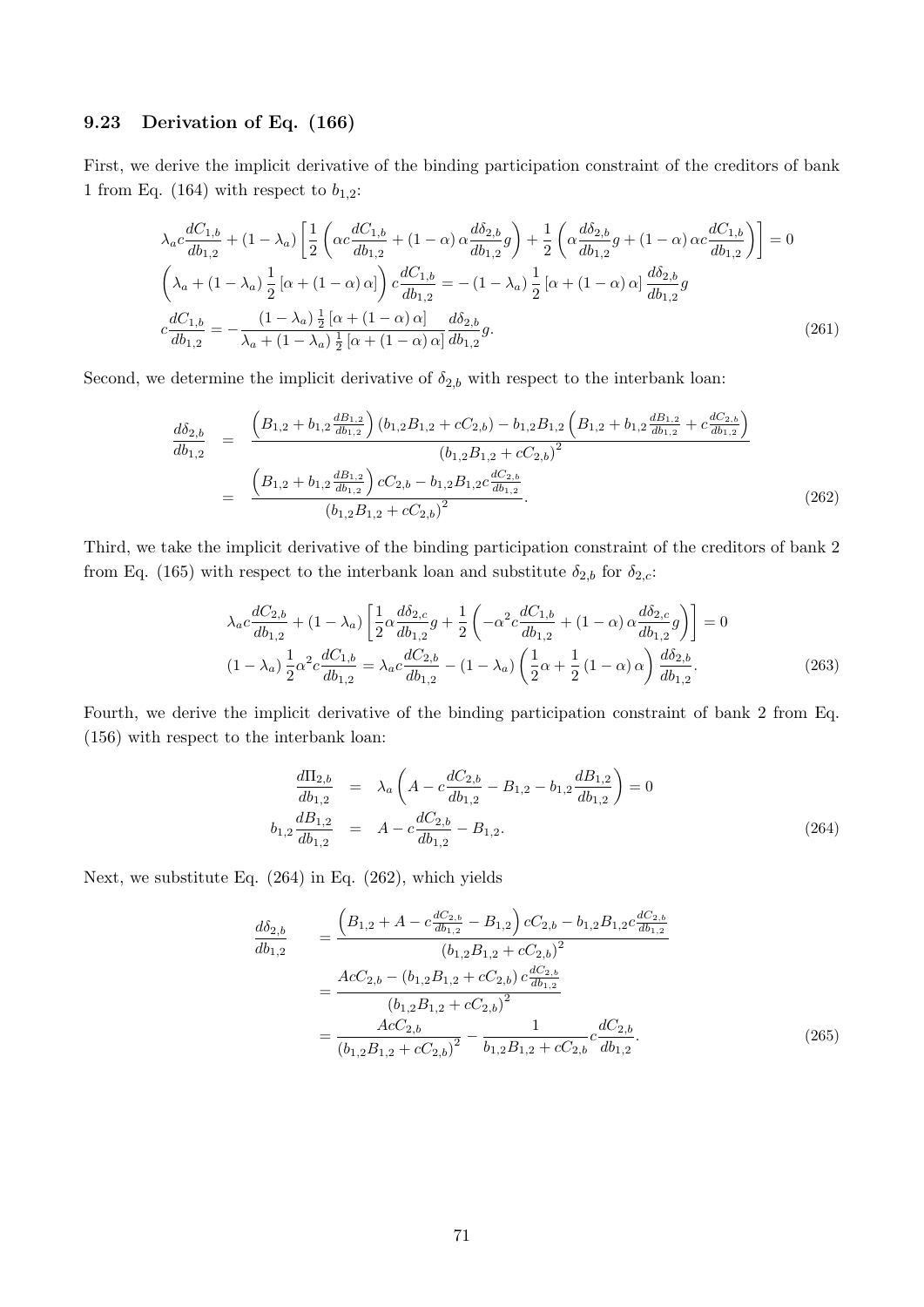Moreover, we merge Eq. (261) and Eq. (263), which yields

$$
-(1 - \lambda_a) \frac{1}{2} \alpha^2 \frac{(1 - \lambda_a) \frac{1}{2} [\alpha + (1 - \alpha) \alpha]}{\lambda_a + (1 - \lambda_a) \frac{1}{2} [\alpha + (1 - \alpha) \alpha]} \frac{d\delta_{2,b}}{db_{1,2}} g = \lambda_a c \frac{dC_{2,b}}{db_{1,2}} - (1 - \lambda_a) \left(\frac{1}{2} \alpha + \frac{1}{2} (1 - \alpha) \alpha\right) \frac{d\delta_{2,b}}{db_{1,2}} g
$$

$$
\lambda_a c \frac{dC_{2,b}}{db_{1,2}} = -(1 - \lambda_a) \frac{1}{2} [\alpha + (1 - \alpha) \alpha] \left(\frac{(1 - \lambda_a) \frac{1}{2} \alpha^2}{\lambda_a + (1 - \lambda_a) \frac{1}{2} [\alpha + (1 - \alpha) \alpha]} - 1\right) \frac{d\delta_{2,b}}{db_{1,2}} g
$$

$$
c \frac{dC_{2,b}}{db_{1,2}} = \frac{\lambda_a + (1 - \lambda_a) [\alpha + (1 - \alpha) \alpha]}{\lambda_a} \frac{(1 - \lambda_a) \frac{1}{2} [\alpha + (1 - \alpha) \alpha]}{\lambda_a + (1 - \lambda_a) \frac{1}{2} [\alpha + (1 - \alpha) \alpha]} \frac{d\delta_{2,b}}{db_{1,2}} g.
$$
(266)

Next, we merge Eq. (265) and Eq. (266), which yields

$$
\frac{d\delta_{2,b}}{db_{1,2}} = \frac{Acc_{2,b}}{(b_{1,2}B_{1,2} + cC_{2,b})^2} - \frac{\lambda_a + (1 - \lambda_a)\left[\alpha + (1 - \alpha)\alpha\right]}{\lambda_a} \frac{(1 - \lambda_a)\frac{1}{2}\left[\alpha + (1 - \alpha)\alpha\right]}{\lambda_a + (1 - \lambda_a)\frac{1}{2}\left[\alpha + (1 - \alpha)\alpha\right]} \frac{g}{b_{1,2}B_{1,2} + cC_{2,b}} \frac{d\delta_{2,b}}{db_{1,2}}
$$
\n
$$
\frac{d\delta_{2,b}}{db_{1,2}} \left(1 + \frac{\lambda_a + (1 - \lambda_a)\left[\alpha + (1 - \alpha)\alpha\right]}{\lambda_a} \frac{(1 - \lambda_a)\frac{1}{2}\left[\alpha + (1 - \alpha)\alpha\right]}{\lambda_a + (1 - \lambda_a)\frac{1}{2}\left[\alpha + (1 - \alpha)\alpha\right]} \frac{g}{b_{1,2}B_{1,2} + cC_{2,b}}\right) = \frac{cC_{2,b}}{(b_{1,2}B_{1,2} + cC_{2,b})^2} A
$$
\n
$$
\frac{d\delta_{2,b}}{db_{1,2}} = \frac{\lambda_a \frac{cC_{2,b}}{(b_{1,2}B_{1,2} + cC_{2,b})^2}}{\lambda_a + (\lambda_a + (1 - \lambda_a)\left[\alpha + (1 - \alpha)\alpha\right]) \frac{(1 - \lambda_a)\frac{1}{2}[\alpha + (1 - \alpha)\alpha]}{\lambda_a + (1 - \lambda_a)\frac{1}{2}[\alpha + (1 - \alpha)\alpha]} \frac{g}{b_{1,2}B_{1,2} + cC_{2,b}}} A.
$$
\n(267)

Then, we merge Eq. (266) and Eq. (267), which yields

$$
c\frac{dC_{2,b}}{db_{1,2}} = \frac{\lambda_a + (1 - \lambda_a) [\alpha + (1 - \alpha) \alpha]}{\lambda_a} \frac{(1 - \lambda_a) \frac{1}{2} [\alpha + (1 - \alpha) \alpha]}{\lambda_a + (1 - \lambda_a) \frac{1}{2} [\alpha + (1 - \alpha) \alpha]}
$$
  

$$
\frac{\lambda_a}{\lambda_a + (\lambda_a + (1 - \lambda_a) [\alpha + (1 - \alpha) \alpha]) \frac{(1 - \lambda_a) \frac{1}{2} [\alpha + (1 - \alpha) \alpha]}{\lambda_a + (1 - \lambda_a) \frac{1}{2} [\alpha + (1 - \alpha) \alpha]} \frac{g}{b_{1,2} B_{1,2} + c C_{2,b}}}{(b_{1,2} B_{1,2} + c C_{2,b})^2} Ag
$$
  

$$
= \frac{(\lambda_a + (1 - \lambda_a) [\alpha + (1 - \alpha) \alpha]) \frac{(1 - \lambda_a) \frac{1}{2} [\alpha + (1 - \alpha) \alpha]}{\lambda_a + (1 - \lambda_a) \frac{1}{2} [\alpha + (1 - \alpha) \alpha]} \frac{g}{b_{1,2} B_{1,2} + c C_{2,b}}}{b_{2,c} A.}
$$
(268)

In a next step, we merge Eq. (261) and Eq. (267), which yields

$$
c \frac{dC_{1,b}}{db_{1,2}} \qquad - \frac{\frac{\lambda_a (1 - \lambda_a) \frac{1}{2} [\alpha + (1 - \alpha)\alpha]}{\lambda_a + (1 - \lambda_a) \frac{1}{2} [\alpha + (1 - \alpha)\alpha]} \frac{g}{b_{1,2}B_{1,2} + cC_{2,b}} \delta_{2,c} A}{\lambda_a + (\lambda_a + (1 - \lambda_a) [\alpha + (1 - \alpha)\alpha]) \frac{(1 - \lambda_a) \frac{1}{2} [\alpha + (1 - \alpha)\alpha]}{\lambda_a + (1 - \lambda_a) \frac{1}{2} [\alpha + (1 - \alpha)\alpha]} \frac{g}{b_{1,2}B_{1,2} + cC_{2,b}}}.
$$
(269)

Finally, we incorporate the budget constraint of bank 1 and take the implicit derivative of the expected return of bank 1 from Eq. (163) with respect to  $b_{1,2}$ , substitute Eq. (264), Eq. (268), and Eq. (269),